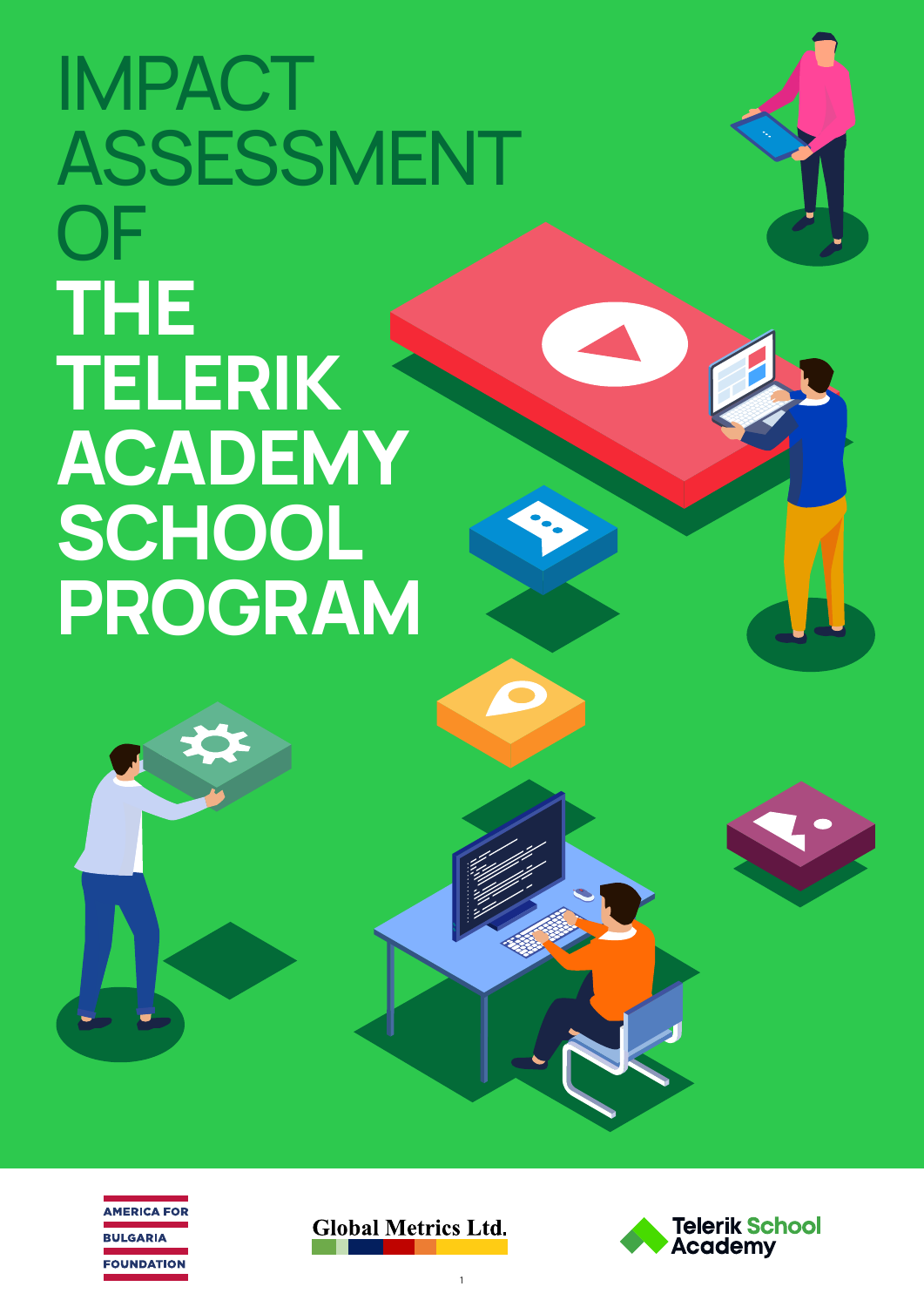This report was commissioned by The America for Bulgaria Foundation (ABF) and was developed by the Global Metrics team: Radostina Angelova, team leader; Keith Kershner, editor and consultant; and researchers Marina Dimitrova, Desislava Ilieva, Katerina Georgieva, Ralitsa Dimitrova.

The team would like to thank Ivanka Tzankova and Ivo Bossev from ABF who provided valuable input and feedback concerning the design of the methodology, research instruments, and analysis. We would like to express particular gratitude to Alyona Denyakina, Peter Sharkov and the entire team of Telerik Academy Foundation for their ideas for development of research instruments and support for fieldwork implementation.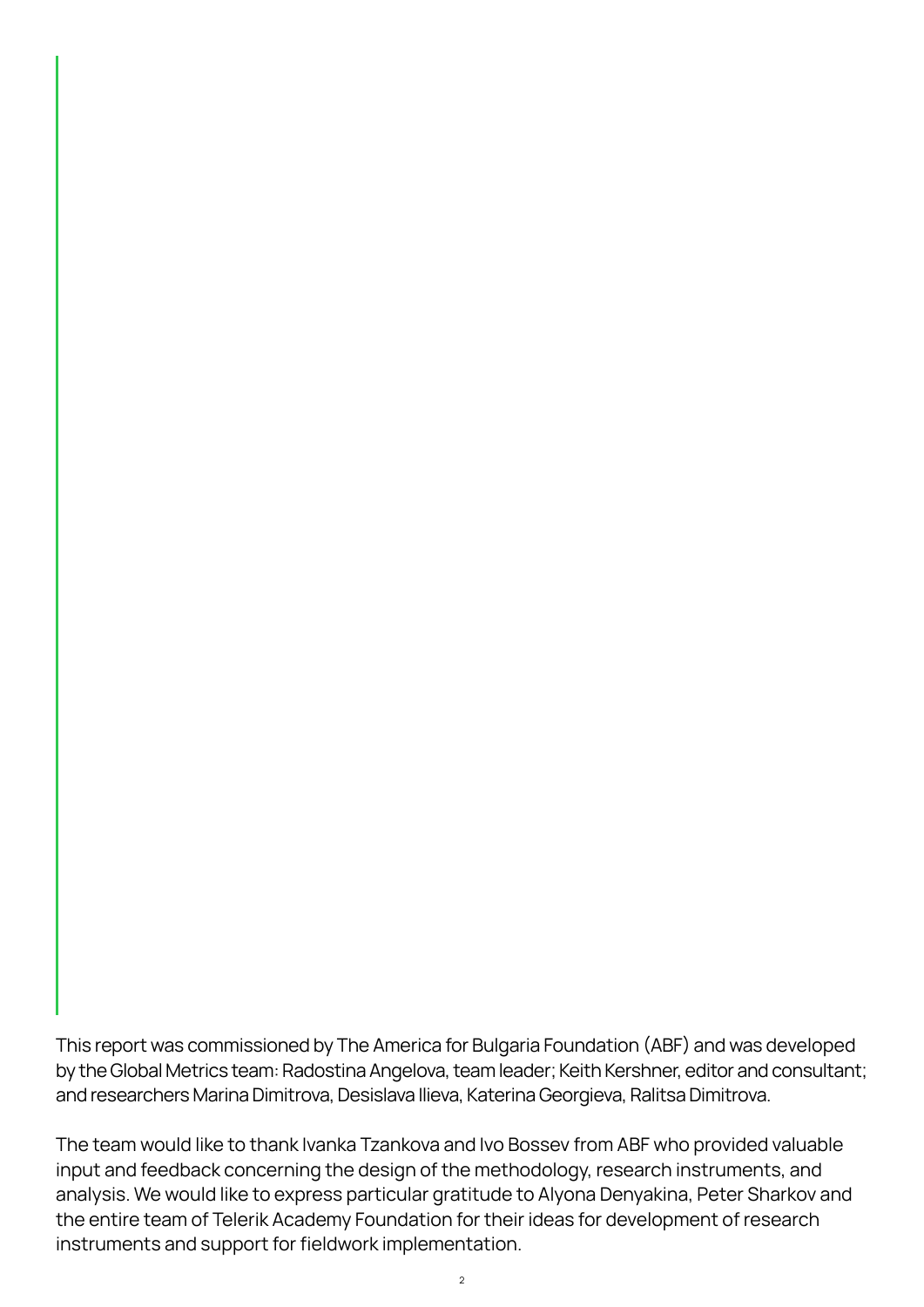## **CONTENT**

| 4.4.1. Selection and preparation of teachers for participation in the TAS programs  54  |    |
|-----------------------------------------------------------------------------------------|----|
| 4.4.2. Learning outcomes and application of skills acquired through the TAS program  57 |    |
|                                                                                         |    |
| 4.5. Comparison between teachers' opinion and students' self-assessment  67             |    |
|                                                                                         |    |
| 4.6.1. Teachers                                                                         | 69 |
|                                                                                         |    |
|                                                                                         |    |
|                                                                                         |    |
|                                                                                         |    |
|                                                                                         |    |
|                                                                                         |    |
|                                                                                         |    |
|                                                                                         |    |
|                                                                                         |    |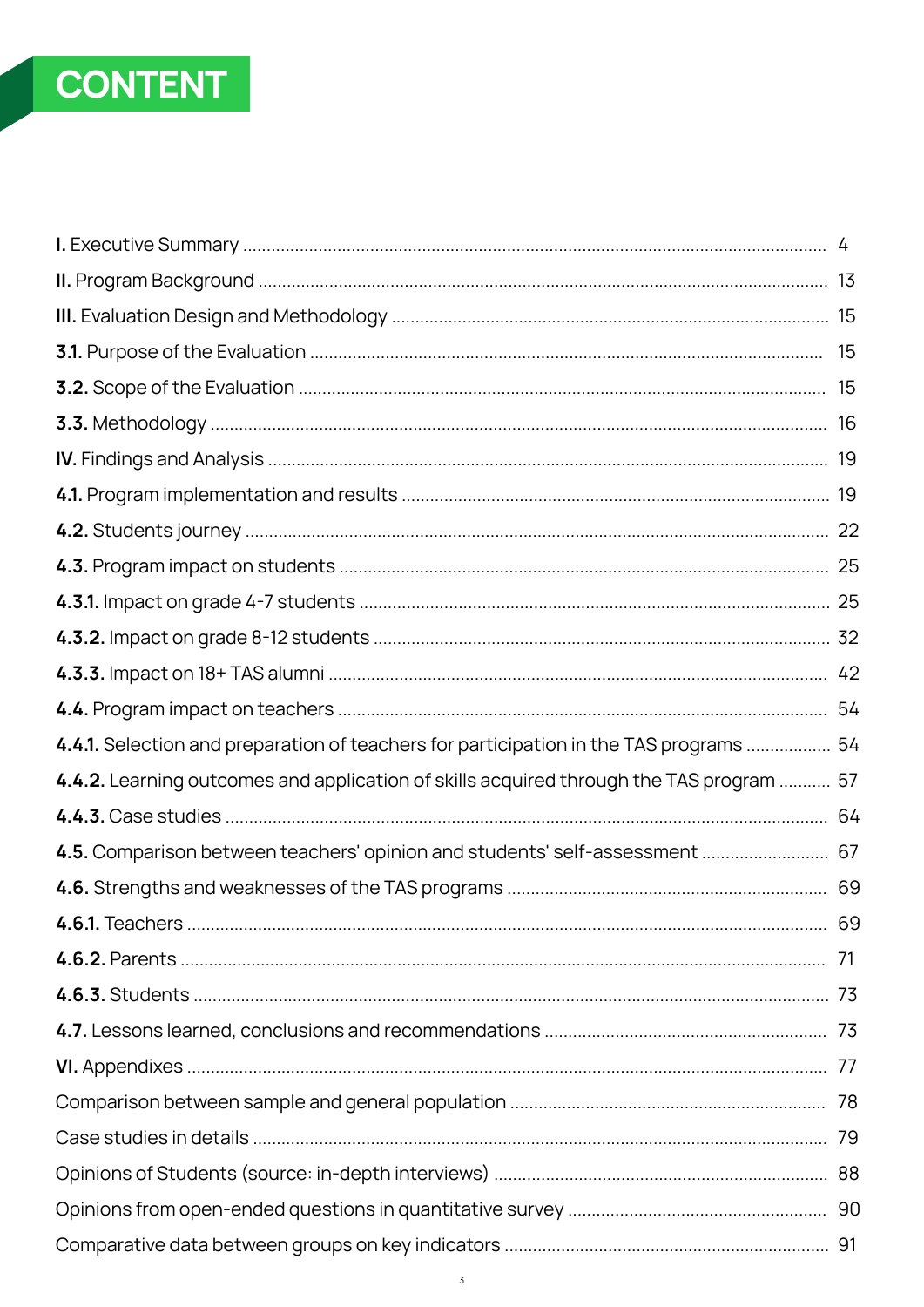## **I. EXECUTIVE SUMMARY**

The main objective of the Telerik Academy School (TAS) is to provide free training to children from an early age to build the necessary skills and knowledge for a future career in the digital field. The TAS has identified the need to train children in technology, to spark their curiosity and love for education, to prepare them for the professions of the future, to foster their interest in learning, and to help them become digital leaders, sought-after professionals, and active citizens of tomorrow.

The purpose of the evaluation is to determine whether the Telerik Academy School (TAS) has had the intended impact on its target groups. The assessment is based on qualitative and quantitative research methods for collecting data from TAS alumni, their parents, and teachers, as well as analyses of data from surveys conducted earlier by TAS among teachers and students before and after their participation in the Academy courses.

For the purpose of this study, the participants were split into three groups: 1/ juniors (TAS alumni who are currently in the grade  $4<sup>th</sup> - 7<sup>th</sup>$ ; 2/ seniors (TAS alumni who are currently in the grade  $8<sup>th</sup>$ -12<sup>th</sup>); and 3/18+ TAS alumni (former participants who were 18 years or older at the time of the assessment).

The empirical data and the collected evidence allowed us to draw the following main conclusions:

**→ Program Implementation** – The program has achieved its main goals to develop and implement a training program that provides free digital education for children throughout Bulgaria.

Since 2011, the TAS program has reached out to 14,357 unique students. 5,553 (39%) of these were trained in the past three school years with ABF support. The cost of a TAS student was BGN 350, of which BGN 198 was ABF contribution. During the 2020/2021 school year alone, the number of TAS participants constitute 0.4% of the total number of 4<sup>th</sup>-12<sup>th</sup> grade students in the country.



ABF involvement has changed the profile of participating students. Before 2017, the senior students prevailed (71% to 91% in different years). After 2017, the share of junior students varied between 66% and 79%.

ABF support allowed the program to reach more communities (since 2011, the program has been offered in 41 settlements, 19 added after 2018 with ABF support)) and changed the ratio between the type of settlements where TAS was active. Sofia is no longer the leading city and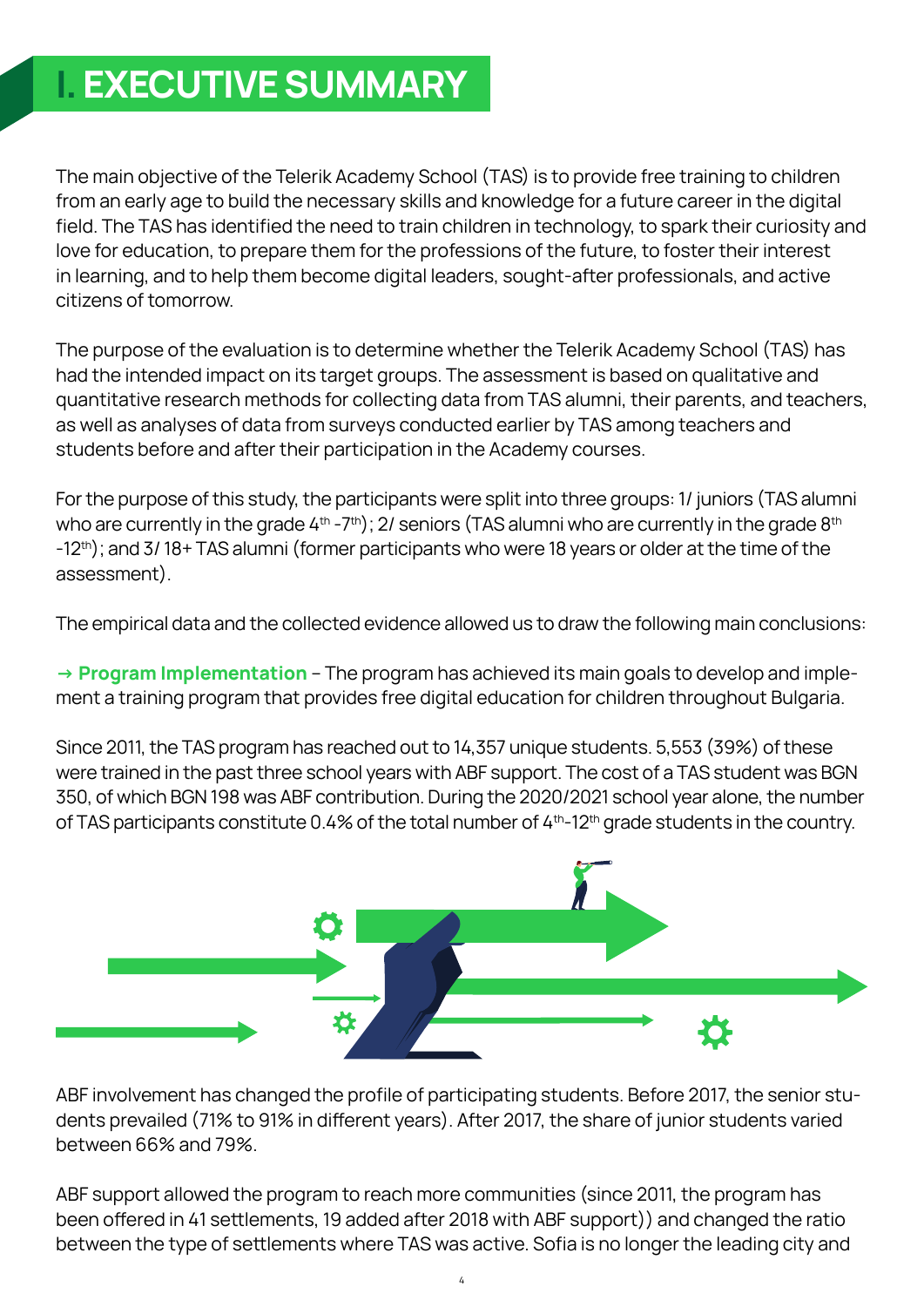accounts for 35%-40% of the students, down from 90% in the early years. The share of students in regional cities grew from some 10% to 55% in the past three years. The share of participant from small towns grew from less than 1% to 10% in the same period, in line with the new program objectives.

**→ Reasons for enrollment in TAS courses:** The main reasons for participation in the program were related to the development of programing skills, desire for learning, interest in new technologies, and communication with good software professionals. Other reasons for participation in TAS included the positive image of TAS and individual plans for the future.

#### **Figure 01: Why did you choose the programs of the TAS?**

(Top 5 answers)

| 77% | I want to learn to program.                                           | 52% | I want to be in an environment<br>of good software professionals  |
|-----|-----------------------------------------------------------------------|-----|-------------------------------------------------------------------|
| 56% | I want to fill my free time with useful<br>and developing activities. | 51% | I am convinced that I want to<br>work in the field of technology. |
| 53% | New technologies<br>are very interesting to me.                       |     |                                                                   |



**→ Typical Students' Journeys:** Most of the students (65%) attended one course. The remaining 35% participated in two or more courses and only 10% attended five and more courses. Game development and algorithmic programming were the most attended courses.

## **Figure 02: The interest in the program is high**

(2,000 and more participants per year)**:**

| 39%              | 32%                     | 16%              |
|------------------|-------------------------|------------------|
| $[4-7$ grade     | $[4-7$ grade            | $[8-12$ grade    |
| Game development | Algorithmic programming | Game development |

→ **Developing Sustainable Interest in IT:** The TAS Program has contributed to a large extent to the development of participants' interest in programming and technology. According to 83% of the 18+ TAS alumni the program helped them realize their interest in IT and reinforced it for the other 17%. The results were similar for the  $4<sup>th</sup>$ -12<sup>th</sup> grade students, though at a different ratio: the program helped 58% of them to realize their interests in IT and deepened it for 38%. The number of TAS participants who continue their secondary or university education in IT-related studies confirm the sustainable interest of the TAS participants in IT.

Participation of TAS students in Olympiads and competitions further reveals their interest in mathematics and IT. One-third of the TAS trainees took part in Olympiads and competitions in coding. Participation in Olympiads in mathematics varied depending on the age group: 79% for juniors and 64% for seniors. 85% of the juniors and 67% of the seniors stated that attend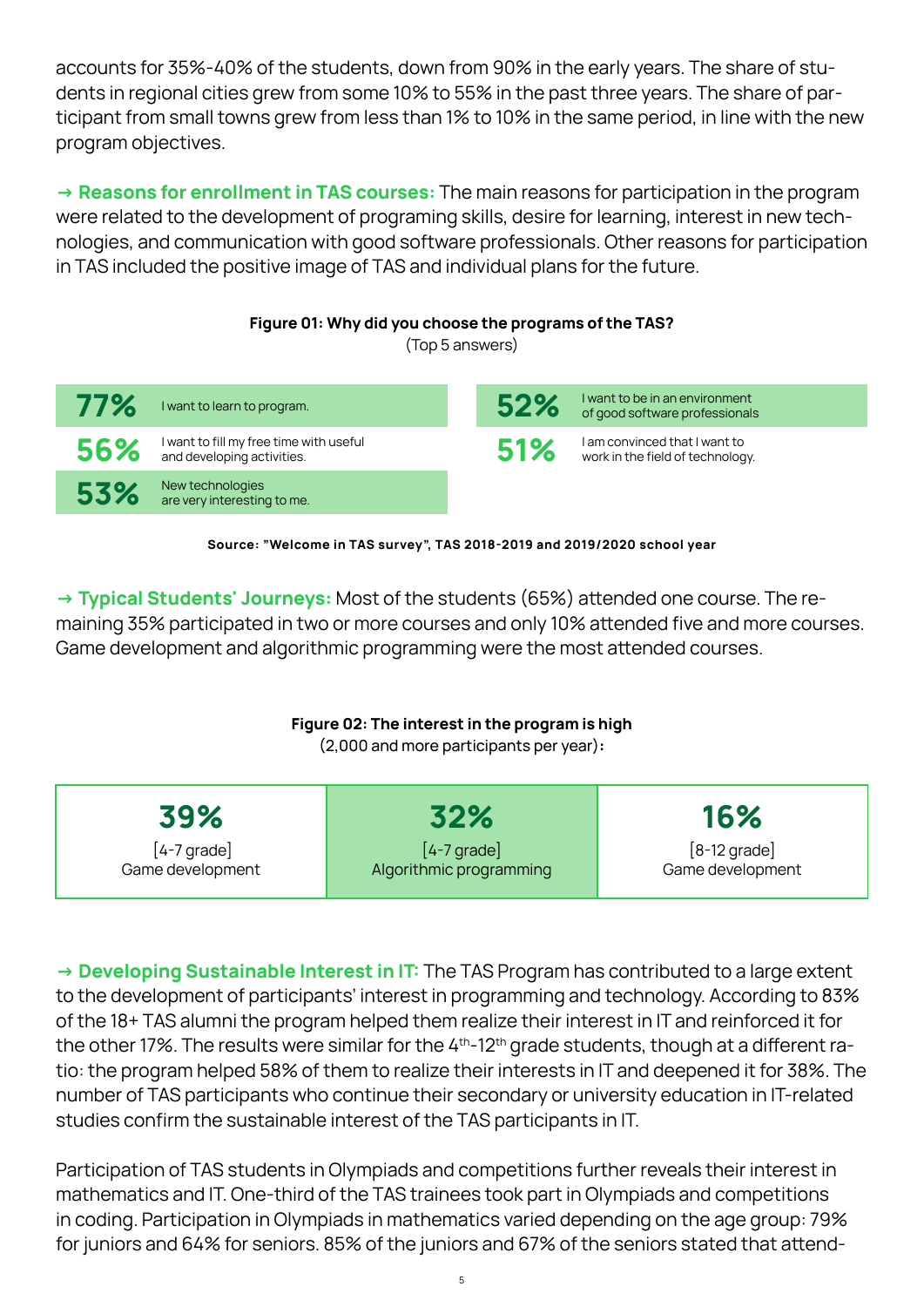ing TAS has helped them perform better at competitions. In the last two academic years, TAS participants received 39 of the 64 award medals at national competitions. TAS trainees constituted 61% of the Bulgarian participants at the six international competitions in the past three years for which data was available.

### **Figure 03: The program is successful in developing sustainable interest in the IT field among students**

| 68%                         | 58%                        | 38%                         |
|-----------------------------|----------------------------|-----------------------------|
| of juniors plan to apply in | of juniors and seniors     | of juniors and seniors      |
| secondary school with       | claim that TAS helped them | claim that TAS helped them  |
| mathematical, programing or | realize their interests    | strengthen their interests  |
| technological profile       | in programming             | in the field of programming |

**→ Continuing Studies at IT Related Schools or Universities:** The program had a different level of impact on the participants' decision to continue their secondary or university education in IT related studies and mathematics. The effect is the strongest on the junior students and 75% of them confirm that TAS has influenced their decision in what school to apply after 7<sup>th</sup> grade. In addition, 68% of the junior TAS students are interested in continuing their secondary education in IT and mathematics.

Forty-three percent of the senior students who attended TAS before 7<sup>th</sup> grade say that the program has influenced their decision in what school to apply after 7<sup>th</sup> grade. Nevertheless, 66% of them currently study in secondary schools with a profile in mathematics or IT. Further, 65% of the senior students stated that they would choose IT-related studies for their university education.

While 77% of the 18+ TAS alumni currently study IT related majors at university, a smaller number of participants in this group (41%) claim that the TAS program influenced the decision where to continue their higher education.

**→ Skills development:** TAS Program helped its trainees develop a wide range of skills. Junior students self-reported the highest number of acquired skills, probably because they entered the program at an early age when the influence of other factors on the development of their interests in the field of computers and technologies was still limited. This trend was valid for both participants in the junior age group and the TAS alumni who attended TAS courses when they were in the junior age group.

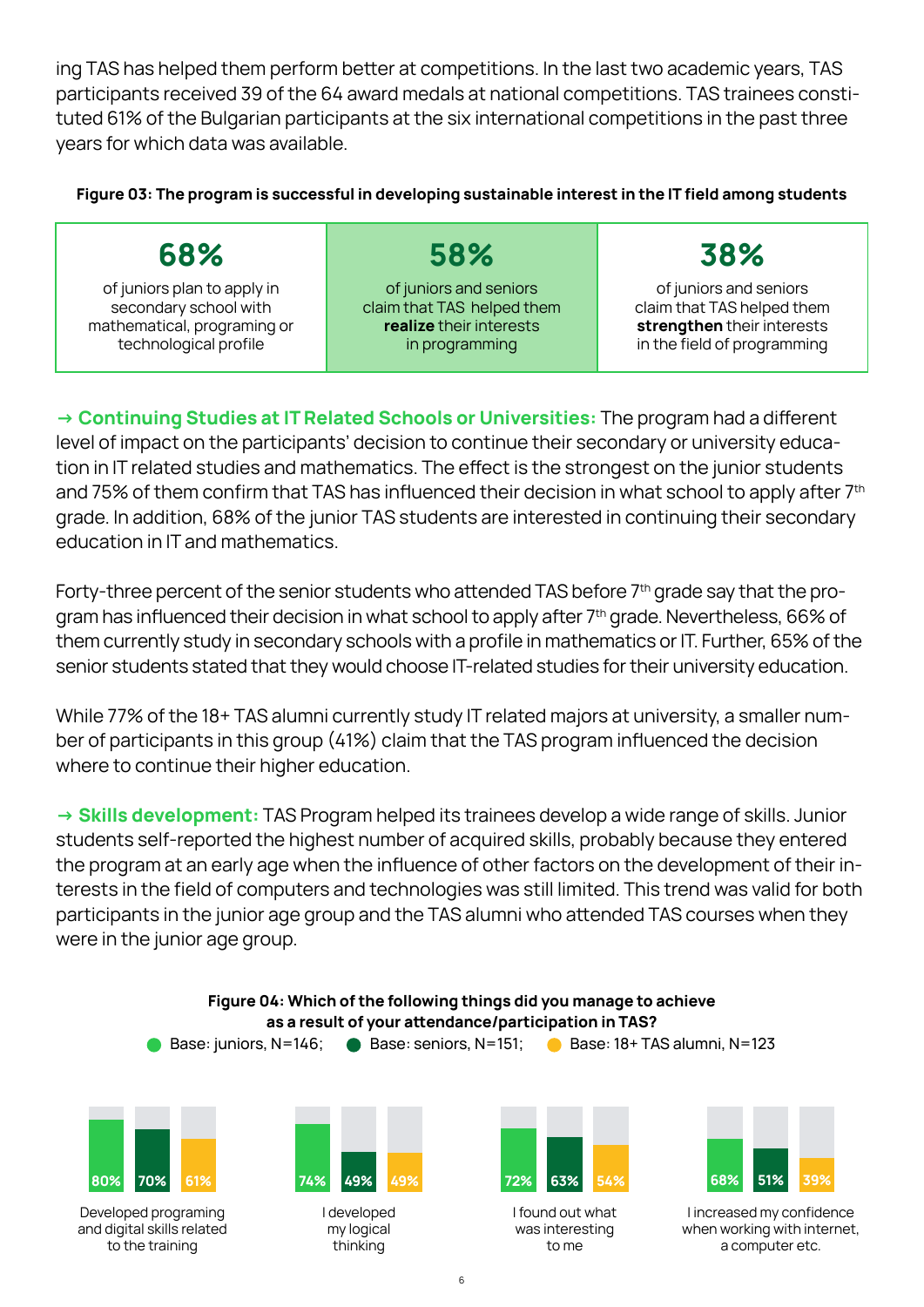

I had the opportunity to meet and communicate with people with whom we have common interests



I can plan and implement my own (digital) project



I found out more about the work of the software specialist



I developed my skills for safe use of the Internet



I increased my speed of learning and perception of information



a profession



I got acquainted with new technologies and devices

**Source: Survey among TAS students and alumni**

**Share of respondents who score 5 and 4 on a scale from 1 to 5, where 1 is a very small extent, and 5 - very high extent**

Naturally, the share of respondents indicating individual skills was directly linked to the courses offered in each academic year and their educational content, which also changed throughout the years. The skills which junior trainees reported most frequently were: development of logical thinking (74%), programming skills (63%), game-making skills (55%), and increased speed of learning and processing information (54%). Simultaneously, students discovered their interest in the field of computer technologies (72%), increased their confidence when using computers and the Internet (68%), and took advantage of opportunities to communicate with their peers who have similar interests (65%). As part of the orientation to the world of technologies, trainees reported that during their training on the TAS Program they learned more about the work of software experts (62%) and acquainted themselves with new technologies and devices (52%). The answers provided by the other two groups were similar, but they indicated lower numbers of skills obtained.



### **Figure 05: Number of skills pointed out as obtained as a result of attendance/participation in TAS**

**Source: Survey among TAS students and alumni**

**Share of respondents who score respective number of skills obtained with 5 and 4 on a scale from 1 to 5, where 1 is a very small extent, and 5 - very high extent**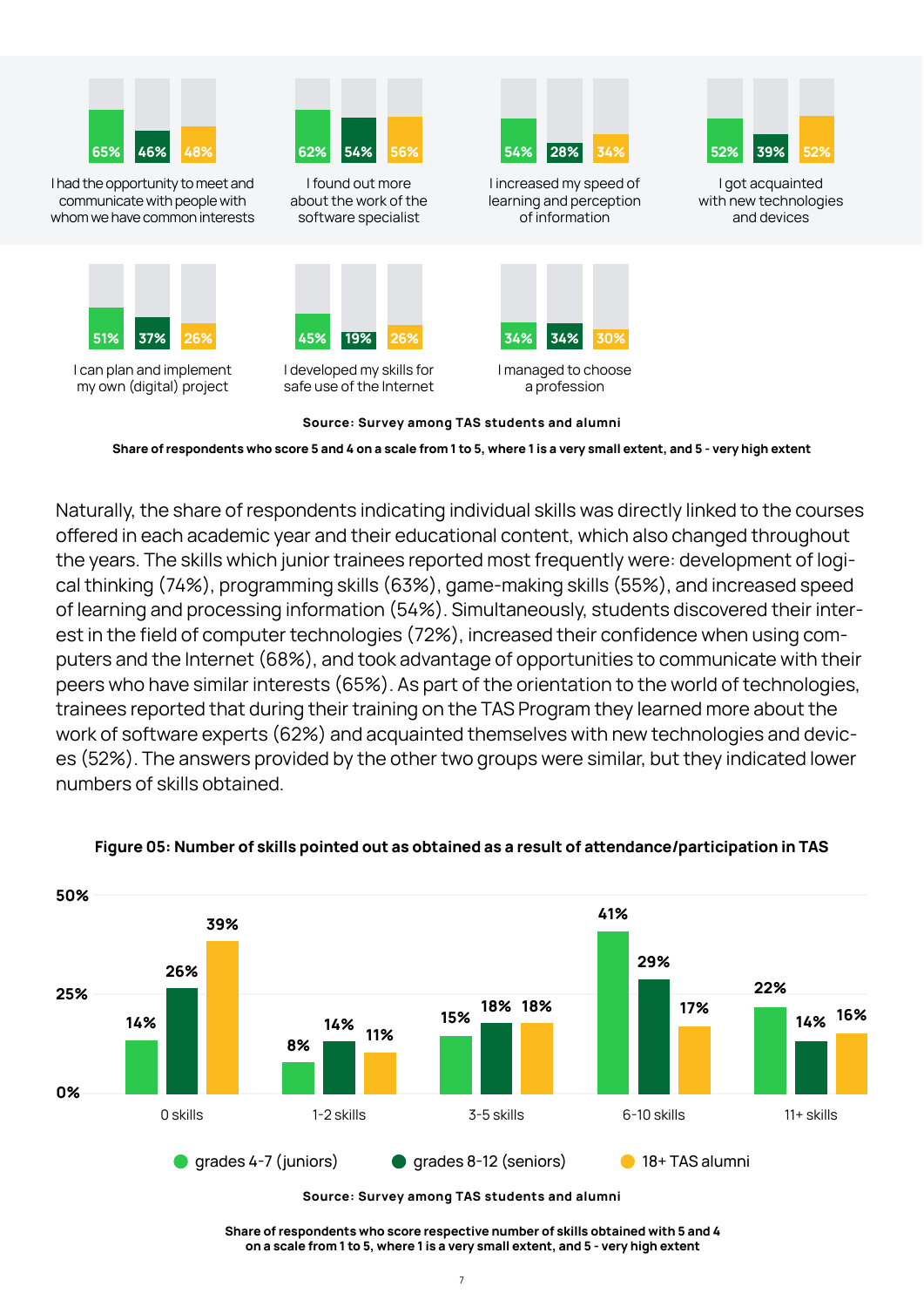The program achieved more significant results with the younger age groups in terms of development of interests, skills, and orientation as a whole, whereas it acted as a complementary training for the elder age groups. The finding can be explained by the fact that this is the age when key skills are formed and the change is more tangible. Besides, this time is the tipping point in growing personal interest in IT as a basis for the future development of IT-related skills.

Participation in the program had a direct impact on the trainees' self-assessment of their skills: by the end of the training their rating increased by 4.35 points (on the scale from 1 to 10) with regards to programming skills and knowledge. Confidence in applying skills obtained in TAS course on a daily basis was also high (average score 7.91 on the scale from 1 to 10).

#### **Figure 06: Self-Assessment of skills and knowledge before and after the program** On a scale of 1 to 10

| Before the start of training                                                                  | 3.92 |
|-----------------------------------------------------------------------------------------------|------|
| After training                                                                                | 8.27 |
| How confident are you that you will be able to apply what you have learned in your daily life | 7.91 |

**Source: Survey among participants in 2017/2018, 2018/2019 and 2019/2020 school years**

**→ Factors That Influence the Career Development of the 18+ TAS Alumni:** TAS is in the middle range of the factors that influenced the career development of the TAS students. The top four factors, each rated as highly significant for more than 80% of the students<sup>1</sup>, were personal skills, efforts, and interest in computer science (motivation, desire, diligence, and hard work, etc.). The second group of factors mentioned were in the 50% range(See Figure 07). These included first job, TAS courses, interest in mathematics, higher education, secondary education, and internships. It means that next to personal factors, TAS courses were very important.

### **Figure 07: Which of the following do you think helped you to succeed?**

Those who completed 12<sup>th</sup> grade and work in the field related to computer technologies, N=54

| My desire / motivation to learn                                 | 86% |
|-----------------------------------------------------------------|-----|
| My diligence and hard work                                      | 83% |
| My interest in computer science                                 | 83% |
| My skills                                                       | 80% |
| First job                                                       | 51% |
| Extracurricular courses attended at TAS                         | 50% |
| My interest in mathematics                                      | 49% |
| Higher education                                                | 48% |
| Secondary education                                             | 42% |
| Internship/practice                                             | 41% |
| Extracurricular courses in other schools and organizations      | 27% |
| Time spent in computer games                                    | 26% |
| Influence of my friends and/or classmates                       | 23% |
| The orientation and work of my parents or another family member | 21% |

#### **Source: Survey among TAS students and alumni**

**Share of respondents who score 5 and 4 on a scale from 1 to 5, where 1 is a very small extent, and 5 - very high extent**

<sup>1</sup> Those who score 5 and 4 on a scale from 1 to 5, where 1 is a very small extent, and 5 is very high extent.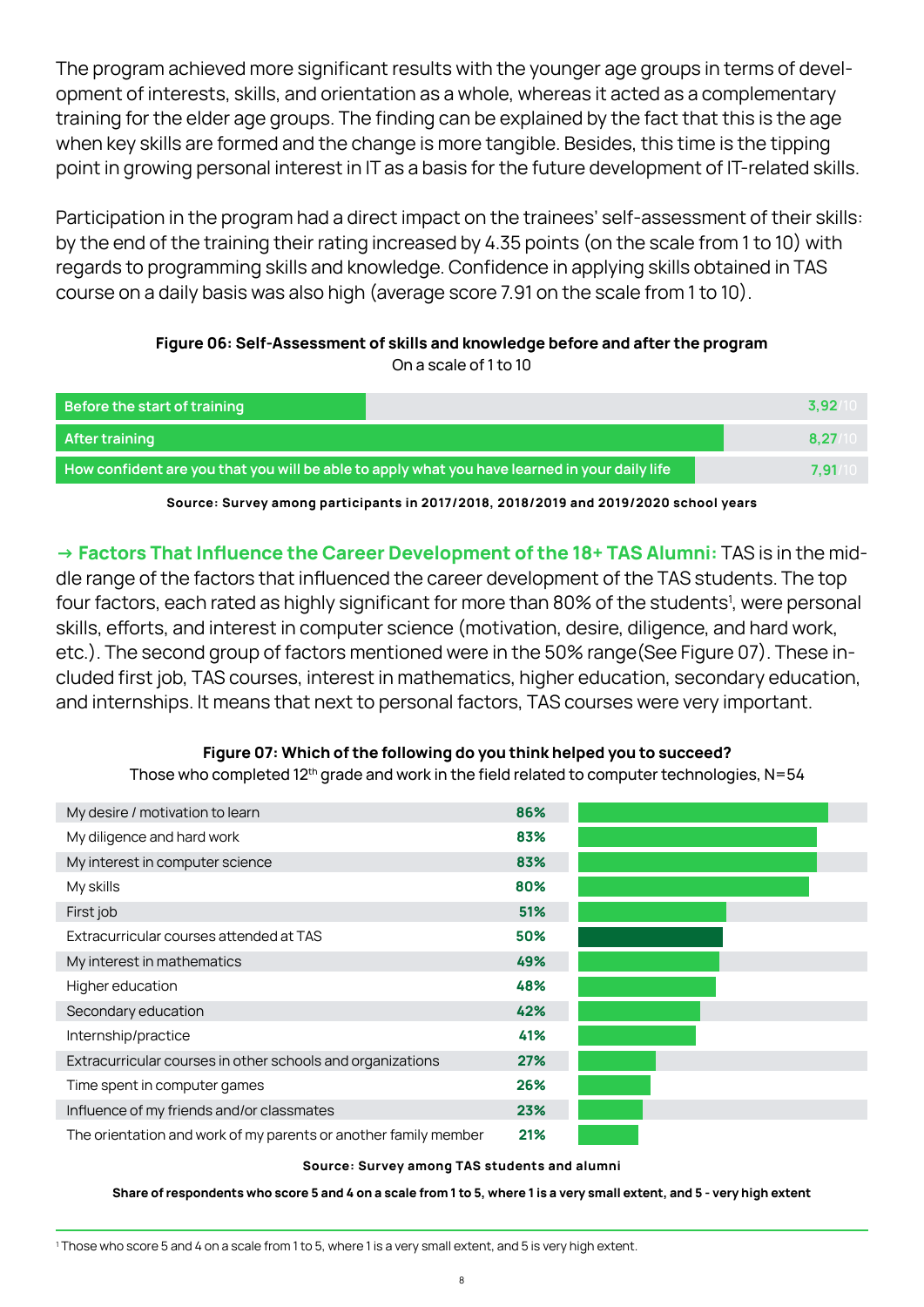**→ TAS and the Labor Market:** TAS has a significant impact on the labor market in Bulgaria: In 2020, 93% of the estimated 1,850 18+ TAS alumni who had IT-related jobs worked in Bulgaria. This is equal to approximately 4,5% of the total number of people employed in the IT sector in Bulgaria, estimated at 38,000 in 2020<sup>2</sup>. This is a huge contribution of a single program that has been operating for ten years.

Even though the 18+ TAS alumni are young and most of them are still university students, their remuneration is competitive. For approximately 30% of them the monthly salary was above the average for Sofia for the Q2 of 2021 (BGN 2,072). 13% of the 18+ TAS alumni already earned net monthly salaries that were higher than the net monthly average salary in the IT sector in the country (BGN 3,344 in 2020). Most of them (68%) are junior experts or experts.

#### **Figure 08: 18+ TAS alumni work in IT field**

| 59% currently study<br>at university.                                                   | 77% study or graduated<br>The from an IT-related major.                                                                                                                         |
|-----------------------------------------------------------------------------------------|---------------------------------------------------------------------------------------------------------------------------------------------------------------------------------|
| 57% of those who graduated secondary<br>education were working                          | 14% who already graduated higher education<br>obtained their diploma abroad.                                                                                                    |
| 78% of those who worked had a job<br>related to computer technology<br>and programming. | 13% of 18+ TAS alumni already receive net monthly<br>alary that is higher than the net monthly<br>average salary for IT sector in the country<br>For 2020 - 3,344 BGN per month |

## **Occupation of alumni** (18+)

- **30%** junior experts
- **38%** experts
- **13%** senior experts
- **6%** team leads
- **6% 2%** managers directors

**Source: Survey among TAS students and alumni**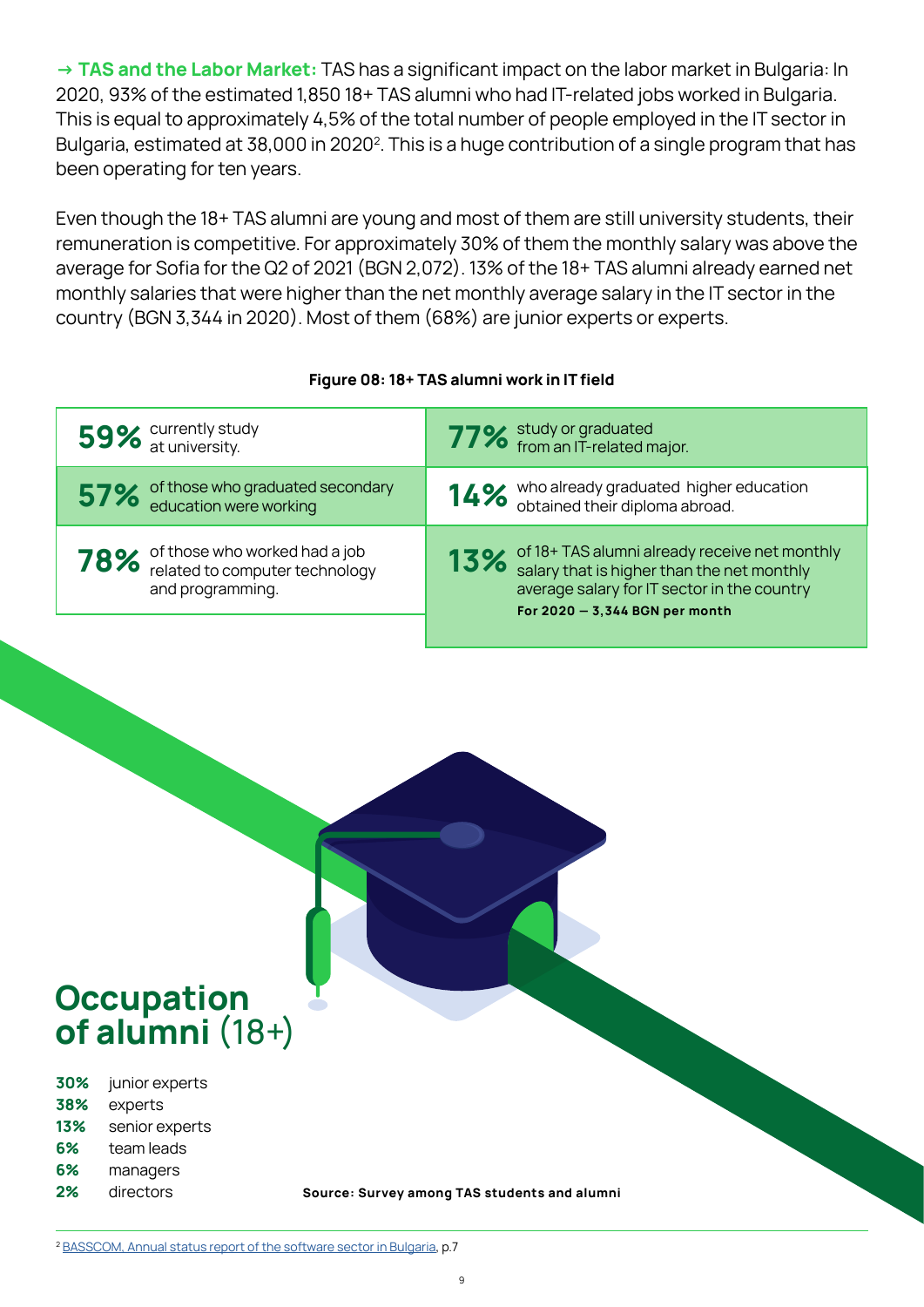**→ Impact on the Teachers and Their Practices:** Teachers considered their participation in the TAS as beneficial both for their contribution to the development of children's IT-related skills and knowledge and for the development of their own skills as teachers. A total of 91% of the Academy teachers indicated that they had improved their teaching methods by upgrading already known or learning new approaches. 94% of them applied what they learned in TAS in their regular practice: 38% of teachers applied them to a "very large extent" and 49% "to a large extent". Most of the teachers (87%) assessed the acquired and mastered methods as effective.

In a survey conducted during the academic period 2017-2019, 93% of the surveyed teachers responded that the influence of TAS on their teaching methods was very positive. 86% of the teachers said that they would recommend the training to a friend. The most valuable knowledge and skills that teachers developed during their training were related to different child-centered teaching approaches.

Both the quantitative and qualitative results showed that the teachers used the gamification approach in their work outside the Academy more often than other methods. The main modules offered at the Academy: "Accelerated learning" and "Digital literacy" were also often used outside the Academy.

Over 88% of the teachers supported the claims that participation in the TAS program created learning skills in students, increased their motivation, and offered knowledge that served as a basis for their next level of education. The same percentage of teachers also supported the statements that the trainings provided a successful start in participants' careers and in general for their choice of a professional field.

## **STRENGTHS AND WEAKNESSES**

Several TAS values and challenges are outlined in the table below.

• The program contributed in many areas of skill formation, career orientation, and personal development of trainees. It strengthened their desire to continue in higher education in the field of programming and technology.

• The program was especially valuable for the junior students, for whom the program provides the basic skills needed for programming and development in the field of computer technology.

• Students shared that they had fun while learning, appreciated the skills they acquired and the opportunity to communicate with other peers who have similar interests. The majority of students participated with pleasure in TAS trainings, demonstrated high motivation for learning, and did their homework readily.

• A cumulative share of 72% of teachers supported the claim that the program had a great or very positive impact on the local teachers who were part of the program. Attitudes towards the positive impact on the local community were similar.

#### **STRENGTHS WEAKNESSES**

• The complexity of the study material, as well as the speed of teaching was reported as a weakness by some students.

• There was a lack of mechanisms for giving feedback to parents of young students.

• Many students were looking for opportunities to upgrade but did not always know which courses were right for them and in what combination it was appropriate to take them. It would be good if teachers took some time to describe their courses (and those that they do not lead personally but are led by their colleagues).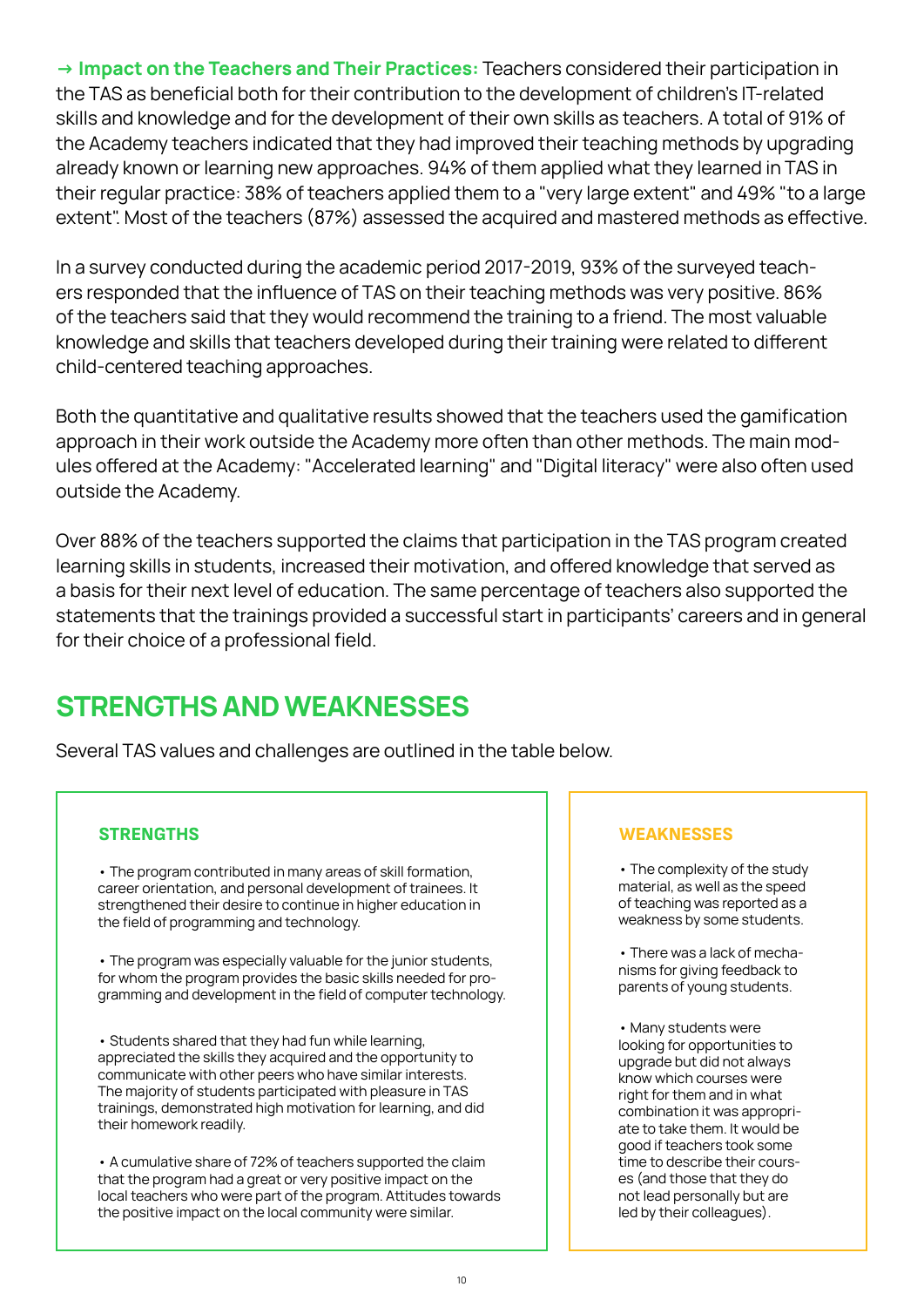## **LESSONS LEARNED**

The TAS program is an example of a successful investment in human capital, which contributes not only to the individual development of participants, but also to the development of the local economic environment in small towns and regions. It also provides support for the sector with the highest added value in Bulgaria—IT. The coherent theory of change, together with appropriate resources (suitable teachers, effective trainings for them, and appropriate learning environments) and the quality of the courses for students give very positive results for all key target groups - students and teachers. Positive opinions were also reported by parents.

One of the biggest achievements of the program in the past three years is its outreach to smaller towns in the country where opportunities for developing the IT knowledge and skills of children are limited or even missing, or the financial barrier for doing it is high for the parents. TAS successfully combats these factors by offering free training at local level, thus creating the conditions for students in smaller settlements to learn and develop skills necessary for their future careers. This geographic expansion of the program should continue.

It is important to continue working with both, junior and senior students, as the training seems to develop different knowledge and skills in them, while solidifying the interest in IT in both groups. According to the teachers, the Academy successfully motivates students and encourages their further interests in information technologies in a friendly environment and using well-adapted approaches.

Another gap that TAS fills in is the early IT education of children. The Academy offers more advanced courses for juniors, while this happens at a later stage of education within the state educational system and with a limited scope. This helps the kids to gain knowledge and skills applicable in the future, regardless of the chosen professional track.

## **TAS SUSTAINABILITY PROSPECTS**

The TAS model for future development is characterized by structure and logical consistency. It demonstrates the confidence and clarity with which the program team presents and plans its development in perspective.

The program team developed detailed plan for scaling operations and impact which envisage to double the number of students by 2024.

| 2017-2020<br>SY'17/18 - SY'19/20 (3 school years) | <b>Planned for 2020-2024</b><br>SY'20/21 - SY'23/24 (4 school years) |
|---------------------------------------------------|----------------------------------------------------------------------|
| Total cohorts - 222                               | Total cohorts - 628                                                  |
| Total students - 6,024                            | Total students - 12,820                                              |

### **Figure 09: Plan for scaling operations**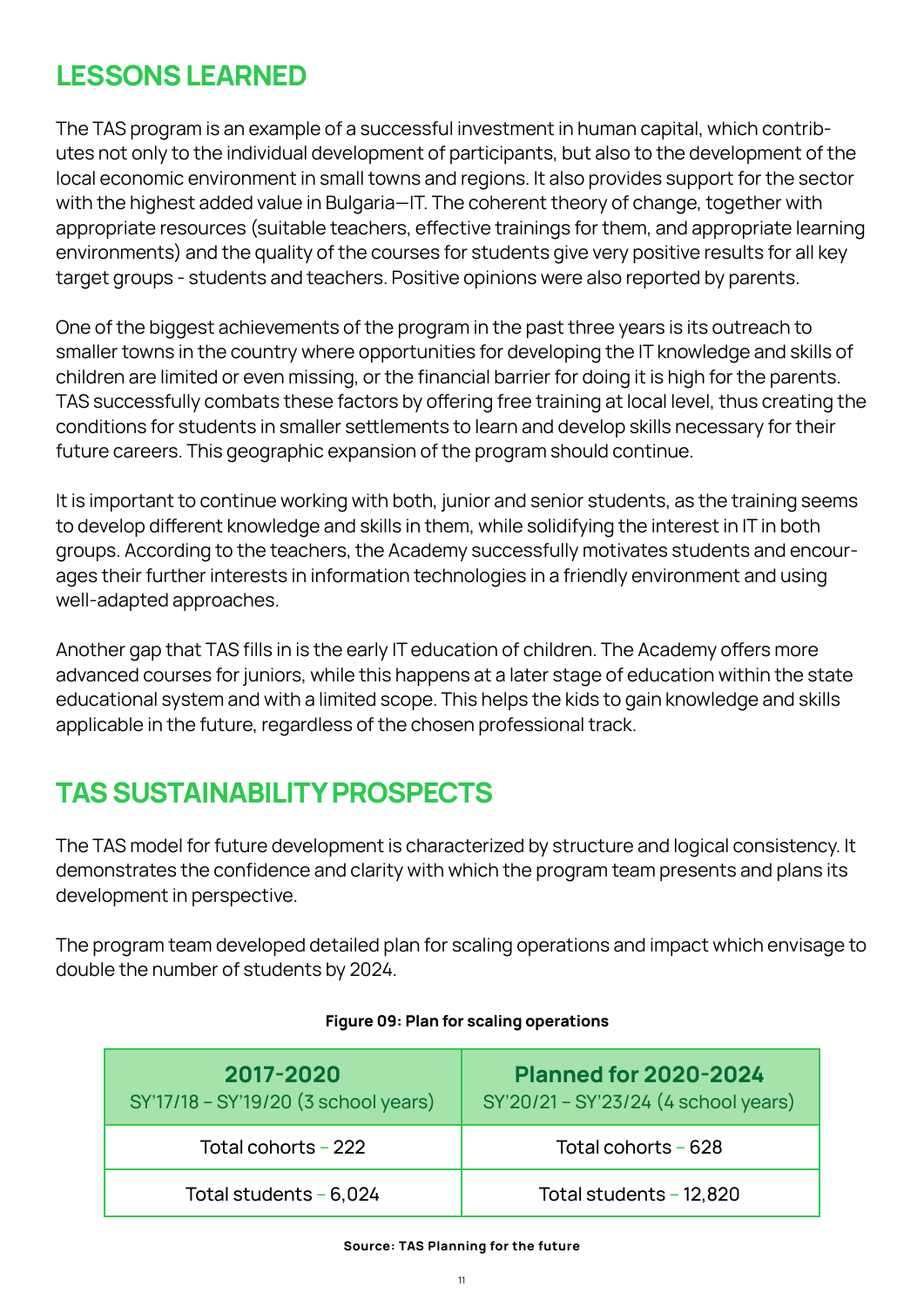In quantitative terms, the business plan incorporates a variety of reasonable potential sources of support. To finance the growth TAS developed 15 revenue sources with the goal of achieving sustainability by 2024: local supporters, general business, partners network, schools, parents, alumni, foundations, philanthropists, friends & family.

The variety of revenue sources guarantees that all possibilities will be explored and growth will continue, despite the continuing negative effects of COVID-19. This gives flexibility and different options for future development.

The planned scale for the number of trainings and trainees, as well as their territorial distribution are reasonable, proven to be realistic and well thought out, including the scope of regional cities and other settlements in the country.

|                            | SY'17/18 | SY'18/19 | SY'19/20 | <b>TOTAL</b> |  |
|----------------------------|----------|----------|----------|--------------|--|
| Planned number of students | 1.375    | 1.850    | 2.375    | 5.600        |  |
| Actual number of students  | 1.648    | 1.996    | 2,179    | 5.823        |  |
|                            | $+19.9%$ | $+7.9%$  |          | $+4.0%$      |  |

#### **Figure 10: Planned and actual number of students**

#### **Source: TAS Planning for the future**

Having in mind that the actual number of students from the previous period exceeds the preplanned number by about 14% for the pre-COVID period (SY'17/18 and SY'18/19), we can conclude that TAS plans for the future are attainable and with high probability we can expect that the team will reach the goals for 2021-2024.

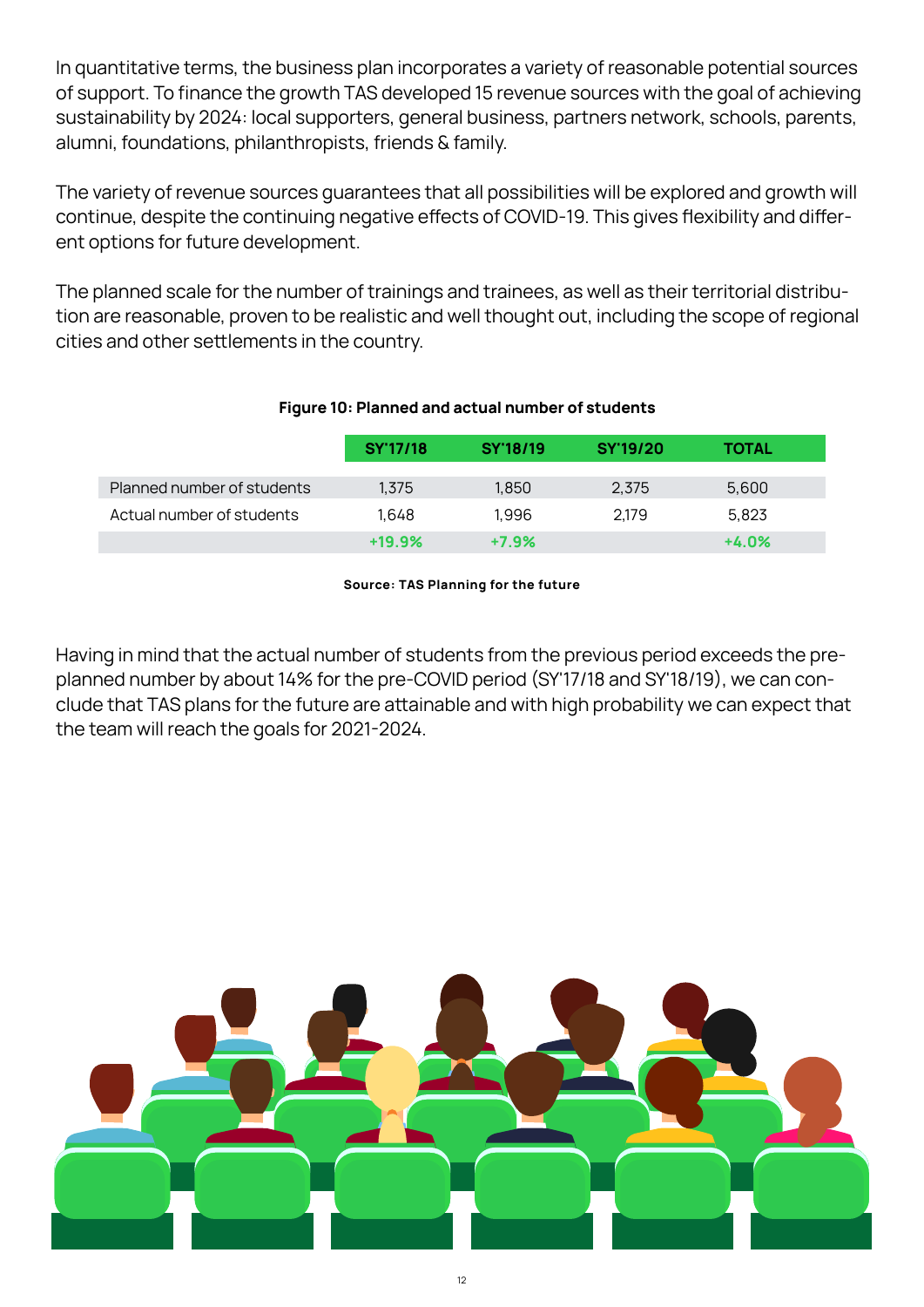## <span id="page-12-0"></span>**II. PROGRAM BACKGROUND**

Since 2011, the Telerik Academy School has been the leading educational initiative developing the digital skills of children and young people in Bulgaria. During its work, the Academy has identified the need to train children and spark their curiosity and love for education transforming them from passive consumers of IT technologies to growth-minded professionals. By doing so, the Telerik Academy School aims to have impact on several levels – students, regions, business, and the whole country and its economy.

The main objective of the program is to provide free training to children from early ages to build the necessary skills and knowledge for a future career in the digital field. At the same time, the program aims to prepare the younger generation for the professions of the future, to foster their interest in learning, and to help make them digital leaders, sought-after professionals, and active citizens of tomorrow.

The development of digital skills, which is the core of the Telerik Academy School (TAS), is consistent with the vision and priorities of the America for Bulgaria Foundation, which has been supporting TAS since the 2017/2018 school year. The program has received two grants from ABF.

| <b>Period</b><br>of the grant              | Amount<br>of the grant         | Share of the grant from<br>the total project cost |
|--------------------------------------------|--------------------------------|---------------------------------------------------|
| January 2018 - January 2021<br>(36 months) | 1,100,000 BGN<br>(USD 628,000) | 52%                                               |
| January 2020 - January 2023<br>(36 months) | 930,000 BGN<br>(USD 521, 944)  | 29%                                               |

### **Figure 11: ABF Grant**

#### **Source: ABF/TAS project documents**

On the level of individual student, the program offers free trainings that develop logical and creative thinking and a set of skills that prepare children not only for a career in a digital technology but, in a broader sense, for the jobs of the future. The broader opportunities for realization and advancement in careers should encourage young people to stay in Bulgaria and in their hometowns, which on the part of the local businesses, means that they will have skilled workforces that will help them grow. The preparation of a skilled workforce and support of local businesses and the sector with the highest added value will also have a positive influence on the whole country and its economy. As a whole, the program influences many stakeholders, like teachers, schools, parents, municipalities, and local communities.

The program has evolved during the years and currently consists of 7 training modules for two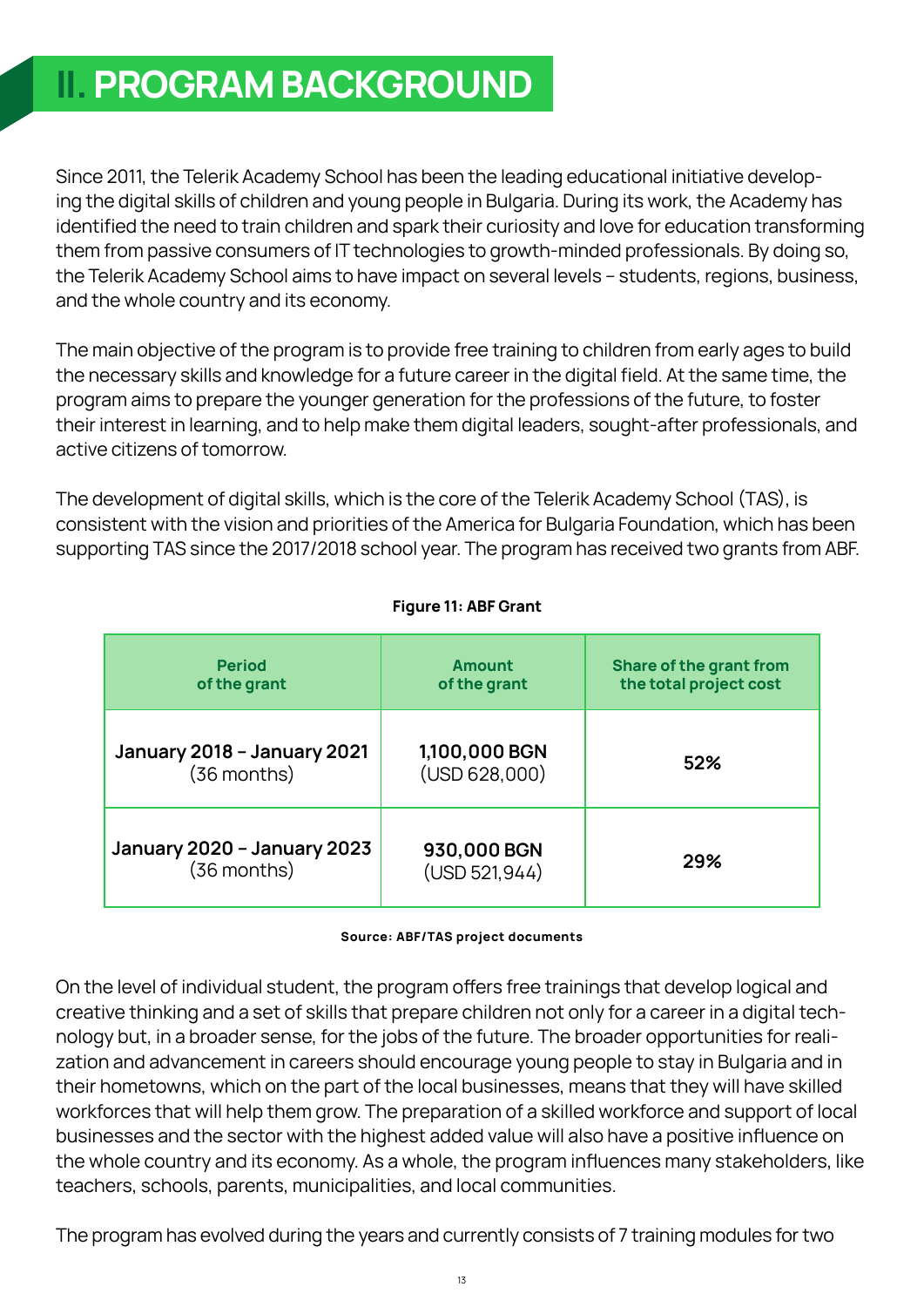age groups: grades 4-7 in Digital Science, Competitive Development, Game Development and Web Development and grades 8-12 in Digital Science, Game Development, and Web Development.

| <b>Expected outputs</b>                | To establish functioning educational programs for students<br>across grades with national coverage.                                                                                                                                 |
|----------------------------------------|-------------------------------------------------------------------------------------------------------------------------------------------------------------------------------------------------------------------------------------|
| <b>Expected short-term</b><br>outcomes | To develop in its graduates sustainable interest in the Information<br>Technology (IT) field after 1 year training and to increase the<br>number of students that complete the training successfully.                               |
| <b>Expected long-term</b><br>outcomes  | To maximize the number of graduates that continue their edu-<br>cation in the IT field and/or are employed in the IT industry as a<br>result of their participation in the program.<br>To develop a sustainable TAS business model. |

### **Figure 12: Expected outputs, short-term and long-term outcomes**

**Source: ABF/TAS project documents**

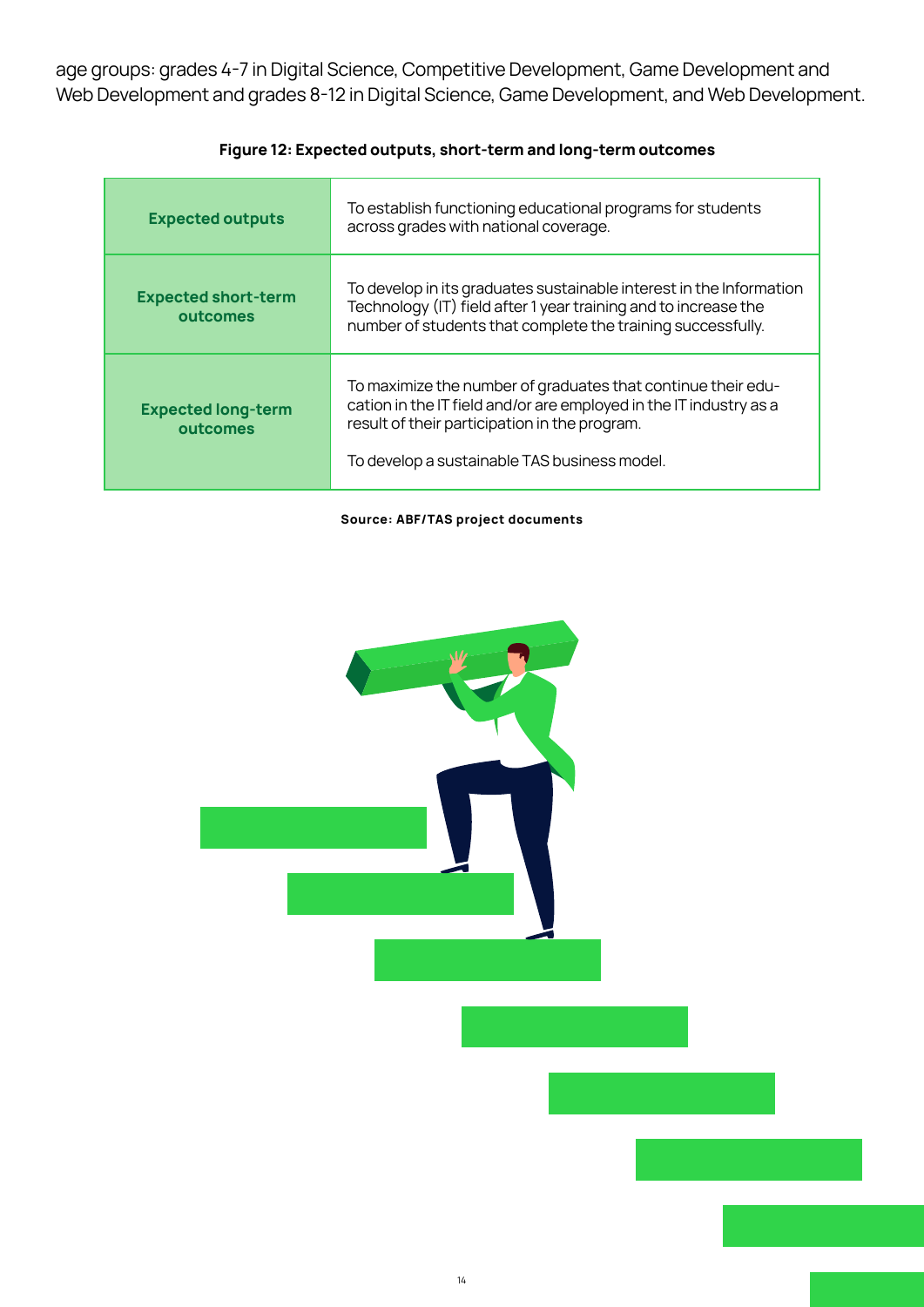## <span id="page-14-0"></span>**III. EVALUATION DESIGN AND METHODOLOGY**

## **3.1 PURPOSE OF THE EVALUATION**

The main objective of the contract is to conduct an impact evaluation of Telerik Academy School Program. The purpose of the evaluation is to determine whether the program has had the intended impact on the target groups.

## **3.2 SCOPE OF THE EVALUATION**

The evaluation study is designed to provide answers to the following evaluation questions:

### **Q1. To what degree has TAS successfully implemented the program?**

### **Q2. To what extent have TAS students improved their IT skills as a result of their participation in the program?**

- What is participants' self-assessment of the skills developed?
- Do participants use these skills in further education and employment?
- What are their reasons for enrolment in program?

### **Q3. To what extent have TAS students developed a sustainable interest in the IT disciplines as a result of their participation in the program?**

- Did the participation in the program change/develop interest in IT disciplines?
- Did the participation in the program change/develop interest in secondary and university education in the field of IT disciplines?

### **Q3.1. What has been the typical "student's journey" in the TAS and why? How many of the students have taken more than one course in the TAS?**

• Is there pattern in student's participation in the program (correlation between choosing combination of modules vs. others)?

### **Q3.2. How many of the students have continued their IT education after their participation in TAS (in relevant high school, university, or another private academy)? To what extent has their participation in TAS contributed to their decision?**

- What degree of education have they attained professional bachelor/bachelor/master?
- Are there specialties that are more preferred by TAS graduates?

### **Q3.3. Are TAS graduates aged 18+ currently employed in the IT industry? What has been TAS contribution to the successful start of the career of those graduates?**

- In what positions?
- What are their levels of income?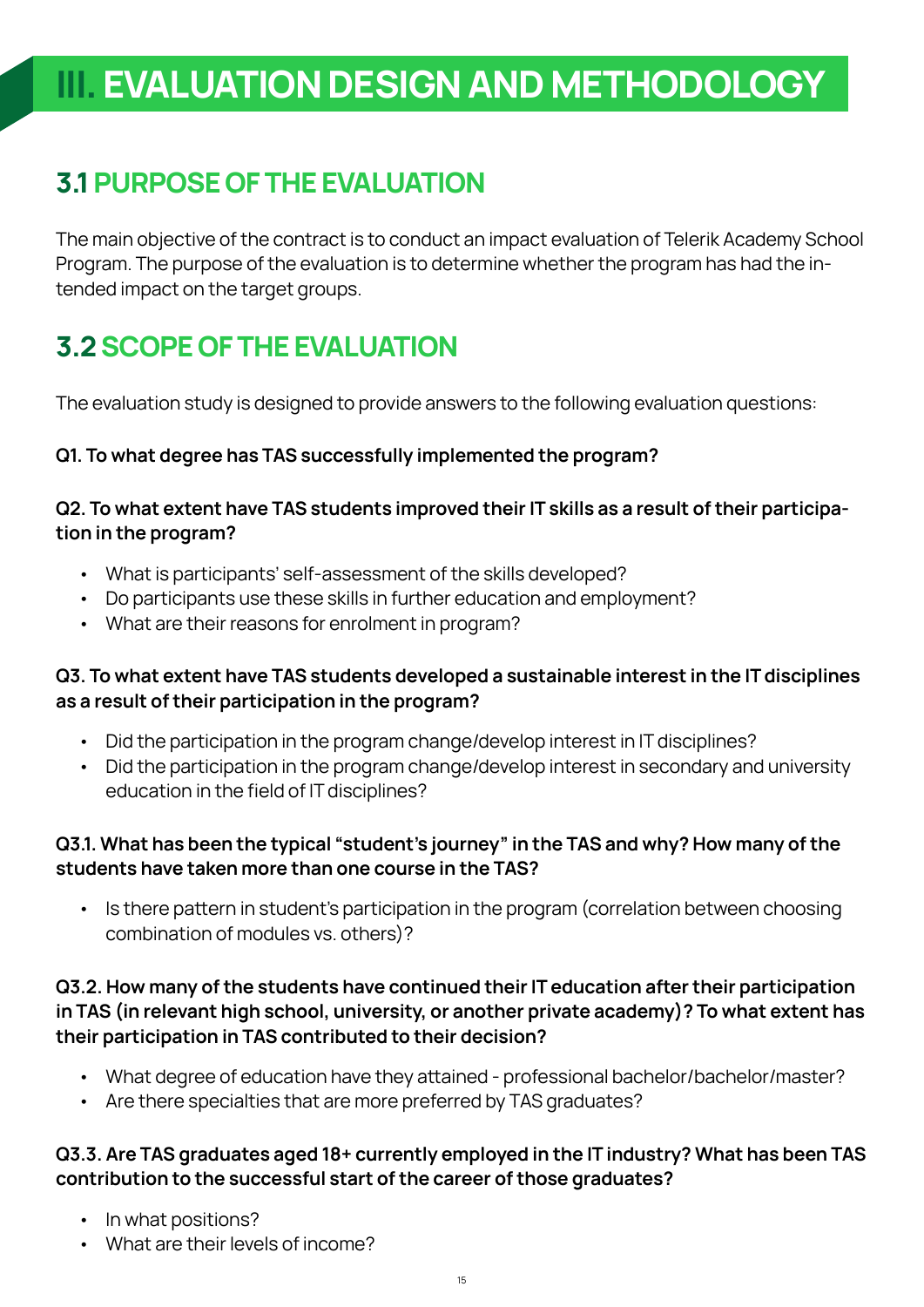<span id="page-15-0"></span>**Q4. What has been the impact of the program on teachers' practices in their daily work at school, if any?**

## **Q5. What are the sustainability prospects of TAS? Has the TAS done what they had planned to achieve in terms of sustainability and fund raising, and how successful have they been in achieving it?**

- What is the business plan for development?
- Who are the biggest competitors?
- What is TAS unique selling point?

### **Q6. What are the main lessons learned for ABF from this investment?**

## **3.3 METHODOLOGY**

A mixed methods evaluation approach was used to depict the short and long term results and impact of the program.

**1. Secondary data analysis** - this method was used to review and analyze the grant`s interim and final reports and the quantitative data collected by Telerik Academy School, as has been provided by the Assignor. Through this method, the whole program was examined, its theory of change, expected outputs, short-term and long-term outcomes, implemented activities, and documented results achieved. The provided data was also used to identify the shortterm effects of the program on both students and teachers and to evaluate the participants` satisfaction with the program.

### **2. Collecting primary data**

- Quantitative survey among students that have participated in TAS: for the purposes of the evaluation a questionnaire was developed with the following content: demographic information, educational status, employment status, participation in TAS, participation in other programs/schools, social status, and standard of living.
- Quantitative survey among teachers that have participated in TAS: for the purposes of the evaluation a questionnaire was developed with the following content: demographic information, information about teaching career, difficulties encountered in TAS, skills developed, and outcomes of the trainings.
- Quantitative survey among parents of students that have participated in TAS: for the purposes of the evaluation a questionnaire was developed with the following content: demographic information, educational status of their child, employment status of their child, participation in TAS, and participation in other programs/schools.
- In-depth interviews with students that have participated in TAS were conducted.
- In-depth interviews with teachers that have participated in TAS were conducted.
- In-depth interviews with project team managing TAS were conducted.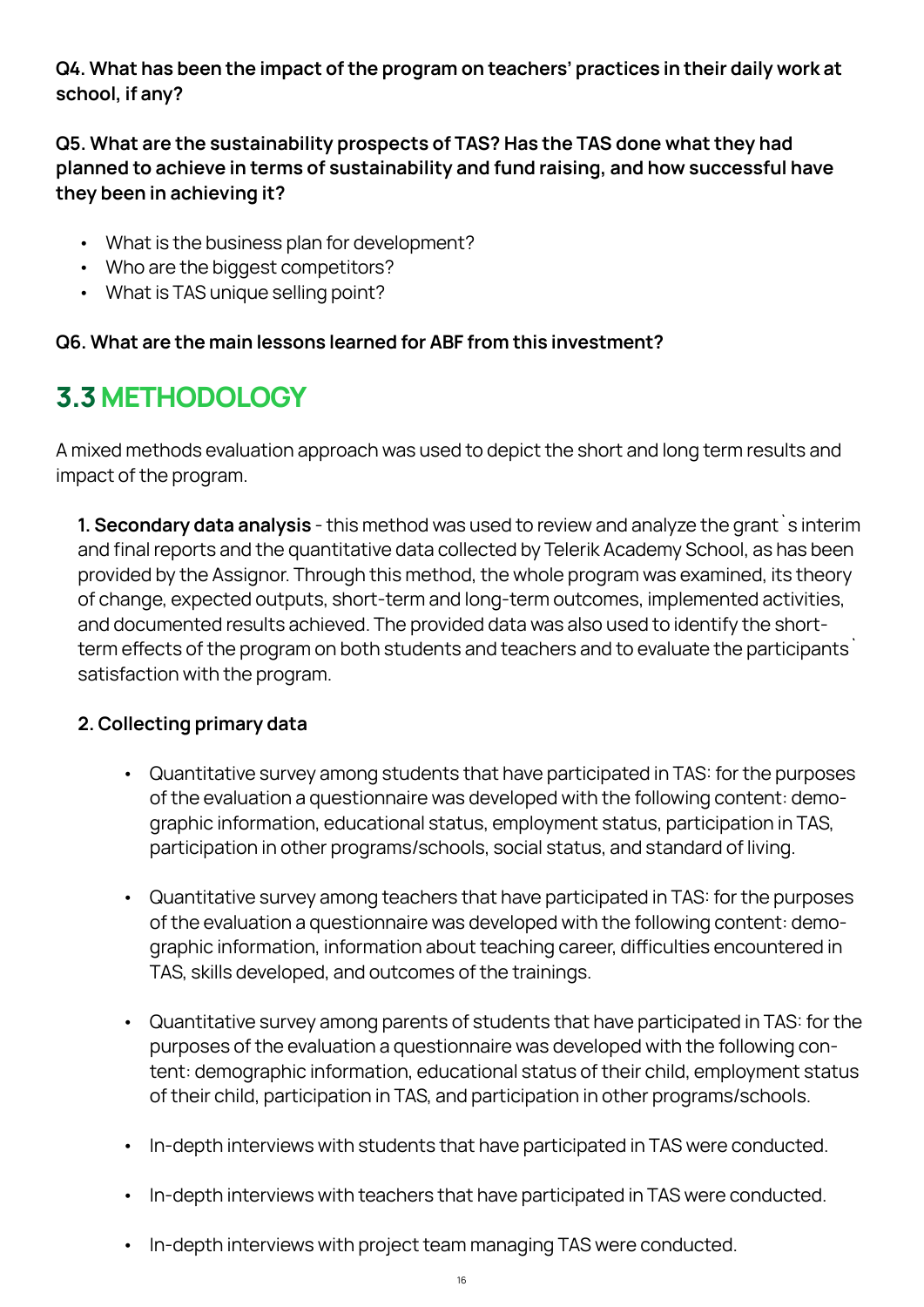**The target groups** are teachers, students, and parents of children who have participated.

For children aged 14 and bellow, parents were the primary respondents, and an additional simplified questionnaire was addressed to the children.

| <b>Target group</b>            | Method,                         | <b>Respondents</b> | Sample error |
|--------------------------------|---------------------------------|--------------------|--------------|
| <b>TAS students and alumni</b> | <b>Structured Questionnaire</b> | 420                | 4.7%         |
| Parents of TAS students/alumni | <b>Structured Questionnaire</b> | 517                | 4.2%         |
| <b>Teachers</b>                | <b>Structured Questionnaire</b> | 63                 | 2.2%         |
| <b>TAS students and alumni</b> | In-depth interviews             | 20                 | -            |
| <b>Teachers</b>                | In-depth interviews             | 15                 | -            |

### **Figure 13: Sample size by target groups**

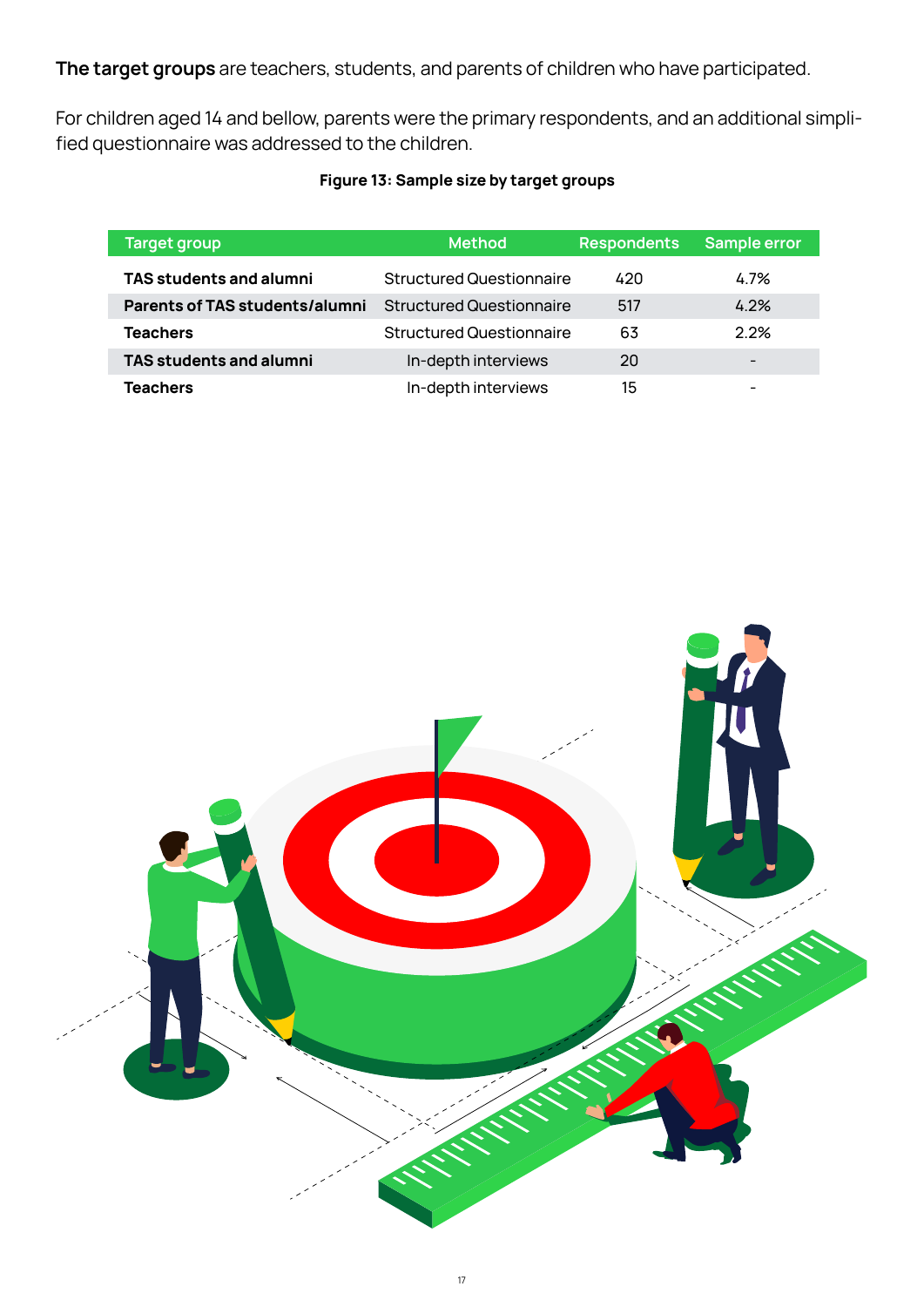These samples were a good base for measuring the program impact and drawing conclusions on a general level. There were limitations on analyses within subgroups because in some cases the number of responses was insufficient for further analysis. Thus, the plan for analysis between cohorts and periods of the program was also limited.

**Period of the fieldwork:** teachers survey - 3 June to 5 July 2021; participant survey - 15 June to 5 July 2021; parent survey - 15 June to 5 July 2021; in-depth interviews - 11 June to 16 July 2021.

### **3. Case studies**

Based on the in-depth interviews, six brief case studies of TAS participants were prepared. Three case studies present TAS alumni who are currently employed in the IT industry and for whom the TAS experience has played a key role for their professional orientation and successful career start. These case studies describe the path of the three TAS alumni from enrolling in the program, participation in it, acquiring knowledge and skills, completing the program and subsequent education and transition to employment. The case studies also present the factors influencing the path of the alumni and the role of the program. The other three case studies present TAS teachers, who regularly apply the knowledge acquired during the TAS training in their daily work at school. The case studies describe the process of acquiring this knowledge, its application in everyday work, and the results from it.

## **4. Description of typical "student's journey"**

Based on the collected data from the surveys, secondary analysis of data provided by TAS, and in-depth interviews conducted by the evaluation team, a typical "student s journey" through the TAS is described. The description outlines every step of the student from enrolling in the program to graduating from it.

## **5. Оutcome mapping**

Based on all collected information from secondary data analysis, quantitative surveys, and in-depth interviews, outcomes are outlined and structured in terms of expected outcomes vs. achieved outcomes based on the evaluation data. This allows the comparison between both and clearly shows if the implementation of the program has been successful in achieving its goals. This is also a base for the contribution analysis that shows the role of the program in the achievement of the outlined results.

### **6. Contribution analysis**

This approach outlines the contribution that TAS has made to the achieved outcomes. The value of this analysis is that it gives a better understanding of why the results have or have not occurred, what was the role of the program in the achievement of these results, and what other factors played a role.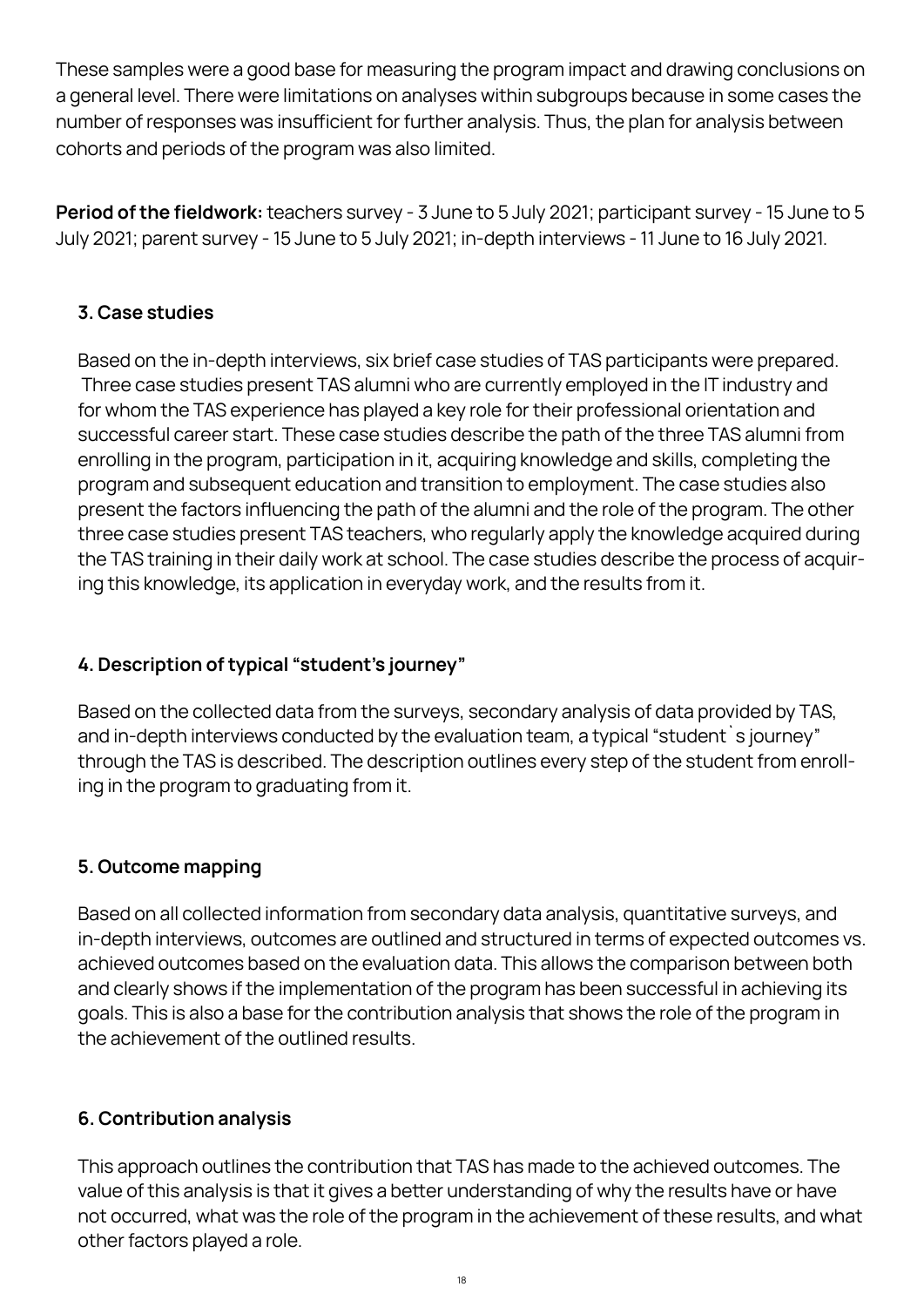## <span id="page-18-0"></span>**IV. FINDINGS AND ANALYSIS**

## **4.1 PROGRAM IMPLEMENTATION AND RESULTS**

Since 2011, TAS participants included 14,357 unique individuals who attended TAS courses. 5,553 (39%) of these were trained in the past three school years with ABF support. The cost of a TAS student was BGN 350, of which BGN 198 was ABF contribution.

The number of unique students per year increased gradually from 2014 to 2017, and, after a small decline, the trend again increased from 2018 to 2021. This trend followed the internal cycles and development of the program as well as changes in the program business model, management, and financing.



#### **Figure 14: Number of unique students per school year**

**Source: TAS database**

The average number of courses attended by a student was 2 (2.07) and the average number of hours was 108. There was moderate positive correlation between age of the students and the number of courses taken (r=0.279, p=.000).

This was based on the fact that courses for 8-12 grade students before 2017 were offered in small 25-hour modules, and also the fact that these cohorts have more years, respectively more chances to attend more courses.

ABF involvement has changed the profile of participating students. Before 2017, the majority of students attended courses for 8-12 grade (between 71% to 91% in different years), while after 2017, the majority of students were in 4-7 grade (79% and 69%).

This shift is very important and fits into the program goals as at early age skills formation is intense and program helped students' transformation from consumers into technological creators, developed their logical thinking and prepared them for the professions of the future.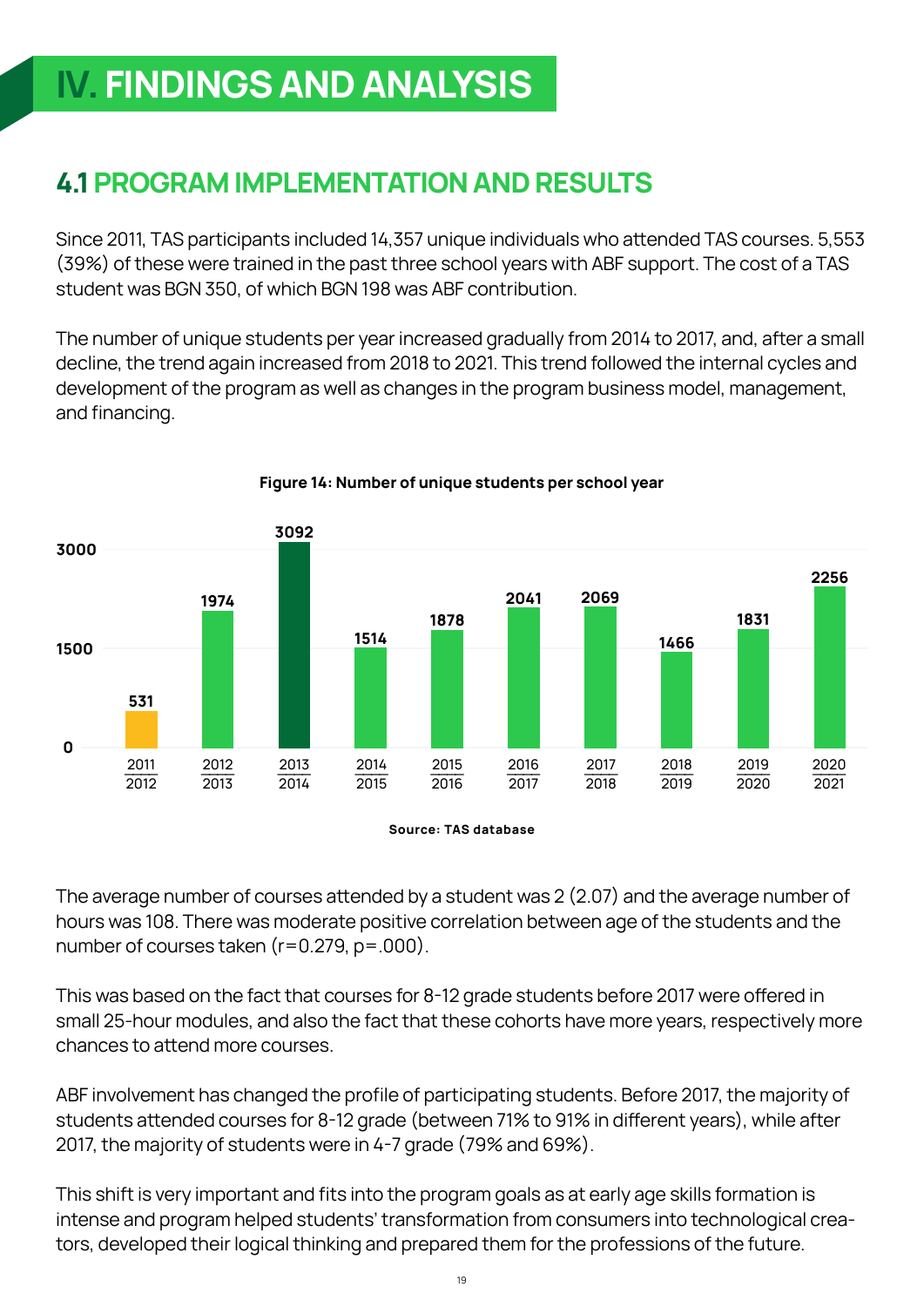

**Source: TAS database**

Since 2011, the program has been offered in 41 settlements on the entire territory of the country and covers the majority of regional cities (24 out of 27) and also 17 small towns, which contributes to better access of students from different settlements. In 2021, the program is offered in 31 settlements (among which 21 regional cities and 10 small towns). The spread of the program to regional and small towns is very significant after 2018, when ABF started to support the program. This totally changed the model of the program and completely fits its new goals. Still, the offering in some towns is relatively small compared to the potential users but by now we can conclude that the program performs well in terms of territorial coverage and content.



**Figure 16: Share of TAS students by type of settlement for each school year**

**Source: TAS database**

In 2020-2021 school year, the program had 65 teachers, 113 cohorts, and 2,256 (unique) students. It covered 0.4% of the total number of students 4-12 grade in Bulgaria, which for a small pilot program that offers training in a specific field and is privately financed, is a very good coverage. Also,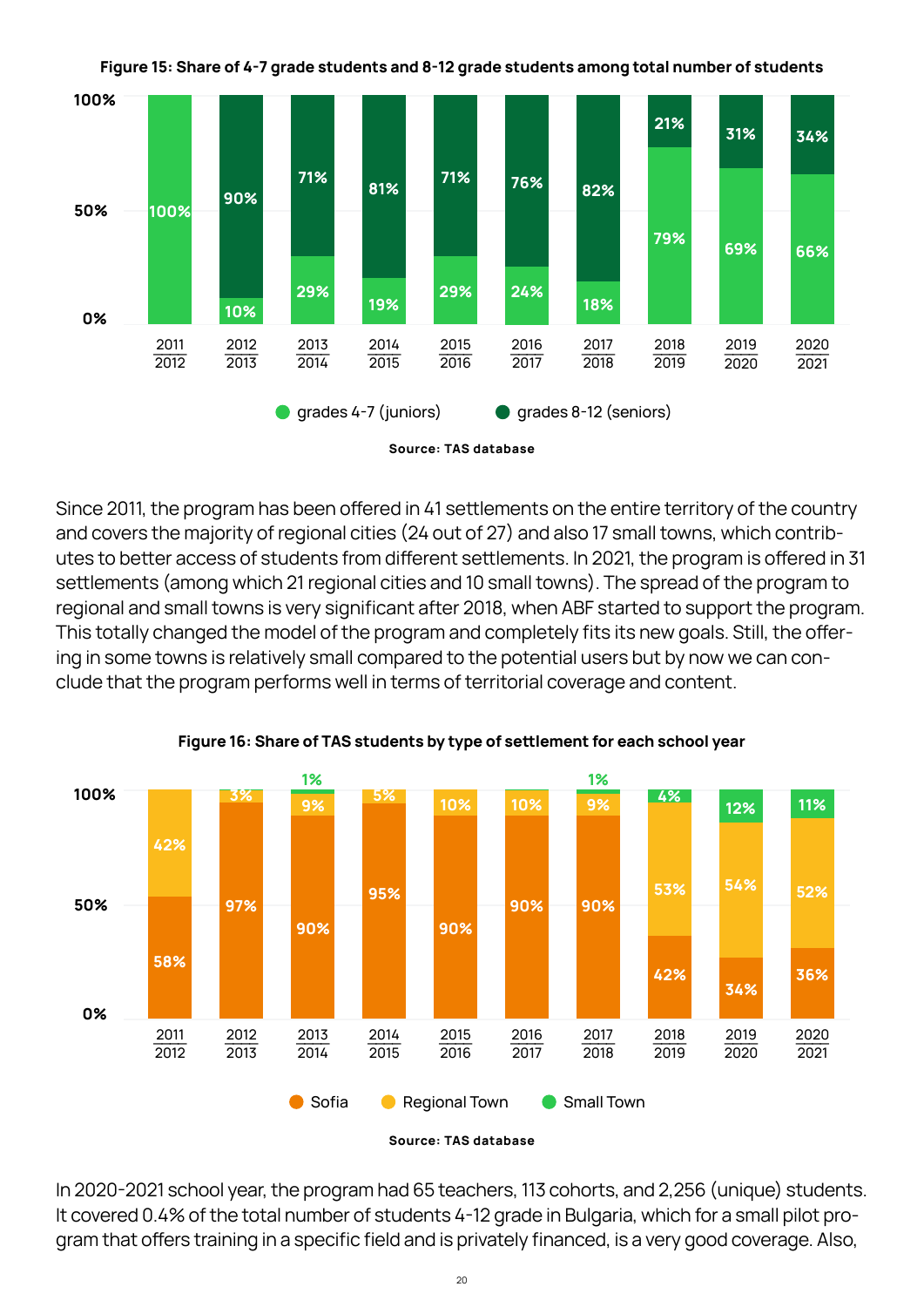we must have in mind that according to expert estimation in the sector, the total number of IT specialists in Bulgaria in 2020 is 38,000<sup>1</sup>.

It means that annual number of TAS students comprises approximately 4,5% of the actual workforce in IT sector and is very close to the number of annual new workplaces in the sector. That itself also shows the importance of the TAS program for the entire sector.

Based on TAS database and survey among participants we can estimate that the number of 18+ year-old TAS alumni is 29% of the total number of TAS students (4,160 TAS alumni). Among them, 57% are in employment, 78% of which (or 1850 alumni) work in a position related to computer technologies and programing<sup>2</sup>. Taking out the TAS alumni that work abroad, we can estimate that in 2021, TAS alumni who were in the labor market represented approximately 4,5% of the total employees in IT sector of Bulgaria. The others are still of school age. If the pace for growth of employees in the IT sector in Bulgaria keeps up, this share also can continue in coming years, when the new TAS cohorts will enter the labor market (assuming that the majority of the current 18+ TAS alumni who work will stay in the IT sector in Bulgaria and that approximately 10% of students from TAS cohorts are in the last years of their secondary education (11 and 12 grade) and enter the labor market in one or two years after completion of TAS courses $^3$ ).



**Figure 17: Role of TAS for IT labor market in 2020 and in the future (estimation)**

#### **Source: own calculations based on BASSCOM data and TAS evaluation surveys and data**

The self-assessment of personal achievement shows that the majority of the goals set by participants at the beginning of the program were achieved with high success ratio (calculated by share of those mentioned that they achieved the goal at the and over the share of those who set it at the beginning). In fact, 8 out of 11 goals were achieved by more than 80%. Only three goals were achieved with less than 80% but they are still high - success ratio over 66%. This means that the TAS program fit and met the expectations of the target students. This outcome can be further observed from the other surveys in the current evaluation that measure the skills developed and their usage in different environments, career prospects, and the role of the program.

<sup>1</sup>BASSCOM, [Annual status report of the software sector in Bulgaria](https://www.basscom.org/RapidASPEditor/MyUploadDocs/BASSCOM_Barometer_2020_BG_.pdf), p.7

<sup>2</sup>93% of them worked in Bulgaria (approximately 1720 people).

<sup>&</sup>lt;sup>3</sup>This share was stable in time.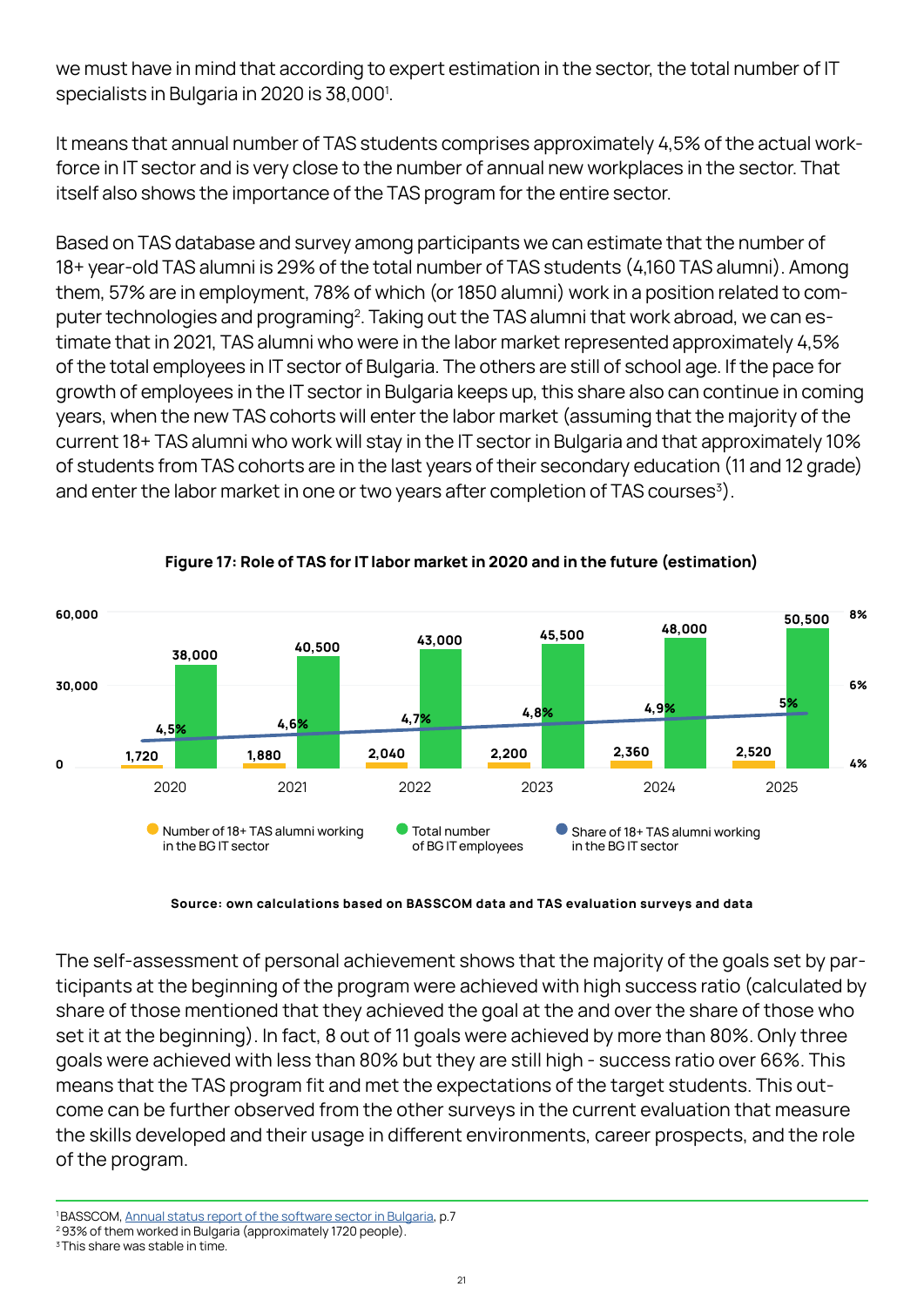#### **Figure 18: Personals goals set before start of the program and self-assesment of results achieved after the end of the program**

<span id="page-21-0"></span>

**Source: TAS survey among participants in 2018/2019 and 2019/2020 school years**

The program added 4.35 points to the self-assessment of knowledge in programming of the participants as measured by a question on the student survey. In another question, students rated their confidence that they could apply what they have learned in life very highly (7.91 out of maximum 10).



(On a scale of 1 to 10)



**Source: TAS survey among participants in 2017/2018, 2018/2019 and 2019/2020 school years**

## **4.2. STUDENTS' JOURNEY**

The successful implementation of the program and achievement of goals can also be illustrated through typical students' journeys.

65% of students attended only one course of TAS, 16% attended two courses, and 20% attend-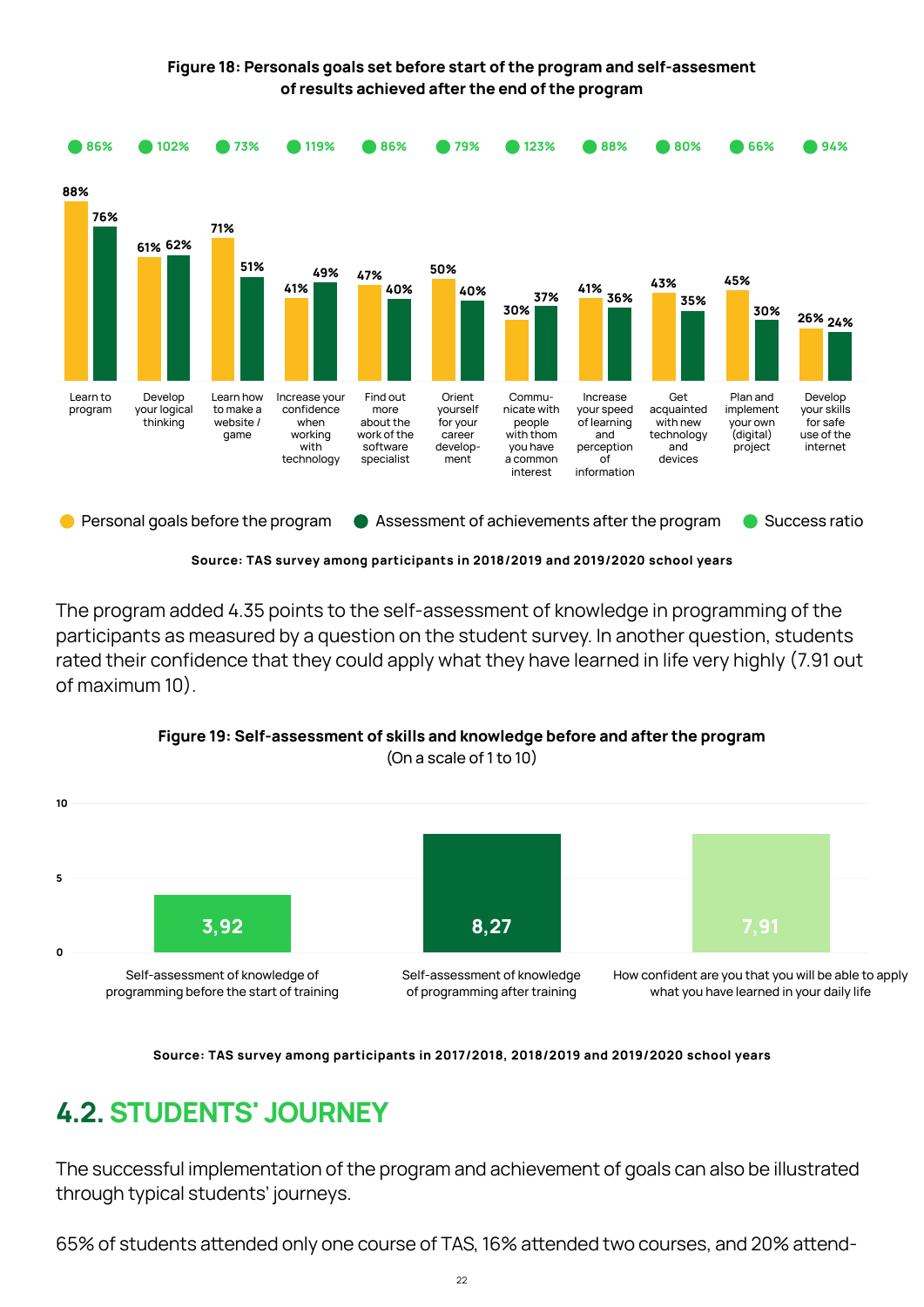ed more than two courses. Some courses were short intensive trainings (of 25 hours/3 days), and this also leads to higher number of courses attended.

In general, the number of hours spent in TAS is another indicator that illustrates the intensity of the training and exposure of participants. It also indicates that individual students attended a limited number of TAS trainings. The reason for this is that the availability of courses outside of the capital city (Sofia) is not extensive and also that there is no upper level of the courses which makes the choice for advanced students limited. Some students need to repeat the course as their level and speed were lower than the others in the group. This also contributes to the share of students who did more than one course.

| 39%                                      | 32%                                                     | 16%                    |
|------------------------------------------|---------------------------------------------------------|------------------------|
| $[4-7$ grade]                            | $[4-7$ grade]                                           | $[8-12 \text{ grade}]$ |
| Game development                         | Algorithmic programming                                 | Game development       |
| 13%                                      | 9%                                                      | 7%                     |
| $[8-12$ grade]                           | $[4-7$ grade]                                           | $[8-12$ grade]         |
| Web programming                          | Digital sciences                                        | JavaScript programming |
| 7%<br>$[8-12$ grade]<br>Digital sciences | 6%<br>$[8-12 \text{ grade}]$<br>Algorithmic programming |                        |

### **Figure 20: The interest in the program is high (2,000 and more participants per year)**

**Source: Survey among TAS students and alumni**

#### **Figure 21: The program is successful in developing sustainable interest in the IT field among students**

| 68%                                  | 66%                                | 74%                                |
|--------------------------------------|------------------------------------|------------------------------------|
| of juniors planned to apply in sec-  | of seniors were in secondary       | of alumni completed secondary      |
| ondary school with mathematical,     | education with a profile in        | education with a profile in        |
| programing or technological profile. | mathematics or programming.        | mathematics or programming.        |
| 54%                                  | 58%                                | 38%                                |
| applied knowledge and skills ac-     | of juniors and seniors, TAS helped | of juniors and seniors, TAS helped |
| quired during their training at      | them realize their interests       | them strengthen their interests    |
| the TAS in higher education.         | in programming.                    | in the field of programming.       |
| 36%                                  | 79%                                | 64%                                |
| of juniors and seniors participated  | of juniors participated in         | of seniors participated in         |
| in programming competitions          | mathematics competitions           | mathematics competitions           |
| and Olympiads.                       | and Olympiads.                     | and Olympiads.                     |

**Source: Survey among TAS students and alumni**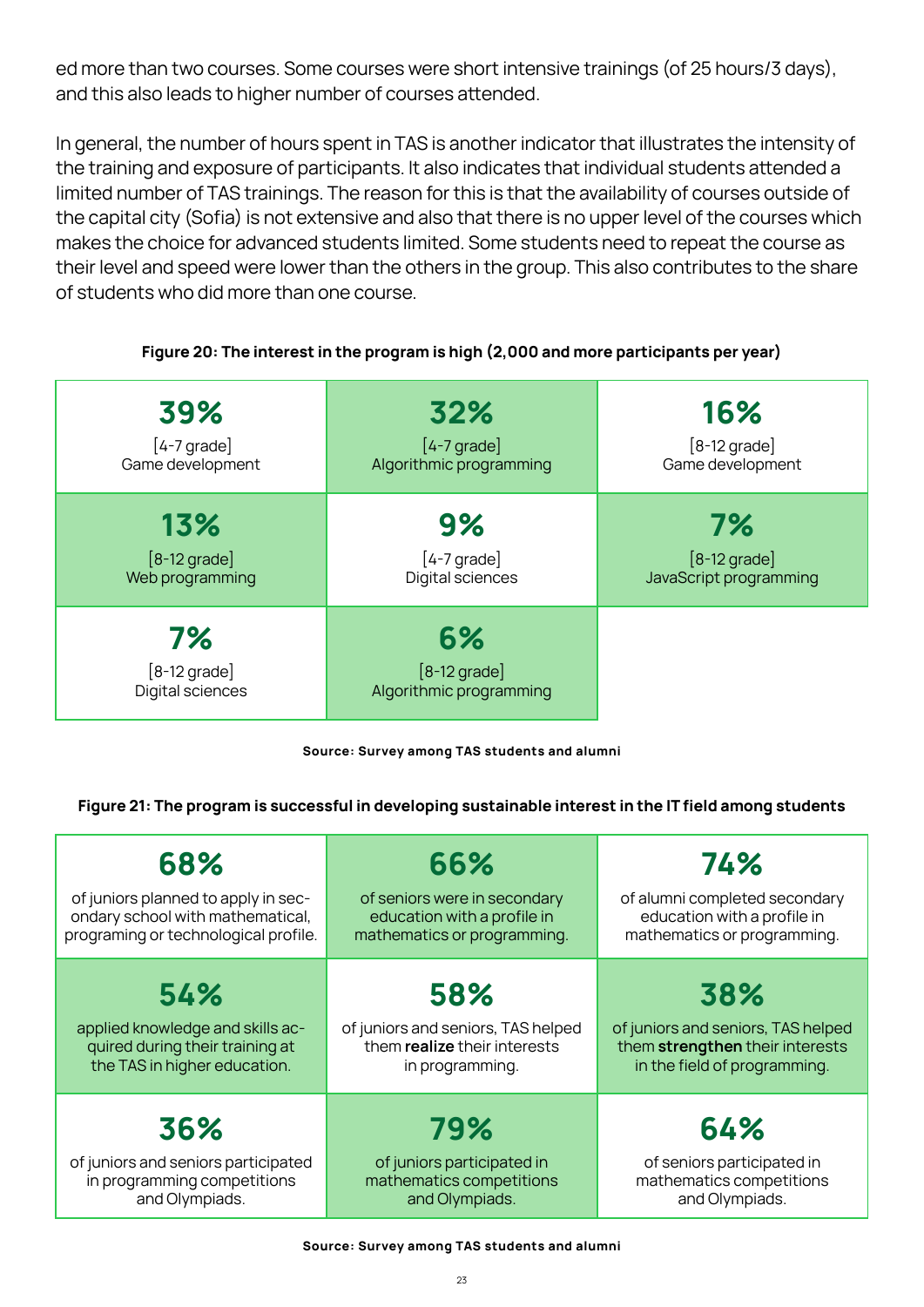| 8%<br>started to work while studying in<br>secondary education                            | 7%<br>of those who graduated secondary<br>school lived abroad.                                      | 14%<br>earn between<br>1500-2500 BGN                                                                                                                                                                                             |
|-------------------------------------------------------------------------------------------|-----------------------------------------------------------------------------------------------------|----------------------------------------------------------------------------------------------------------------------------------------------------------------------------------------------------------------------------------|
| 57%<br>of those who graduated<br>secondary education<br>were working                      | 14%<br>of 18+TAS alumni who already<br>graduated higher education<br>obtained their diploma abroad. | 14%<br>earn between<br>2500-3500 BGN                                                                                                                                                                                             |
| 78%<br>of those who worked had a job<br>related to computer technology<br>and programming | 16%<br>of TAS alumni who were<br>studying higher education<br>were enrolled in<br>university abroad | 13%<br>of 18+ TAS alumni already received<br>net monthly salary that is higher<br>than the net monthly average sala-<br>ry for IT sector in the country<br>For 2020 net monthly average<br>salary in IT sector in BG is 3344 BGN |

#### **Source: Survey among TAS students and alumni**

## **Position of 18+ TAS Alumni**

- **30%** junior experts
- **38%** experts
- **13%** senior experts
- **6%** team leads
- **6%** managers
- **2%** directors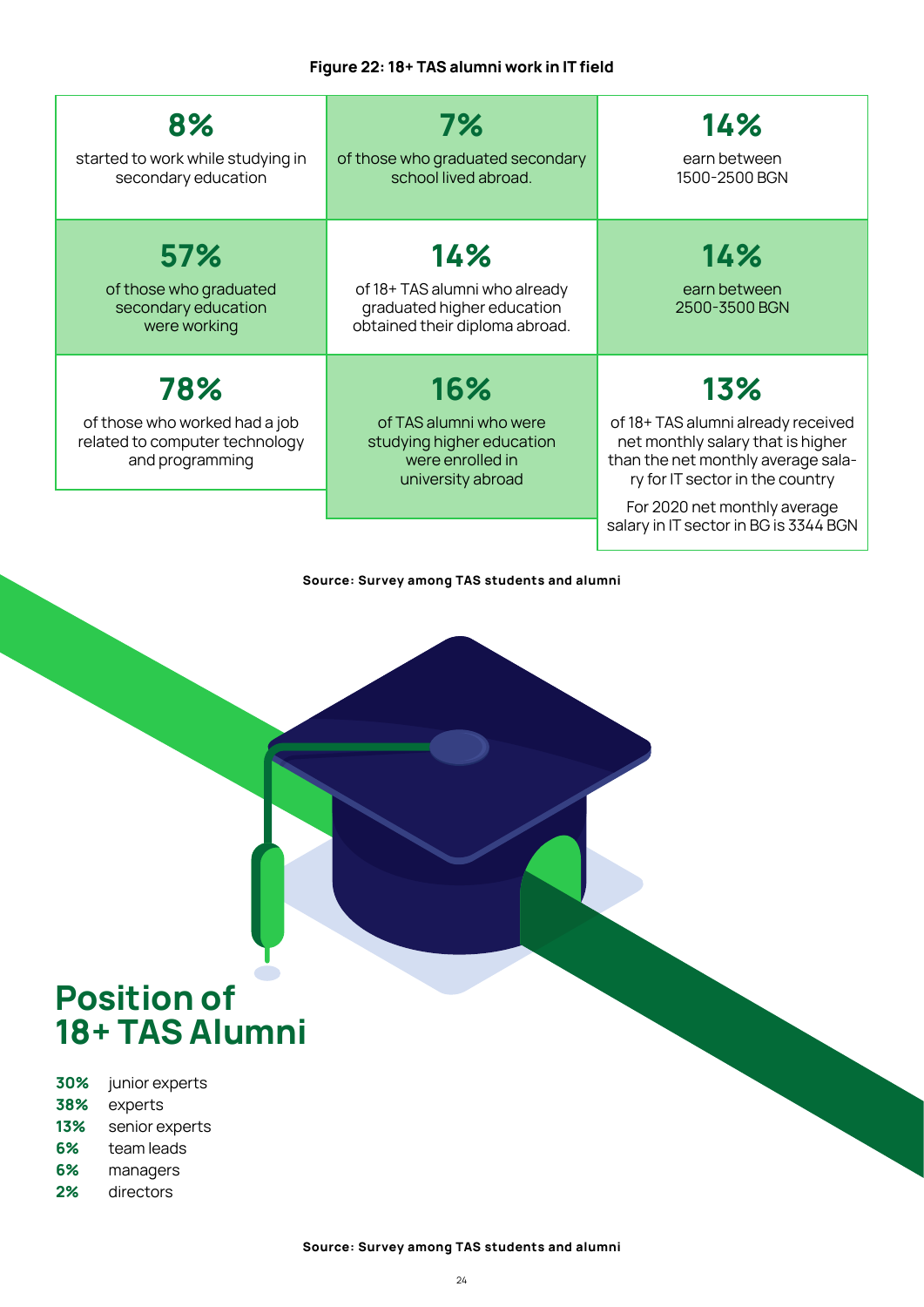<span id="page-24-0"></span>The students' journey, current status, choices, and achievements show strong results of TAS for students and alumni in terms of:

- Further education in fields related to mathematics and programing both in secondary and tertiary education
- Participation in competitions and Olympiads
- Employment in IT sector
- Successful career start

Participation of TAS students in Olympiads and competitions further reveals their interest in mathematics and IT. One-third of the TAS trainees took part in Olympiads and competitions in coding. Participation in Olympiads in mathematics varied depending on the age group: 79% for juniors and 64% for seniors. 85% of the juniors and 67% of the seniors stated that attending Telerik Academy School has helped them perform better at competitions. In the last two academic years, TAS participants received 39 of the 64 award medals at national competitions. TAS trainees constituted 61% of the Bulgarian participants at the six international competitions in the past three years for which data was available.

As we will see from the TAS participant survey, the majority of students who participate in competitions and Olympiads share the opinion that the program helps them to perform better.

## **4.3. PROGRAM IMPACT ON STUDENTS**

The program impact on students is presented by its effects on the three main student groups: 1/ juniors (TAS alumni who are currently in the grade 4th-7th), 2/ seniors (TAS alumni who are currently in the grade 8th-12th) and 3/ 18+ TAS alumni (former participants who were 18 years or older at the time of the assessment). In some analyses grade 8-12 students and 18+TAS alumni are analyzed by the grade level of courses they participated in (e.g. current 8-12 grade students who participated in TAS when they were 4-7 grade).

## **4.3.1. IMPACT ON GRADE 4-7 STUDENTS**

## **4.3.1.1. Skills acquired through participation in the TAS programs**

The Telerik Academy School Program contributes to the development of a wide range of skills among its graduates. The students in grades 4-7 self-reported average 7 skills and benefits that the TAS program provided. Compared to the older participants, this group benefited more in terms of skills, as they are in the beginning of their development in programming and computer science. Game development appears to be the most effective course in terms of developing the key skills (self-reported by grade 4-7 TAS students) – besides game development, this module more than the others helped students to learn programming, oriented them in computer world and its professions, and developed their logical thinking and their ability to plan and implement their own (digital) project.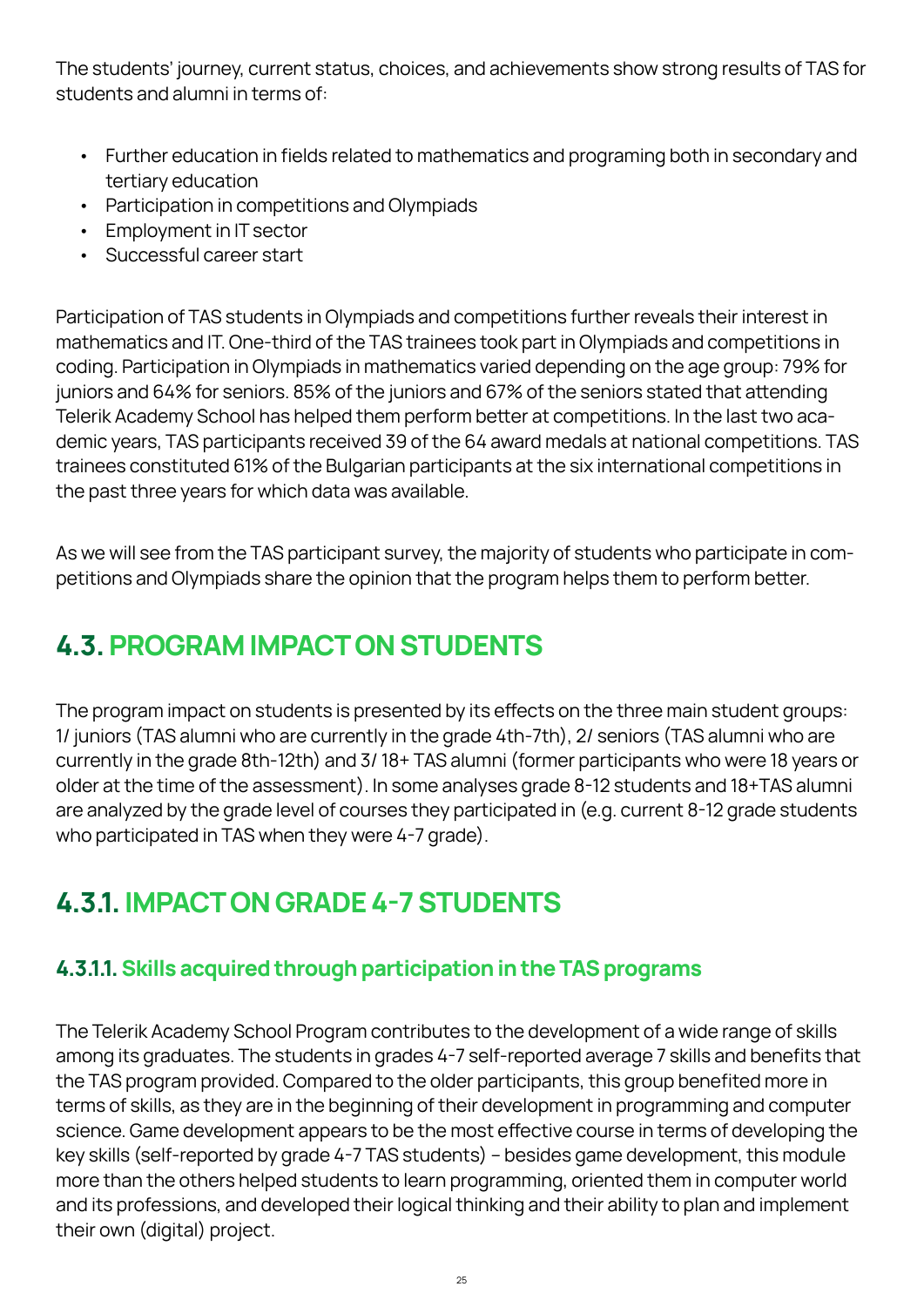#### **Figure 23: Which of the following things did you manage to achieve as a result of your attendance/participation in Telerik Academy School?**

(Base: grade 4-7 students, N=146)



#### **Source: Survey among TAS students and alumni**

**Share of respondents who score 5 and 4 on a scale from 1 to 5, where 1 is a very small extent, and 5 - very high extent**

## **4.3.1.2. Role of TAS for pursuing secondary education in the IT field**

66% of the TAS grade 4-7 students expressed interest in continuing their secondary education in the field of programing or mathematics (Figure 24d). The interest in programing and mathematics was equally split. For 75% of the grade 4-7 students, TAS had an impact on their plans where to apply after 7th grade (Figure 24a). For the majority of students, TAS helped them to realize their interest in programing and technology (58%), while for 38% it helped them to strengthen the interest they already had (Figure 24 b). The TAS students had also strong interest in continuing with computer systems and technologies in class or extracurricular activities and their participation in TAS contributed for it.

#### **Figure 24: Grade 4-7 students' opinions regarding the role of the TAS program for pursuing secondary education in the IT field**

(Base: 4-7 grade students, N=146)



A. **To what extent has participation in the Telerik Academy School had an impact**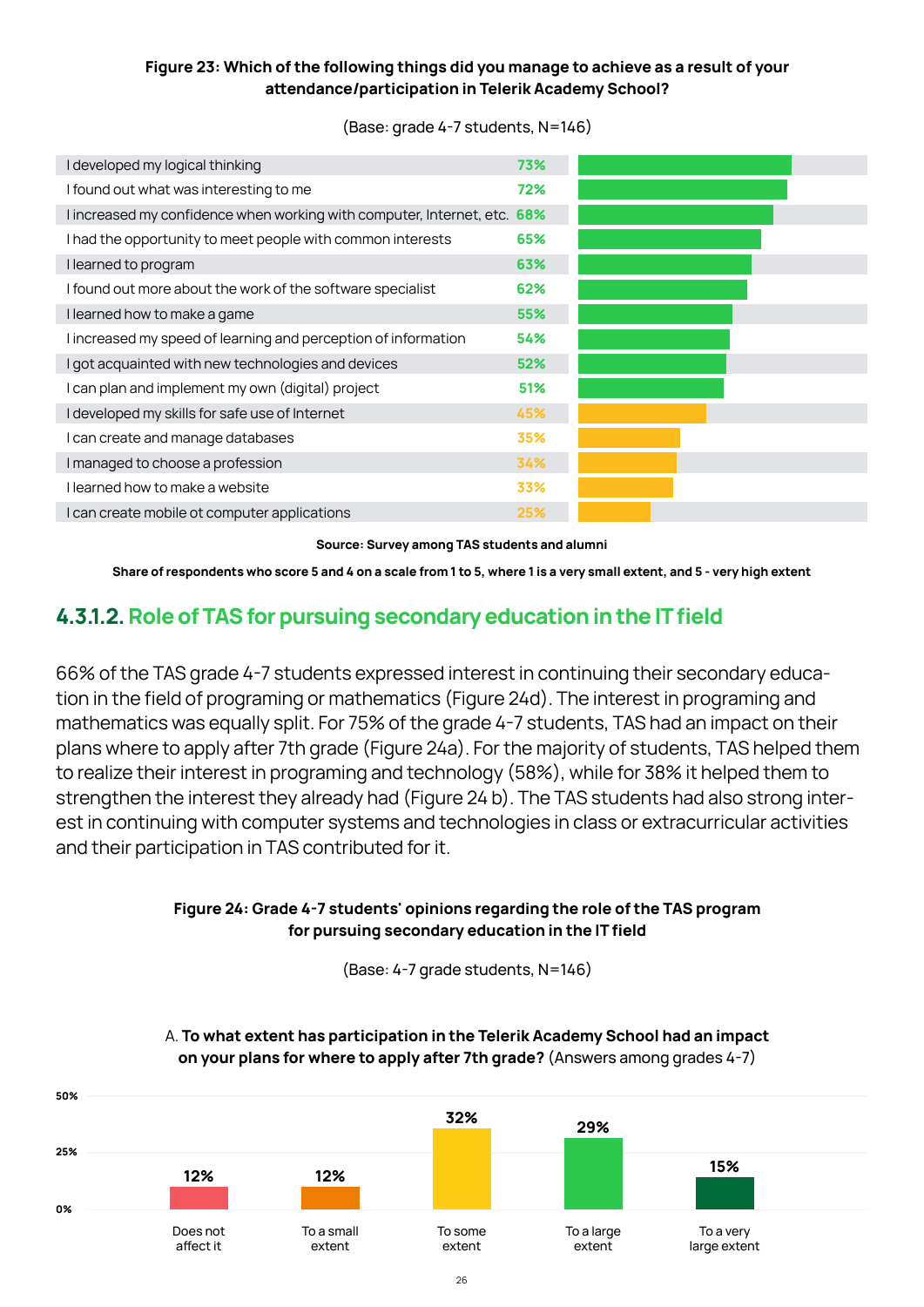#### B. **How does your participation in the Telerik Academy School affect you?**



#### C. **To what extent do you want to continue with computer systems and technologies in class or extracurricular activities?**



#### D. **To what extent did your participation in the Telerik Academy School affected your plans to continue studying computer science in classroom or extracurricular activities?**



**Source: Survey among TAS students and alumni**

## **4.3.1.3. Participation of the TAS students in competitions and Olympiads**

Approximately a third (33%) of grade 4-7 TAS students have participated in programming competition and Olympiads. This result speaks to their confidence of in participating in competitions that test out their programming skills. As the grade levels go up, the percentage of participation in programming competitions also slightly increases. For 8th to 12th graders that is 36.5%, and for those who have already graduated 12th grade the percent of participation in competitions is 37.7%.

TAS helps mainly those students who participate in programming competitions and Olympiads (60% answer "yes" and 35% – "to some extent"), while those who participate only in mathemat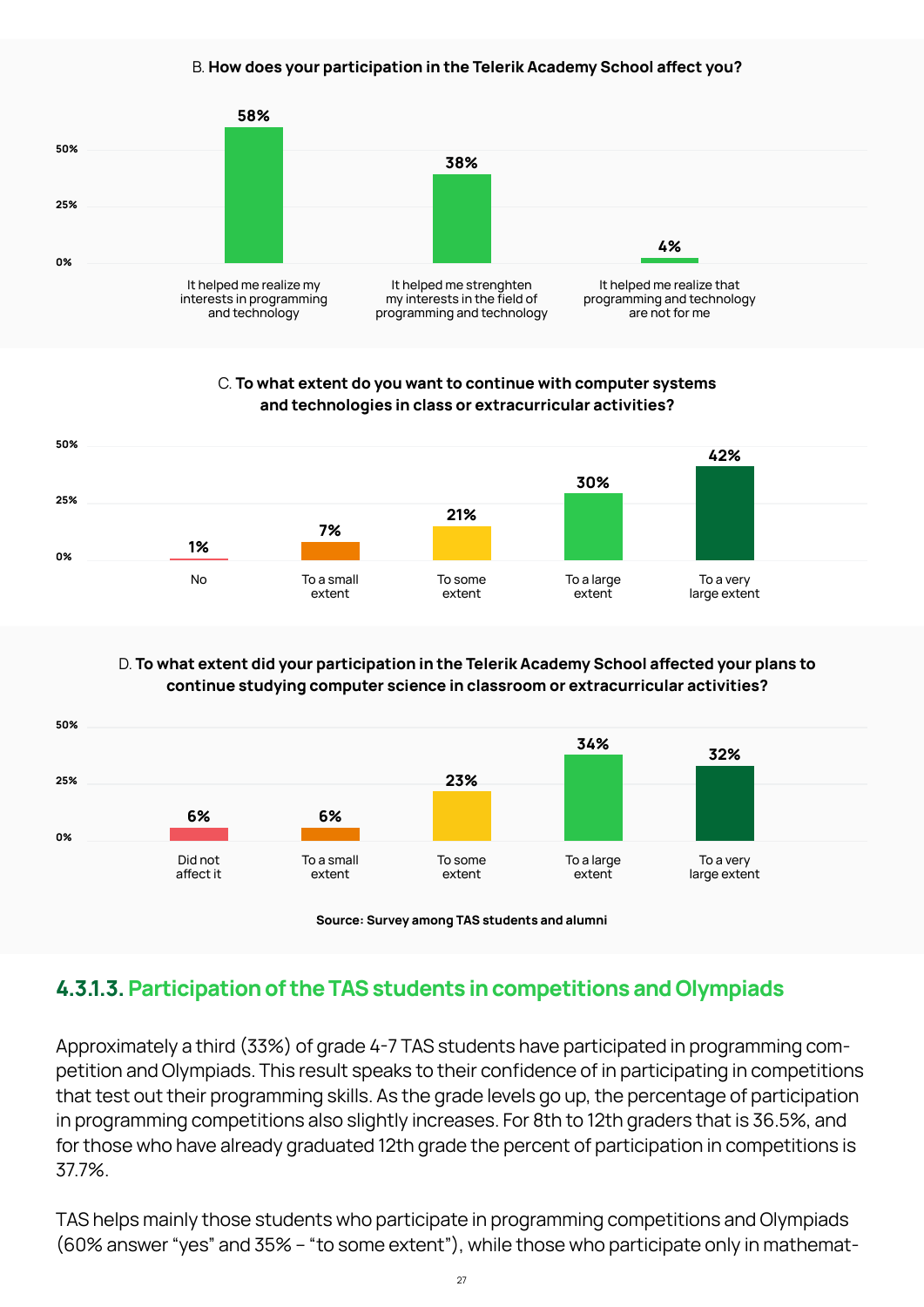ics competitions and Olympiads express moderate opinions regarding the role of the program in their performance in such competitions (27% "yes" and 51% "to some extent"). The share of those who participated in competitions and Olympiads in mathematics is bigger, but this is related to the availability of such competitions and Olympiads and the fact that there are traditions for these activities to be popularized (and to be suitable for) among wide number of schools and students. In fact, only a few students participated only in programming competitions and Olympiads - those who participate in programming competitions and Olympiads with 90-95% probability participate also in mathematics competitions and Olympiads. The opposite is not true – between 30-45% of each age groups are students of TAS who participate only in mathematics competitions and Olympiads and do not participate in programming competitions and Olympiads (this is related to tradition, communication and also organization of such events as well as if they are suitable for the majority of students who participate in TAS.

#### **Figure 25: Participation of the TAS students in competitions and Olympiads**

(base a: grade 4-7 students, N=146, base b: juniors that have participated in competitions and Olympiads, N=114)

## **0% 100% 50%** Programming Mathematics **79% 33%**

#### A. **Have you participated in competitions and Olympiads?**

#### B. **Did what you learned at TAS help you to perform more successfully in programming and/or mathematics competitions and Olympiads?**



#### **Source: Survey among TAS students and alumni**

## **4.3.1.4. Parents' observations**

Parents covered by the study present their own views on the effectiveness of Telerik Academy School through their children's experience in it.

The results of the survey among parents confirm the effects of the program measured by the other methods of the evaluation: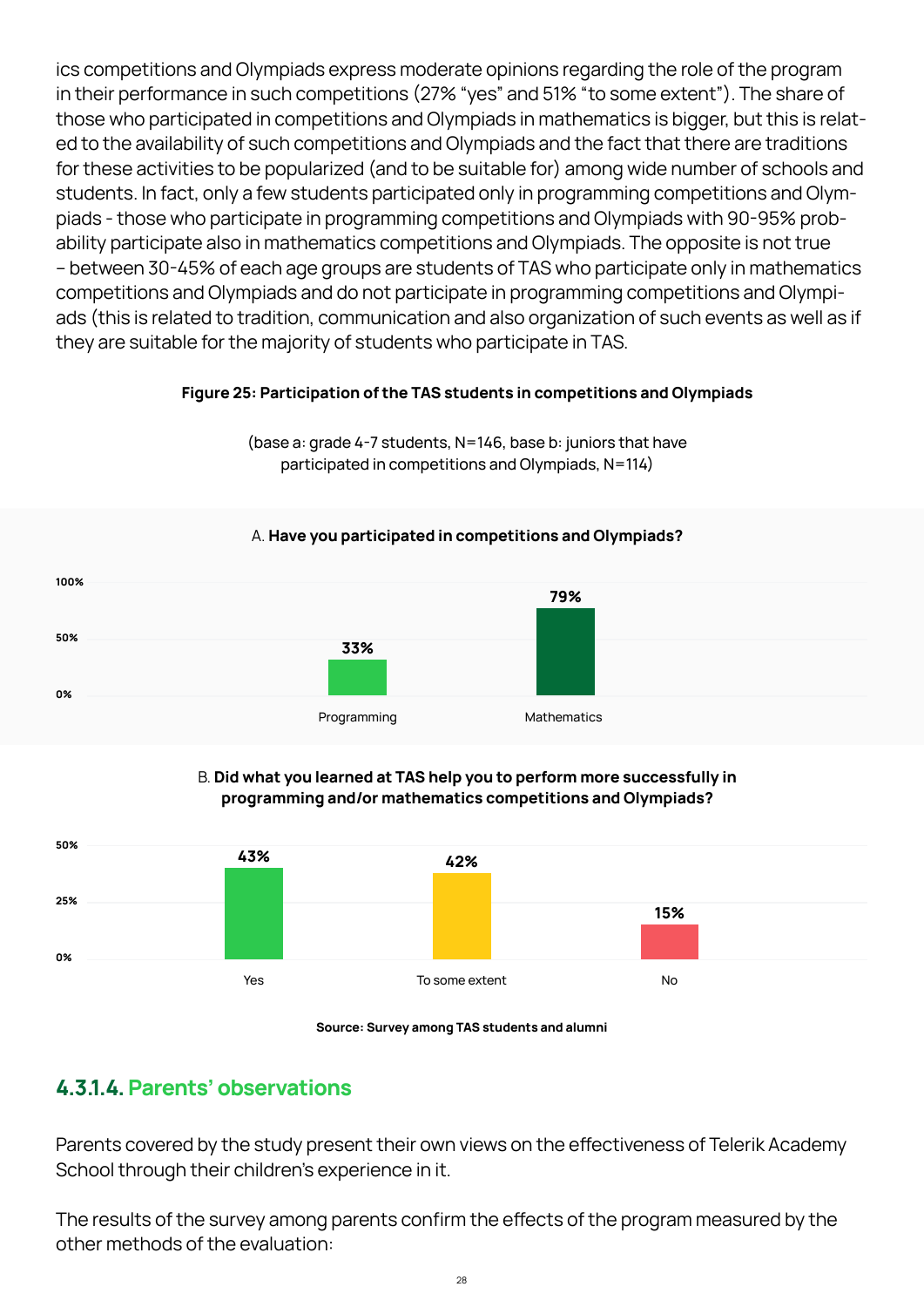- Majority of students in recent years (after 2018) join the program for the first time when they are between 4th and 7th grade.
- Around 8-9% of students attend both 4-7 grade course(s) and 8-12 grade course(s).
- The most attended courses by 4-7 grade students are Game development and Algorithmic programming.
- The program helped students to realize their interests in programming and technology according to 55% of parents while 40% report that TAS helped their children to strengthen their interests in the field of programming and technology.
- According to the perceptions of the parents of students between 4th and 7th grade, the inclusion of their children in the program/programs of the Telerik Academy School influences the decision in which direction to continue their education. Over 85% of parents of students who are about to apply to a new school after 7th grade say that participation in TAS affects the planning and formation of their choice, and in 43.9% of them, it is in a large or very large extent.
- Students who are about to change schools after 7th grade are directed to high schools with a programming profile, Technological School "Electronic Systems" or mathematics high schools, including National High School of Natural Sciences and Mathematics. On the other hand, the parents of nearly a quarter of the youngest (4th grade) say that they have not yet made a decision for their child.
- According to 47% of parents TAS helped their students for competitions and Olympiads and other 37% report that it helped to some extent.
- Parents mention great variety of benefit for their children as a result of participation in Telerik Academy School. Beside programing skills including making a website, a game, the added value of TAS program of 4-7 grade students according to parents is that TAS's training increases children's confidence in working with computers and the Internet. Other positive aspects increasing children's speed of learning and perception of information and the opportunity to meet and communicate with people with whom they have common interests. According to the parents, the longer a child's stay in the program, the more positively it affects the development of specific skills.
- Extracurricular courses at Telerik Academy School are among top 7 factors that would influence career prospects of students according to the opinion of parents. Before TAS courses, according to the parents, are motivation and desire, skills, personal efforts and hard work, completed higher education and interests in computer science and mathematics.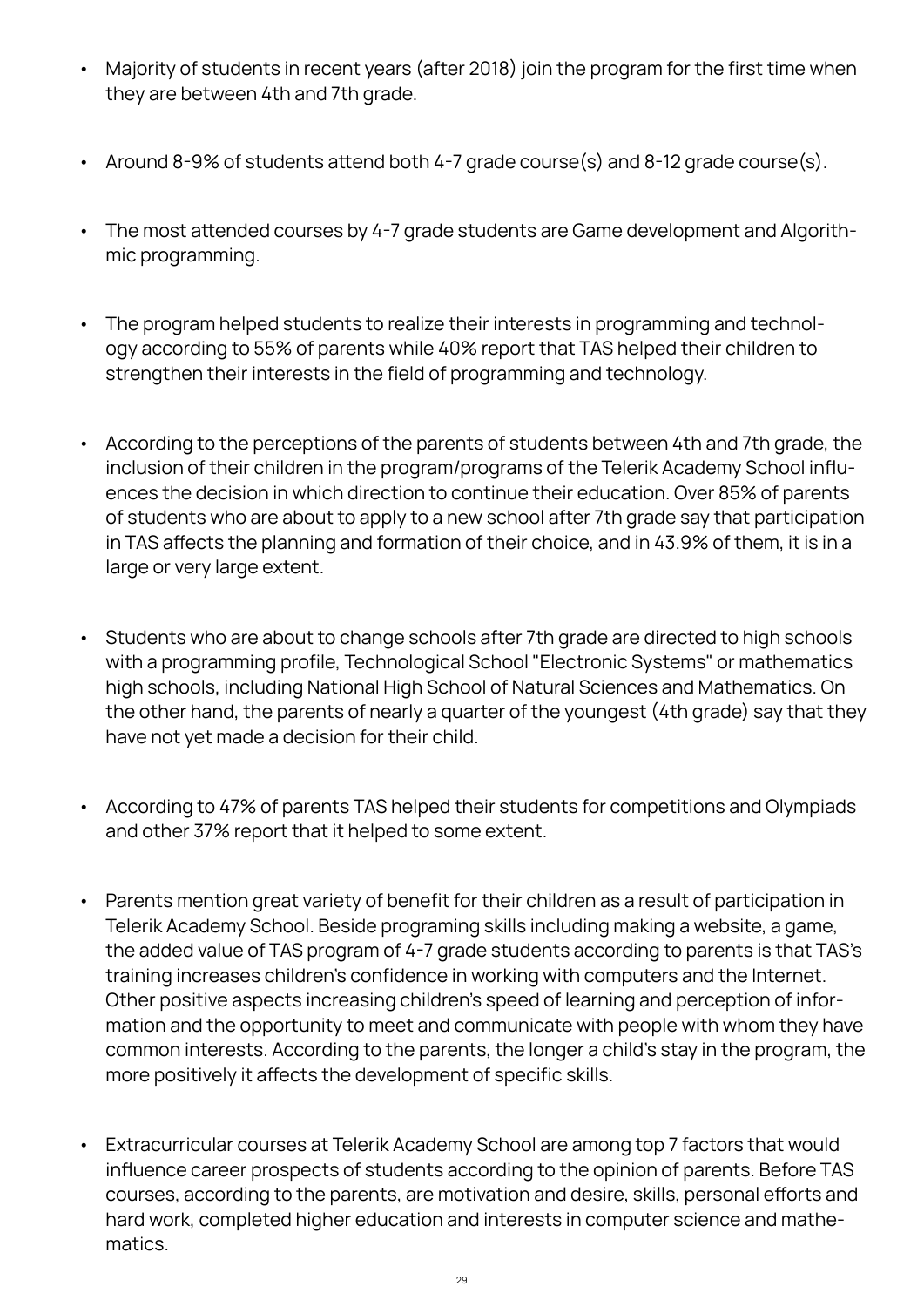#### **Figure 26: Which of the following has your child managed to achieve as a result of visits/participation in Telerik Academy School?**

(Base: Parents 4-7 grade, N=254)

| Increased his/her confidence when working with computer, Internet. 73% |     |
|------------------------------------------------------------------------|-----|
| Found out what was interesting to him/her                              | 69% |
| Developed his/her logical thinking                                     | 65% |
| Had the opportunity to meet people with common interests               | 64% |
| Got acquainted with new technologies and devices                       | 64% |
| Understood more about the work of the software specialist              | 61% |
| Learned to program                                                     | 55% |
| Learned how to make a game                                             | 52% |
| Developed his/her skills for safe use of the Internet                  | 47% |
| Increased his/her speed of learning and perception of information      | 38% |
| Learned to plan and implement their own (digital) project              | 38% |
| Managed to choose a profession                                         | 33% |
| Learned how to make a website                                          | 29% |
| Can create and manage databases                                        | 21% |
| Can create mobile or computer applications                             | 21% |

**Source: Survey among parents of TAS students and alumni**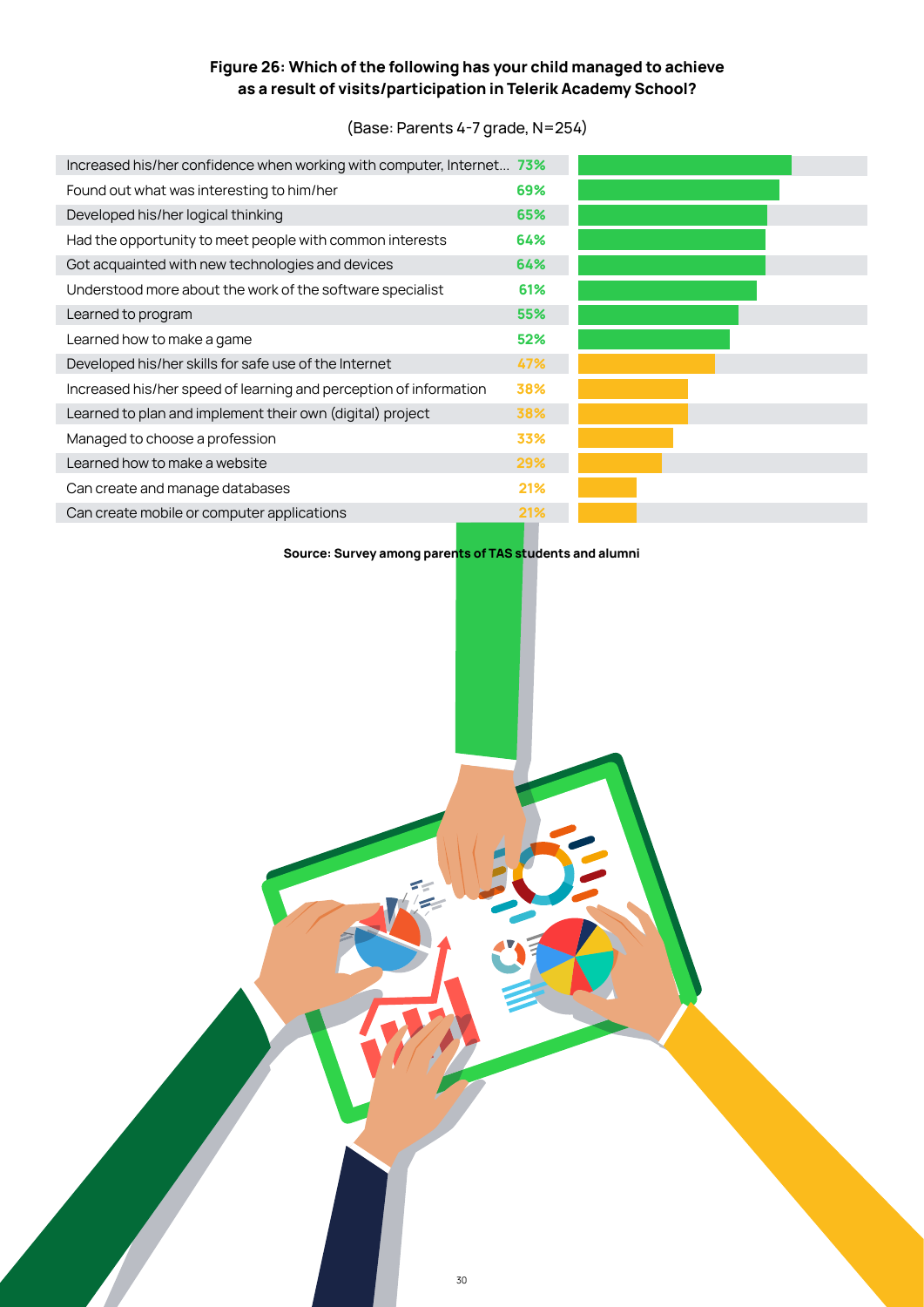## **4.3.1.5. Case studies**

## **Alex**

IT Veteran at 19

Alex was interested in technology before coming to the Telerik Academy School in 3rd grade, having taken computer sciences courses at the Sofia School of Mathematics starting at the same age and independently reading textbooks designed for higher grades. As a prominent student, Alex was attracted to the Academy by one of his Sofia School teachers who had moved to the Academy. Alex became a course assistant, helping students having difficulty. Alex conscientiously took on the role of assistant lecturer and helped anyone in need. He reports that his participation as an assistant teacher at Telerik helped him the most to develop his skills and knowledge. He has taken many Academy courses, which he credits with developing his knowledge of algorithms using C++ and competitive programming, but also skills for learning, communications, and teamwork. He started his first job at the age of 16 at Codix, had the experience of technology internships, and is now a student at Technical University-Sofia.

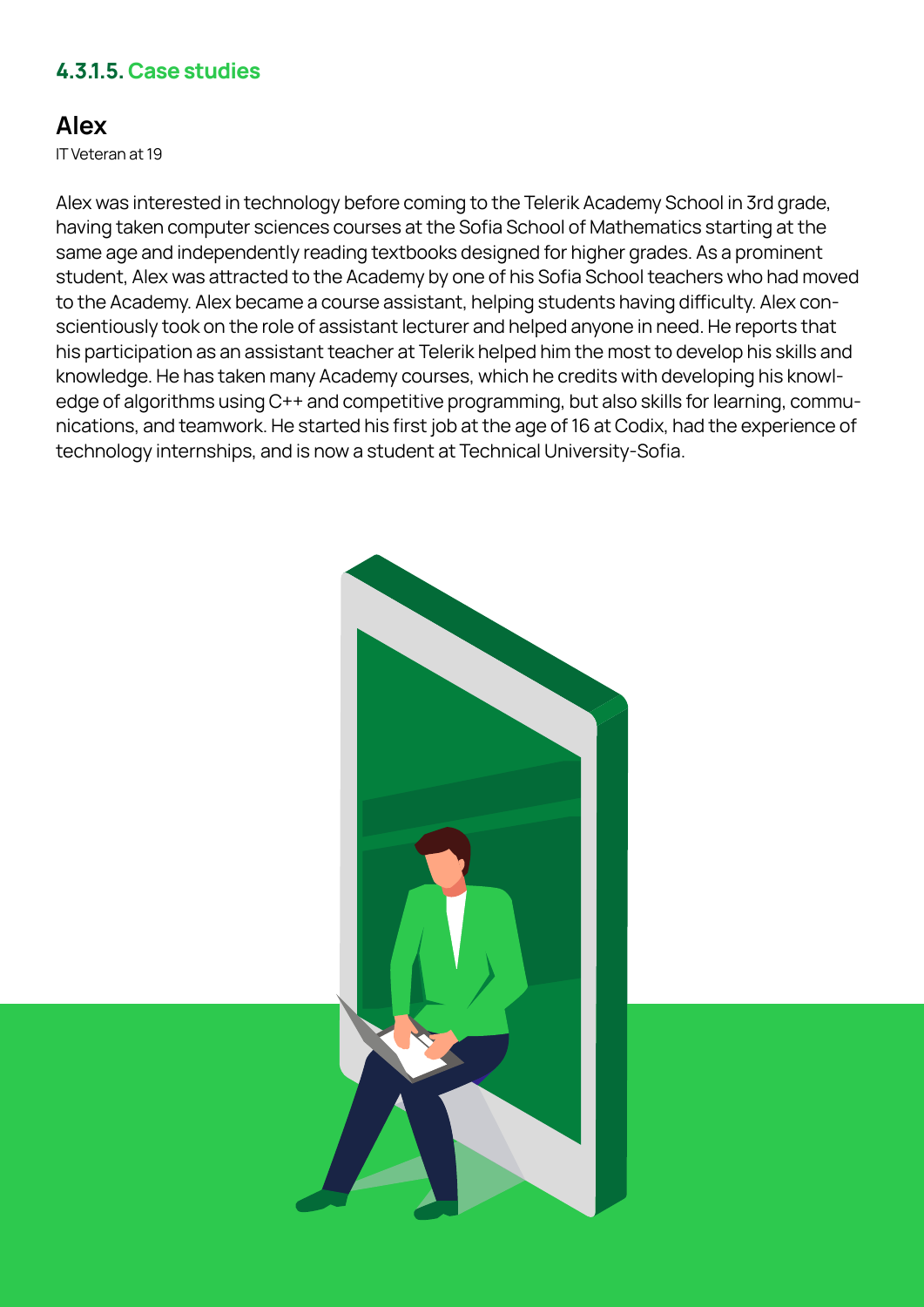## <span id="page-31-0"></span>**4.3.2. IMPACT ON GRADE 8-12 STUDENTS**

## **4.3.2.1. Skills acquired through participation in the TAS programs**

Like the junior age group of 4-7 grade, the 8-12 grade students also developed great variety of skills in TAS courses, but they self-report them with lower intensity compared to 4-7 grade students. The reason for this can be the fact that compared to the youngest group, 55% of the 8-12 graders participated in the program when they were only in grades 4-7, and their reflection on the effects of the program could have changed with time. Also, changes in the program could be reason for this difference. Grade 8-12 students had participated in 4-7 grade courses in the previous format of the program. Overall, the survey shows that the younger group associates the program more with specific skills and knowledge, while older group tends to self-report smaller number of skills. The change is less significant for 8-12 graders who already have more experience and one single program is less likely to influence their perception of how much they have learned.

#### **Figure 27: Which of the following things did you manage to achieve as a result of your attendance/participation in Telerik Academy School?**

| i found out what was interesting to me                               | 63% |
|----------------------------------------------------------------------|-----|
| I found out more about the work of the software specialist           | 54% |
| I learned to program                                                 | 52% |
| I increased my confidence when working with computer, Internet, etc. | 51% |
| I developed my logical thinking                                      | 49% |
| I had the opportunity to meet people with common interests           | 46% |
| I learned how to make a game                                         | 45% |
| I got acquainted with new technologies and devices                   | 39% |
| I can plan and implement my own (digital) project                    | 37% |
| I managed to choose a profession                                     | 34% |
| I learned how to make a website                                      | 32% |
| I increased my speed of learning and perception of information       | 28% |
| I developed my skills for safe use of the Internet                   | 19% |
| I can create mobile or computer applications                         | 17% |
| I can create and manage databases                                    | 16% |

(Base: grade 8-12 students, N=151)

Share of respondents who score 5 and 4 on a scale from 1 to 5, where 1 is a very small extent, and 5 - very high extent

#### **Source: Survey among TAS students and alumni**



**Calculations include only skills self-evaluated as 4 or 5 on a scale from 1 to 5, where 1 is a very small extent, and 5 - very high extent**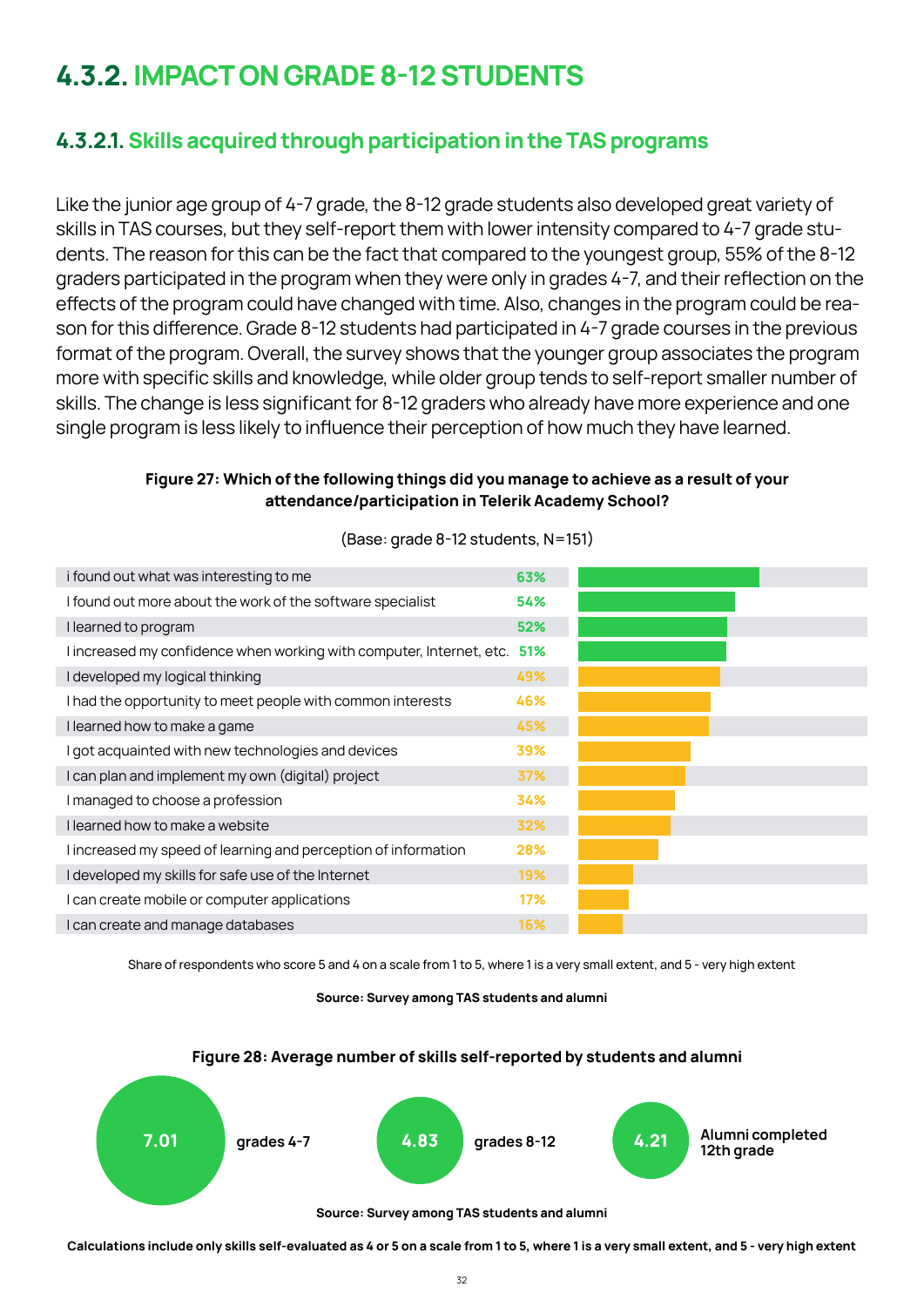These results also depend on the specific courses attended and the courses offered (their content and composition), and the number of attendees in each type of course, and which exact years students attended TAS<sup>4</sup>. So, in addition to age group, the self-reported skills results are also dependent on the curriculum and learning content that was offered for different cohorts when and where. For example, the game development course was the main contributor for game development skills, and the share of participants in these courses determined the share of those who reported this skill. Besides the particular responses in terms of specific skills, the survey clearly shows that TAS program contributed for discovering personal interest in the field of IT, career orientation, and understanding of the work of software specialist.

> **Comparing results between different age groups and cohorts, we can conclude that the impact on the grade 4-7 students is greater, as this is the age when key skills are formed and the change is more tangible, as well as this time being the tipping point in forming the personal interest and developing a base of programing skills for future development. The basic programing skills are developed in this age (logical thinking, key programing languages, etc.) while specific skills are developed in the later years.**

The knowledge and skills obtained from the TAS program are also transferable to other courses and projects at the secondary school where students study or studied in more than 50% of cases. (Figure 29)



#### **Figure 29: Application of knowledge acquired in TAS programs**

(Base: grade 8-12 students, N=151)

### **To what extent do/did you use what you learned in Telerik Academy School at various courses and projects at the secondary school where you study or studied?**

**4.3.2.2. Role of TAS for pursuing secondary and/or higher education in the IT field** 

As Figure 30c shows, the program boosted the interest of 8-12 graders in computer systems and technologies in class or extracurricular activities (87%) and helped them realize or strengthen their interest in programing and technology (96%, Figure 30b), but only affected to small extent the plans where to apply after 7th grade of those who participated before that in the program (32% - "did not affected" and 46% - "to small or some extent", Figure 30a).

4 As the offering of TAS courses change in time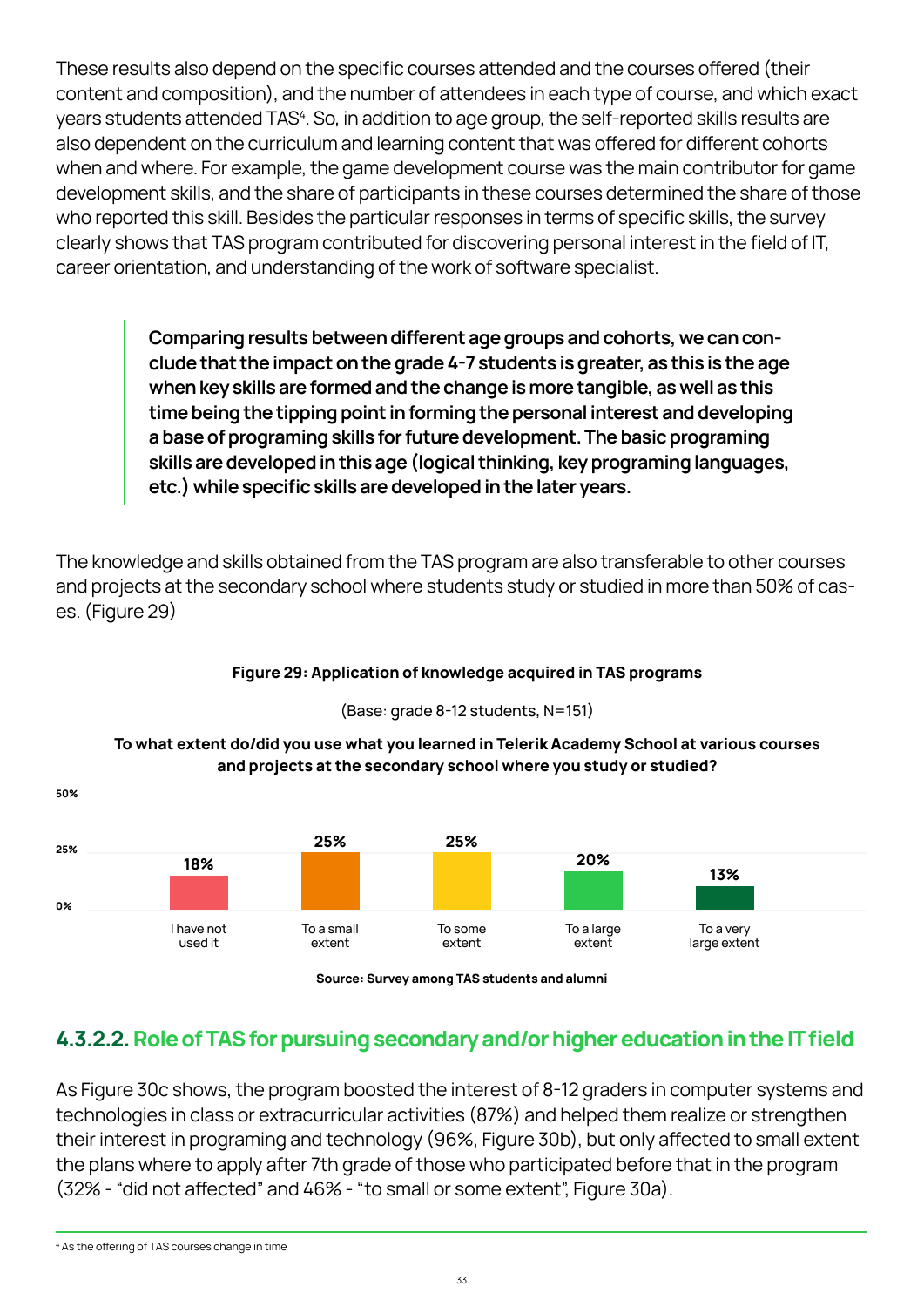Students in 8-12 grades also would like to continue with computer systems and technologies in class or extracurricular activities. The TAS program affected to moderate extent their plans for where to apply after graduating from high school. Instead, it helped them realize or strengthen their interest in continuing in tertiary education in the field of programing and technology. 65% stated that they would choose a field related to computer technologies for their further university education.

## **Currently 7% of TAS students 8-12 grade are already employed.**

Students in 8-12 grades who attend or attended TAS program were currently studying in mathematics profile schools (41%) vs. 25% who were in programing in their secondary school. This is not so much a matter of preference but a matter of offering different profiles in the schools and locations in the country. This is another reason that the TAS program should continue to spread to regional and other towns and provide access to IT skills for young people.

### **66% of TAS students 8-12 grades are in secondary schools with profile in mathematics or programing.**

#### **Figure 30: Role of TAS for pursuing secondary education in the IT field**

(Base: 8-12 grade students, N=151), base a: grades 8-12 who participated in 4-7 grade courses, N=108)



#### A. **To what extent did the participation in Telerik Academy School affect your plans for where to apply after 7th grade?**

B. **How did your participation in the Telerik Academy School affect you?**

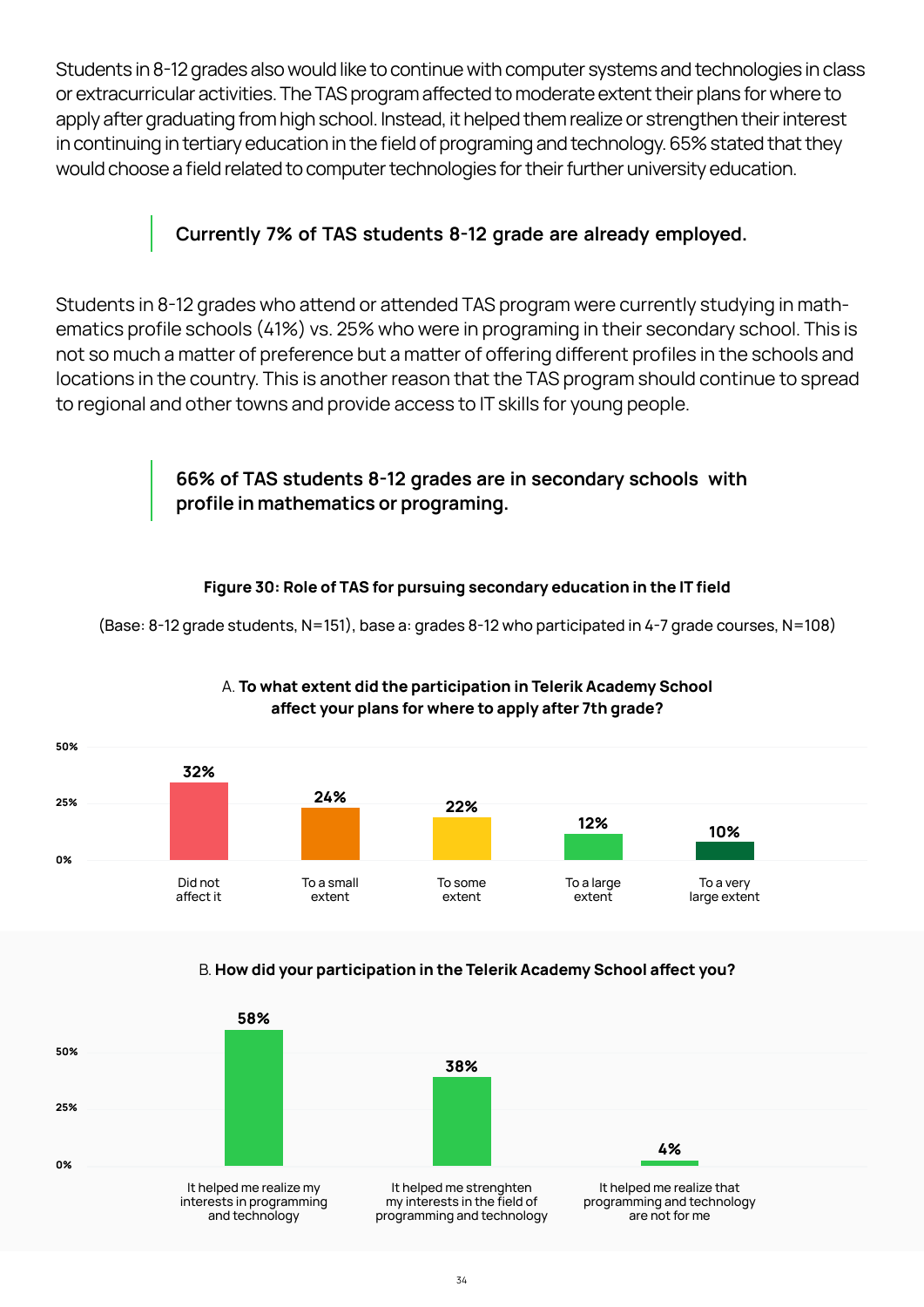### C. **To what extent do you want to continue with computer systems and technologies in class or extracurricular activities?**



#### D. **To what extent did your participation in the Telerik Academy School affect your plans to continue studying computer science in classroom or extracurricular activities?**



#### **Source: Survey among TAS students and alumni**

The TAS program affected to a moderate extent the plans of grade 8-12 students about where to apply after graduating from high school. 70% of the 8-12 graders responded with a positive answer but mainly in the middle points of the scale (3 and 4 in Figure 31). They expressed stronger opinions that they would like to continue with computer systems and technologies in class or extracurricular activities after they finish secondary school, Figure 30c.

#### **Figure 31: Role of TAS for pursuing higher education in the IT field**



## **To what extent does participation in TAS affect your plans for where to apply after graduating from high school?**



**Source: Survey among TAS students and alumni**

In fact, for this age group the TAS program helped the participants to realize their interests in programming and technology and also to strengthen their wish to continue in higher education in the field of programming and technology without being the primary factor for it.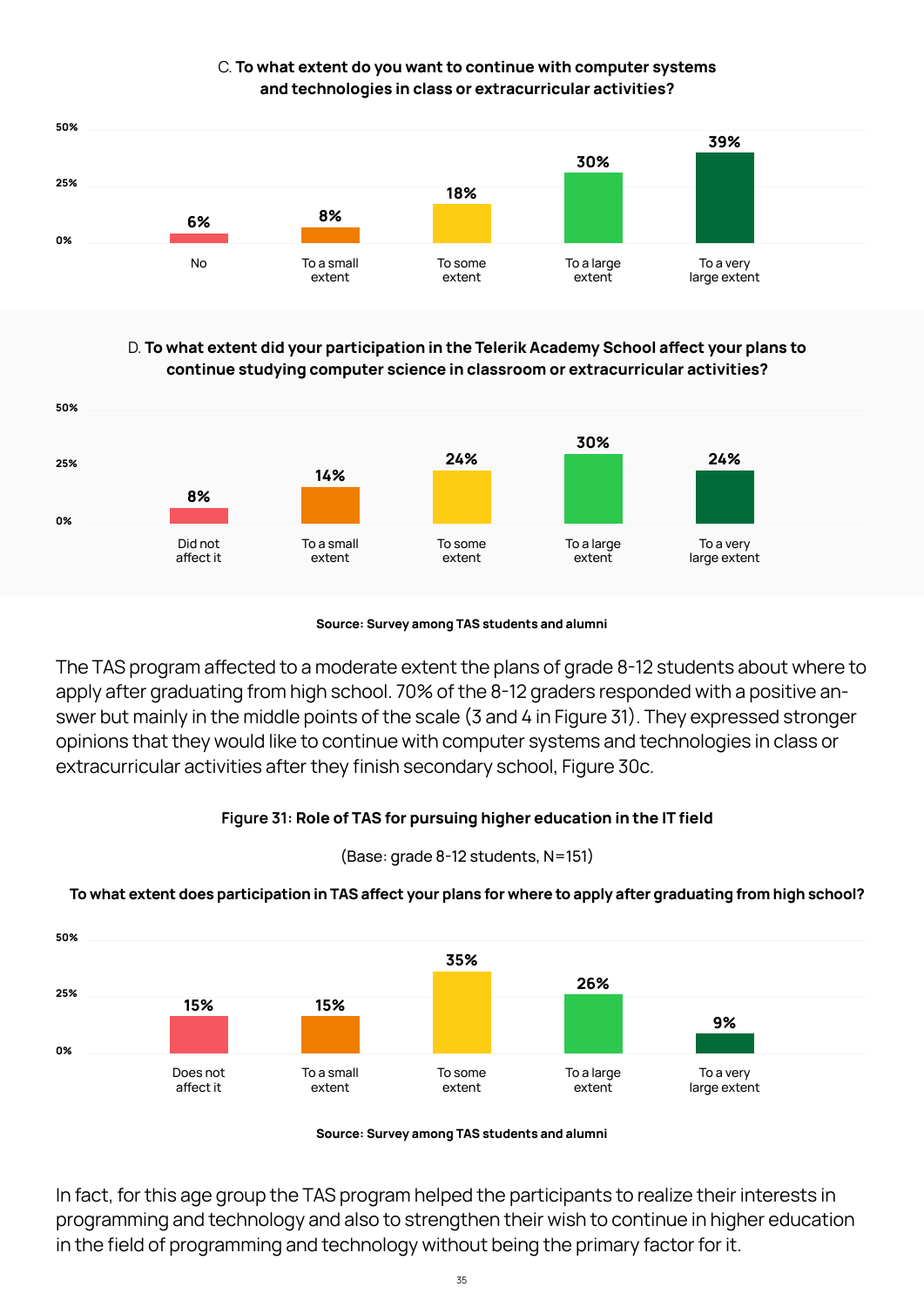#### **Figure 32: Role of TAS for pursuing higher education in the IT field**

(Base: grade 8-12 students, N=151)

#### **How does your participation in the Telerik Academy School affect you?**



**Source: Survey among TAS students and alumni**

In fact, almost all participants (88%) would like to continue in university and most of the remaining 12% have not decided yet, Figure 33a. Two thirds of the 8-12 grade TAS students were sure that they wanted to continue in a field of higher education that is related to computer technologies. Those who hesitated are from all age groups and grades between 8 and 12 and are not concentrated predominantly among the junior group (Figure 33b).

#### **Figure 33: Plans for continuing higher education and chosen field of study**

(Base A: 8-12 grade students, N=151; Base B: grades 8-12 who plan to apply or do not know, N=135)



#### A. **Are you planning to apply to a university?**



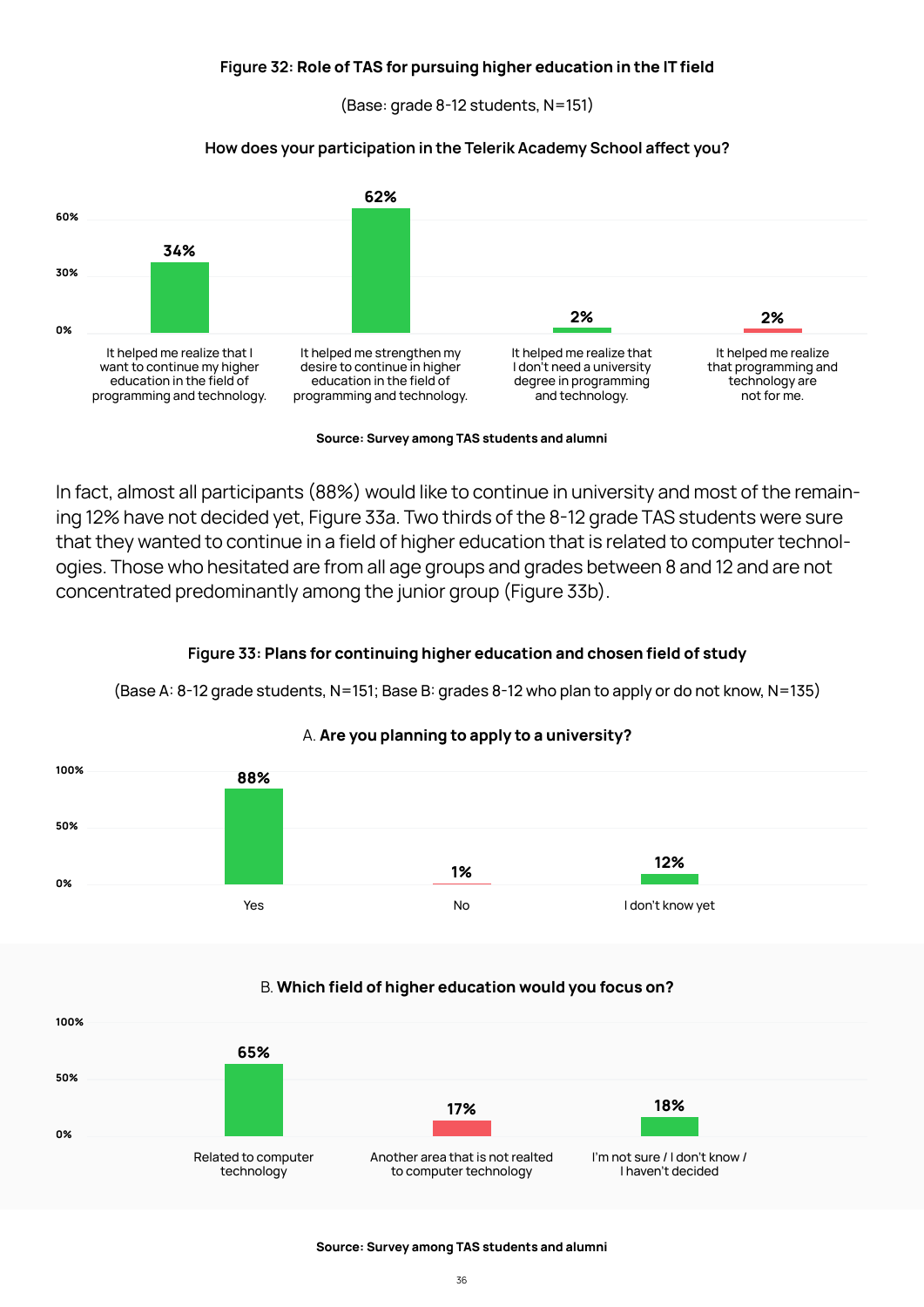TAS alumni who are currently studying secondary education have indicated that they would mostly like to apply to a program that has something to do with computer technology (65%), 17% have decided to study something that has nothing to do with computer technology and 18% have not decided yet.

## **4.3.2.3. Participation of the TAS students in competitions and Olympiads**

Like the other two age groups, students in grades 8-12 participated more in competitions and Olympiads in mathematics (64%) and less in programming competitions and Olympiads (37%). Those who participated in both were less than a third (27%). The participation in the competitions and Olympiads in mathematics was not dependent on the number of TAS courses taken. But participation in programming competitions and Olympiads was strongly related to the number of TAS courses taken. The more courses taken, the more likely students were to participate in programming competitions and Olympiads. The Telerik Academy School helped students to perform more successfully in programming competitions and Olympiads (57% - yes and 25% - to some extent") rather than mathematics competitions and Olympiads, but among the students that participated in the latter there were also positive effects from the program reported (30% -yes and 34% - to some extent).

## **Figure 34: Participation of the TAS students in competitions and Olympiads 8-12 grade**



(Base A: 8-12 grade students, N=151, Base B: grades 8-12 who participated in competitions and Olympiads, N=96)

## B. **Did what you learned at TAS help you to perform more successfully in programming and/or mathematics competitions and Olympiads?**



**Source: Survey among TAS students and alumni**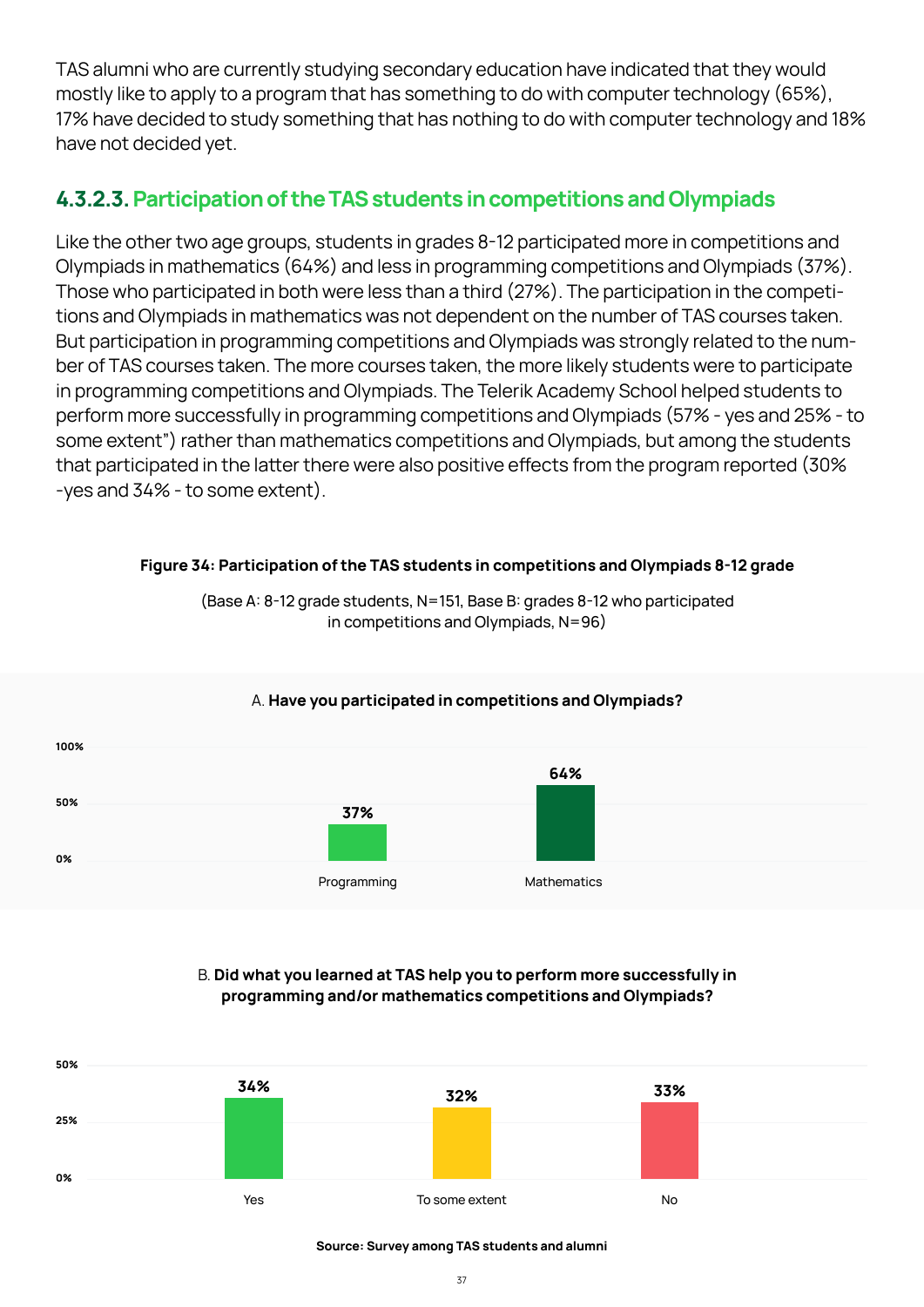## **4.3.2.4. Parents' observations**

The survey among parents of TAS students shows that the children who are between 8th and 12th grade, regardless of when they first joined the academy, study predominantly in mathematics high schools or high schools with a programming profile. Isolated cases of parents indicate that their children are educated on their own, at home, or in a school with an art profile.

Among those already in high school (current students in grades 8-12) who participated in the program for the respective age group, the majority of parents (75%) indicated that the academy has contributed to the choice of where the children should continue their secondary education (Figure 35). For a quarter of these older students, participation in the academy didn't affect the choice of high school, and most often the parents indicated that after 7th grade they continued their secondary education in a language high school with only a language or other additional profile in mathematics and programming.



**Figure 35: To what extent has the participation of your child in Telerik Academy School had an impact on your child`s plans about where to apply after seventh grade?** 

**Source: Survey among parents of TAS students and alumni**

The parents who indicated that the participation in the academy had an influence on their choice of the particular educational institution, they were asked to determine whether, continuing in the TAS program, also affected their plans for where to apply after high school. 90% of the responding parents are categorical that the program influenced post-secondary plans. (Figure 36).

## **Figure 36: Parents opinion regarding the impact of TAS program on child's plans for post-secondary school**

(Base: Parents 8-12 grade, N=235)

## **Impact on your child's plans about where to apply after high school**

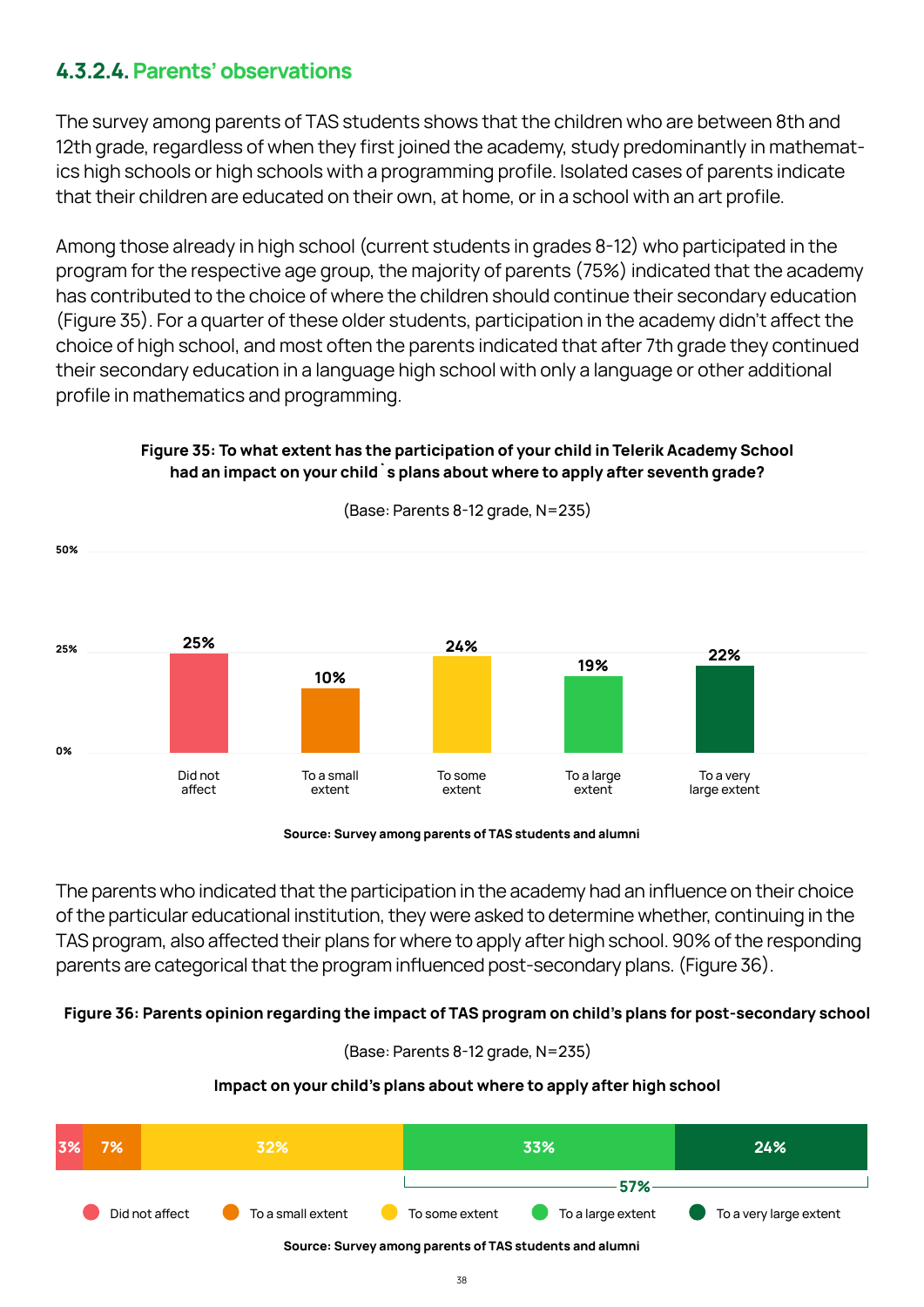Apart from the fact that we understand from the parents' answers to what extent the program/ programs of Telerik Academy School influenced their children's future plans for further education, they also provided information about the direction of this impact. For students between 8th and 12th grade, for whom participation in TAS has had the strongest impact, over half of parents indicated that thanks to the program their children have realized that they have an interest in programming and technology. Over a third of the parents reported that participation in the program contributed to the strengthening already identified interests. Less than 10% of the parents believe that the program helped their child understand that programming and technology are not for them.



### **Figure 37: Impact as a result of the child's participation in Telerik Academy School**

**Source: Survey among parents of TAS students and alumni**

Especially for high school students (grades 8-12), inclusion in age-appropriate programs of the Telerik Academy School contributed to the desire to study programming and technology during higher education. The vast majority of parents confirmed that being in the program contributed to strengthening the desire to continue higher education in the field. Small percentages of cases reported that participation in the training modules convinced the student that there is no need for higher education to be successful on the labor market in the field of programming and technology or that their child has realized that the areas studied are not of interest to him/her.

The overall assessment of the parents is that their children have developed basic digital skills while attending TAS classes and performing the tasks assigned to them. The majority of parents agree that, in addition to providing knowledge in a fun and interesting way, the program achieves increased interest and motivation in children, encouraging their creative thinking and developing their learning skills. Parents of grade 4-7 students reaffirm that training at the Telerik Academy School is an occasion for the child to discover interest in information technology. Parents of students between 8th-12th grade and those who have already completed their secondary education are more likely to point out that their children have become more independent in the preparation of their tasks, as a consequence of their program experience.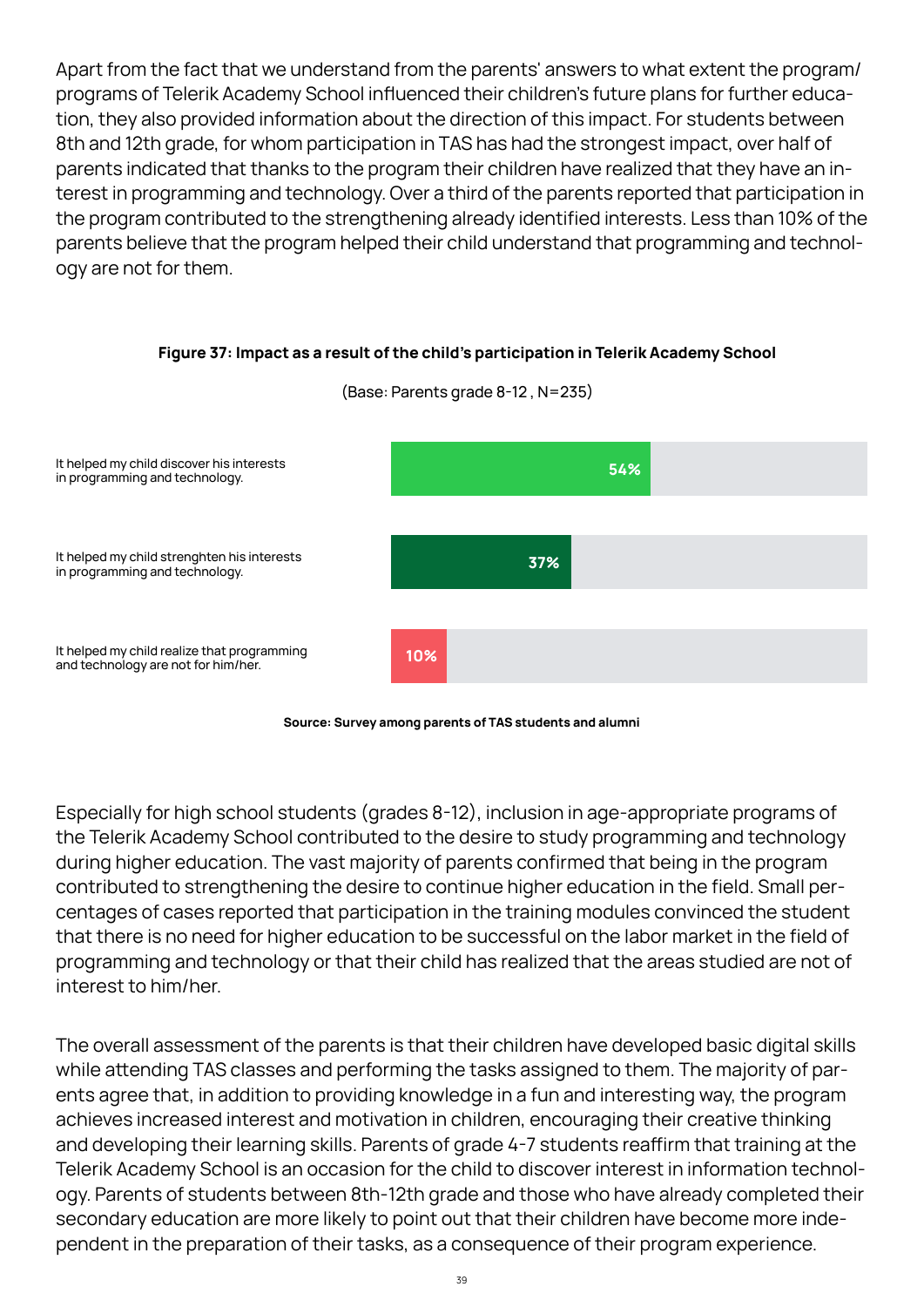(Base: Parents 8-12 grade, N=235)

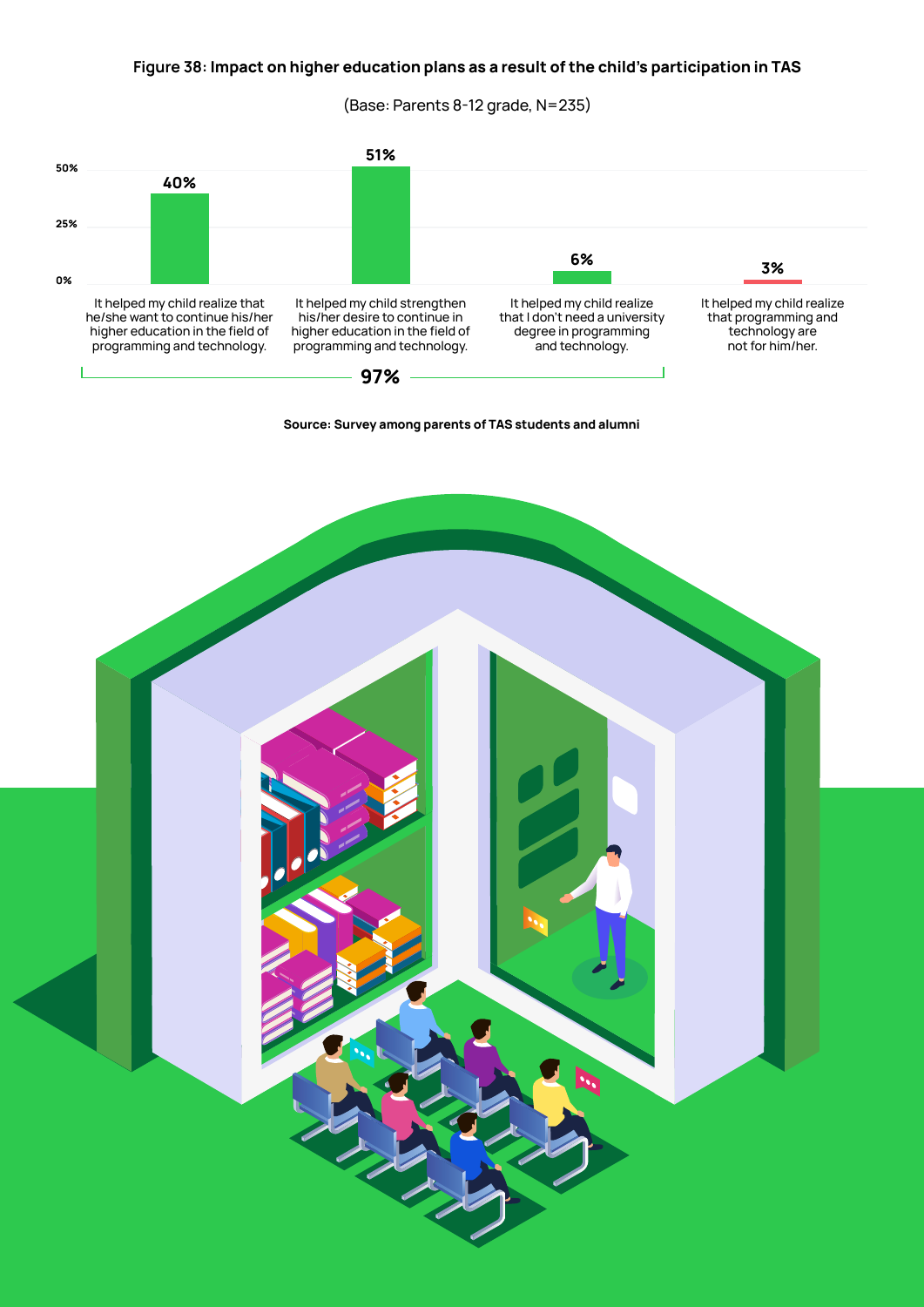## **4.3.2.5. Case studies**

## **Boyana**

Finding her career

Boyana started at the Telerik Academy School with Java and TypeScript courses in 8th grade. This laid the foundation for a programming career, and she found that the Academy standards were challenging, but the experience focused her and made her work harder. She built a strong basic knowledge in the courses, but also needed to pursue more learning in her spare time to deal with more complex topics. The additional efforts she made during the training gradually introduced her to many topics in greater depth. The Academy helped her to know what kind of programming she wanted to do and which language to pursue. Boyana reports that it was the Academy that helped her discover her career interests. Today Boyana is pursuing a Bachelor's degree in Computer Science at one of the best universities in the UK. She is currently completing her year in industry/placement year as a Software Developer at IBM.

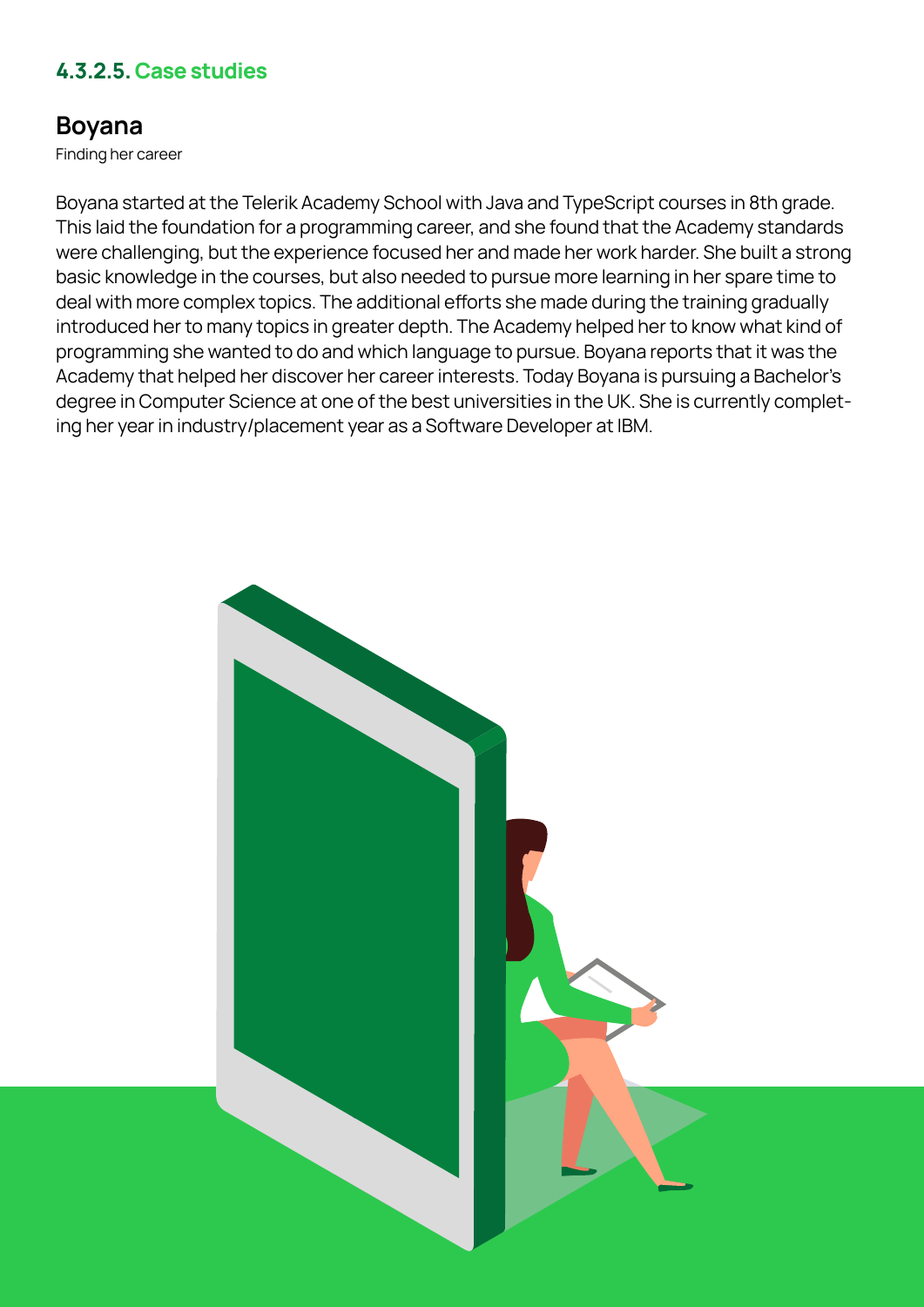# **4.3.3. IMPACT ON 18+ TAS ALUMNI**

## **4.3.3.1. Factors that influence the career development of the TAS students**

TAS is in the middle range of the factors that influence the career development of the TAS students. The top four factors, each rated as highly significant for more than 80% of students<sup>5</sup>, are personal skills, personal efforts and personal interest in computer science (motivation, desire, diligence and hard work, etc.). The second group of factors are in the 50% range. These include first job, TAS courses, interest in mathematics, higher education, secondary education, and internships. It means that beside personal factors, TAS courses are very important.

## **Figure 39: Factors that influence the career development of the TAS students**

(Base: 18+ TAS alumni, who completed 12th grade and work in the field related to computer technologies, N=54)

| My desire/motivation to learn                                   | 86% |
|-----------------------------------------------------------------|-----|
| My interest in computer science                                 | 83% |
| My diligence and hard work                                      | 83% |
| My skills                                                       | 80% |
| First job                                                       | 51% |
| Extracurricular courses attended at TAS                         | 50% |
| My interest in mathematics                                      | 49% |
| Higher education                                                | 48% |
| Secondary education                                             | 42% |
| Intership/practice                                              | 41% |
| Extracurricular courses in other schools and organisations      | 27% |
| Time spent in computer games                                    | 26% |
| Influence of my friends and/or classmates                       | 23% |
| The orientation and work of my parents or another family member | 21% |

## **Which of the following do you think helped you to succeed?**

### **Source: Survey among TAS students and alumni**

**Share of respondents who score 5 and 4 on a scale from 1 to 5, where 1 is a very small extent, and 5 - very high extent**

The third group of factors are shared between 20-30% of TAS students and they are other extracurricular courses, computer games, influence of friends and classmates or another family member. It is interesting to mention that extracurricular activities in other schools and organizations are mentioned almost two times rarely than TAS (27%/50%).

## **4.3.3.2. Skills acquired through participation in the TAS programs**

Similar to grade 8-12 students, the skills self-reported by 18+ alumni are mainly in career orientation, test of personal interests, and improvement of digital skills all over 50%. Opportunities to communicate with people with similar interests and logical thinking are mentioned as achieved by almost half of the respondents. This shows that TAS provides a lot of opportunities for stu-

<sup>5</sup> Those who score 5 and 4 on a scale from 1 to 5, where 1 is a very small extent, and 5 is very high extent.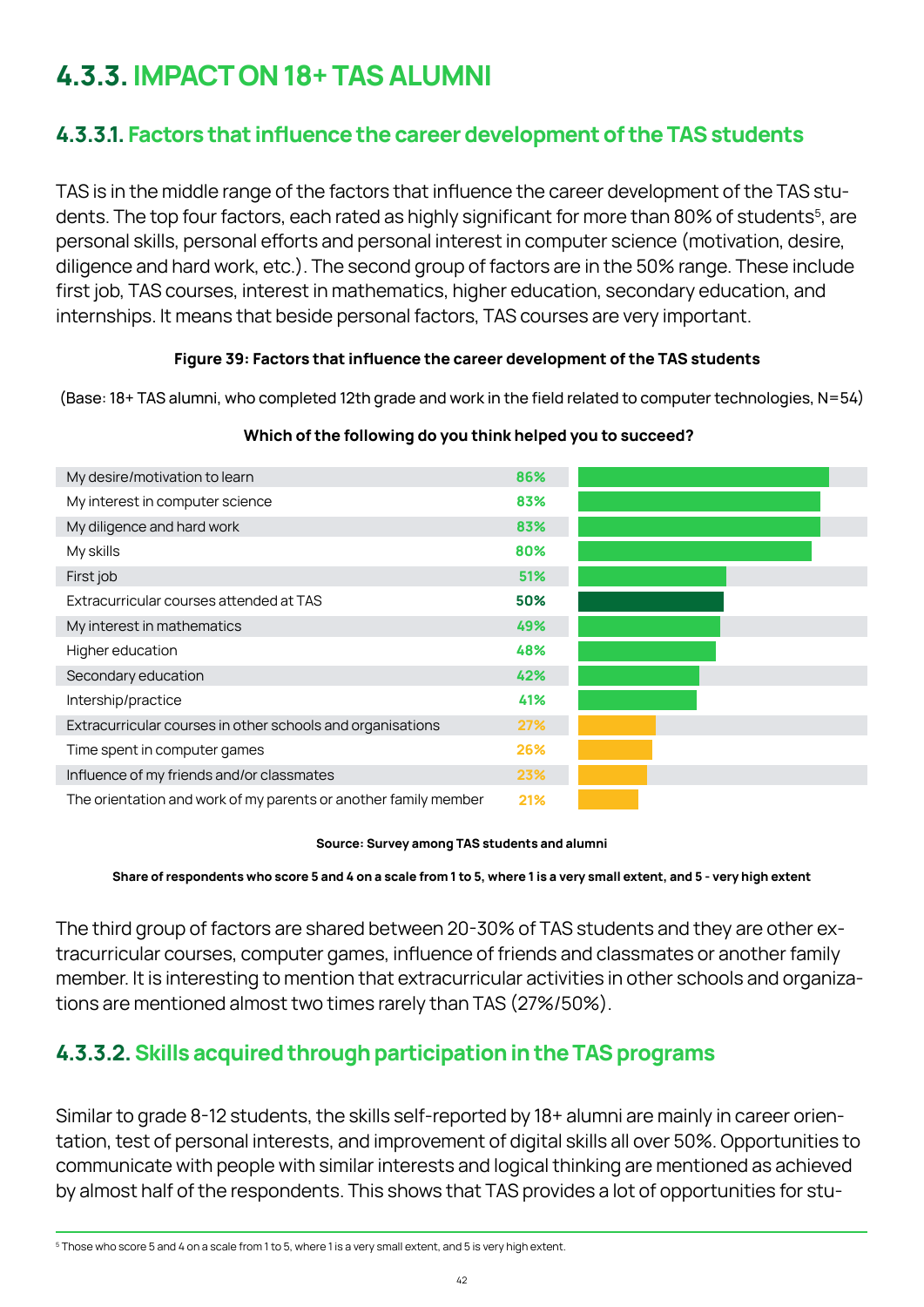dents at school age for developing in the field of IT. Finally, the specific skills which are the focus of TAS courses are mentioned by between 20% to 42% of the respondents, but the total share of participants mentioning at least one of these skills is high (80% for juniors, 70% for seniors and 61% for 18+TAS alumni mention some specific for the training skills). See Figure 40.

## **Figure 40: Which of the following things did you manage to achieve as a result of your attendance/participation in Telerik Academy School?**

| I found out more about the work of the software specialist             | 56% |
|------------------------------------------------------------------------|-----|
| I found out what was interesting to me                                 | 54% |
| I got acquainted with new technologies and devices                     | 52% |
| I developed my logical thinking                                        | 49% |
| I had the opportunity to meet people with common interests             | 48% |
| I learned to program                                                   | 42% |
| I increased my confidence when working with a computer, Internet, etc. | 39% |
| l learned how to make a website                                        | 35% |
| I increased my speed of learning and perception of information         | 34% |
| I managed to choose a profession                                       | 30% |
| I can plan and implement my own (digital) project                      | 26% |
| I developed my skills for safe use of the Internet                     | 26% |
| I learned how to make a game                                           | 23% |
| I can create mobile or computer applications                           | 23% |
| I can create and manage databases                                      | 21% |

(Base: grade 8-12 students, N=151)

### **Source: Survey among TAS students and alumni**

**Share of respondents who score 5 and 4 on a scale from 1 to 5, where 1 is a very small extent, and 5 - very high extent**

The 18+ alumni indicated that they used the skills and knowledge acquired in TAS in secondary (60%) and university education (54%).

### **Figure 41: Application of skills obtained in TAS**

(Base: 18+ TAS alumni, N=123)



## A. **To what extent do/did you use what you learned in Telerik Academy School in various courses and projects at the secondary school where you study or studied?**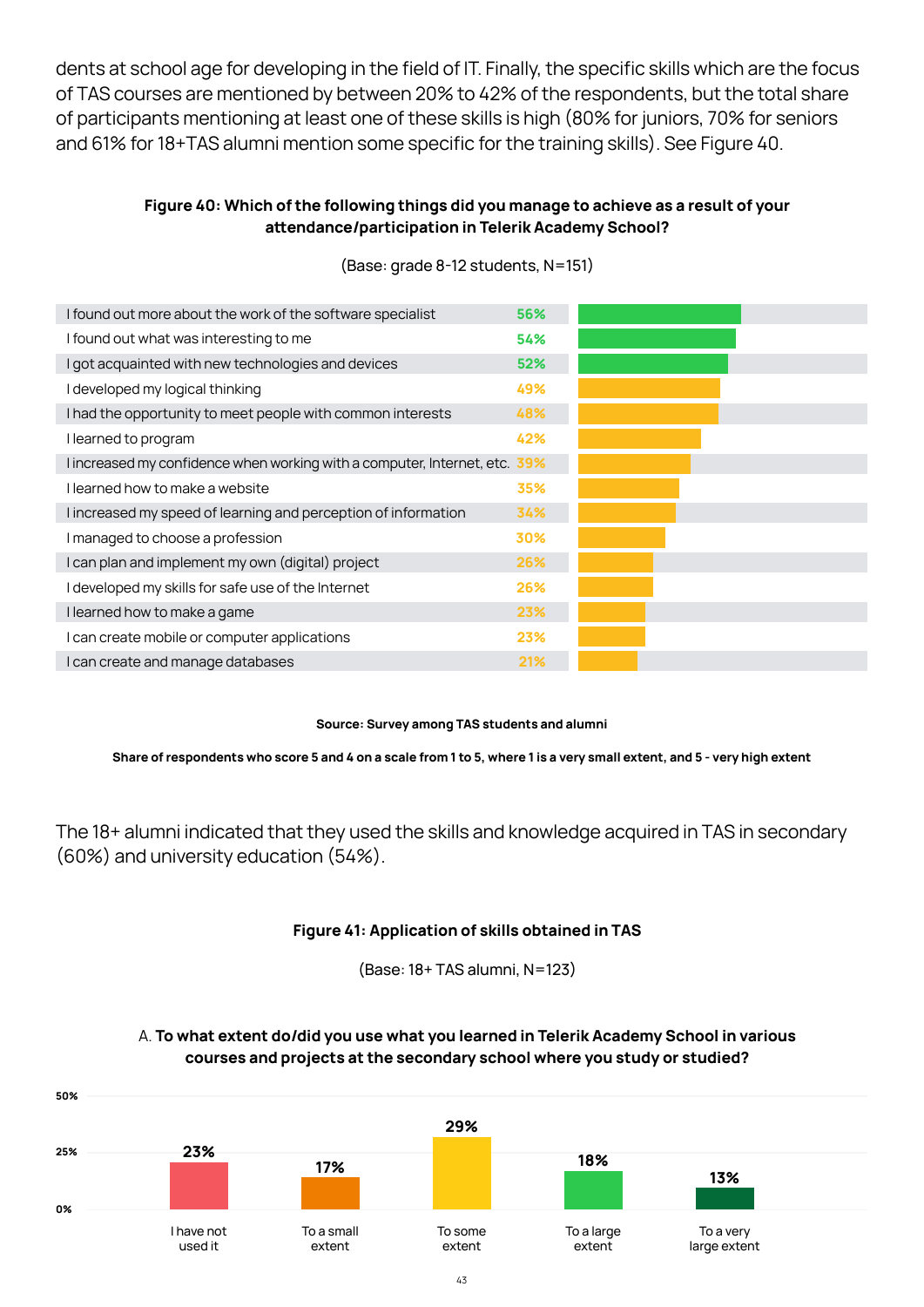

## B. **To what extent do/did you use what you have learned in Telerik Academy School in various courses and projects at a university where you study/studied?**

**Source: Survey among TAS students and alumni**

## **4.3.3.3. Role of TAS in pursuing secondary and/or higher education in the IT field**

In fact, TAS gives opportunities for young people to try different programing skills and to test their interest in computer science. The program's effect on the decision whether to pursue secondary and/or higher education in the IT field was moderate with one third being highly influenced and 25% claiming that program did not affect their choice. For some students this decision is apparently more influenced by other factors, such as parents' interests, student predispositions, and interests before their enrolment. The program had a strong influence on students' realizing their interests in programing.

## **Figure 42: Role of TAS for pursuing secondary education in the IT field**

(Base: 18+ TAS alumni, N=123), 18+ TAS alumni who participated in 4-7 grade programs, N=18)



## A. **To what extent did the participation in Telerik Academy School affected your plans for where to apply after 7th grade?**

### B. **How did your participation in the Telerik Academy School affect you?**



**Source: Survey among TAS students and alumni**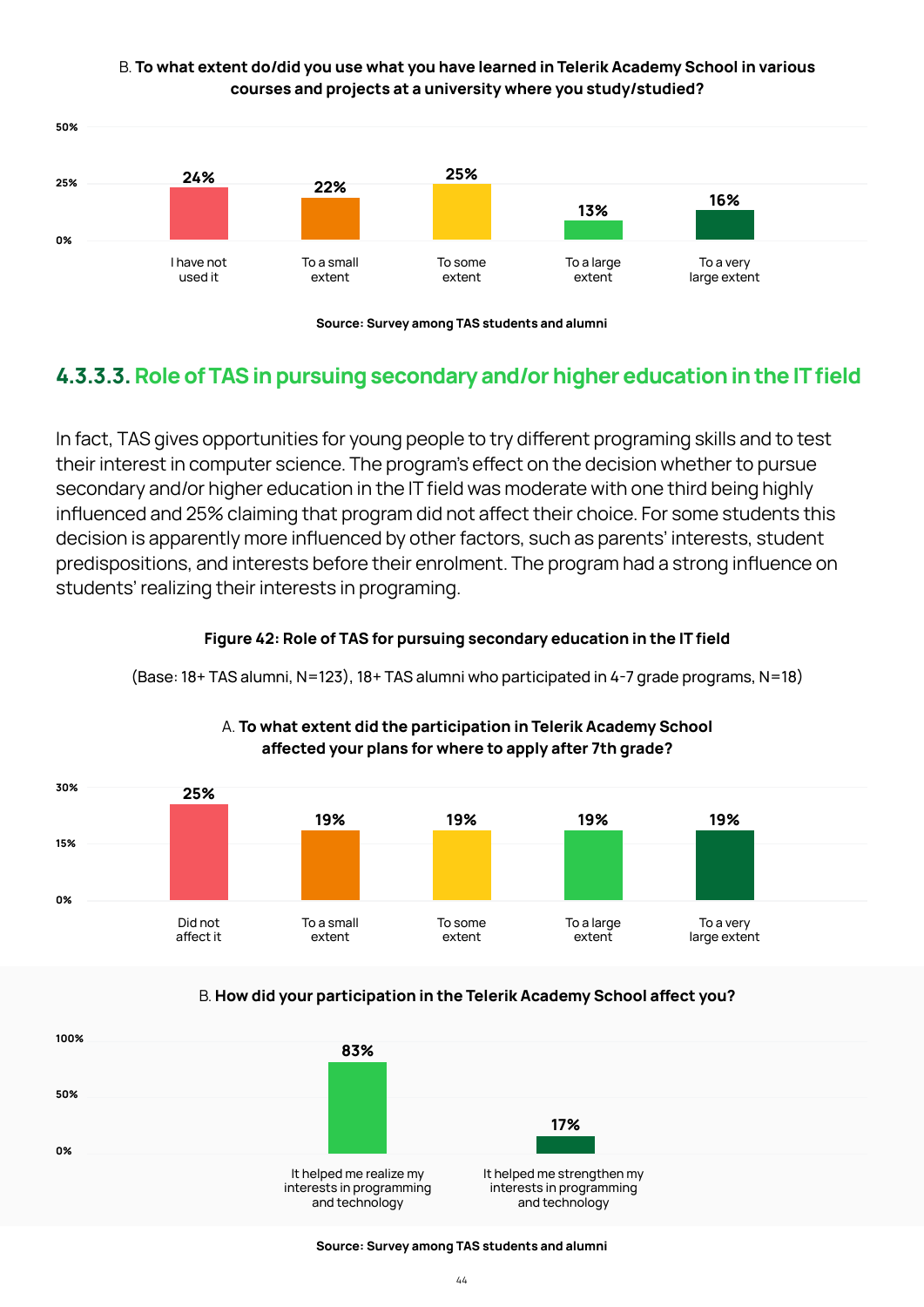The proportion of those who studied or graduated in a specialty related to computer technology was high. Three fourths of 18+ alumni who were currently studying were in higher education in the field of computer science. Among program alumni, 51% of the bachelor's degrees and 33% of the master's degrees obtained were in the field of computer science. Of the TAS alumni who were not continuing their studies but planned to, 63% indicated that they would like to continue in a specialty related to computer technology. This is similar to the share of TAS alumni who are in secondary education and who have indicated that they would mostly like to apply to a program that has something to do with computer technology (65%).

From 26 students who are currently enrolled in bachelor's degree programs only 19,2%<sup>6</sup> were not enrolled in IT focused programs.

## **Figure 43: Role of TAS for pursuing higher education in the IT field for 18+ TAS alumni**



(Base: 18+ TAS alumni, N=123)

# A.**To what extent did participation in Telerik Academy School affect**

## **your plans for where to apply for tertiary education?**

B. **What is your highest level of education?**

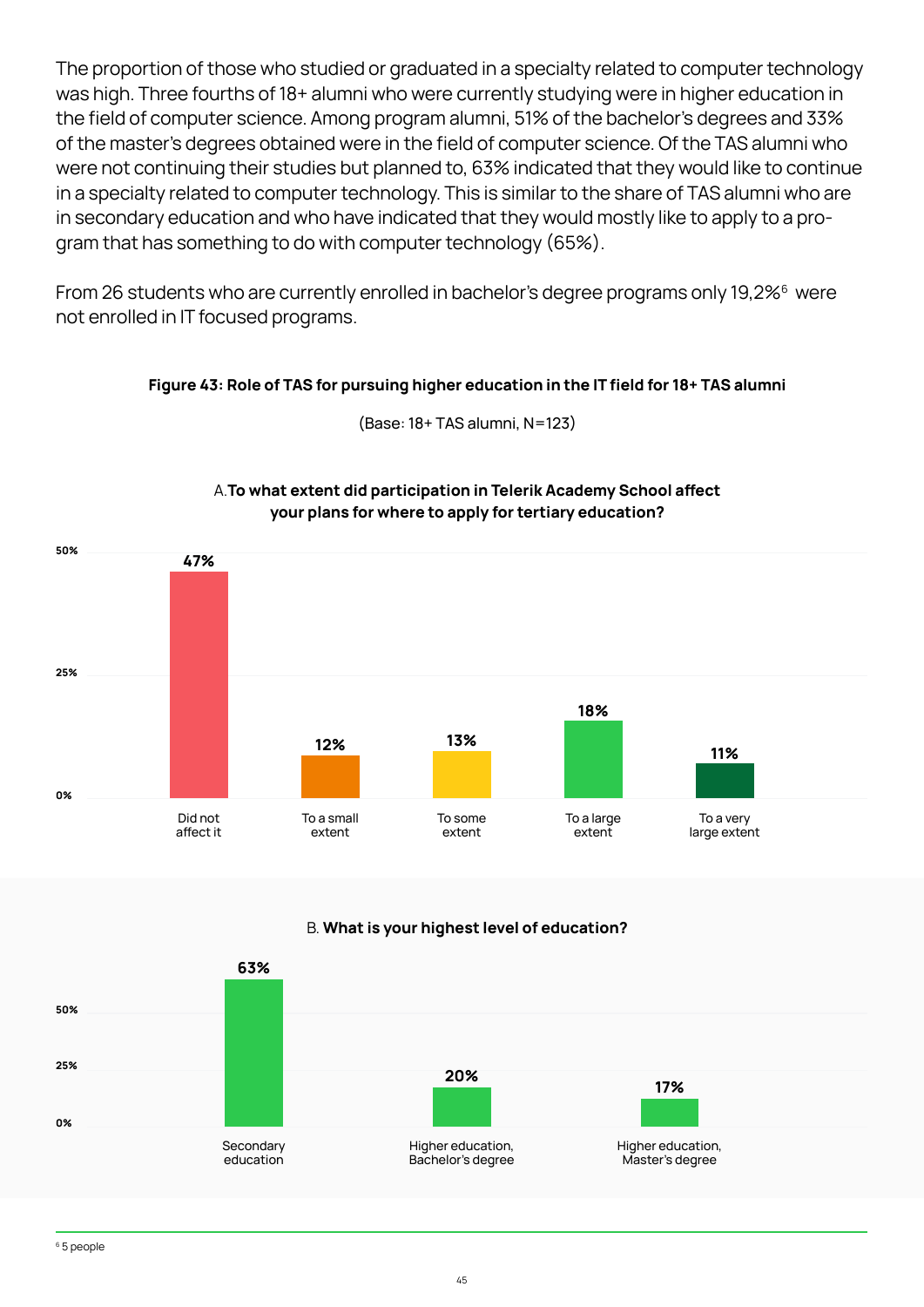### C. **How did your participation in the Telerik Academy School affect you?**



**Source: Survey among TAS students and alumni**

One third of alumni had already obtained a higher education degree (Figure 43B), while 58% were still studying in bachelor or master-level degree programs. The TAS program strengthens the desire of participants to continue higher education in field of computer science. Only 16% of 18+ TAS alumni were not in higher education or had not obtained a higher education degree. This is relatively small number, and the survey shows that the orientation of the groups for higher education is high, particularly in the field of computer science. Of the alumni who are currently university students, 16% are enrolled abroad and 84% are in Bulgarian university, at the same time 13% of those already graduated have bachelor or master-level degree from universities abroad and 87% from Bulgaria.

### **Figure 44: Current status of 18+TAS alumni**

(Base: 18+ TAS alumni, N=123)



### **Are you currently studying higher education?**

**Source: Survey among TAS students and alumni**



(Base: 18+ TAS alumni, N=123)

### A. **What levels of completed education do you have?** (among those with higer education)

| 57%                            | 41%                          |                           | 11%                     | 2% |  |
|--------------------------------|------------------------------|---------------------------|-------------------------|----|--|
| Bachelor degree<br>in Bulgaria | Master degree<br>in Bulgaria | Bachelor degree<br>abroad | Master degree<br>abroad |    |  |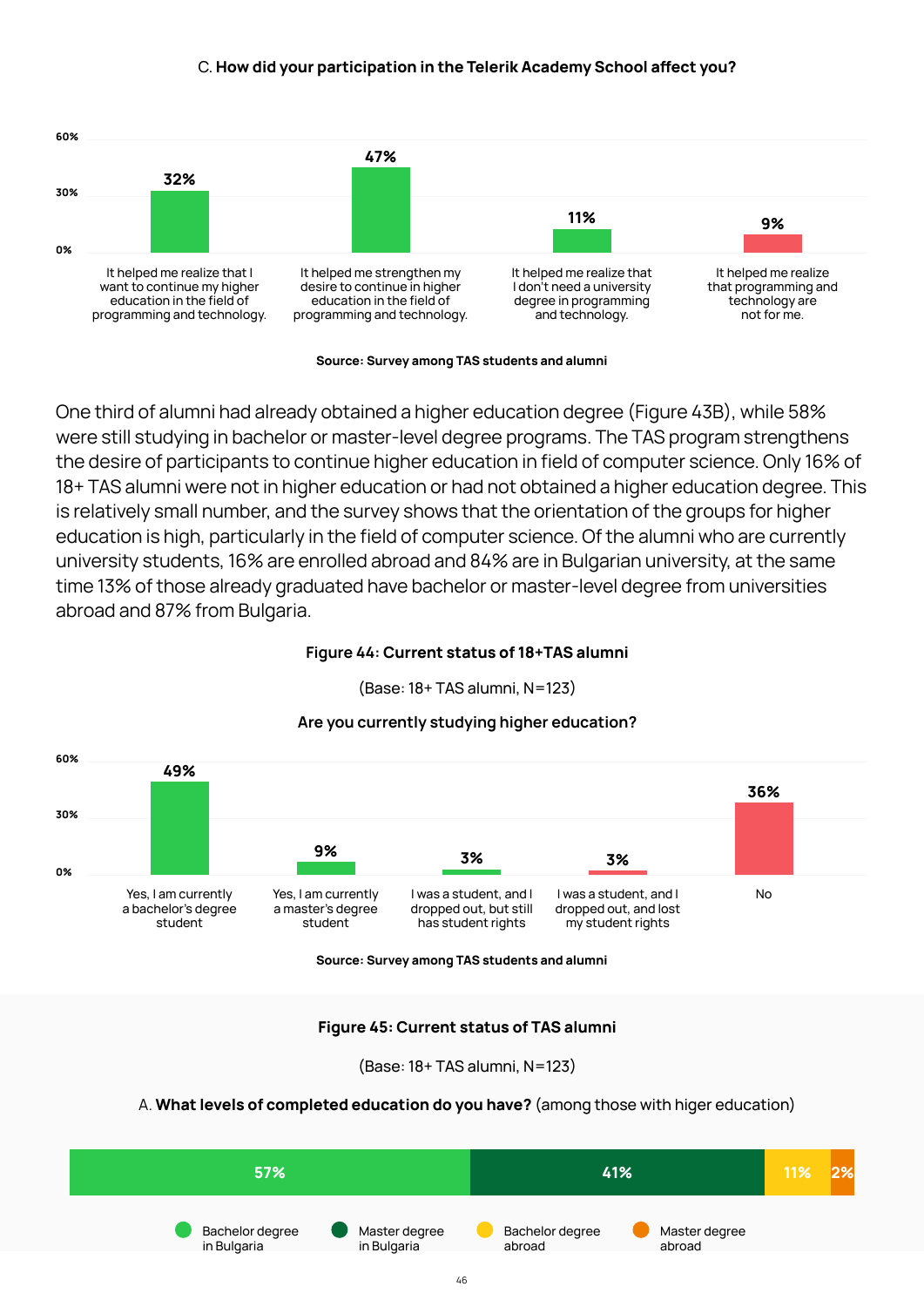## B. **Share of people who study/graduated specialty related to computer technology аs percent of the group**



The sum of the percentages is more than a hundred because some students obtain more than one degree. **Source: Survey among TAS students and alumni**

The survey of alumni shows that more than three-quarters of 18+ TAS alumni have continued in higher education in the field of computer science or have already graduated. This is very strong support for the effectiveness of the TAS program for the early development of digital and programing skills and interests.

## **4.3.3.4. Participation of the TAS students in competitions and Olympiads**

The share of 18+ TAS alumni who participated in competitions and Olympiads is similar in structure to other age groups but smaller in size. A total of 60% of 18+TAS alumni have participated in competitions and Olympiads; 56% in competitions and Olympiads in mathematics and 38% in programming. The lower share of participation could be due to the smaller number of opportunities available when these cohorts were of school age.

## **4.3.3.5. Role of TAS for a career in the IT field**

The transition from education to labor market is not easy even for TAS alumni (not because they can't find job but because they search for something specific to their level and experience). 26% of all 18+TAS alumni have been jobless for some period of their lives after they started their professional career. Around 8% were without job for curtain period after they finished high school which is almost half of the national average (15.2% are unemployed in the age group 15-25 year old)7 . These results show that even with good skills young people in the labor market may need more attention and support, career orientation, and linkages into the labor market. This need may be something to address as an element in TAS training goals.

At present the 18+ TAS alumni has the following profile:

## **Figure 46: Education and labor status of 18+ TAS alumni**

(Base: 18+ TAS alumni, N=123)



<sup>7</sup> <https://bit.ly/3iBkvkS>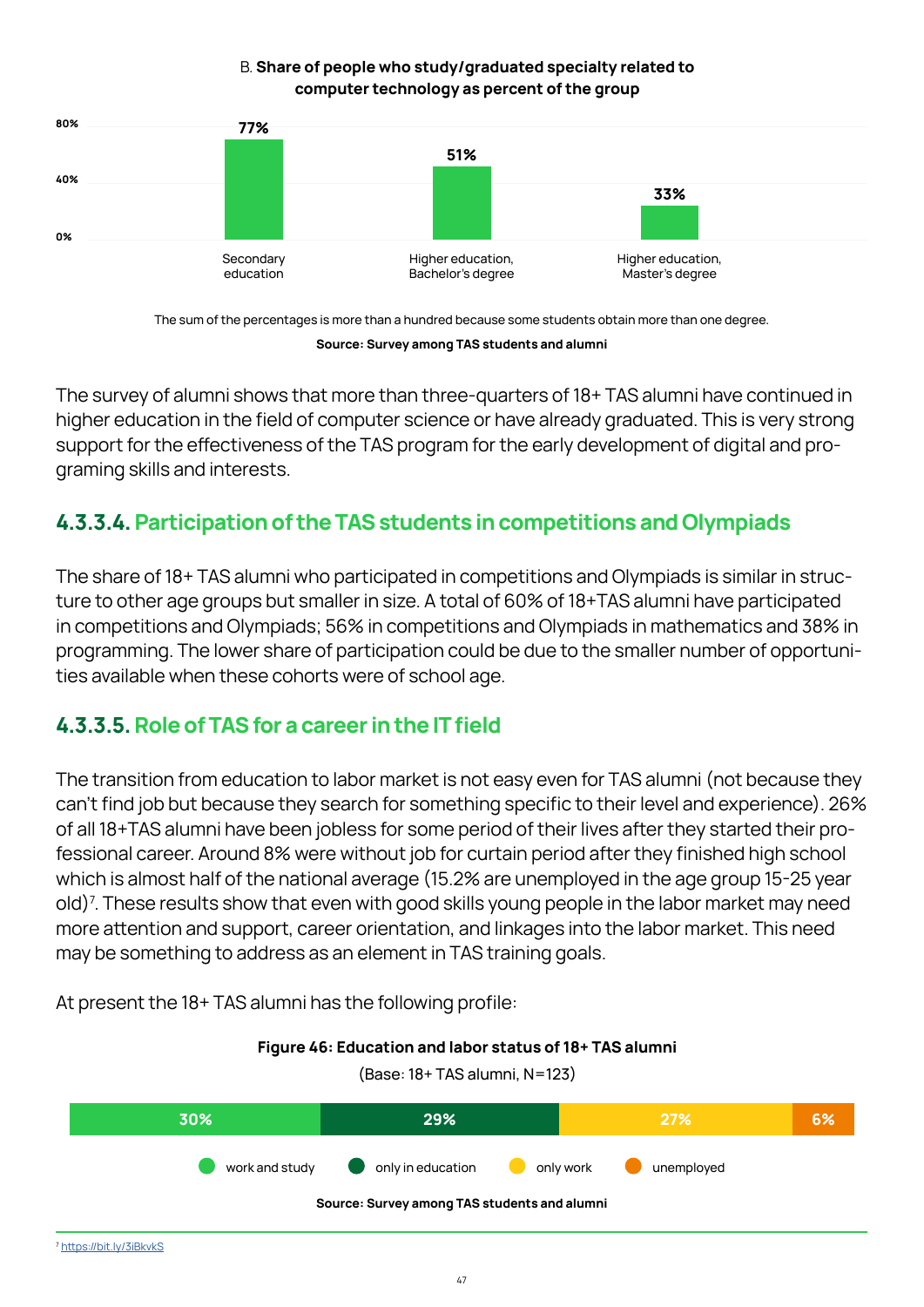It is important to mention that among 18+ TAS alumni the share of unemployed is 6% which is similar to the country average 6.3%<sup>8</sup>. One percent are in maternity leave.

The work and study is very typical for this group and around half of University students among 18+ TAS alumni work which is close to the national average<sup>9</sup>.

## **Figure 47: Status of 18+ TAS alumni**

(Base: 18+ TAS alumni, N=123)

## **What is your current employment?**



Some 18+TAS alumni are in two positions – employee and entrepreneurs or freelancers.

**Source: Survey among TAS students and alumni**

The achievements of TAS alumni are impressive – 65% work and 58% study, which shows very strong professional development for the group. 78% of those who work are engaged in activities that are related to computer technologies and programming.

## **Figure 48: 18+ TAS alumni status**

(Base a: 18+TAS alumni who worked, N=69, Employed or in maternity leave, Base B:, N=53)



A. **What is the job you do?** 

8 NSI, Unemployed and unemployment rates of population aged 15 years and over for the first quarter of 2021<https://bit.ly/3iBkvkS> <sup>9</sup><https://rsvu.mon.bg/rsvu4/#/>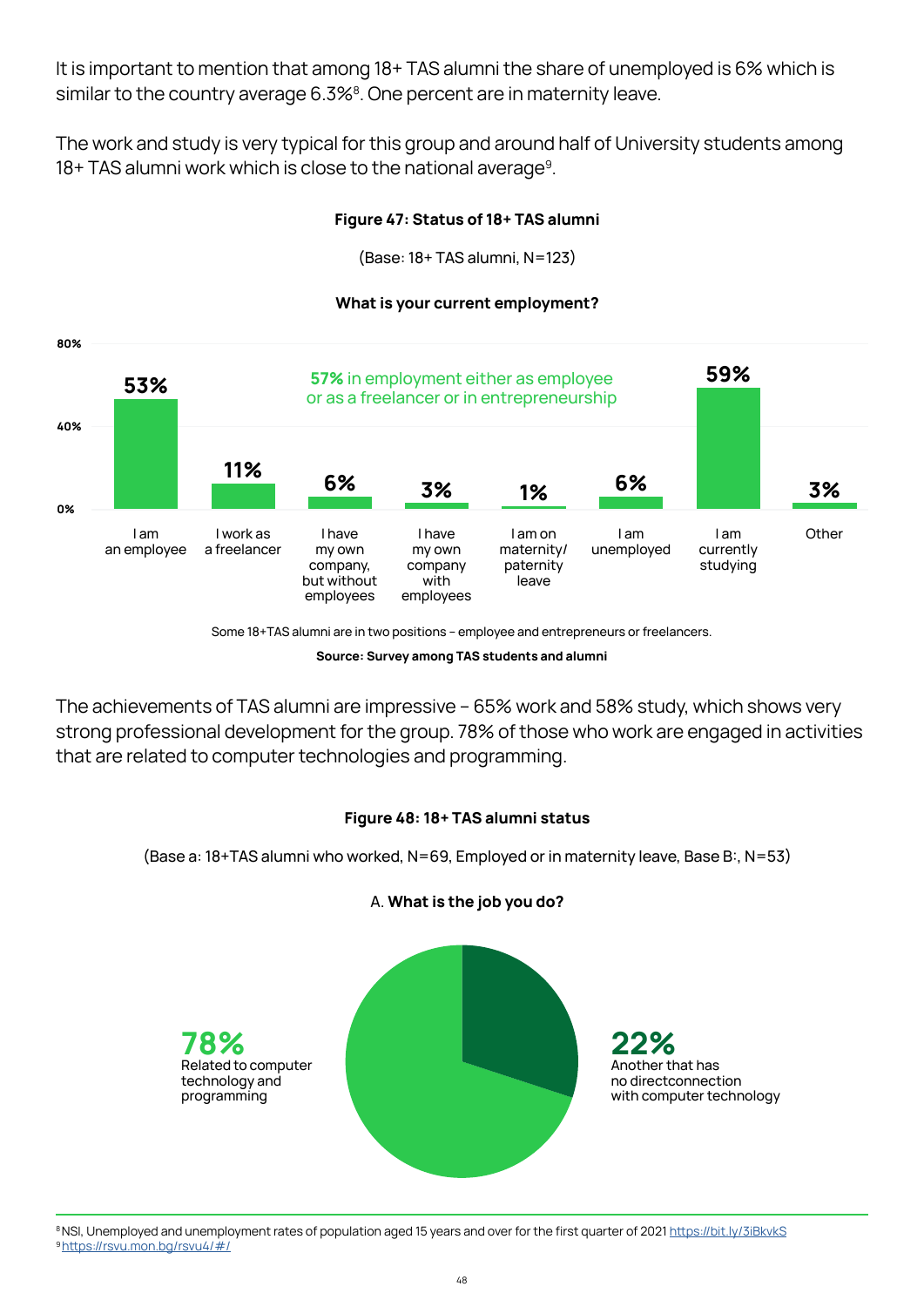### B. **What is your current position?**



## C. **Do you think that your participation in Telerik Academy School helped the successful start of your career in the field of information technology and programming?**



**Source: Survey among TAS students and alumni**

The majority of 18+ TAS alumni are employed on an expert position. The other third are junior experts. This is understandable as this groups just enter the labor market and also because their skills suggest expert work. A few reached senior positions or are in the role of team leader, manager or director. The latter are mainly the elder alumni.

The level of satisfaction from their profession as well as from remuneration is high. The majority of 18+ TAS alumni rate them as satisfactory to large or very large extent.

### **Figure 49: Job satisfaction**

(Base: 18+TAS alumni who worked, N=69)

## A. **Are you satisfied with your profession?**

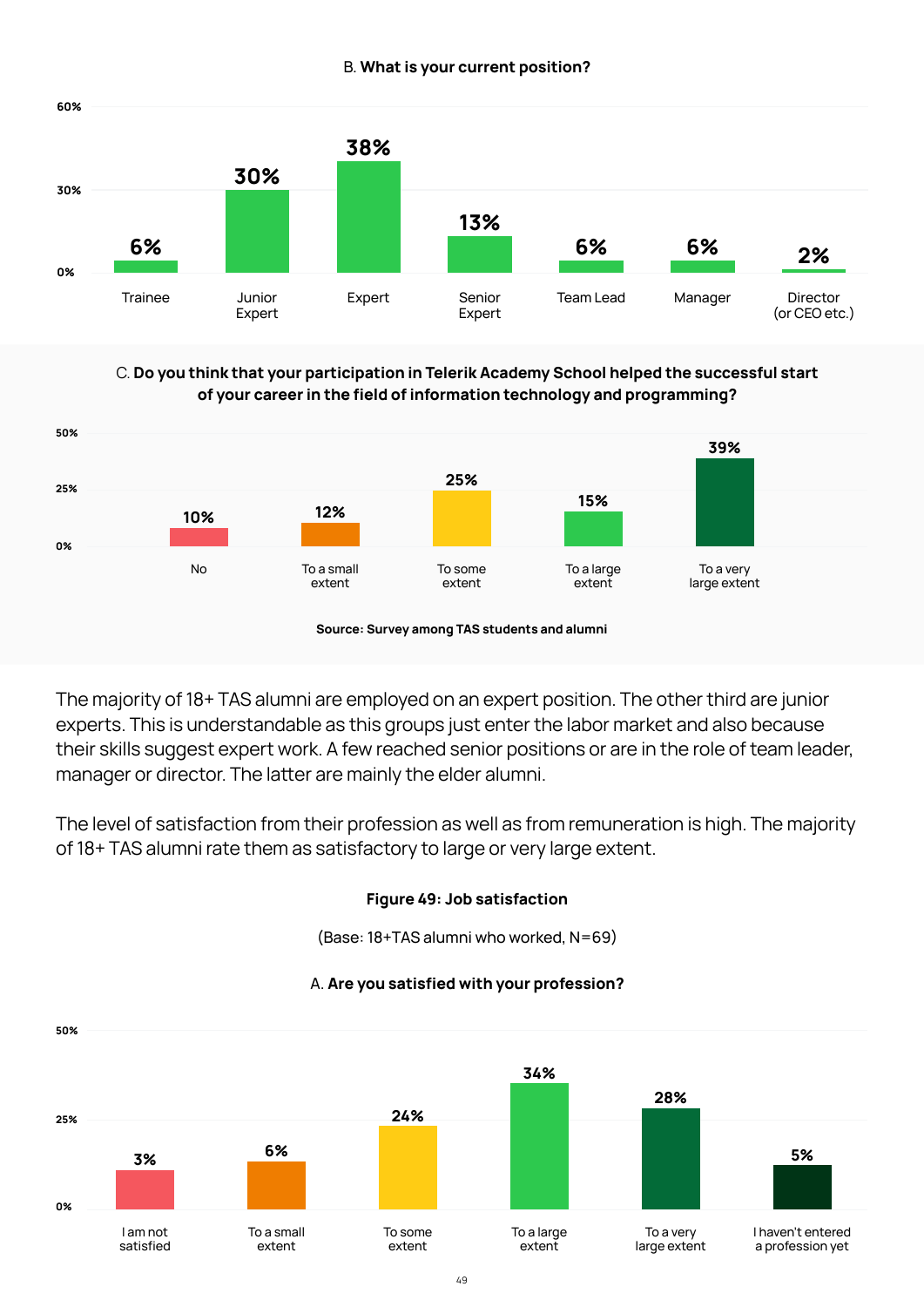

B. **Are you satisfied with your salary?**

**Source: Survey among TAS students and alumni**

## **Figure 50: Work place of 18+ TAS alumni who are in employment**

(Base: Employed or in maternity leave, N=53)



**Source: Survey among TAS students and alumni**

The majority of 18+ TAS alumni were hired by foreign companies which are based in Bulgaria (56%). This is mainly because the structure of the market is predominated by foreign entities who have opened divisions in Bulgaria. Around 7.5% work for companies who are based abroad and so they live abroad.

The types of positions are varied, but we can summarize the most frequent occupations: web application developer, desktop applications developer, front-end developer, web designer, teacher, mobile application developer, system administrator, and entrepreneur.

More than a half of those who work on a position that is not related to computers and technologies use the skills learned in TAS program for their work. This demonstrate that the program develops skills for 21 century which are applicable for wide range of jobs and activities.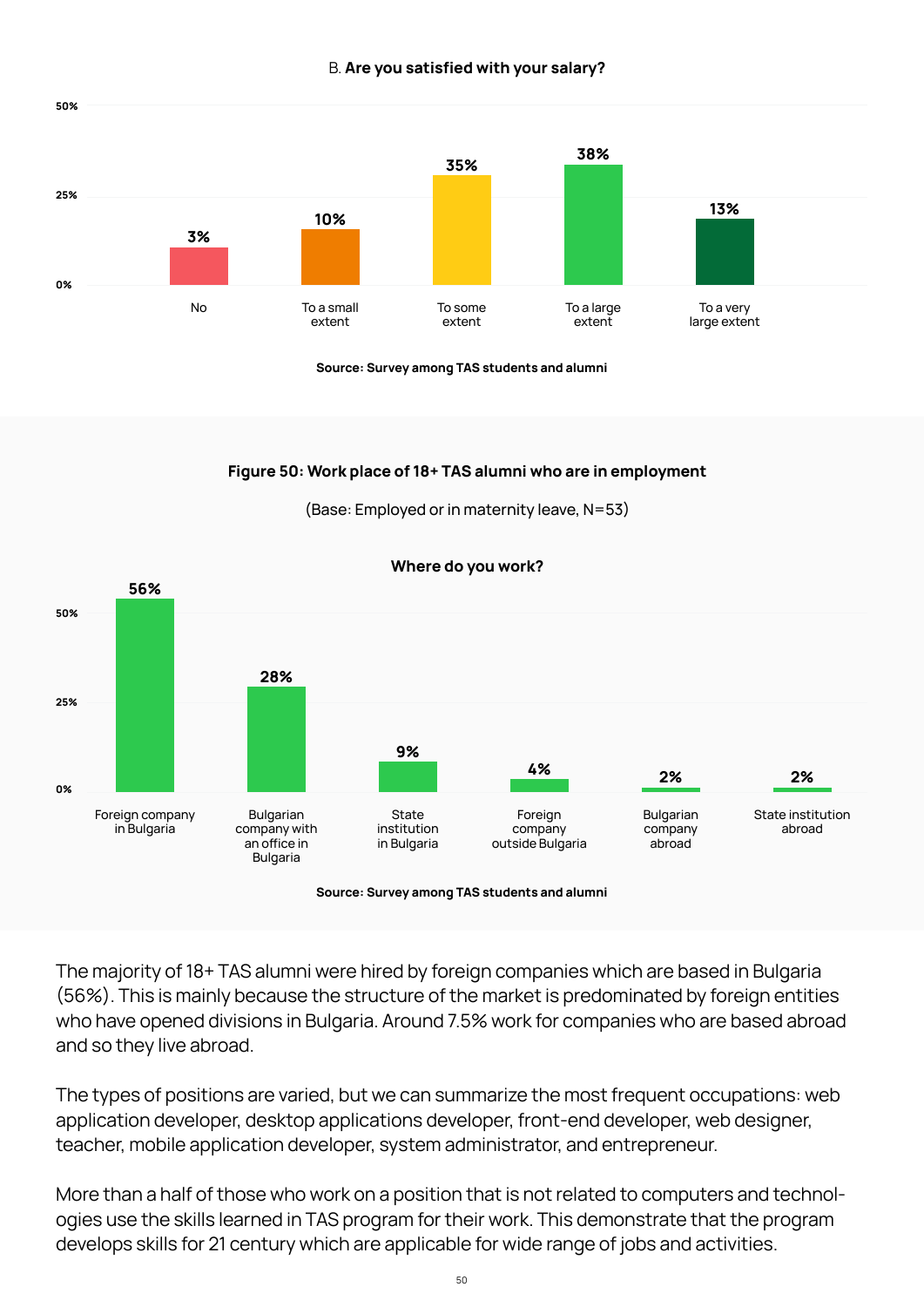### **Figure 51: Application of skills developed in TAS in work**

(For those who work in fields not related to the programming, N=14)

## **Although your current job is not directly related to the courses you have completed at the Telerik Academy School, do you apply knowledge and skills acquired during your training at the Telerik Academy School in your work?**





## **4.3.3.6. The well-being of the 18+ TAS alumni**

The standard of living of 18+TAS alumni is high according to the survey. More than a half of those who have graduated from secondary education often have meals outside of their home. A similar percentage owns a second-hand car and takes trips/vacations abroad. One third of TAS students have their own apartment, practice a hobby that would require financial investment, and often travel abroad. This is indicator that the social and economic status of the group is higher than those of other young people with the same age and education level.

### **Figure 52: Well-being of alumni**

(Base: 18+ TAS alumni, N=123)



**Source: Survey among TAS students and alumni**

As the group of 18+TAS alumni are diverse group in terms of their educational and employment status we can observe that the income is spread between different intervals. The most successful one are 13% of 18+ TAS alumni already receive net monthly salary that is higher than the net monthly average salary for IT sector in the country. Another 14% receive monthly salary between 2500 and 3500 BGN and 14% - between 1500 and 2500 BGN. At the same time as some 18+TAS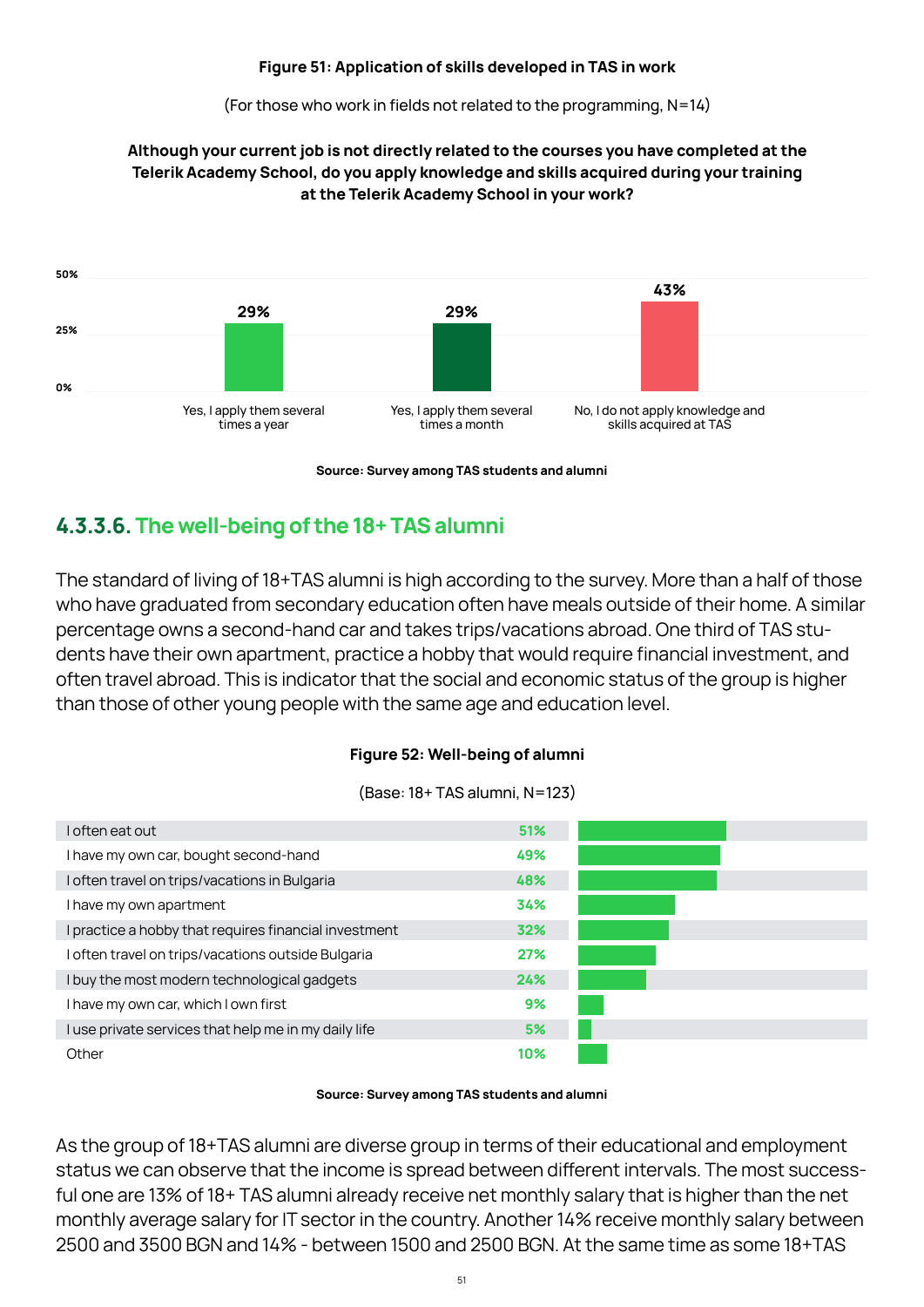alumni are in education or in the very beginning of their career or are not full time employed, there are people with lower income or without income (one in every five TAS students).

## **Figure 53: Net monthly salary of TAS 18+ alumni compared to net monthly average salary for the IT sector in the country in 202010**

(Base: 18+ TAS alumni, N=123)

#### **1% 23%** I have no income **4%** BGN 2001 — 2500 **22%** Under BGN 1000 **9%** BGN 2501 — 3000 **13%** BGN 1001 — 1500 **5%** BGN 3001 — 3500 **10%** BGN 1501 — 2000 **4% 1% 7% 2%** BGN 3501 — 4000 BGN 4501 — 5000 BGN 4001 — 4500 Over BGN 5000 Net monthly average salary for the country in the IT sector 2020: **BGN 3,344 1083 BGN** — average monthly salary for the country

## **What is your net (after taxes) monthly income?**

**13%**

**Other** 

**Source: Survey among TAS students and alumni**

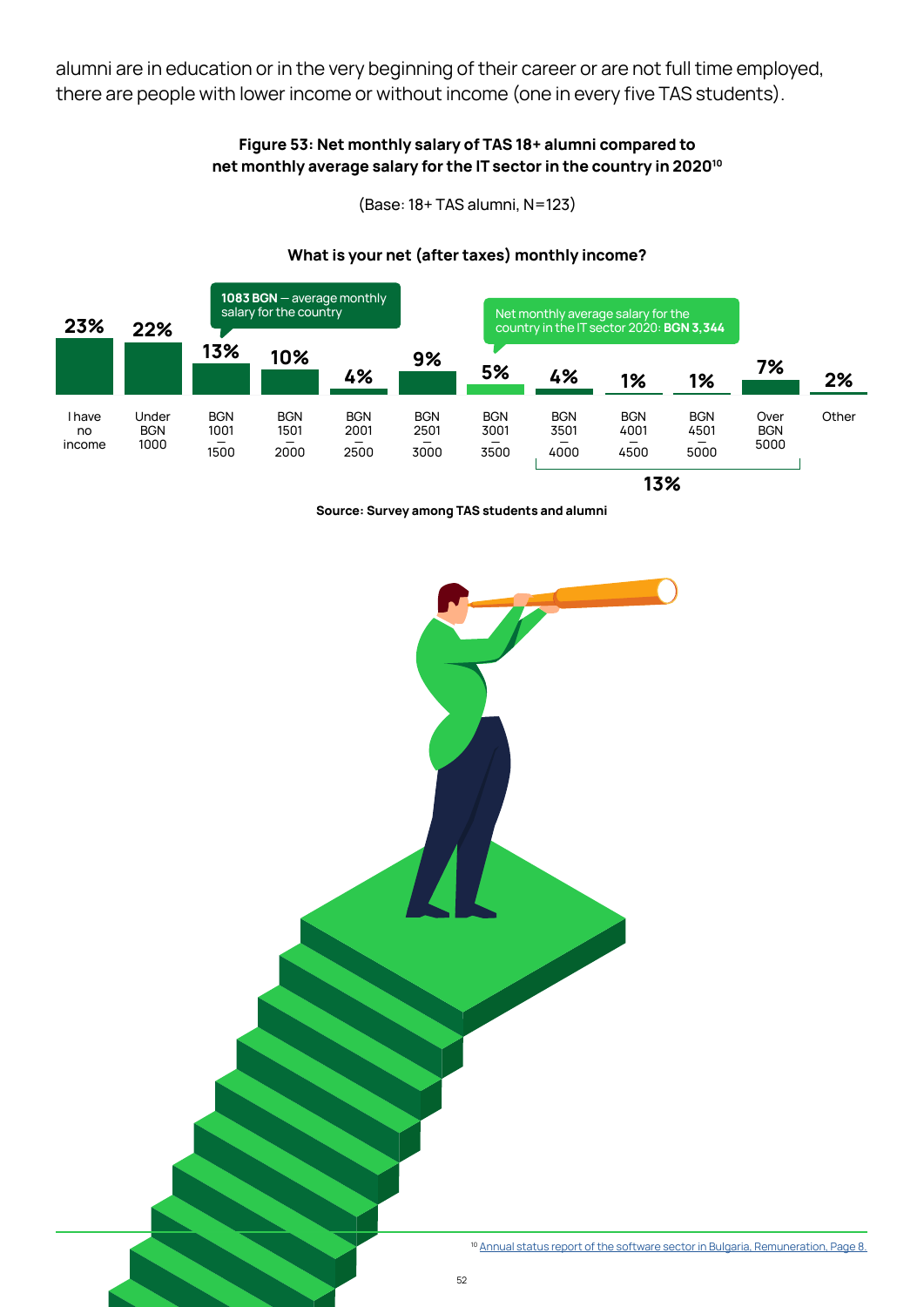## **4.3.3.8. Case studies**

## **Ivana**

Hard Work and Placement in the Academy Network

A game development course was Ivana's first experience with the Academy in 9th grade. She reports that it was "incredibly exciting" to think she could create a game that her mother and father could play. She traveled from her hometown to Sofia for the Academy and eventually moved there so she could manage the time in courses and hours of follow-up homework. The hard work, sleepless nights, and personal time resulted in high achievement. Ivana recalls that the project work was so interesting and the teamwork with fellow students made friends out of strangers. She was offered jobs from several companies in the Telerik network. Now, at 21, Ivana studies computer science at the Faculty of Mathematics and Informatics at Sofia University; the knowledge acquired within the Telerik Academy School has been extremely helpful in her studies.

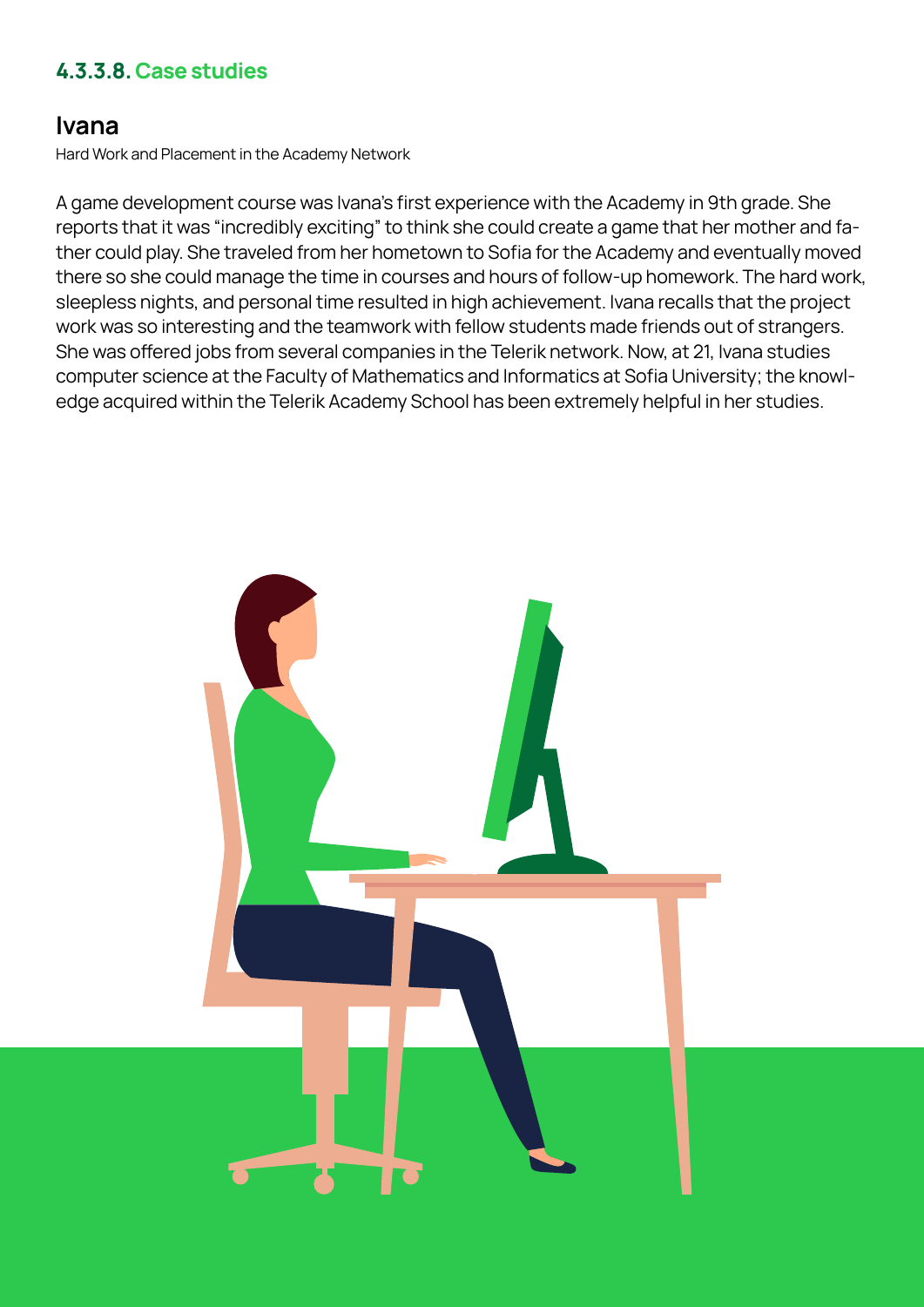# **4.4. PROGRAM IMPACT ON TEACHERS**

## **4.4.1. Selection and preparation of teachers for participation in the TAS programs**

The largest proportion of teachers who are part of the Telerik Academy School are professionals with extensive work experience: 35% of the respondents have been teaching for between 20 and 25 years, and 21% have even more experience. Teachers with experience between 16 and 20 years constitute 19%. Despite this strong presence of more experienced specialists, there are also younger teachers with between 11 and 15 years (10%), 6 to 10 years (4%), and up to 5 years (10%).



**Figure 54: Comparison between the age of the teachers in Bulgaria and TAS teachers**

**Age of teachers in general schools in Bulgaria and in TAS program**

**Source: Survey among TAS teachers**

Comparison between the age of the teachers in Bulgaria<sup>11</sup> and TAS teachers shows that TAS teachers are younger.

According to the statistical distribution, most of the respondents have joined the program in the last three years. Nearly 75% were involved for the first time in the work of the Academy in the period from 2018 to 2020.

The inclusion of teachers in the field of information sciences in the program is provided through several main channels. The Academy itself manages to successfully connect with many of the teachers.

During the interviews, the respondents emphasized that the Academy enjoys a good reputation and they were familiar with its' work before they were officially invited to work as teachers.

In some cases, especially at the beginning of the Academy, the recruitment did not take place in a systematic way, but on the basis of personal acquaintances and recommendations from representatives of the Academy. Some of the selected staff were graduates of the program in a previous period and received an invitation to participate in the work, but this time as teachers.

The Academy is seen as an organization offering flexible conditions and innovative teaching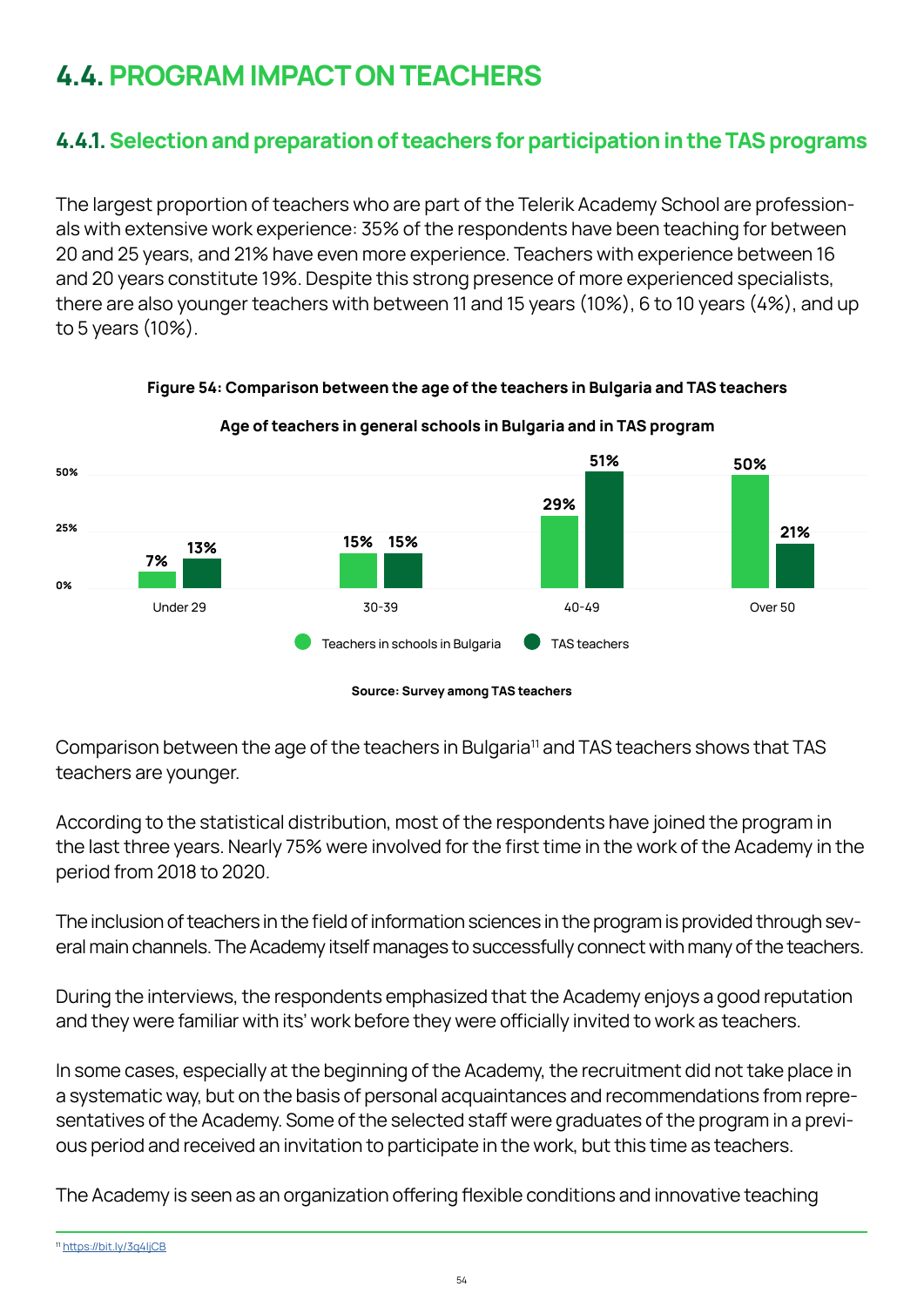methodologies, which encourage respondents to apply as teachers. In the smaller settlements the awareness of the activity of the Academy among the teachers of informatics and mathematics is also high. The main reason for this is the undeniable success of the students who have completed courses in it, who take first places in various competitions and Olympiads.

Teachers' goals are aligned with the goals of the program and believe that opening local Telerik Academy Schools is useful and necessary for the communities.

The effect of the program on the professional development and skills of teachers is measured by the extent to which teachers themselves believe that they have improved their teaching methods. They have identified the most valuable pieces of knowledge and skills they have acquired or improved. A crucial part of the analysis is the identification of the goals that teachers set for conducting training courses and whether they encounter difficulties in the learning process.

Тhe study covers teachers who lead courses for children from 4th to 7th grade and from 8th to 12th grade.



**Figure 55: What courses have you taught in TAS?**

**Source: Survey among TAS teachers**

Teachers consider their participation in the Telerik Academy School as beneficial both for their contribution to the development of children in the IT field and for the development of their own skills as teachers. Most of the respondents reported that the Academy has helped them form a number of skills related to teaching methods and techniques, as well as to update their existing knowledge. The Academy achieves very high levels of satisfaction with training and support provided to teachers.

Those who went through teacher training at the Telerik Academy School in 2019 recognized the positive effect of it to a very large extent. About 78% were extremely satisfied with the training. Teachers report that the training definitely provided an opportunity to learn new skills. The average score teachers give for the degree to which they agree with the statement that they have developed new skills as a result of the training is 9.10 on a scale from 1 to 10. This shows very high levels of impact of the program on the teaching staff. During a survey for the academic period from 2017 to 2018, 93% of the surveyed teachers stated that the influence of TAS on their teaching quality is very positive.

According to the data obtained from a study conducted between 2019 and 2020, teachers in informatics and information technology, who have work experience in the profession between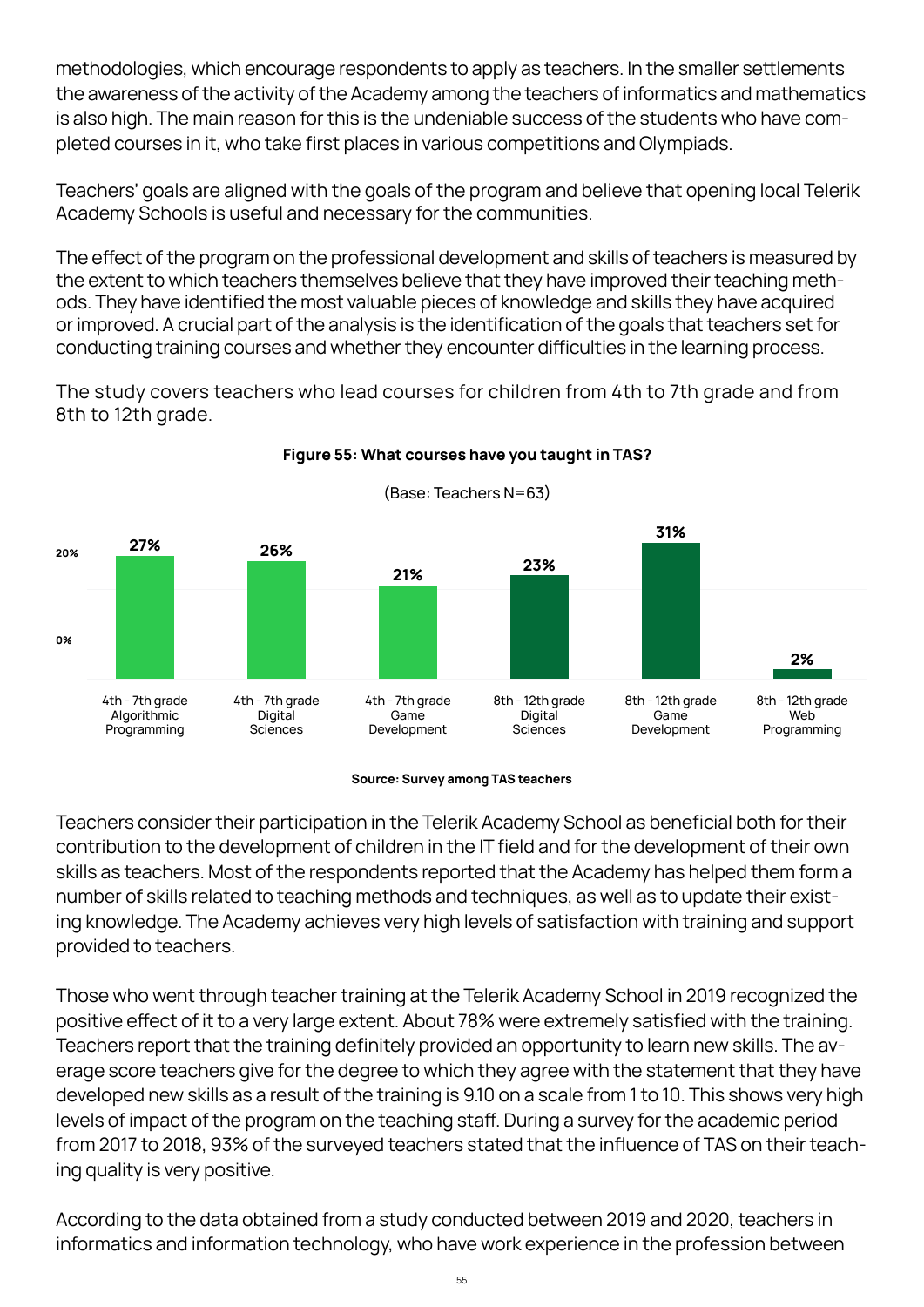5 and 10 years have benefited the most from the training. Teachers with less than five years' experience also show high satisfaction with the new knowledge and skills they have acquired. This could be attributed to the shorter teaching experience among these groups. The less experienced teachers in the Academy, those with less than 5 years of experience as teachers, were often students in the program and have mastered some of the teaching approaches during their own training as students. However, more often than others, they need support in the application of specific methods of working with children and older students. The high levels of satisfaction with the trainings at the Academy are apparent in the high percentage of teachers who would recommend the training they have experienced: 86% of the respondents said that they would definitely recommend the training to a friend.

The most valuable knowledge and skills that teachers have developed during their training are related to the different child-centered teaching approaches. The approaches involve a child-friendly pace of teaching, practical methods and the way to create a free environment that encourages children's creativity.

There is a strong perception among teachers that their teaching skills have improved as a result of the program. Just over 90% of respondents tend to agree that the program has contributed to improving and complementing the teaching methods they work with.



# **Figure 56: What are the main goals you set for the trainings at TAS?**

### **Source: Survey among TAS teachers**

The main goals set by the respondents during their courses are to develop the basic skills of the course to students and to generally ignite children's interest in information technology. Teachers are asked to assess the extent to which they agree with the statements regarding the goals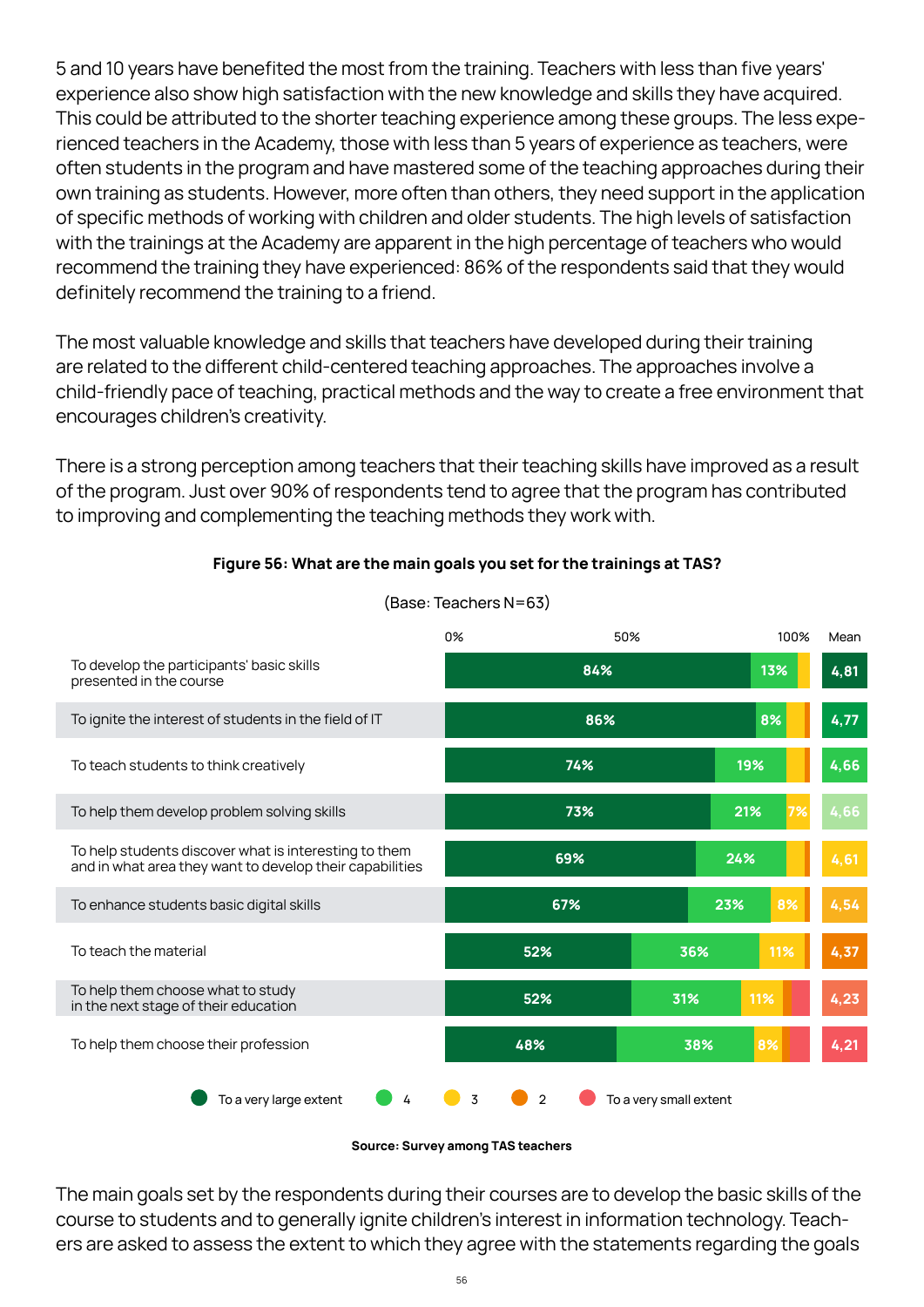they set for the training. The above statements stand out with an average score of 4.8 on a scale from 1 to 5, where 1 is "To a very small extent" and 5 "To a very large extent". Teachers who teach courses for children from 4th to 7th grade agree to a higher extent with those goals. The tendency for stronger recognition of the goals among this group of teachers is maintained in relation to the other listed goals. Objectives related to the education of creative thinking and problem-solving skills were assessed by teachers with a score of 4.7. They are followed by helping children discover their interests (4.6), improving their digital skills (4.5) and transmitting the material (4.4). The lowest average grades are given for the orientation of children in education (4.2) and their careers (4.2). However, the average grades exceed 3, which means that more than half of the teachers set these goals as well.

# **4.4.2. LEARNING OUTCOMES AND APPLICATION OF SKILLS ACQUIRED THROUGH THE TAS PROGRAM IN A BROADER EDUCATIONAL CONTEXT**

Telerik Academy School manages to have a strong influence both on improving the skills of children interested in information technology and on improving the skills of teachers. According to the data obtained, the impact of the program on the teaching approaches of the surveyed teachers is strong.



(Base: Teachers N=63)

**Figure 57: Application of skills acquired through the TAS program in a broader educational context** 

A total of 91% of the Academy teachers indicated that they improved their teaching methods by improving already known or new approaches. 94% of them applied what they learned outside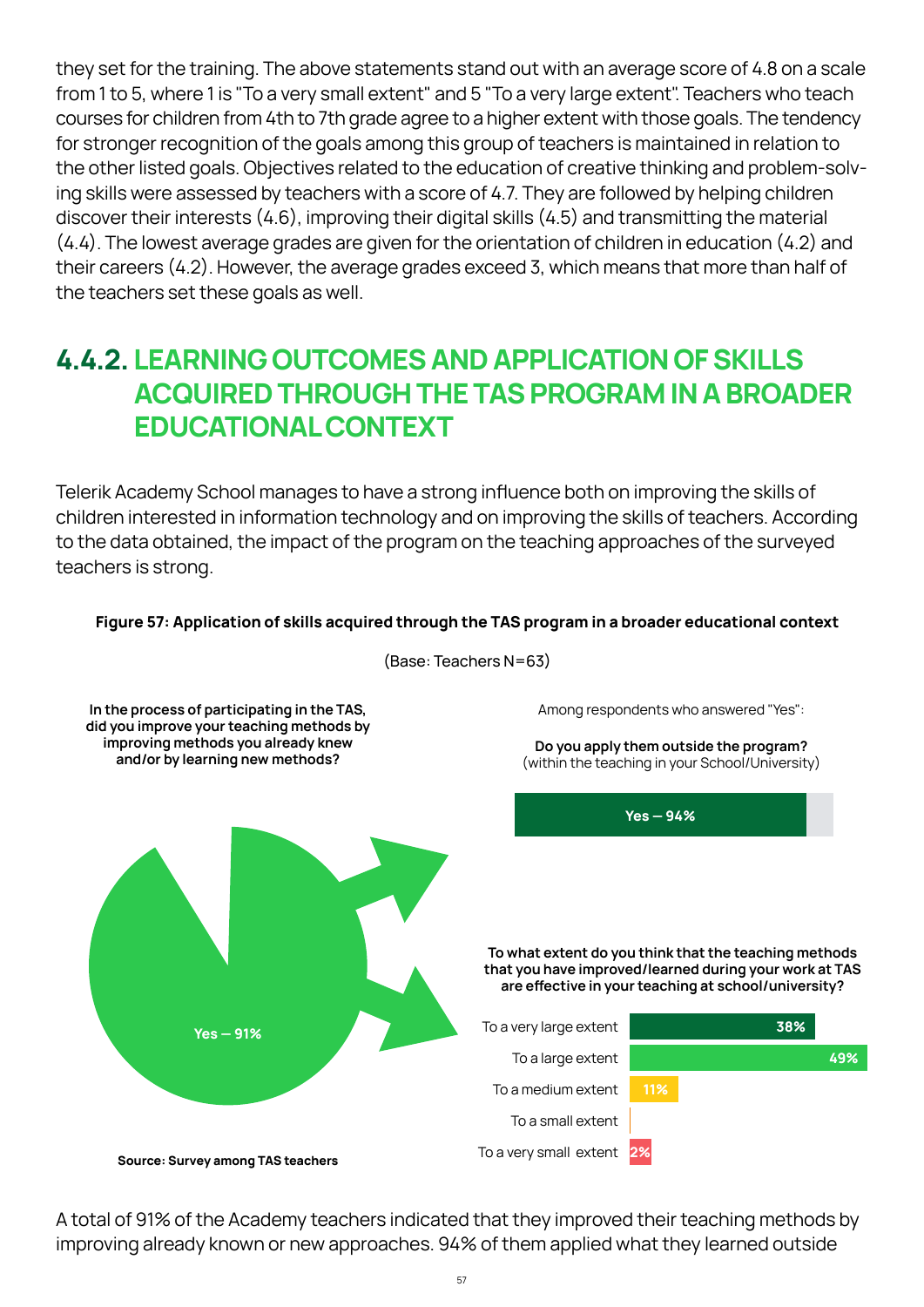the Academy, and 87% assessed the acquired and mastered methods as effective. According to the selected data, 38% of teachers applied them to a "very large extent" and 49% "to a large extent".

Teachers who believe that they have improved their teaching methods, point out that the main goals they set during their courses are to ignite students' interest in information technology and to develop the basic skills included in the course. The highest share within this group of teachers agreed that managing to develop a child's logical thinking is the first goal. Due to the program, they also increase their confidence in working with computer/internet and learn more about the work of software professionals.

> **"I was personally impressed, and I try to implement game elements in the process of work. As a teacher in Mathematics, which is a relatively dry subject, I rarely have the opportunity and time for such game elements, while here the children are very impressed by these elements in the process of training. This is something that I have not used in my work so far and which I find very useful."**

Both the quantitative and qualitative research show that the respondents used the gamification approach in their work outside the Academy more often than other methods. This method is considered as extremely useful for motivating students' interest and retention for every age group. And it is applied relatively easily outside the program. Teachers interviewed praised the effectiveness of this approach, often believing that it had helped them create more entertaining lessons, even with lessons that are more theoretical and could easily bore students. The most frequently specific activities mentioned during the interviews are related to mind maps and memorization through associations. The modules offered at the Academy: "Accelerated learning" and "Digital literacy" are also often used outside the Academy.

> **"Some of the things that are in the program would be useful for students, such as fast learning, memorizing numbers with associations, mind maps, association with colors…"**

Most of the respondents indicated that they have improved their teaching skills by mastering an approach that includes setting tasks that provoke students' thinking. This approach involves setting a task that is difficult to solve with existing knowledge and skills or requires the discovery of a specific technical knowledge. The approach does not exclude the participation of teachers, but relies more on discussions until the right solution is found by students themselves. During interviewing, teachers shared that they often relied on the development of students' Internet search skills. This is defined as a key ability that is especially valuable for the IT field.

The next skills that teachers have improved are related to project-based learning. Assigning individual and group projects is considered extremely useful for students by TAS teachers. According to the interviewed teachers, this type of work provides a good measure of each child's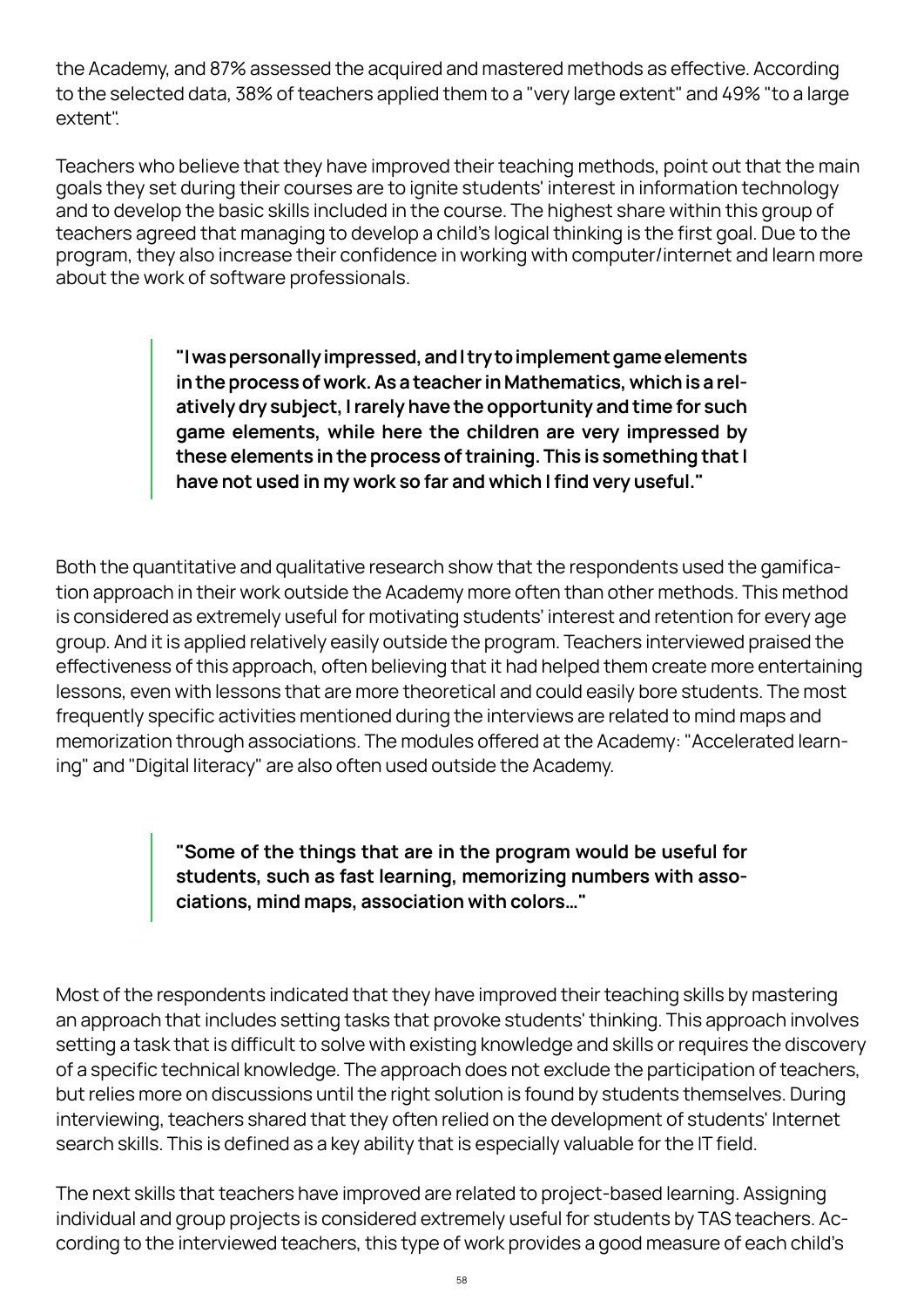progress and forms skills for preparing their own product and ability to work in a team.

Some of the teachers also addressed the online learning necessitated by the Covid-19 pandemic. The transition to distance learning did not hinder the work of teachers, some of them even shared that they have improved their own skills to work in an online environment and have achieved better results with some students. However, there is a small share of teachers who have had a problem with discipline and students' attention retention.

> **"The methodology itself I managed to apply later in 8th and 9th grade, even in specialized training… Something that is not studied at university… they do not teach you how to do exactly these things, and working with TAS gave me that. In the different age groups to be able to sift the spirit, the team, how the material is assimilated and to be able to better understand the children when they return feedback."**

During the interviews, the teachers clearly highlighted the advantages of the Academy and its differences with the rest of the educational system, covering students from 4th to 12th grade. The TAS teaching approaches specifically aimed at retaining the interest of children and the ability of the approaches to be adapted to different groups of children and adults was highly valued. Teachers pointed out that the inertia of the established educational system, which follows a precisely defined, unchangeable operational plan, is less effective.



**Figure 58: Application of teaching methods used TAS program in a broader educational context** 

The percentage of teachers who did not use the teaching methods taught in the Academy was 6%. During the interviews, teachers didn't provide a reason for not using the techniques.

Over 64% of teachers used elements of the content of the Telerik Academy School program in their teaching outside the Academy. The elements used were considered effective in these contexts. Teachers who have failed to apply elements of the curriculum in their teaching outside the Academy most often cite the discrepancy in the curriculum with the curriculum they teach outside the Academy as the reason.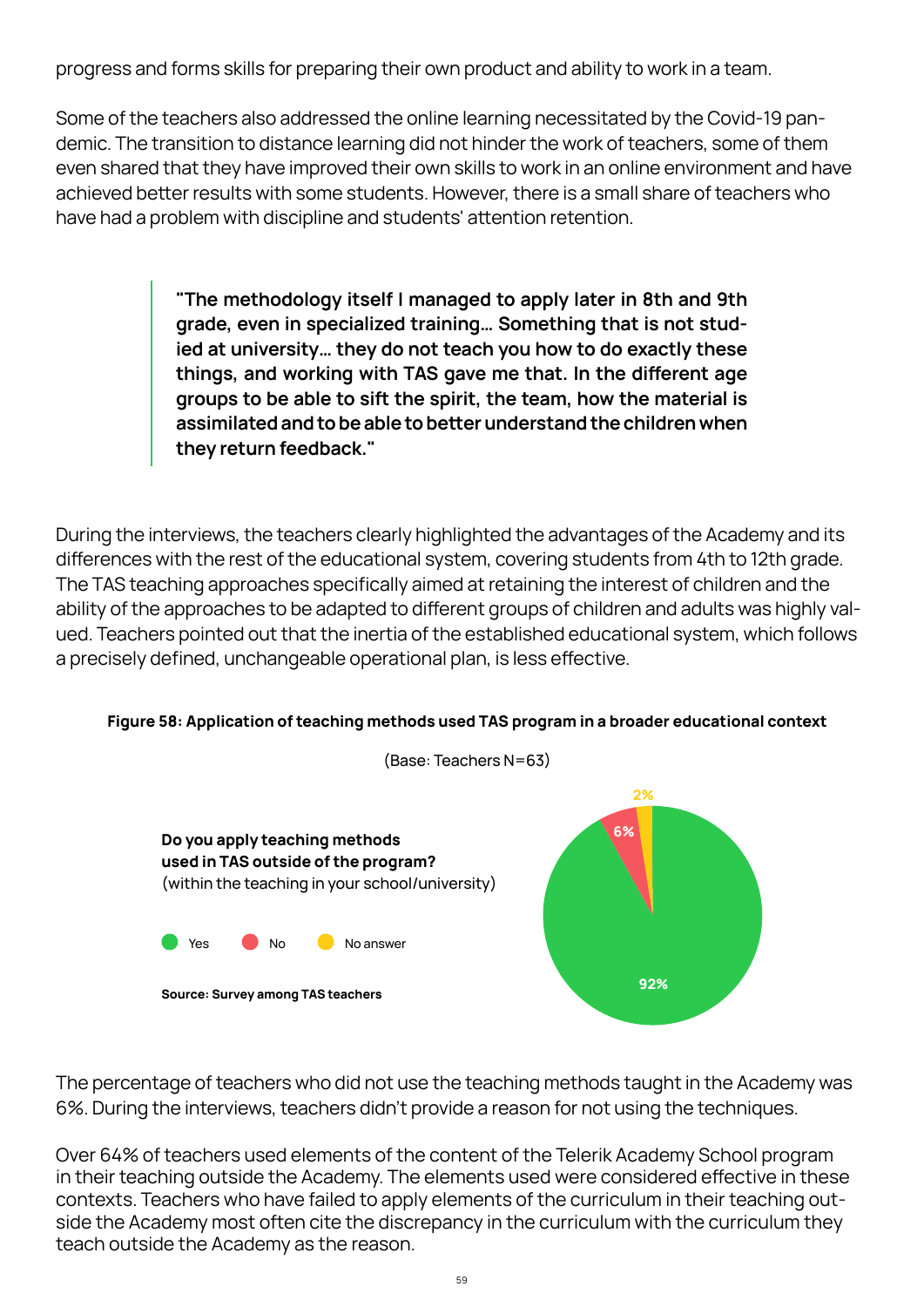### **Figure 59: Application of skills acquired through the TAS program in a broader educational context**

(Base: Teachers N=63)



### **Source: Survey among TAS teachers**

The results of the Academy for students as reported by teachers are manifested in many different aspects. In addition to improving specific IT skills, training could have a significant impact on children's overall motivation, commitment, and future development plans. Teachers should assess the extent to which students acquire specific knowledge and skills as a result of the program, as well as what are the most valuable qualities for full participation in the labor market.

### **Figure 60: Program outcomes according to the teachers**

(Base: Teachers N=63)

### **То what extent do you agree with each of the following statements regarding the training at TAS?**



### **Source: Survey among TAS teachers**

The effectiveness of the courses for students in the program is highly appreciated by the teachers. According to the respondents, the impact of the program on the knowledge, skills, and motivation of the participants in the program was very strong. Cumulative proportions of over 88% supported the claims that training in the program creates learning skills in students, increases their motivation, and offers knowledge that serves as a basis for their next level of education. The same share of teachers also supported the claims that the trainings provide for a successful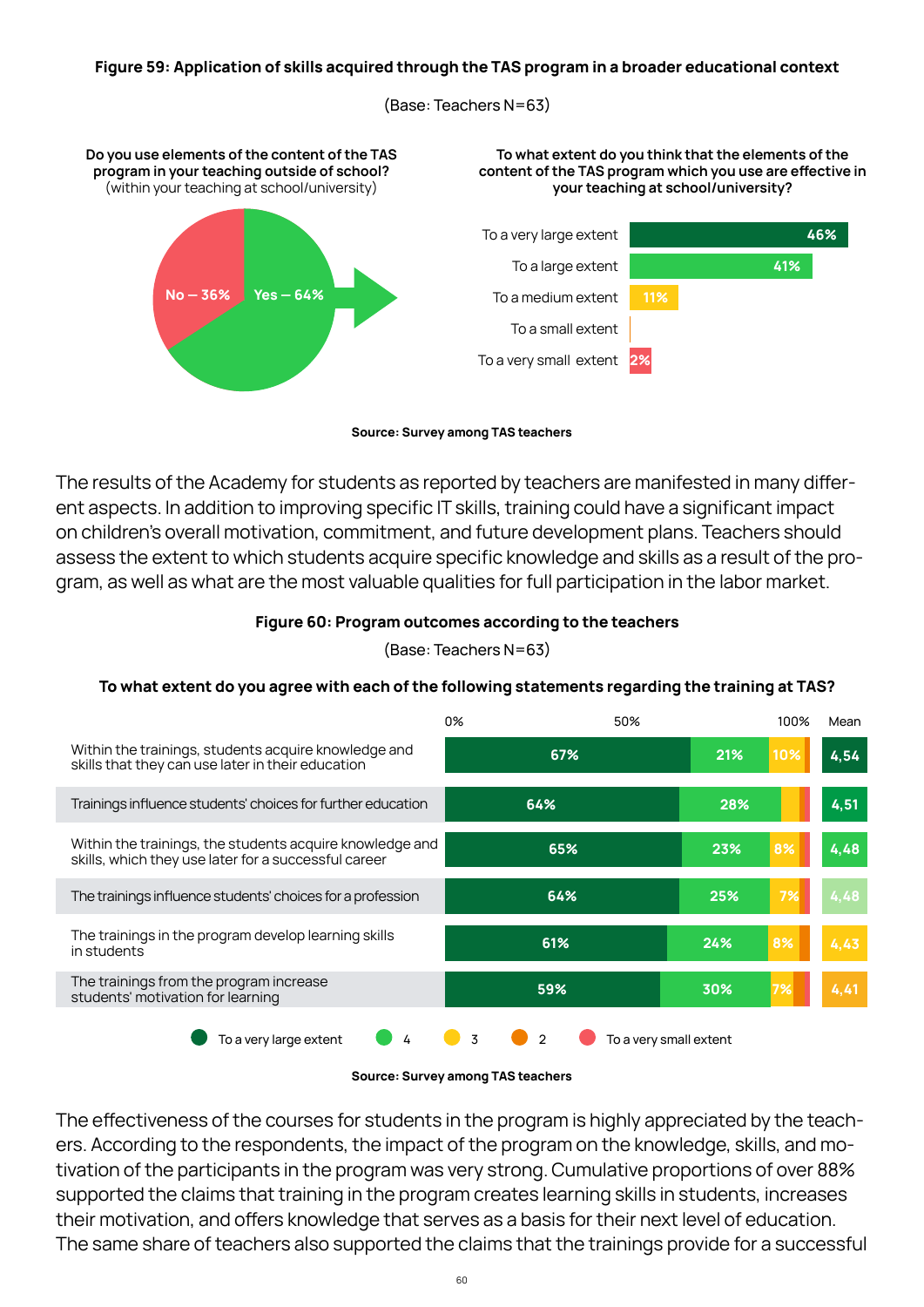start in careers and in general for their choice in a professional field. The largest share of teachers reported that the trainings can influence students' choices for further education (92%). Teachers of children from 4th to 7th grade recognized the effects of the program to a higher degree, with the leaders of the "Digital sciences" course being more convinced than others.

Teachers were asked to identify which skills of children contribute to their future successful realization in the labor market. The answers showed strong unanimity, with diligence and skills being the most important, with average scores of 4.565 and 4.52 out of 5.00. Both statements are strongly supported by the teachers in the course "Algorithmic Programming" for children from 4th to 7th grade. 78% of the teachers, who consider diligence as the main factor for successful realization believe that the trainings under the program create motivation for students to learn.

## **Figure 61: Factors for career success of TAS students according to teachers**

(Base: Teachers N=63)

#### The extracurricular courses attended in other schools and organisations Completed secondary education Time spent in computer games Their desire/motivation to learn Their skills Their interest in mathematics Their first job Completed higher education The influence of friends and/or classmates The extracurricular courses attended at TAS Their interest in computer science Internship/practice Orientation and work of parents or another family member To a very large extent  $\begin{array}{|c|c|c|c|c|c|}\n\hline\n\end{array}$  4  $\begin{array}{|c|c|c|c|}\n\hline\n\end{array}$  3  $\begin{array}{|c|c|c|}\n\hline\n\end{array}$  To a very small extent 0% 50% 100% Mean 4 3 2 **67% 25% 7% 4,56 4,52 4,51 4,39 4,38 4,18 3,75 3,74 4,08 3,72 3,10 3,79 3,62 67% 23% 62% 26% 12% 56% 33% 8% 59% 26% 10% 48% 21% 33% 49% 12% 18% 49% 23% 25% 36% 20% 34% 36% 25% 15% 44% 42% 30% 7% 30% 10% 13% 20% 16% 30% 21% 34% 38% 23% 12% 7%** Their diligence and hard work **36%**

### **Which of the following do you think help participants to succeed?**

**Source: Survey among TAS teachers**

The interest in computers (4.51) and the attendance of extracurricular courses at the Telerik Academy School (4.39) were also assessed as extremely important for the eventual profession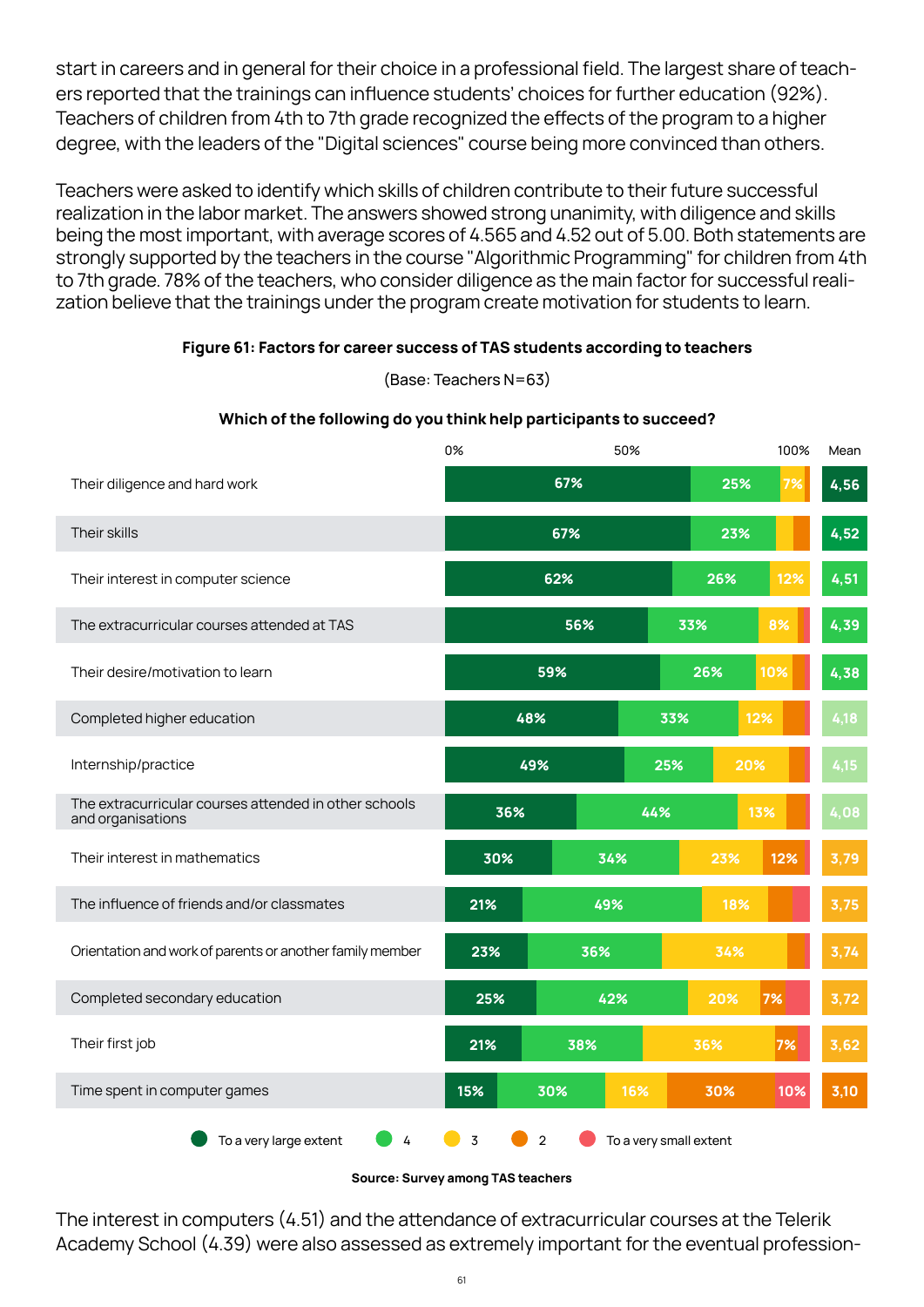al development of children. This means that teachers recognize the Academy as an important factor in providing professional opportunities.

Completing higher education (4.18), internships (4.15), and attending extracurricular courses in other schools (4.08) were also considered important for the professional development of young people. Although teachers strongly supported students' participation in extracurricular courses, those who mentioned attending Telerik Academy School as a factor to help students succeed were 8% more than those who mentioned other schools and Academies.

## **"Teach children to make games, not to play for hours. That's my motto."**

The interest in mathematics was assessed as important for the eventual success of children, with an average score of 3.79. Respondents rated similarly on average the influence of friends and classmates (3.75), the orientation and work of parents (3.74), completed education (3.72) and the first job (3.62). Time spent in front of computers is rarely considered key in eventually finding a job, but again almost half of the respondents consider it important.

Teachers were asked: "Which of the following skills/knowledge do you think students manage to achieve as a result of participation in Telerik Academy School?"

### **Figure 62: Skills acquired by TAS students according to teachers**  (Base: Teachers N=63)

## **Which of the following skills/knowledge do you think students manage to achieve as a result of participation in TAS**

|                                                                        | 0%<br>50%           |                        | 100%      | Mean |
|------------------------------------------------------------------------|---------------------|------------------------|-----------|------|
| Developing logical thinking                                            | 79%                 |                        | 15%       | 4,69 |
| Applying what has been learned in practical tasks                      | 68%                 |                        | 30%       |      |
| Enhancing their confidence in working with technology                  | 75%                 |                        | 20%       |      |
| Getting acquainted with programming languages                          | 69%                 |                        | 25%<br>7% | 4,62 |
| Learning more about the work of software specialist                    | 72%                 |                        | 5%<br>21% | 4,62 |
| Discovering interests                                                  | 61%                 |                        | 33%       |      |
| Meeting and communicating with people<br>with similar interests        | 64%                 |                        | 26%       | 4,49 |
| Planning and realizing their own (digital) project                     | 57%                 |                        | 36%       | 4,46 |
| Getting acquainted with new technologies and devices                   | 59%                 |                        | 30%       | 4,43 |
| Increasing their speed of learning and<br>comprehension of information | 49%                 | 34%                    | 10%       | 4,23 |
| Developing skills for safe use of the Internet                         | 50%                 | 28%                    | 17%       | 4,22 |
| Choosing a profession                                                  | 26%                 | 48%                    | 23%       | 3,95 |
| To a very large extent                                                 | 3<br>$\overline{2}$ | To a very small extent |           |      |

**Source: Survey among TAS teachers**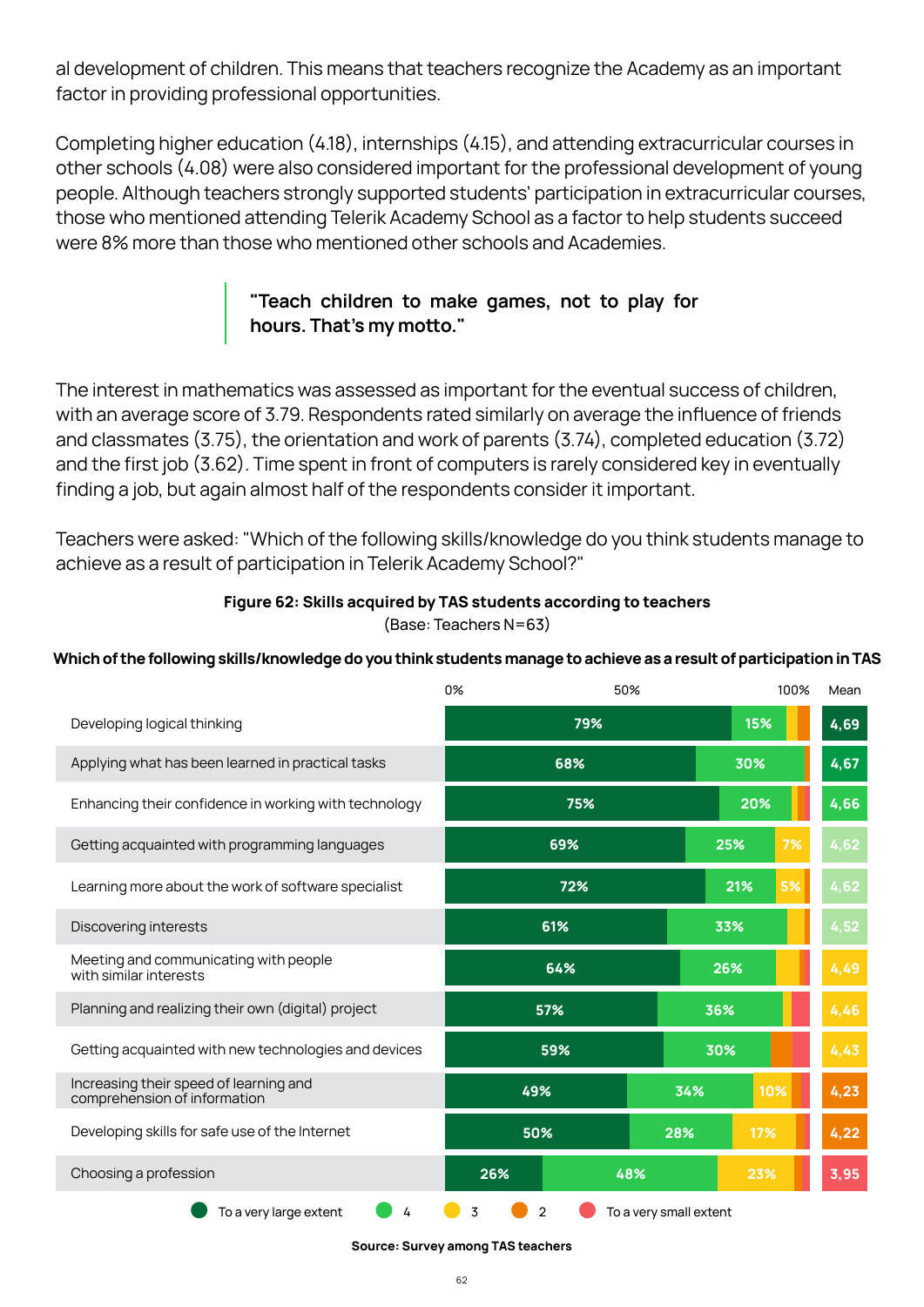The data shows that, according to the teachers, the Academy helps develop a number of skills and provides an opportunity for orientation in the field of information technologies. All the listed statements were rated with an average score higher than 3, which means that they were supported by more than half of the respondents. Examining the cumulative shares of agreement/ disagreement, almost all of these statements are supported by over 90% of teachers. 89% believe that the Academy provides an opportunity to learn about new technologies and devices, and 84% that it helps children increase their speed of learning. Last but not least, are the development of skills for safe use of the Internet (78%) and the orientation to a certain profession (74%), but again the share of those who support the statements is very high.

During the interviews, most of the teachers stated that the students of the Telerik Academy School achieved **high results in various competitions and Olympiads related to information technology and programming.** The opinions of the teachers were uniform around the statement that the **Academy creates a community of students with higher qualities and skills in programming**. Other effects of the program related to providing opportunities for development in the IT sector to children from smaller settlements were also pointed out. According to the teachers, the program creates a basis for staff development, which can benefit local businesses and at the same time helps to offer training on modern and innovative topics for smaller cities.

The statistical distribution shows that the teachers who teach courses for children from 4th to 7th grade supported the statements more strongly. This trend persists with respect to all assessments made by teachers in the course of the study, and it could be argued that teachers working with younger children in the Academy are more aware of the effects of the program and more clearly set basic goals in their teaching methodology. Similar to the data from students the results among teachers show that the effects are greater for junior students. On the other hand, during interviews, teachers of older students often said that their main goal was to introduce students to the basics of programming and to ignite their interest in the field.

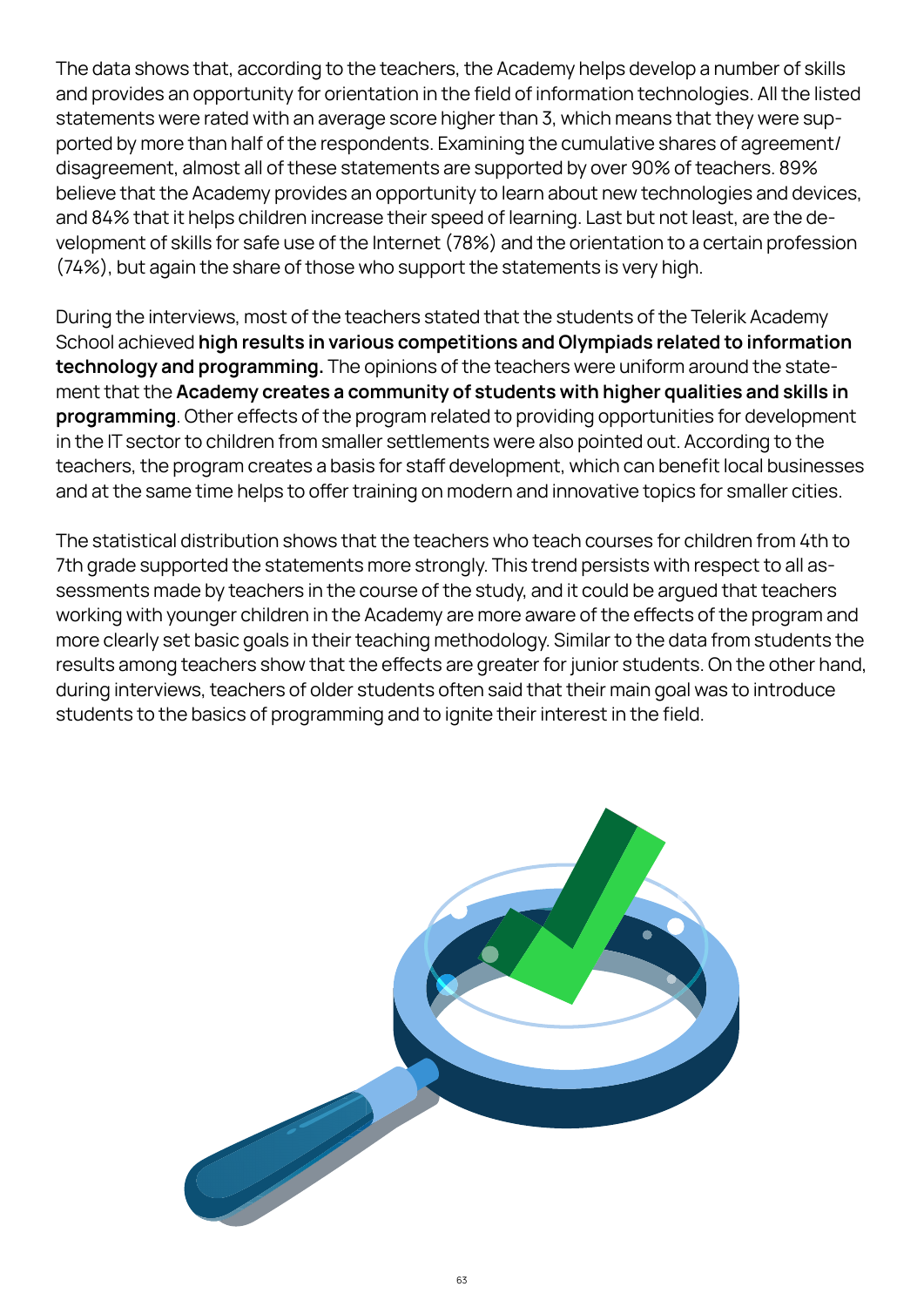## **4.4.3. Case studies**

## **Dimitar**

From Academy Student to Teacher

A lecturer at the Telerik Academy School for two years, Dimitar was enrolled as a 10th grader in the program for university students, studying C++ and JavaScript. After 11th grade, he worked as a program developer in xQuadro and began his higher education at the Faculty of Mathematics and Informatics at Sofia University. Now, he has been teaching for five years, including courses at the Academy. He models his teaching style on those he experienced at the Academy, building an informal, friendly environment in his teaching so the children feel comfortable and free to communicate. Dimitar strives to illustrate concepts by giving simple visualizations of the material, which would be harder to explain in words or pictures alone. In his teaching, Dimitar strives to lay the foundations of programming and to ignite in children an interest, just as his Academy teachers ignited it in him.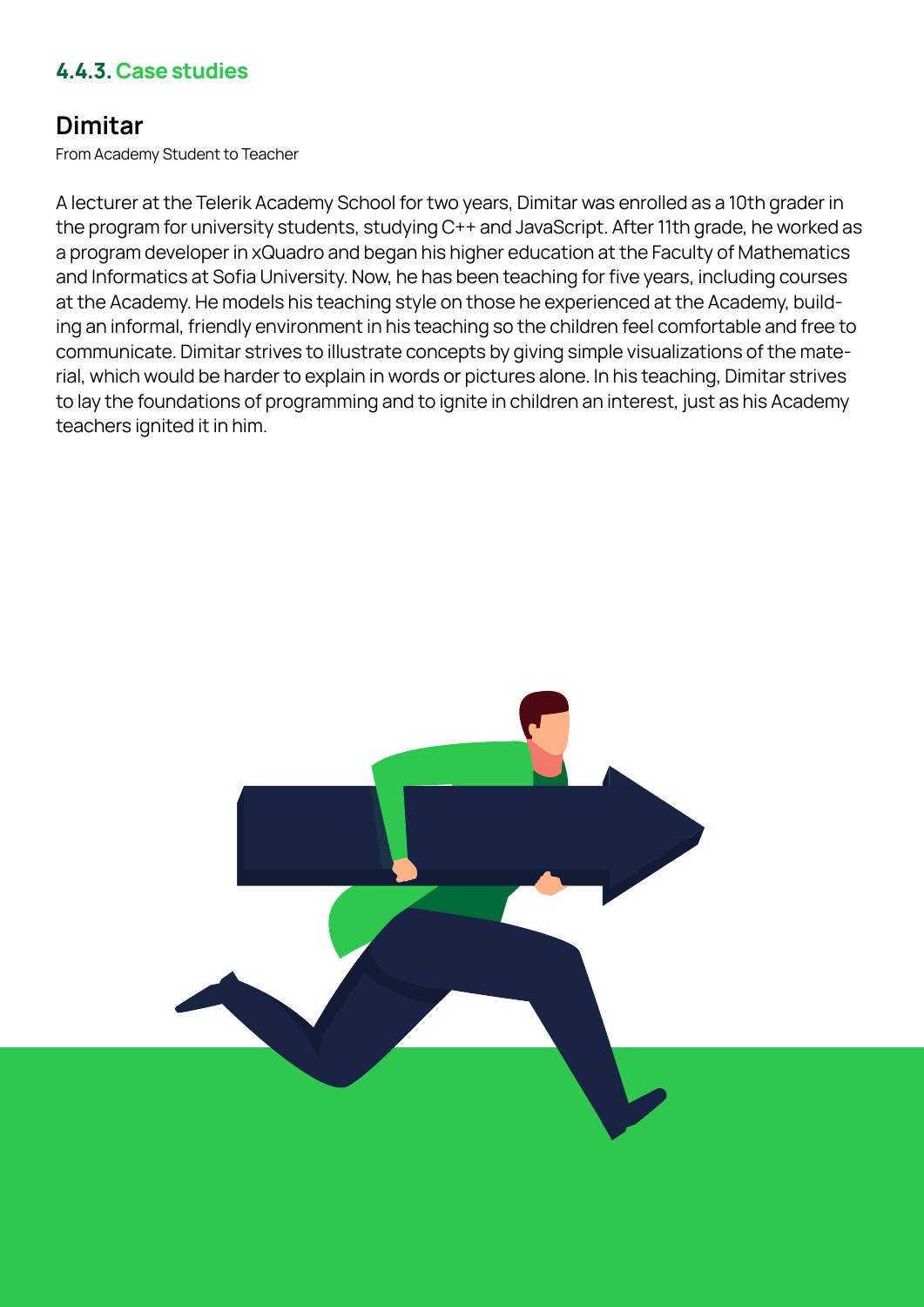# **Ivan**

Teaches Students to be Independent Learners

Ivan showed his interest in teaching early – in 7th grade helping his teachers with junior students. A Telerik alumnus, he has been teaching algorithmic programming and game development in Academy camps for three years. Ivan gives his students resources for accessing information on their own and offers them reading materials. He believes that one of the most important skills that students in the 21st century should have is how to search for information on the Internet and apply it. He asserts that all Academy students can become fully capable Junior level program developers at an early age if they study conscientiously. Ivan is currently pursuing a master's degree in Artificial Intelligence at Sofia University, and will start working for a trading company in London in the autumn. He plans to return to teaching in the future.

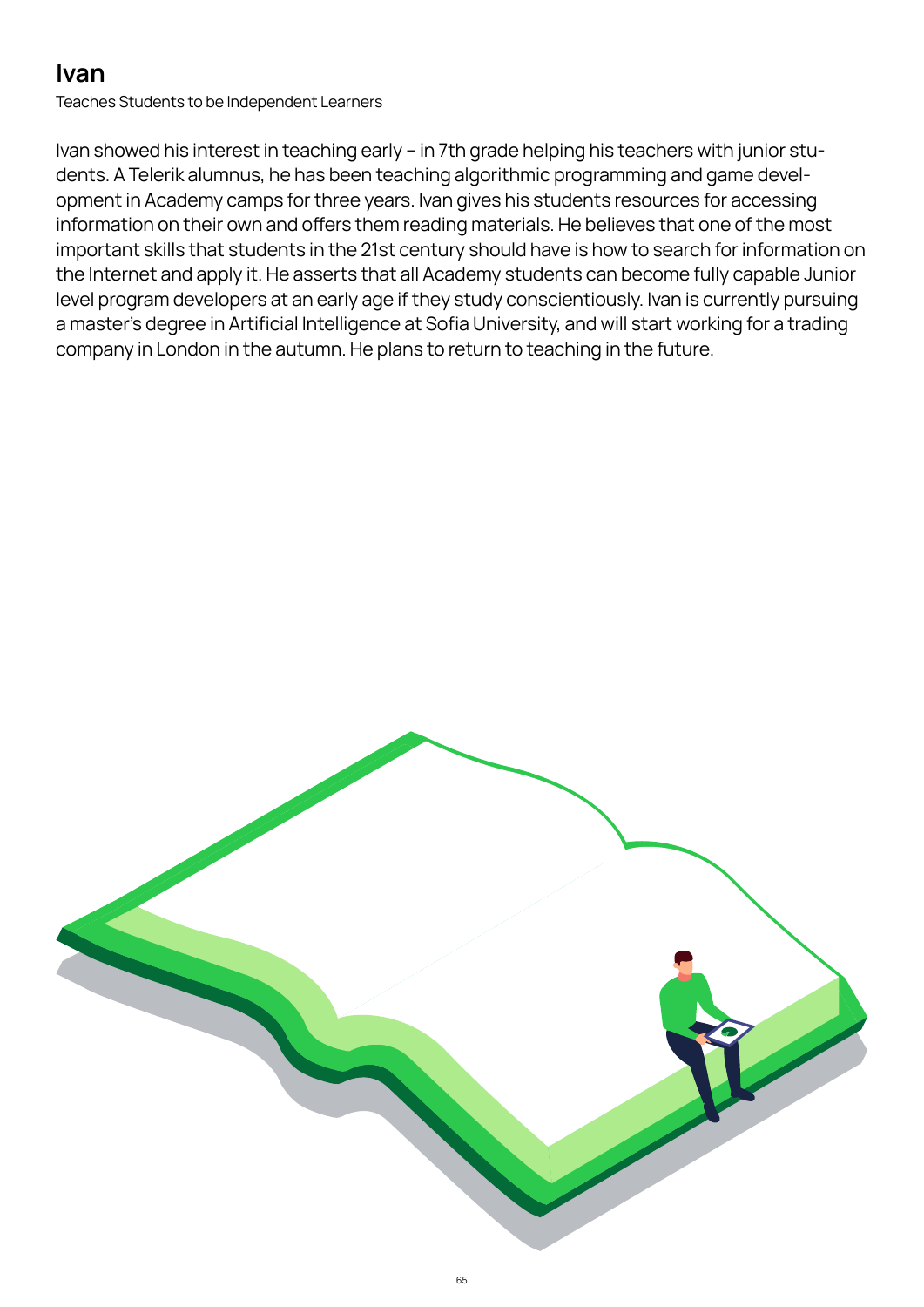# **Tsvetana**

Leader Who Teaches Prize-Winning Students

Tsvetana has a 10-year history at the Telerik Academy School. She started teaching Algorithmic programming at the Academy in 2011 and has been a leader in establishing this course in other cities. She also teaches Informatics, Information Technology, and the modular course training in the professional classes "System Programmer" in the mathematical high school "Kiril Popov" in the city of Plovdiv. When Telerik Academy School started the Game development, she took over the training of students between 8th and 12th grade in Plovdiv. She has commented on the high quality and great value of the Academy training for students, adding that the courses are free, making them available to many who could not afford this education. Tsvetana is among the most successful leaders of the high school Competitive Informatics teams. Her students have won more than 60 medals and prizes.

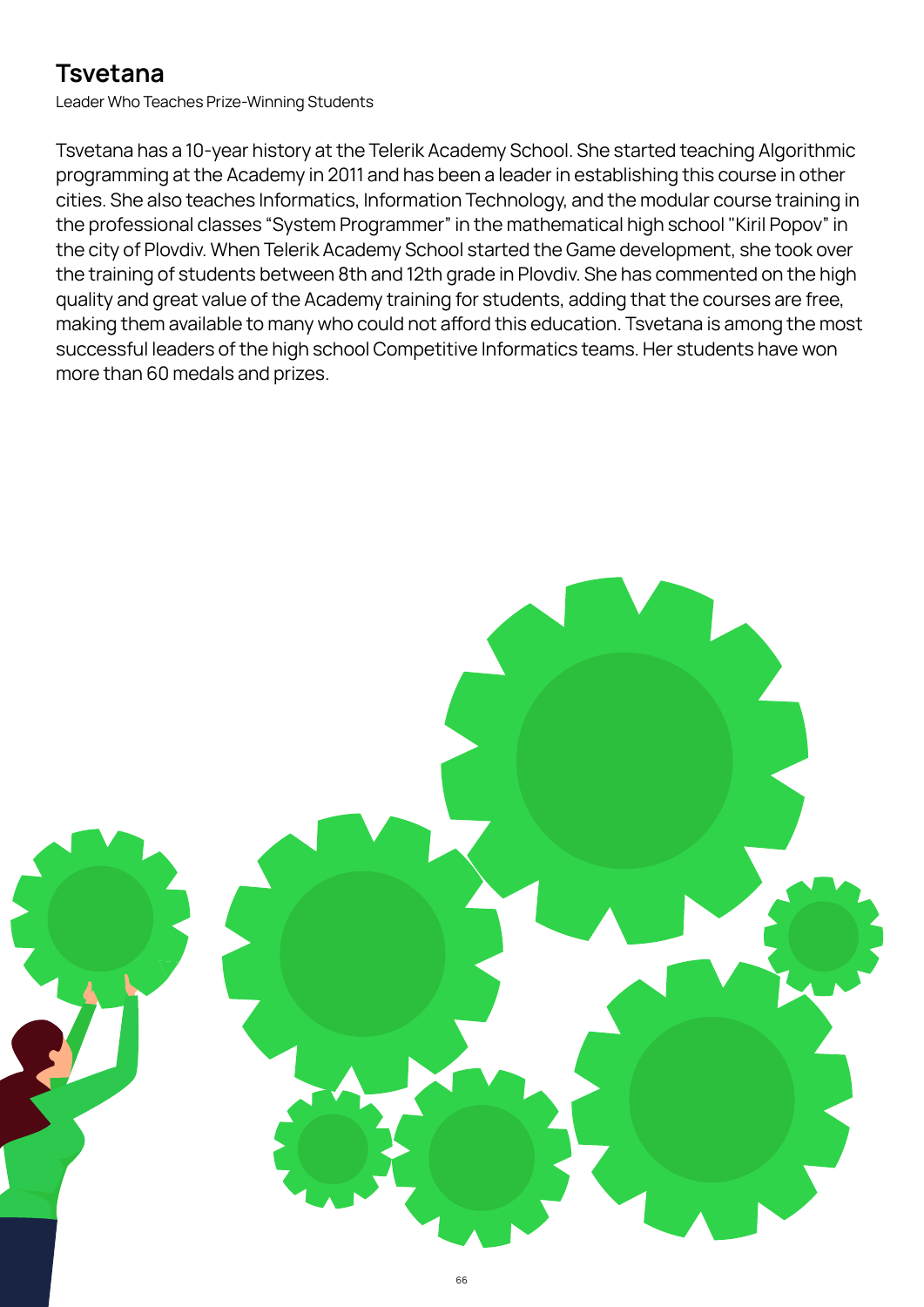# **4.5. COMPARISON BETWEEN TEACHERS' OPINION AND STUDENTS' SELF-ASSESSMENT**

## **Factors for career success of TAS students**

The comparison between teachers` opinion and TAS alumni`s self-assessment shows a relatively similar picture. For both teachers and TAS alumni, diligence and interest in computer science are in the top three most important factors for career success. For teachers, skills are also part of the top three factors, while TAS alumni think that their desire and motivation to learn is the most important factor.

As a whole, teachers give higher assessment for all factors for career development compared to TAS alumni. The factors with the biggest difference between the two groups are Orientation and work of parents or another family member (1,78), the extracurricular courses attended in other schools and organizations (1,52), and the influence of friends and/ or classmates (1,49). Desire/ motivation to learn is the factor where TAS alumni and teachers have similar score.

## **Figure 63: Factors for career success of TAS alumni - comparison between teachers and TAS alumni**

(Base: Teachers N=63, 18+ TAS alumni, who completed 12th grade and work in the field related to computer technologies, N=54)

**Factors for career success of TAS alumni** 



**Source: Survey among TAS teachers and survey among TAS alumni**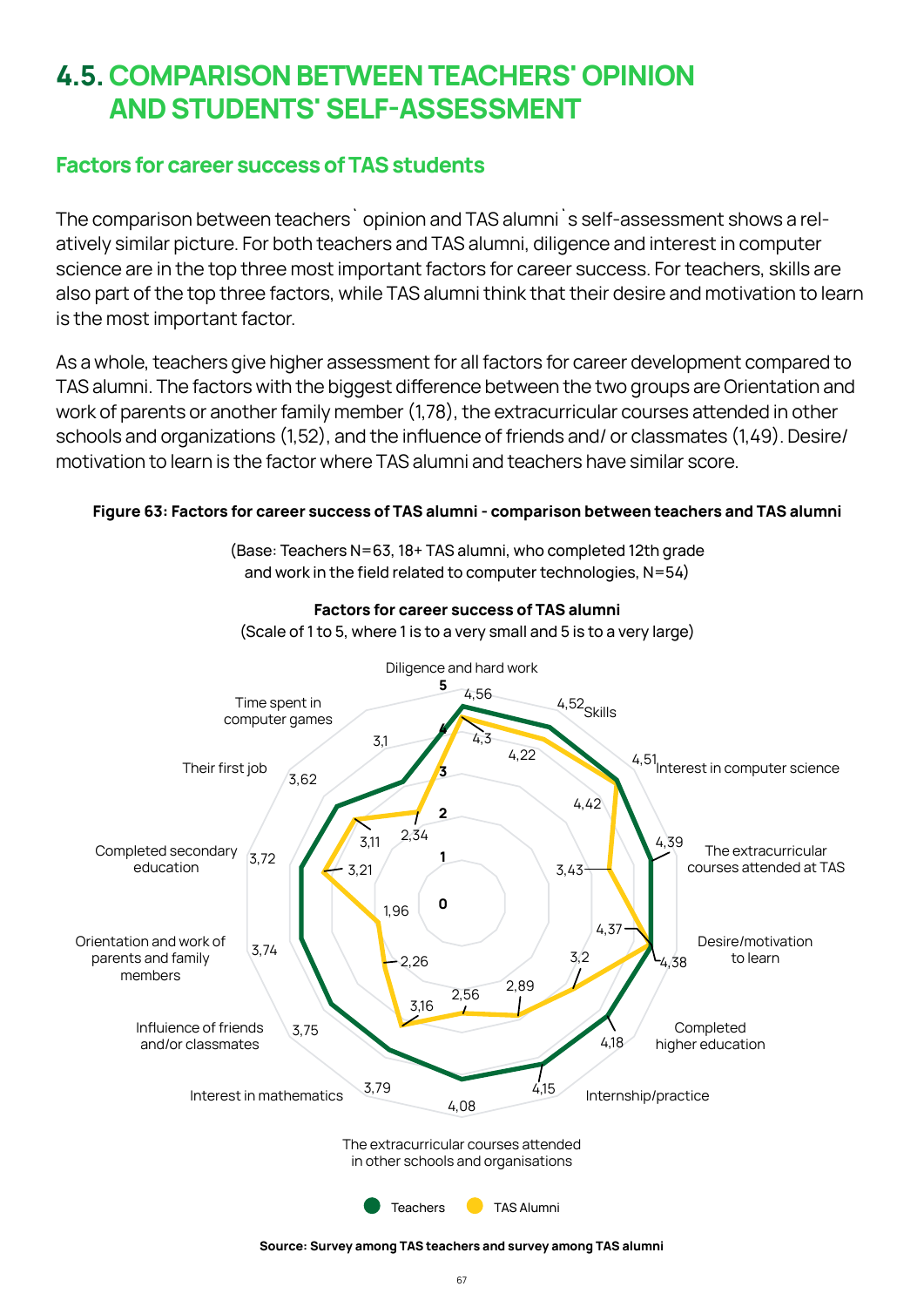## **Skills acquired by TAS students**

When it comes to the skills acquired by participation in the program, there are some differences between the teachers` opinion and students` self-reporting. Both groups, state that increase of the confidence when working with a computer is one of the top three benefits of participating in the Academy. However, while teachers think that as a result of their participation in the training students develop their logical thinking and learned to program, TAS alumni put in their top three acquainted skills – discovering interests and learning more about the work of software specialist.

Here again, teachers as a whole tend to give more positive assessments compared to TAS alumni. The factors with the biggest difference between the two groups are planning and realizing their own (digital) project (1,09), developing skills for safe use of the Internet (0,99), meeting and communicating with people who have similar interests (0,93) and increasing their speed of learning and comprehension of information (0,93).

## **Figure 64: Skills acquired by TAS students – comparison between teachers and TAS alumni**

(Base: Teachers: 63, grade 4-7 students, N=146, grade 8-12 students, N=151, 18+ TAS alumni, N=123)



**Skills acquired by TAS students**

(Scale of 1 to 5, where 1 is to a very small extent and 5 is to a very large extent)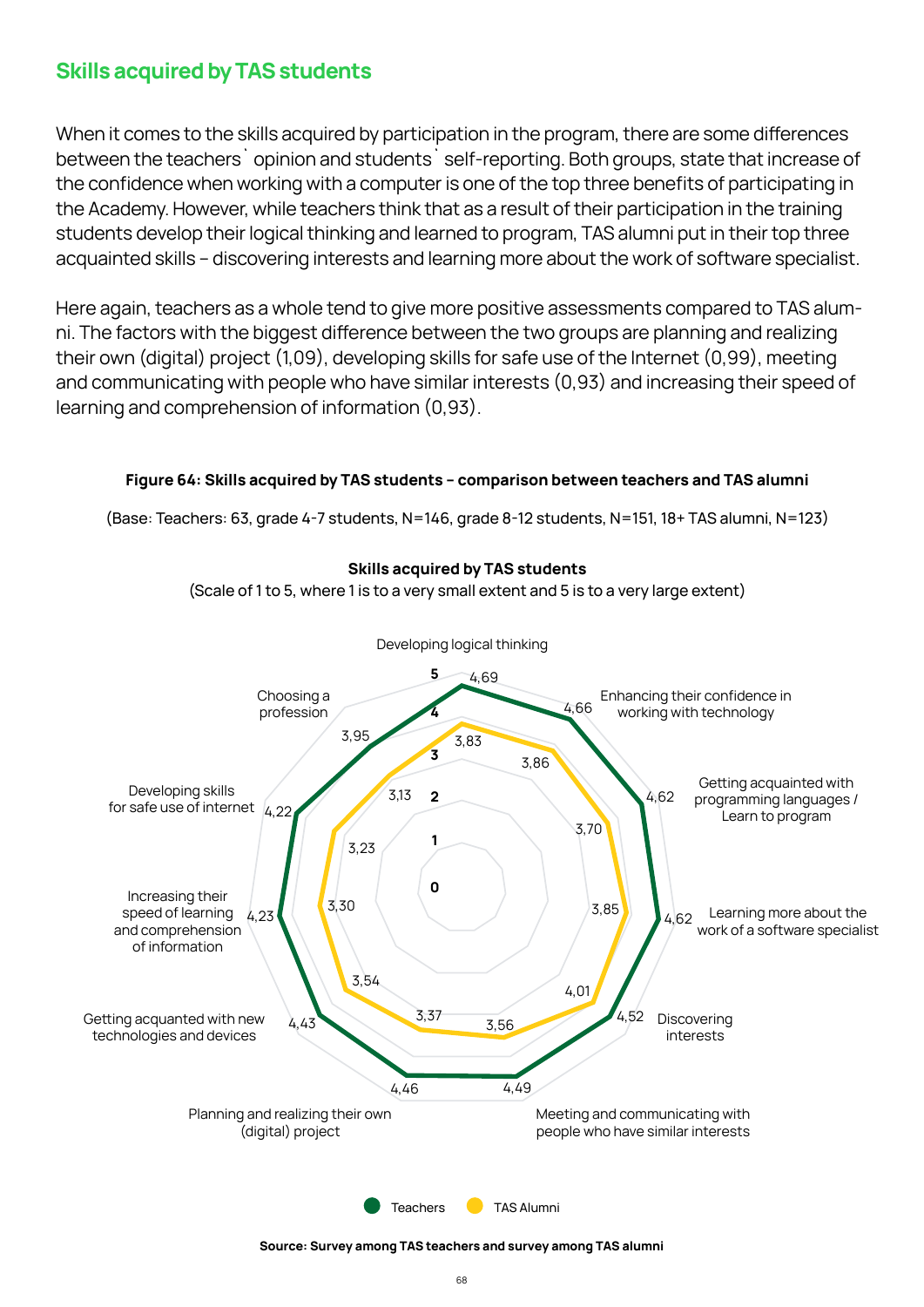# **4.6. STRENGTHS AND WEAKNESSES OF THE TAS PROGRAMS**

## **4.6.1. Teachers**

## **Strengths**

The overall evaluation of the Telerik Academy School by the teachers was excellent. Teachers clearly recognized the positive impact of the courses offered on students. Just over 80% believed that the positive effect of the program on students was very large, and 17% defined it as large. Attitudes towards the influence on computer science teachers and the local community were also positive. A cumulative share of 72% supported the claim that the program has had a great or very positive impact on the local teachers who were part of the program. Attitudes towards the positive impact on the local community were similar.

## **The meetings and gatherings organized by the Telerik Academy School are always pleasant, always useful, always constructive and always done almost to perfection.**

Teachers pointed out the strengths of the Academy in improving the knowledge and opportunities of students, creating conditions for development in the IT sector for students from smaller settlements and offering opportunities for early learning. In small towns there are rarely opportunities for training in the field of information technology, and there is often a financial barrier for children wishing to develop their skills in this direction.



(Base: N=63)



## **To what extent do you think the TAS has a positive impact on:**

The Academy successfully combats these factors by offering free training at a local level. The strength of improving the teaching methodology by introducing different approaches, aiming to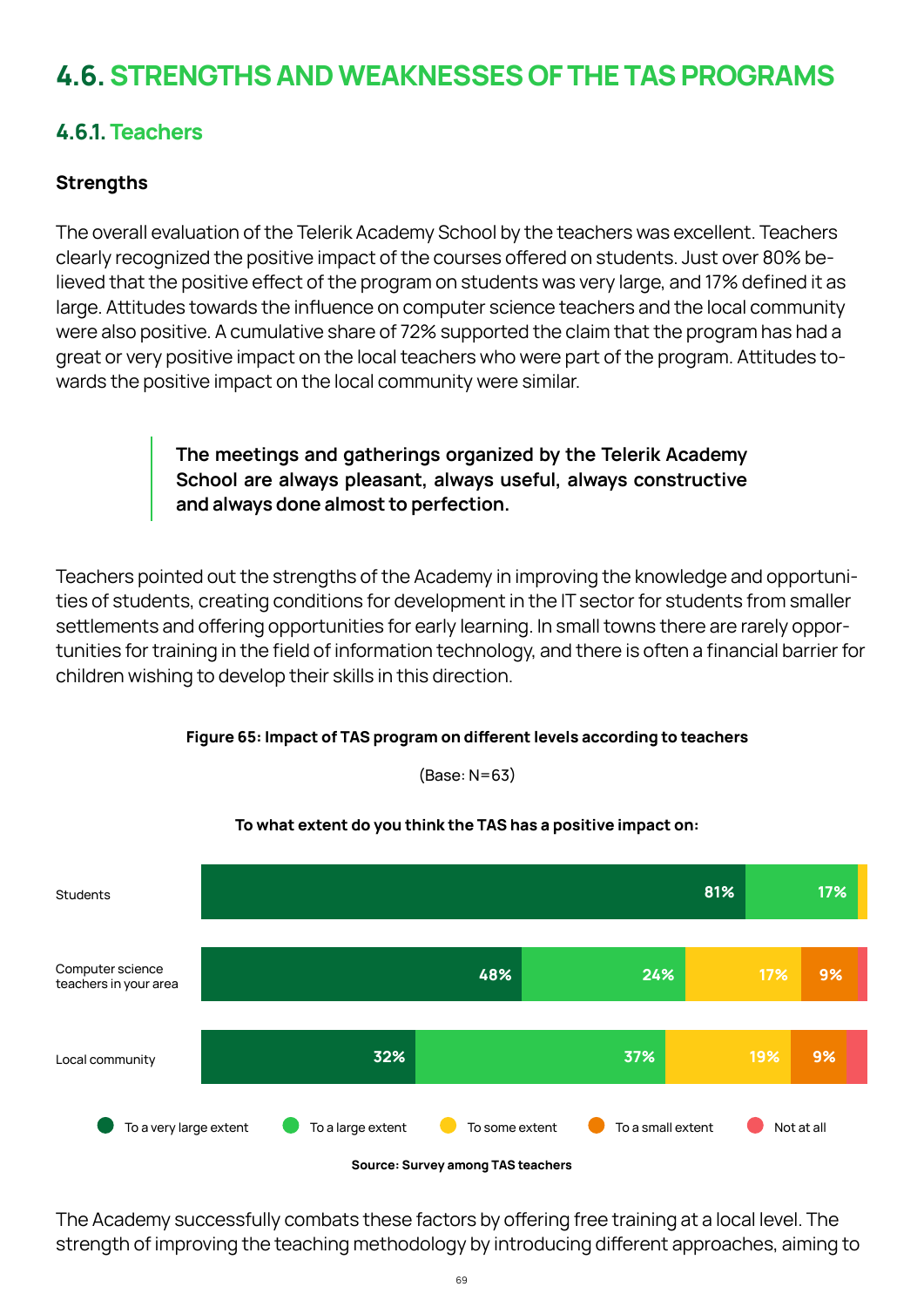present the necessary information in an interesting and effective way, is identified as a strength. Providing flexibility in the work process is also highlighted as a strength of the Academy, as it allows teachers to adapt lessons to the specifics of the group they work with. According to the teachers, the Academy successfully motivates the students and provokes their further interest in information technologies, as it happens in a friendly environment, through well-adapted approaches.

> **"The strengths of the program are that it motivates children to learn digital science in a way that is enjoyable for them, not mandatory, but desirable, and turns our classes into fun, not boring material to take. "**

During the interviews, the positive effect of the program at **a local level** was repeatedly emphasized. As the courses are free, each child has the opportunity to get acquainted with the field and develop their abilities. This neutralizes the lack of access for students due to financial reasons, while allowing for the development of children from smaller settlements. Although children living in smaller cities have difficulty finding an IT internship or job, they often manage to reach their potential in various competitions and Olympiads.

The main positive effect of the program is the **early education of children**. The Academy offers more advanced courses covering children from 4th to 7th grade, while this happens at a later stage of education within the state educational system. Teachers appreciate this opportunity, as it allows children to orient themselves earlier in the field and creates a basis for successful performance in Olympiads and competitions.

## **Weaknesses**

In both qualitative and quantitative research, **teachers rarely identify weaknesses in the program**. The given recommendations for the overall organization, topics and conducting of the trainings of the Telerik Academy School are related to the creation of manuals for lessons and topics from Digital Sciences and Game Development for the grade 8 to 12 students. Suggestions are also given for the Academy to prepare students and teachers for the courses. This includes preparing presentations for new teachers and introducing children to the courses and their specifics.

For a small number of teachers, the different level of children in the groups was also a problem, although most of them shared that with the appropriate methods this problem was quickly overcome.

Some disadvantages and advantages of online teaching and learning are mentioned during the interviews. Lack of personal contact with students has sometimes led to problems with discipline and attention retention. However, teachers share that some of the shyer students were able to express themselves better during distance learning.

**Teachers rarely report difficulties in their work at the TAS**. The share of respondents who share that they experienced difficulties was just under 10% (9.7%). During the interviews, high marks were also given in terms of working with the Academy. All participants shared the opinion that when facing a problem or difficulty they have always received timely and adequate assis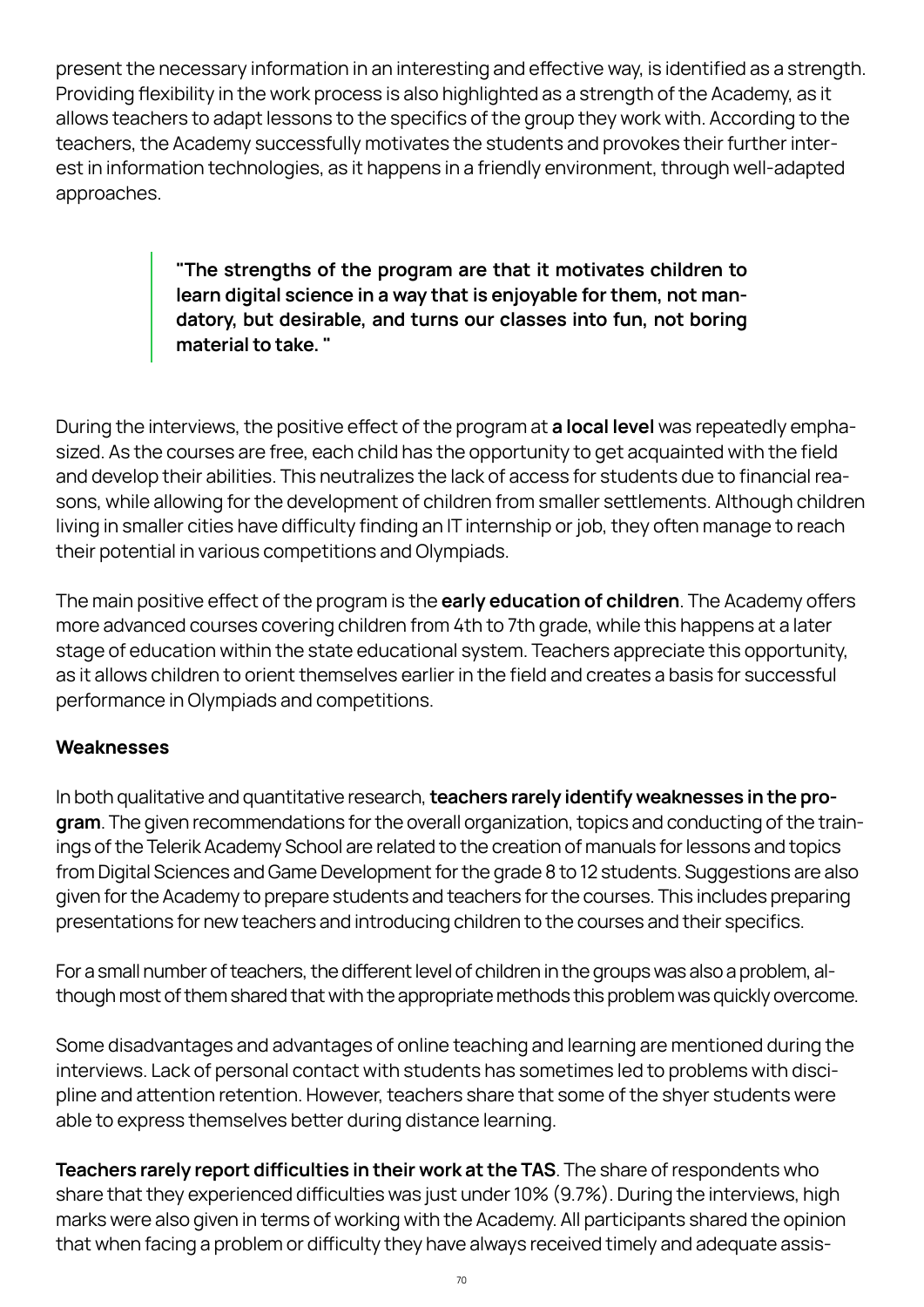tance. The speed with which they received support was also appreciated. The main difficulties faced by the teachers were related to the children's performance and the probability of dropping out of TAS trainings. It is clear from the interviews that students dropping out is most often associated with a lack of sufficient interest in IT technologies or a lack of motivation among parents. Distance learning has also created barriers for some children, but it is often shared that this form of learning has been more beneficial for students who have been inactive in the in-person form of studying. Between 2017 and 2018, the main problem that the teachers had was with the equipment in the location where the courses are held (the school) (30%). This problem was mainly experienced by teachers in the courses "Digital Sciences" and "Game Development". However, it should be noted that the difficulties are mainly related to technical problems.

## **4.6.2. Parents**

## **Strengths**

The parents see the TAS program as important factor for their children to help them strengthen and realize their interests in programming and technology. For parents of grade 8-12 students, the TAS program is also important to help students decide if they want to continue their higher education in the field of programming and technology. The assessments of parents also gave evidence that the majority of students participated with pleasure in TAS trainings, demonstrated high motivation for learning, and did their homework readily. The skills development was also highly appreciated by parents. The program ignited in children interest in the field of information technologies.

## **Figure 66: Parents assessment of skills developed by TAS**

(Base: Parents 4-7 grade, N=254, Parents 8-12 grade, N=235)

## **To what extent do you agree with each of the following statements?**

(Scale of 1 to 5, where 1 is to a very small extent and 5 is to a very large extent)



My child attends/ed the trainings with pleasure

**Source: Survey among parents of TAS students and alumni**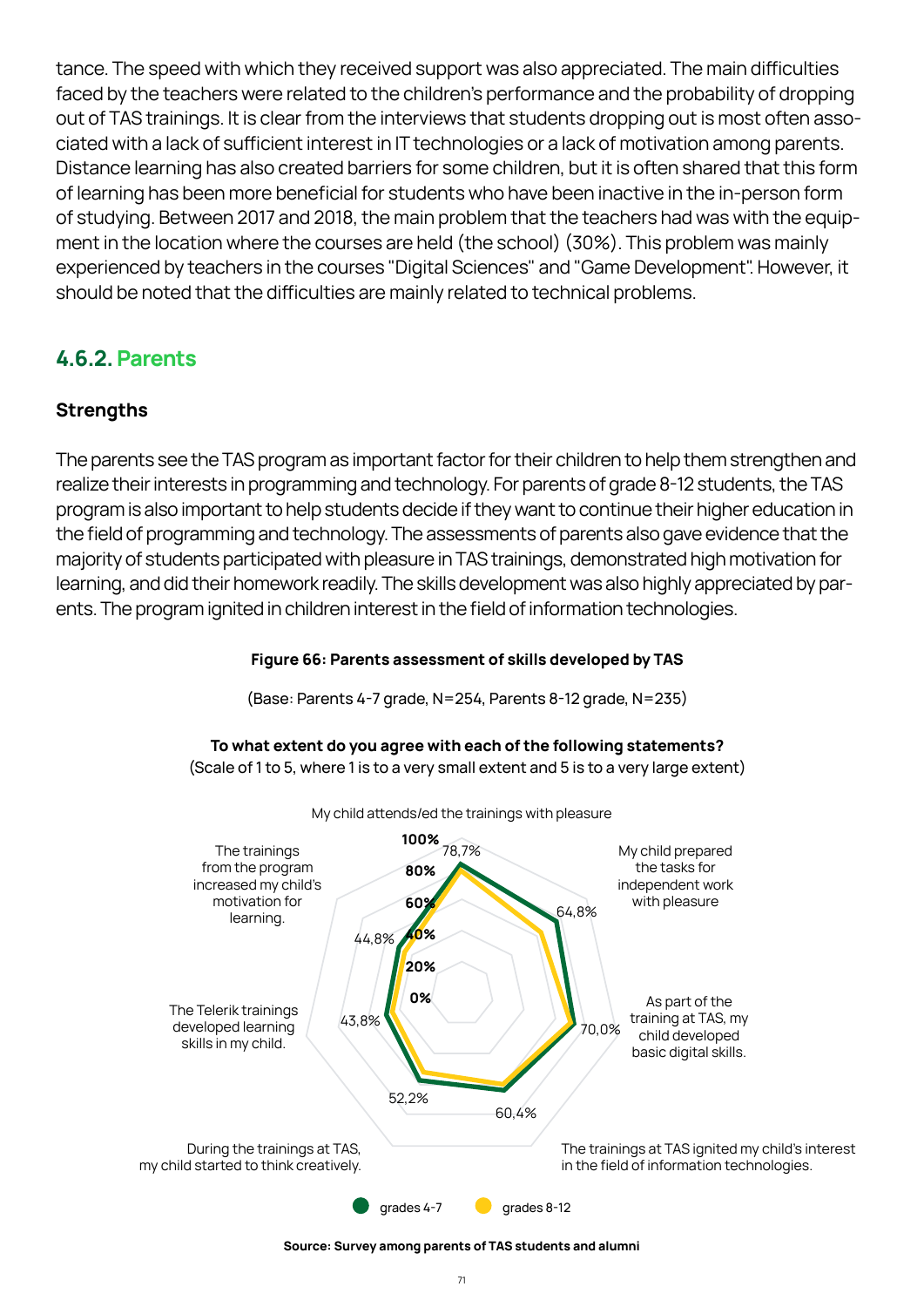## **Weaknesses**

Parents indicated the following **several weaknesses** in the way the trainings were conducted and the communication with the stakeholders:

- Improve the mechanisms for giving feedback to parents of junior students. Some parents do not have the necessary knowledge and cannot assess the student's progress.
- Provide information to parents about future courses (e.g. by sending emails to parents).
- Do not offer courses on different topics at the same time, because students who want to attend both courses do not have the physical ability to attend them.
- Look for homogeneity in the level of students, as students who are not at a similar level with the majority of the group are demotivated.
- Find a balance in terms of teaching speed faster speed also demotivates some students. This is also very important in the context of another role that the program plays - to help children understand whether the programming is interesting for them. At a higher speed of teaching or when it is impossible to present the subject in a more accessible form, it is possible for some students to give up, not because they have no interest or qualities to become programmers, but because the entrance to programming has not been optimally provided. And it is a challenge to find this balance and tools to ensure with confidence that students who drop out really do not have the attitude and qualities to become programmers, and not because of the high speed of teaching, inappropriate group (group with too high level) or difficult individual tasks, etc.
- Availability of materials and feedback on homework and their check in the group. According to some parents, despite the stated intentions and work plan - teaching materials to be uploaded to the system, homework to be checked regularly, in some cases this practice is neglected, and the feedback on the implementation of tasks for independent work stops. This is a problem for students' progress, especially for younger ones, as they cannot assess whether they have done well or not.
- Loss of motivation during distance learning. Although many parents are satisfied with the organization of the learning process from distance, some parents say that during this period the motivation of their children has decreased, they are behind the learning process and cannot catch up.
- In the context of different levels and the need to teach in "two speeds" due to the inability to open groups for different levels and ages, some parents suggest the introduction of assistant teachers. This practice is used in many of the courses of TAS and is assessed as successful by both teachers and alumni who have taken on the role of assistant teacher. Moreover, this approach also helps the assistant to develop their skills further and rethink the learning material and programing. The challenge would be to provide assistants for all courses throughout the country or to find suitable students from the course to take on this role.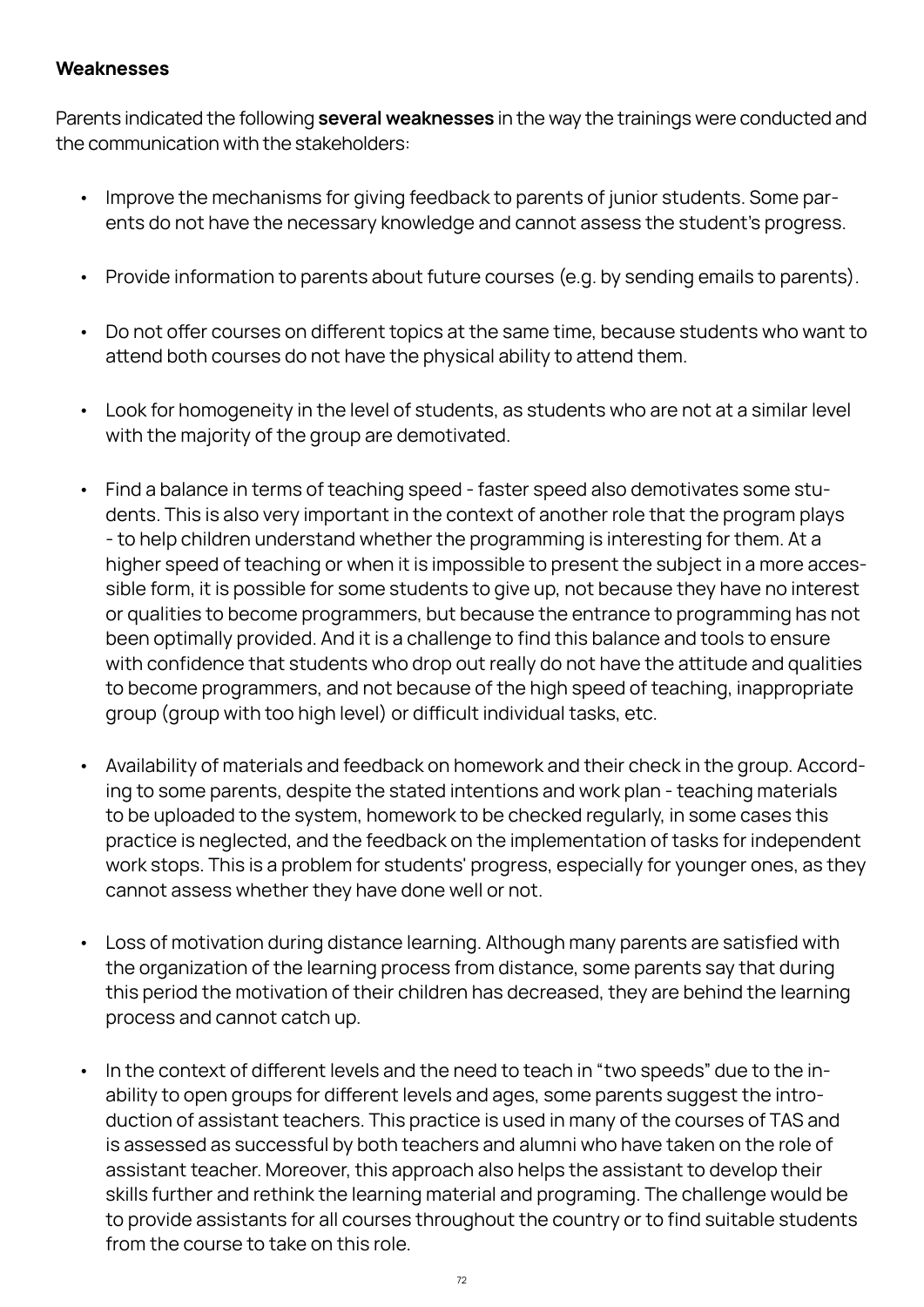### **4.6.3. Students**

#### **Strengths**

The program contributes in many areas in skills formation, career orientation and personal development of trainees. It strengthens their desire to continue in higher education in the field of programming and technology.

The program is especially valuable in that for 4-7 group the program provides the basic skills needed for programming and development in the field of computer technology.

Students share that they have fun while learning, appreciate the opportunity to communicate with other peers who have similar interests and skills they have acquired in the field of programming.

#### **Weaknesses**

At the same time, providing a variety of groups according to the levels of students or providing training at different levels is a significant challenge for the program, which is shared by students. The complexity of the study material, as well as the speed of teaching is set as a weakness by some students. Many students are looking for opportunities to upgrade, but do not always know which courses are right for them and in what combination it is appropriate to take them. It would be good if teachers take some time to present the courses (and those that they do not lead personally, but are led by their colleagues).

### **4.7. LESSONS LEARNED, CONCLUSIONS AND RECOMMENDATIONS**

The TAS program is an example of a successful investment in human capital, which contributes not only to the individual development of participants, but also to the development of the local economic environment in small towns and regions. It also provides support for the sector with the highest added value in Bulgaria—IT. The coherent theory of change, together with appropriate resources (suitable teachers, effective trainings for them, and appropriate learning environments) and the quality of the courses for students give very positive results for all key target groups - students and teachers. Positive opinions were also reported by parents.

One of the biggest achievements of the program in the past three years is its outreach to smaller towns in the country where opportunities for developing the IT knowledge and skills of children are limited or even missing, or the financial barrier for doing it is high for the parents. TAS successfully combats these factors by offering free training at local level, thus creating the conditions for students in smaller settlements to learn and develop skills necessary for their future careers. This geographic expansion of the program should continue.

It is important to continue working with both, junior and senior students, as the training seems to develop different knowledge and skills in them, while solidifying the interest in IT in both groups. According to the teachers, the Academy successfully motivates students and encourages their further interests in information technologies in a friendly environment and using well-adapted approaches.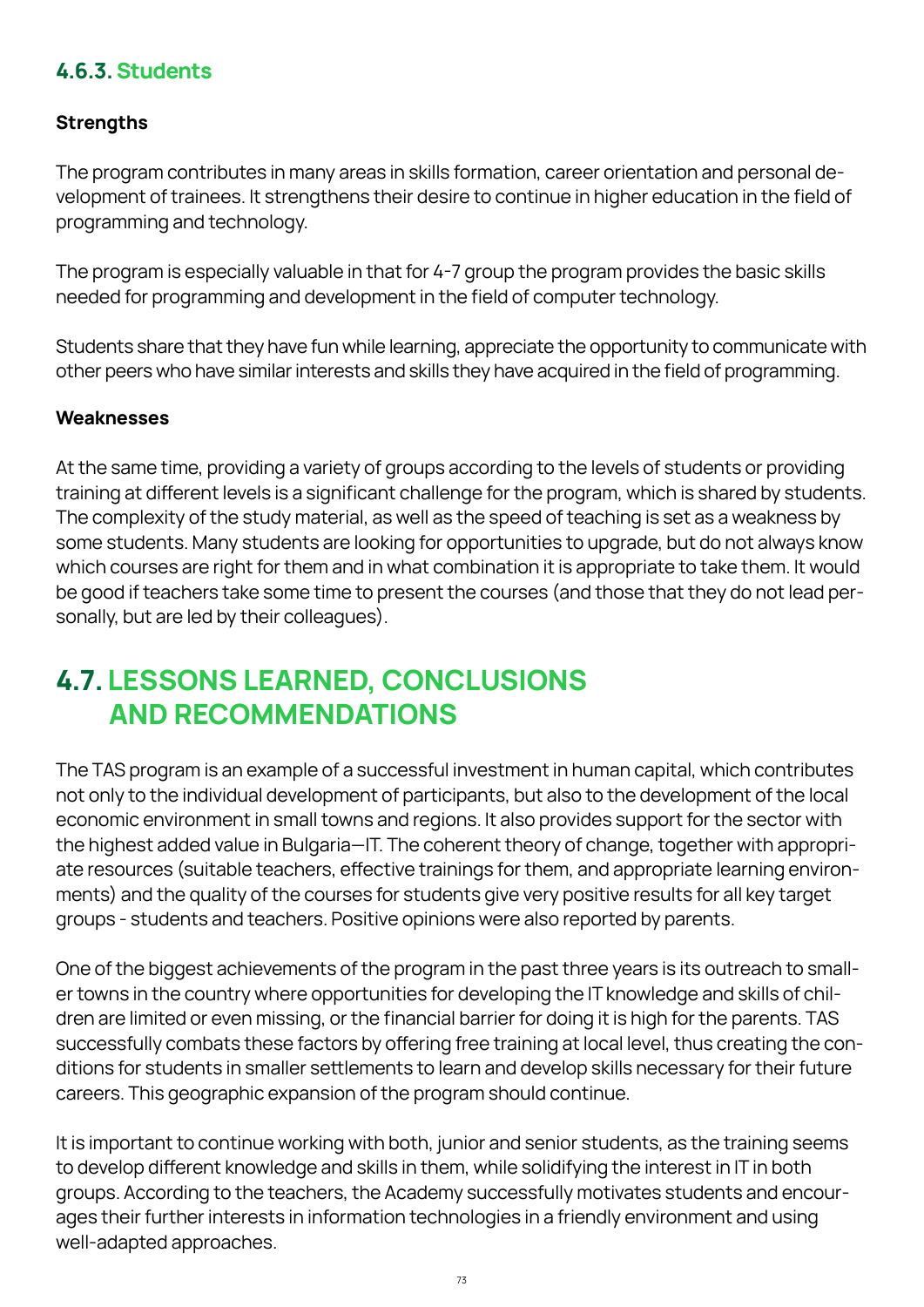Another gap that TAS fills in is the early IT education of children. The Academy offers more advanced courses for juniors, while this happens at a later stage of education within the state educational system and with a limited scope. This helps the kids to gain knowledge and skills applicable in the future, regardless of the chosen professional track.

The participation in TAS ignite students in programing. The program contributes to the skills formation of students 4-12 grade and prepare them for future study and work in the field of programing and computer technologies.

The participation in TAS also contributed for evolving students' interest in continuing tertiary education and helped them realized or strengthen their desire to study higher education in the field of programing.

Beside the excellent results of the program several challenges have been identified during the evaluation:

- The homogeneity of groups
- Speed of the courses
- Complexity of material
- Feedback on homework
- Too intensive homework
- Choice of right level of difficulty of homework
- Communication with parents with feedback on the students' performance
- Communication with parents regarding next courses.

Many of these are disputable and there is no one answer how the program can improve. Below are the views of different target groups for the further development of the program and challenges that should search for solutions:

#### **Role of TAS for teachers and teaching practices**

- The introductory steps in the program play an important role in attracting teachers to the cause of the Academy. The trainings and meetings for exchange of experience have a significant impact on the subsequent attitudes and the approaches used by the teachers in their work.
- The most effective approaches included in the program are related to teaching methods "child-oriented" - game approach, adapted pace of teaching, practical methods, creating a free environment, encouraging children's creativity.
- The tasks that provoke the thinking and creativity of the children, without placing an explicit focus on the achieved results, manage to form a desire to learn, improve the self-esteem of the students and work successfully to keep their interest.
- The optional nature of the program and the lack of assessment are extremely important for the smooth and successful formation of a desire to learn, high self-esteem and improvement of the general value system of children. Lack of evaluation removes the desire for progress in the context of higher grades and replaces it with a desire for personal development and growth based on available own capabilities.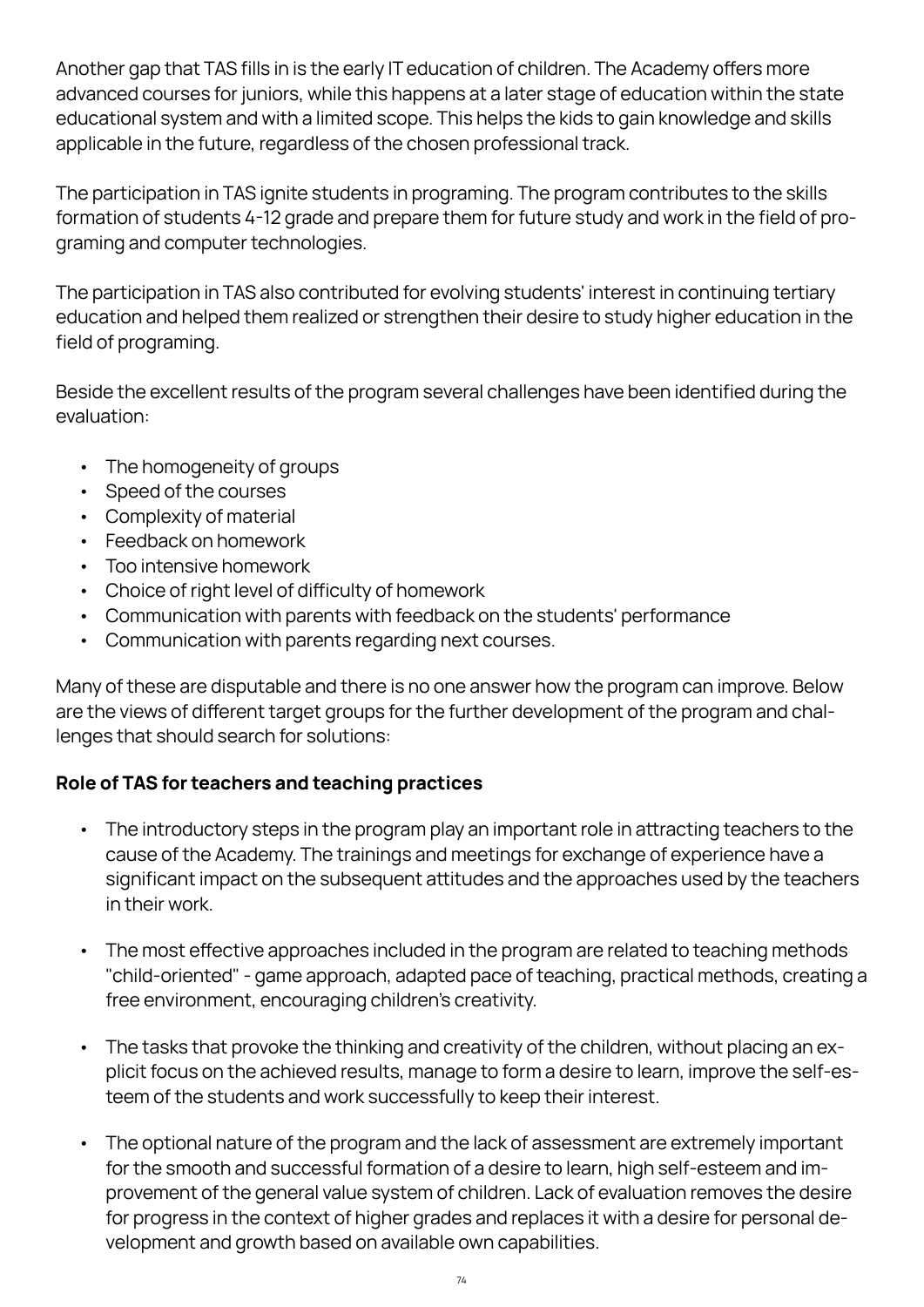- The application of the methods from the program in the standard educational system forms in the teachers a stronger confidence and a feeling of satisfaction from their work. This increases their productivity and dedication, both in terms of their obligations to the Academy and beyond.
- Creating a community of students with high success in programming is of significant benefit to local communities. In this way the horizon of opportunities for participation in regional competitions between different districts of the country is expanded, the professional capacity in the field is increased and opportunities for positions with higher paid work are created.
- The most common reasons for the impossibility to apply the methodologies of the Academy is the **discrepancy between the curriculum and the content of the schools and those in the Academy**. In order to ensure the process of applying the methodologies of the program in the standard educational system, it is necessary to take into account the specific features of the curriculum of the particular school.
- Teachers emphasize **diligence and skills** as key qualities for successful realization on the labor market. This means that there should be an explicit focus on creating specific skills, such as searching the Internet, solving problems without the necessary knowledge, logical thinking and practicality, which will build the necessary flexibility in children to create them as self-confident individuals and desire to work.
- Teachers believe that it is necessary to create **special related manuals** for lessons and topics in Digital Science and Game Development 8-12 grade. Suggestions are also given for prior support of students and teachers. This includes preparing presentations for new teachers and introducing children to the courses and their specifics.
- The effectiveness of different approaches related to putting the child at the center of the work is often pointed out. For this reason, the availability of **soft skills in teachers** stands out as particularly important. Special training sessions could be offered to overcome already established problems at work - lack of interest in children, lack of interest from parents, differences in the age of children in different groups, problems with discipline, challenges of distance learning, etc.

#### **TAS role for students**

- Early IT education of children (4th grade) is extremely important as it provides an opportunity to develop skills in students at an earlier stage, which subsequently creates a very good basis for development in the sector.
- The development of **leadership skills in children** would have a positive effect on local communities, as it would ensure that professional and human capital remains in the settlement and at the same time will provide a basis for the development of the field in smaller settlements. Students with well-developed leadership skills would have a greater interest in starting their own business.
- One of the reasons for students dropping out of the program is lack of motivation among parents. This gives grounds for directing measures for their involvement and acquaintance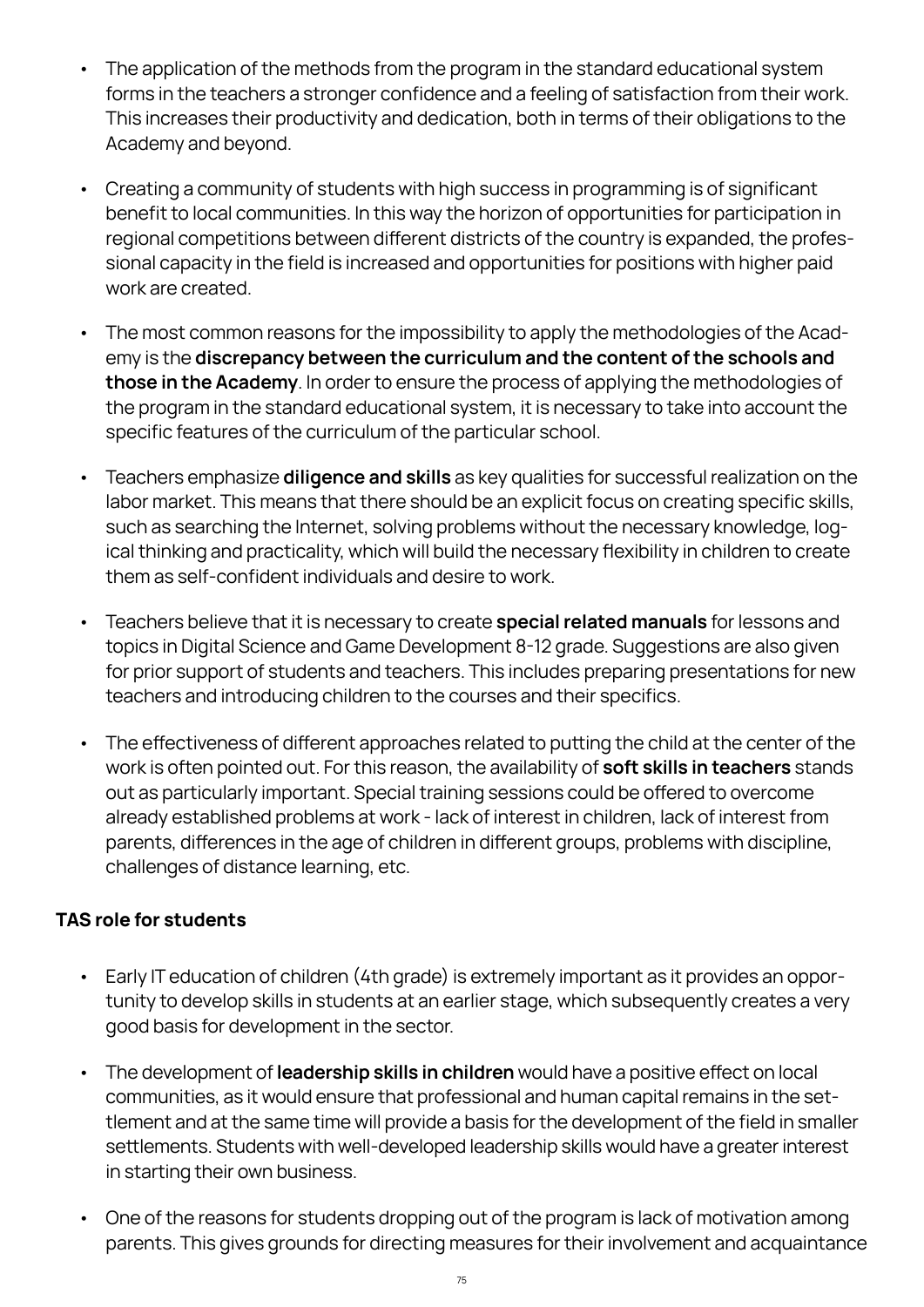with the work on the program. Information materials related to the achievements of the graduates of the Academy could be prepared to show the effects of the program.

- As the Academy plays an important role in the choice of further education or career, the program could offer support specifically aimed in this direction.
- Students find smaller study groups to be more efficient and that the teacher could pay more attention to each student in that group. This applies mostly to group in-person training in Sofia, rather than the smaller in-person groups in other parts of the country.
- Continue working with junior (4th 7th grade) and older (8th 12th grade) students since the courses seem to develop different knowledge and skills in them. The Academy seems to develop and solidify the interest in informational technologies in both groups of students. That is vital for the future career development of students, once they graduate.
- Continue with the "Entry" course that has little to do with programming itself, since students find this course important for their entry into the world of programming. They find it useful.
- Although students do not report on a larger scale developing more technical skills like programming and creating a website and apps, they find that attending TAS has helped them a lot with their more advanced trainings later on in their development as informational technology specialist. TAS should continue with their current curriculum for 4 to 7 and 8 to 12 grade students.
- TAS could try to popularize their courses within students without any specific technical profile – students in high schools that have little to no exposure to informational technologies. Data shows that students within those high schools have interest in the courses and might be a pool of new students for Telerik Academy School. There might be an even bigger impact on the development of technical skills like programming, creating a web-site or apps within those students.
- Students of Telerik Academy School share that they would like to financially contribute to the Academy, once they are able to, so fundraising within this groups is an option for TAS.

In some cases, students from the youngest age group (4-7 grade) face difficulties to understand the material because it is too complicate and they are losing motivation. The challenge here is to what extent this becomes natural selection process of those who will continue in the programing or is negative factor for dropping out of students who in other circumstances can become good program developer.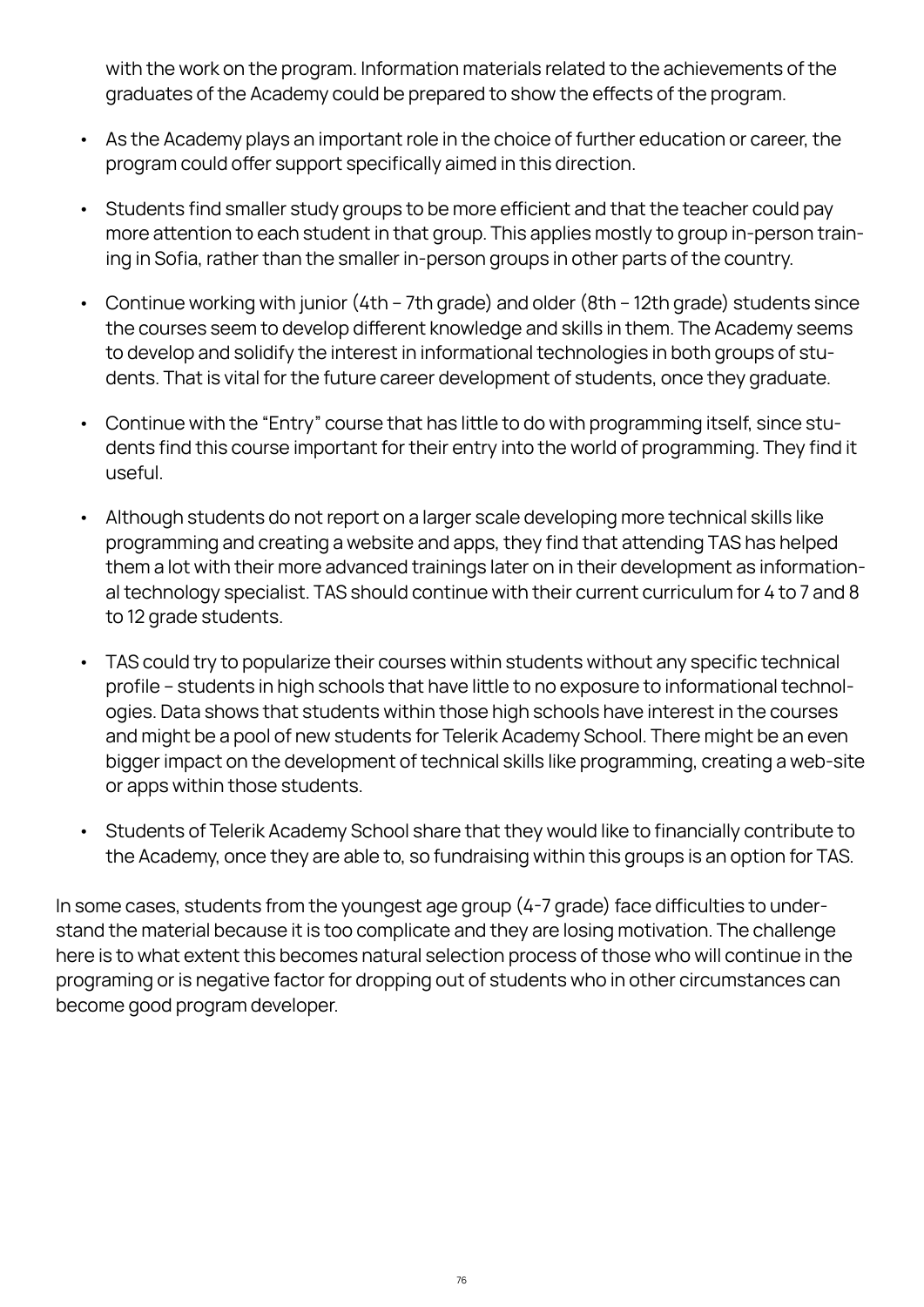# **V. APPENDIXES**

### **COMPARISON BETWEEN SAMPLE AND GENERAL POPULATION**

| Number of courses attended per unique student | <b>TAS database</b> | <b>Survey</b> |
|-----------------------------------------------|---------------------|---------------|
| One                                           | 65,6                | 68,9          |
| Two                                           | 15,8                | 18,8          |
| <b>Three</b>                                  | 6,0                 | 6,4           |
| Four                                          | 2,8                 | 2,0           |
| Five and more                                 | 9,8                 | 3,9           |

| Courses attended (base total number of attendees/unique individuals) | <b>TAS database</b> | <b>Survey</b> |
|----------------------------------------------------------------------|---------------------|---------------|
| [4-7 grade] Algorithmic programming                                  | 35,4                | 31,8          |
| [4-7 grade] Digital sciences                                         | 8,3                 | 8,9           |
| [4-7 grade] Preparation for National Olympiad in IT                  | 0,2                 | 1,6           |
| [4-7 grade] Game development                                         | 18,5                | 39,4          |
| [8-12 grade] Algorithmic programming                                 | 6,7                 | 5,5           |
| [8-12 grade] Database                                                | 2, 3                | 3,7           |
| [8-12 grade] Digital sciences                                        | 5,5                 | 6,6           |
| [8-12 grade] Mobile apps                                             | 1,2                 | 2,1           |
| [8-12 grade] Preparation for National Olympiad in IT                 | 0,4                 | 2,6           |
| [8-12 grade] Applied projects                                        | 0,4                 | 2,1           |
| [8-12 grade] Java programming                                        | 4,6                 | 3,9           |
| [8-12 grade] JavaScript programming                                  | 5,5                 | 7,3           |
| [8-12 grade] NET programming                                         | 4,2                 | 4,7           |
| [8-12 grade] Game development                                        | 7,9                 | 16, 3         |
| [8-12 grade] Web programming                                         | 18,3                | 13,1          |

| Year of participation | <b>TAS database</b> | <b>Survey</b> |
|-----------------------|---------------------|---------------|
| 2011-2012             | 5,1%                | 4,1%          |
| 2012-2013             | 14,1%               | 3,9%          |
| 2013-2014             | 23,2%               | 7,5%          |
| 2014-2015             | 8,4%                | 9,4%          |
| 2015-2016             | 11,2%               | 11,0%         |
| 2016-2017             | 7,2%                | 10,5%         |
| 2017-2018             | 7,7%                | 13,6%         |
| 2018-2019             | 9,2%                | 17,4%         |
| 2019-2020             | 14,0%               | 22,6%         |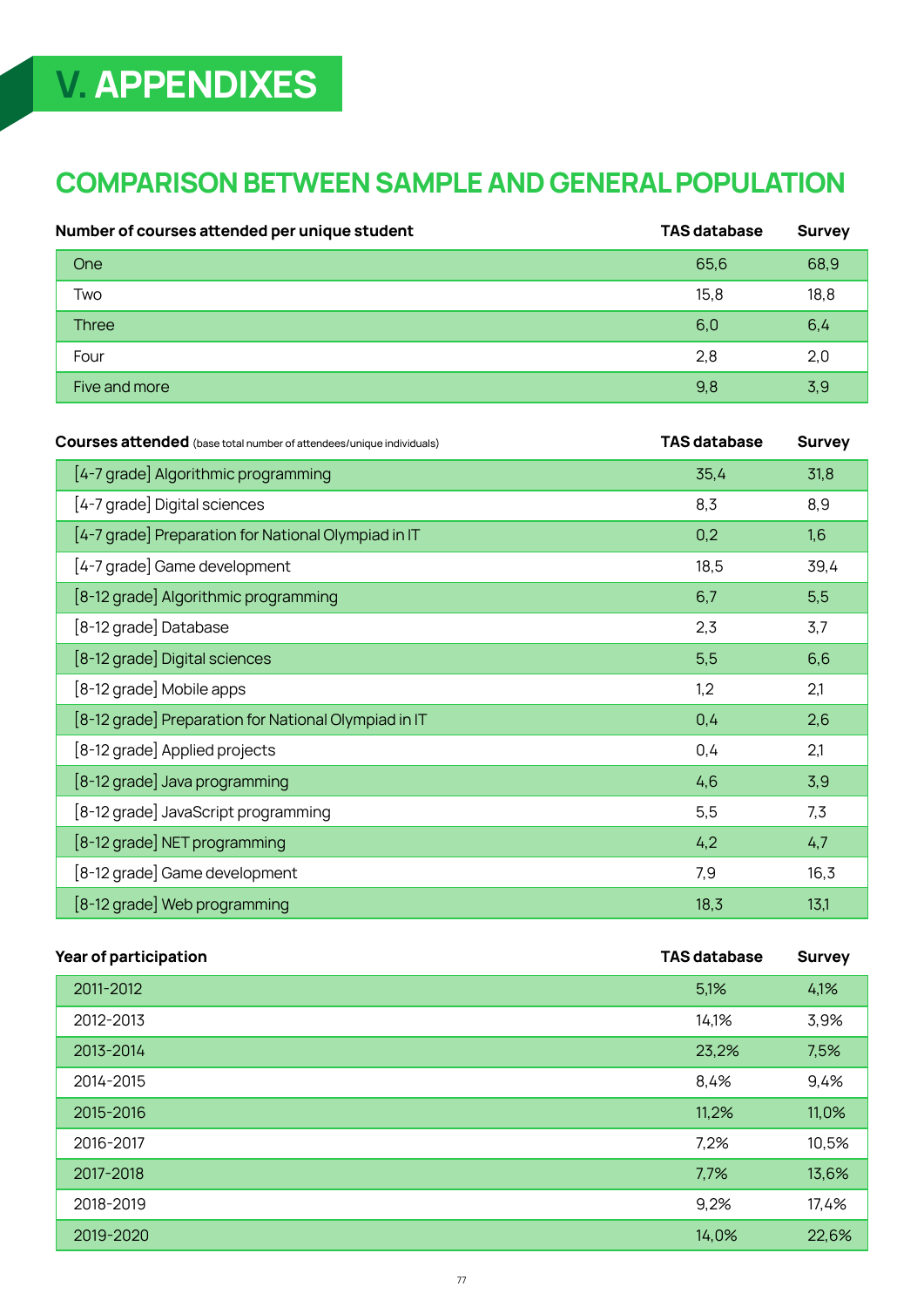|                           |                   | Which grade group do you belong to? | TAS data base                  |           |           |
|---------------------------|-------------------|-------------------------------------|--------------------------------|-----------|-----------|
| <b>Type of settlement</b> | grades<br>$4 - 7$ | grades<br>$8 - 12$                  | I have completed<br>12th grade | 2018-2020 | 2011-2017 |
| Capital                   | 46,8%             | 72,0%                               | 72,8%                          | 37,7%     | 91,0%     |
| Regional city             | 42,6%             | 16,7%                               | 16,5%                          | 53,6%     | 8,6%      |
| City                      | 12,8%             | 12,9%                               | 12,6%                          | 8,7%      | 0,4%      |

| <b>TAS Program/Year</b>                              | 2011-12 | 2012-13 | 2013-14 | 2014-15 | 2015-16 | 2016-17 | 2017-18 | 2018-19 |      | 2019-20 2020-21 | <b>Total</b> |
|------------------------------------------------------|---------|---------|---------|---------|---------|---------|---------|---------|------|-----------------|--------------|
| [4-7 grade] Algorithmic programming                  | 533     | 337     | 1217    | 182     | 514     | 407     | 548     | 589     | 460  | 374             | 5161         |
| [4-7 grade] Digital sciences                         |         |         | 245     |         |         |         | 114     | 127     | 307  | 265             | 1058         |
| [4-7 grade] Preparation for National Olympiad in IT  |         |         |         |         | 91      |         |         |         |      |                 | 91           |
| [4-7 grade] Game development                         |         |         |         | 311     | 301     | 300     | 356     | 481     | 560  | 847             | 3156         |
| [8-12 grade] Algorithmic programming                 |         | 890     | 554     | 369     | 300     |         |         |         |      |                 | 2113         |
| [8-12 grade] Database                                |         | 284     |         | 186     | 140     | 172     | 900     |         |      |                 | 1682         |
| [8-12 grade] Digital sciences                        |         |         |         |         |         |         | 116     | 116     | 248  | 201             | 681          |
| [8-12 grade] Mobile apps                             |         |         |         | 230     | 119     | 109     |         |         |      |                 | 458          |
| [8-12 grade] Preparation for National Olympiad in IT |         | 81      | 59      | 40      |         |         |         |         |      |                 | 180          |
| [8-12 grade] Applied projects                        |         |         | 69      | 60      | 109     |         |         |         |      |                 | 238          |
| [8-12 grade] Java programming                        |         |         |         |         | 1171    |         | 2835    |         |      |                 | 4006         |
| [8-12 grade] JavaScript programming                  |         |         | 926     |         |         | 547     |         |         |      |                 | 1473         |
| [8-12 grade] NET programming                         |         | 740     |         | 682     |         |         |         |         |      |                 | 1422         |
| [8-12 grade] Game development                        |         |         |         | 177     |         |         | 22      | 194     | 271  | 438             | 1102         |
| [8-12 grade] Web programming                         |         | 1107    | 2008    | 330     | 403     | 1357    | 922     |         | 67   | 138             | 6332         |
| <b>GRAND TOTAL</b>                                   | 533     | 3439    | 5078    | 2567    | 3148    | 2892    | 5813    | 1507    | 1913 | 2263            | 29153        |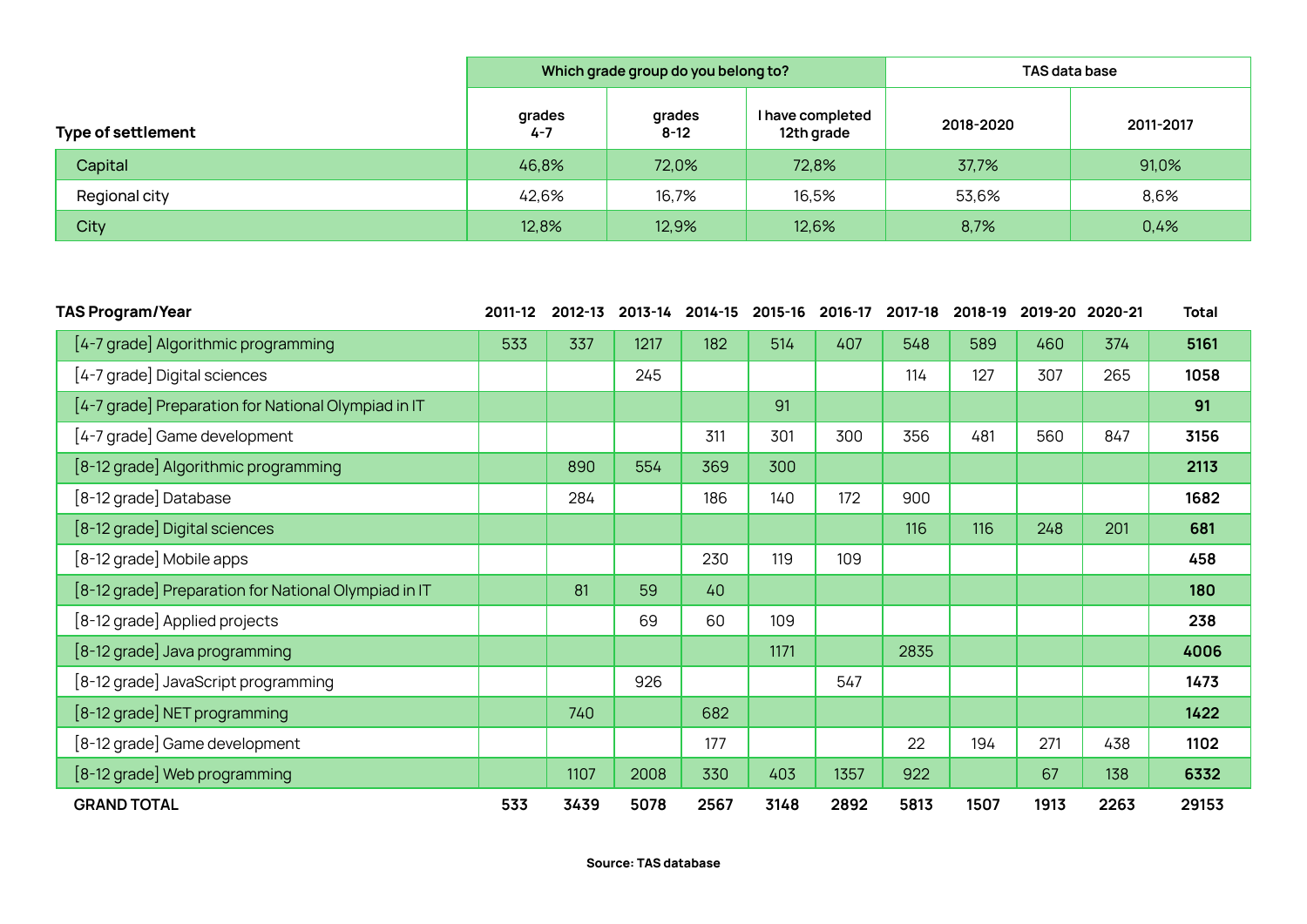## **CASE STUDIES IN DETAILS**

#### **A.T.** (19 years old)

A. is an example of a person who has developed along with the development of the Academy itself. He has gone through almost all the trainings ever offered by the Academy.

Already in the 3rd grade he started attending computer science courses at Sofia School of Mathematics, led by Yavor Nikiforov. Then, in an effort to make progress as quickly as possible, during the winter holidays, Alex read the entire 9th grade computer science textbook. The young man's striving for knowledge is constant and he starts attending the course for fifth-graders when he is still in the 3rd grade.

At the moment when Yavor Nikiforov was invited to teach at the Telerik Academy School, he attracted some of his most prominent students tzo help him, including Alex. The task of the assistants is to help students who have difficulty with the material. Alex conscientiously and devotedly takes on the role of assistant lecturer and helps anyone in need. He says his participation as an assistant teacher at TAS, helped him most to develop his skills and knowledge.

Telerik Academy School also proposes training appropriate for his level and the level of other more advanced students. During the trainings, each of the students is charged with the task to prepare and present several topics to the group.

A. attended many courses in Telerik Academy School: KIDs Academy, School Academy (with Java and game development), Algo Academy and Software Academy (2 modules - C # and JavaScript), taking all exams with honors. He states that the greatest degree he has received in the Academy is the knowledge of algorithms using C++, knowledge in competitive programming, but also developed skills for learning, communication skills, teamwork.

In his spare time, he has always sought to develop further by using Telerik Аcademy's student materials for his self-study.

A. graduated from the Sofia Mathematical High School only a few days ago, and can now boast an enviable CV in the field. He started his first job at the age of 16 at Codix, where he remained until the beginning of 12th grade. He was then recruited by a British startup, and is currently a software engineer at VMWare. He is currently a student at Technical University-Sofia, majoring in Industrial Engineering (in English). He also runs his own Startup project with classmates.

#### **B. V.**

B. started attending the courses of the Telerik Academy School when she was in 8th grade. Attends Java and TypeScript courses.

B. shares that she has learned a lot of new and useful things that have laid the foundations of programming for her. The intensity of the trainings and the level that each participant had to cover at the end was a serious challenge.

> **"Personally for me when I was that age, things were moving too fast because I didn't come from a class that had such a focus - I did it out of self-interest… "**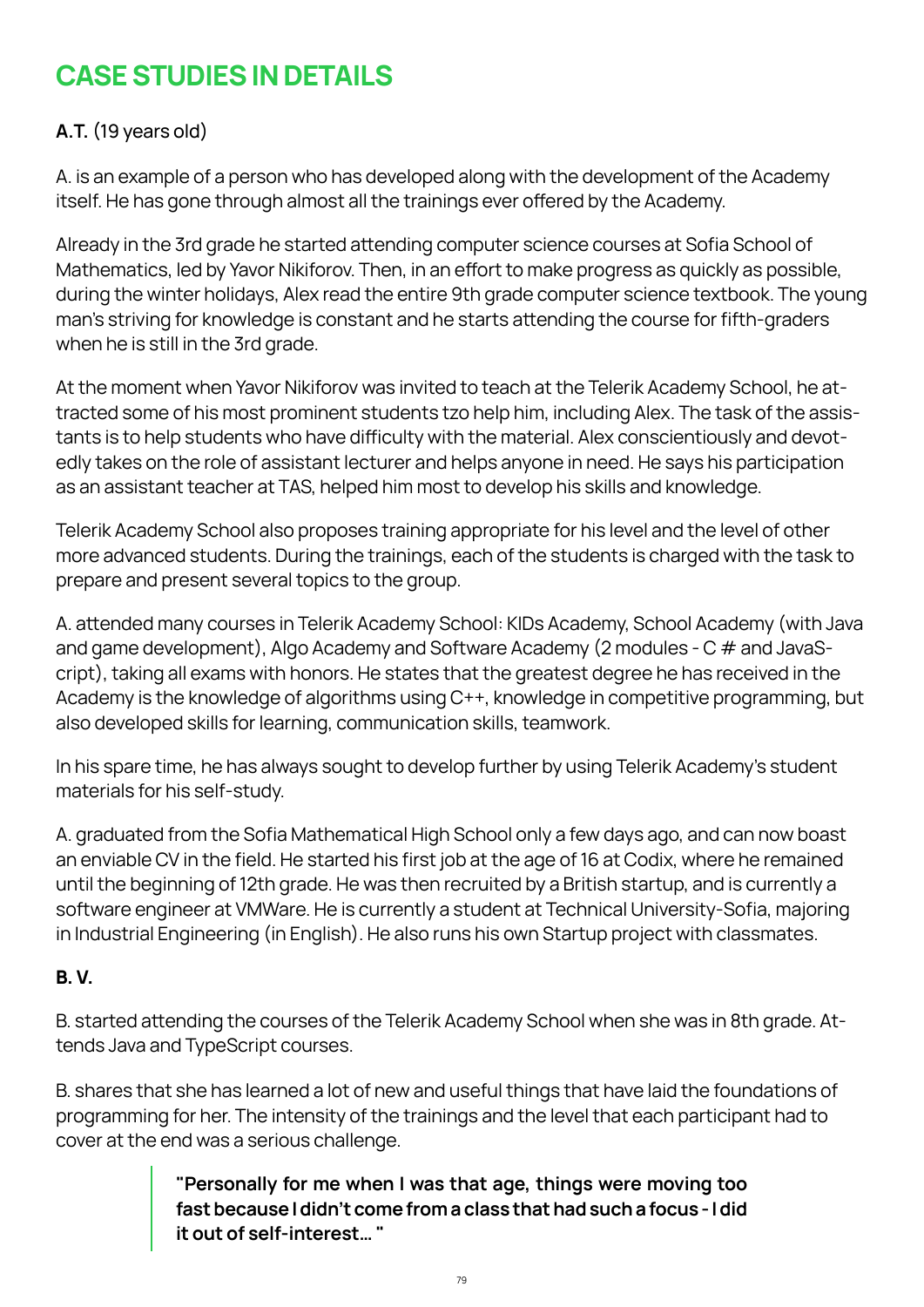B. evaluate the high level, sets by the Academy, as a strength of the program. This provoked her to work hard and make extra efforts.

> **"With Telerik Academy School, I built my basic knowledge of programming. The topics were quite interesting. It's just that for me everything was moving very fast, because I didn't have this basic knowledge beforehand. I mainly focused on understanding some basic concepts that I didn't have at this stage. I was trying to build what a high school math student would have as knowledge. Definitely the more complex topics we covered towards the end of the Academy came to me too much and I did not have the ability to deal with them. But that's exactly what prompted me to keep racing and learning new things in my spare time."**

The additional efforts she made during the training gradually introduced her to many topics in greater depth. The trainings gave her clear understanding of the opportunities for development in the area and understanding what is interesting for her.

> **"I would say that I am pleased with how far I have come and I am grateful to Telerik Academy School for being able to direct me to what I want to do."**

> **"After the Academy, I knew what kind of programming I wanted to do. I knew which language I wanted to pursue. It was the Academy that helped me lay the foundations in these directions. The Academy was a mean to the next step on the ladder."**

Today B. is pursuing a Bachelor's degree in Computer Science at one of the best universities in the UK. She is currently completing her year in industry/placement year as a Software Developer at IBM.

#### **I. H.** (21 years old)

I. started attending the Telerik Academy School when she was in 9th grade. She was studying in a game development course. She remembers with a smile:

#### **"Grade 9-10th imagining that you would make a game, then show it to your mother and father and let them play against each other was an incredibly exciting experience."**

The trainings are conducted in three days of the month and for each of these courses I. had to travel from his hometown - Lovech, to the capital and stayed there. This physical distance, which she has to cover every time, does not stop her. In the 12th grade I. again enrolled for training at TAS. She took the decision to study in part-time education at school and moved to Sofia.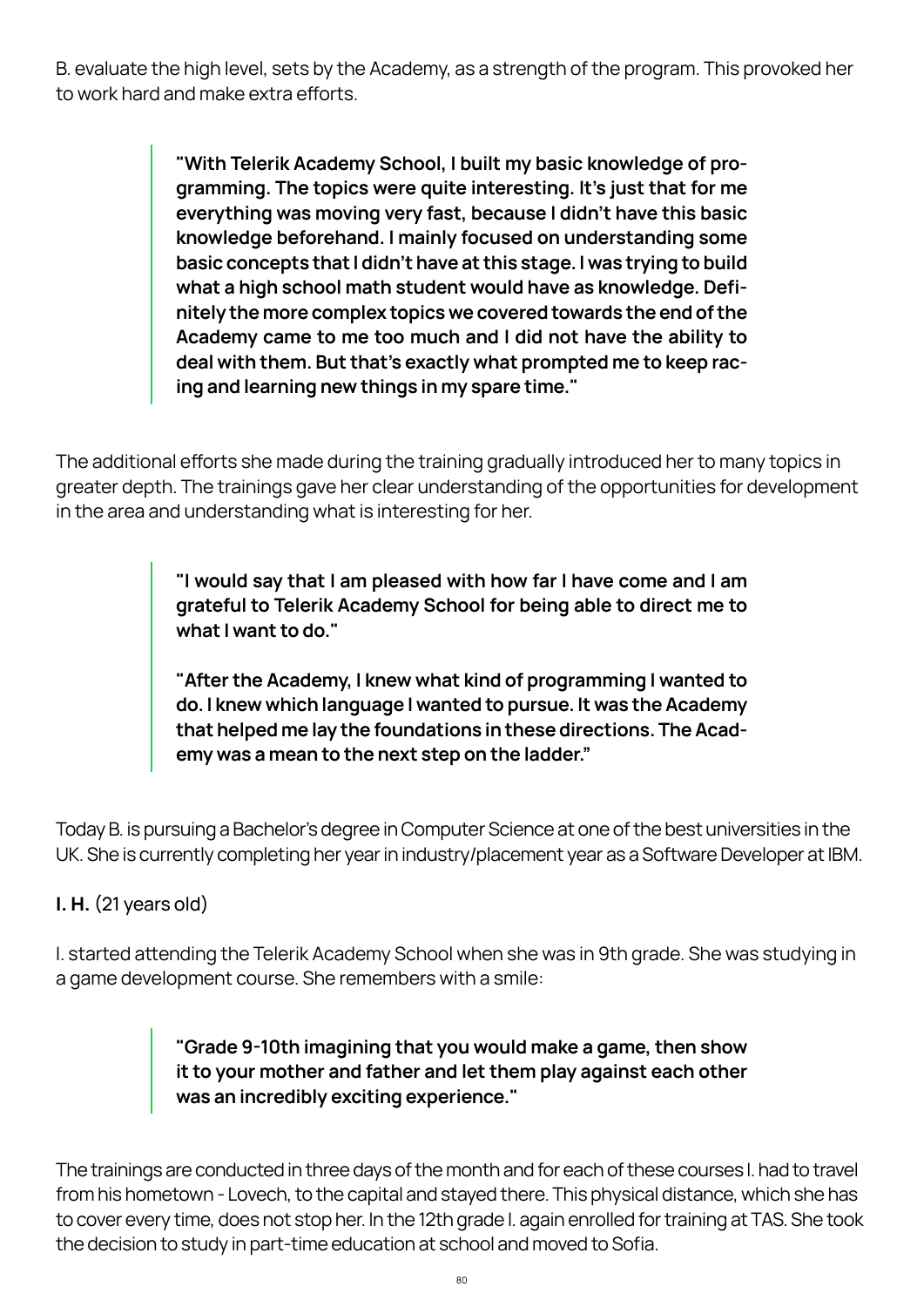**"I moved to Sofia with the idea to study at Telerik Academy, because it was 4 hours a day of training and if you want to learn the material, you need at least another 4 hours of work at home."**

I. actually enrolls not in one, but in two trainings in the Telerik Academy School. She attended the trainings for digital skills at Telerik Academy School and the professional program of Telerik Academy in parallel.

> **"In general, I went downstairs to be on first floor for one training and went upstairs immediately afterwards to continue with the lectures on the other "**

Hard work, sleepless nights and personal time devoted to high results are not a burden for her. On the contrary, she shares as a fond memory of a working meeting with colleagues from the course, which lasts for hours even on Christmas Eve:

> **"We were three people in the first team project we had to do. We didn't know each other. I wrote to the other two boys. It was very interesting then. There was some very good symbiosis between us as a team. We were so interested in doing the task we had been given that it fell exactly in December then on the night of Christmas. I remember falling asleep on a laptop at 3:00 o'clock AM, while discussing how we will do the project. With complete strangers! We have spoken exactly two times. But they also stayed at 3 o'clock. And by the way, I still see these people and even one of them became my best man."**

I. shares that she saw enrollment in the professional program of the Academy as a springboard to start working. That's what happened. Less than a month after completing the program, work began. And she has the opportunity to choose between several jobs offered to her by companies from the partner network of the Academy. She chose the place that she believed will contribute the most to her development.

To date, I. already has two years of experience in the field. Years ago she was invited to return to the Academy as a mentor in the professional program. I. studies computer science at the Faculty of Mathematics and Informatics at Sofia University and shares that the knowledge acquired within Telerik Academy School and Telerik Academy is extremely helpful for her studies at the university. She managed to exempt of many of the exams and others pass easily thanks to the skills she already has.

#### **D. T.**

D. T. has been a lecturer at the Telerik Academy School for two years. He teaches the game development course. He himself is a graduate of the Telerik Academy School. He first joined Kids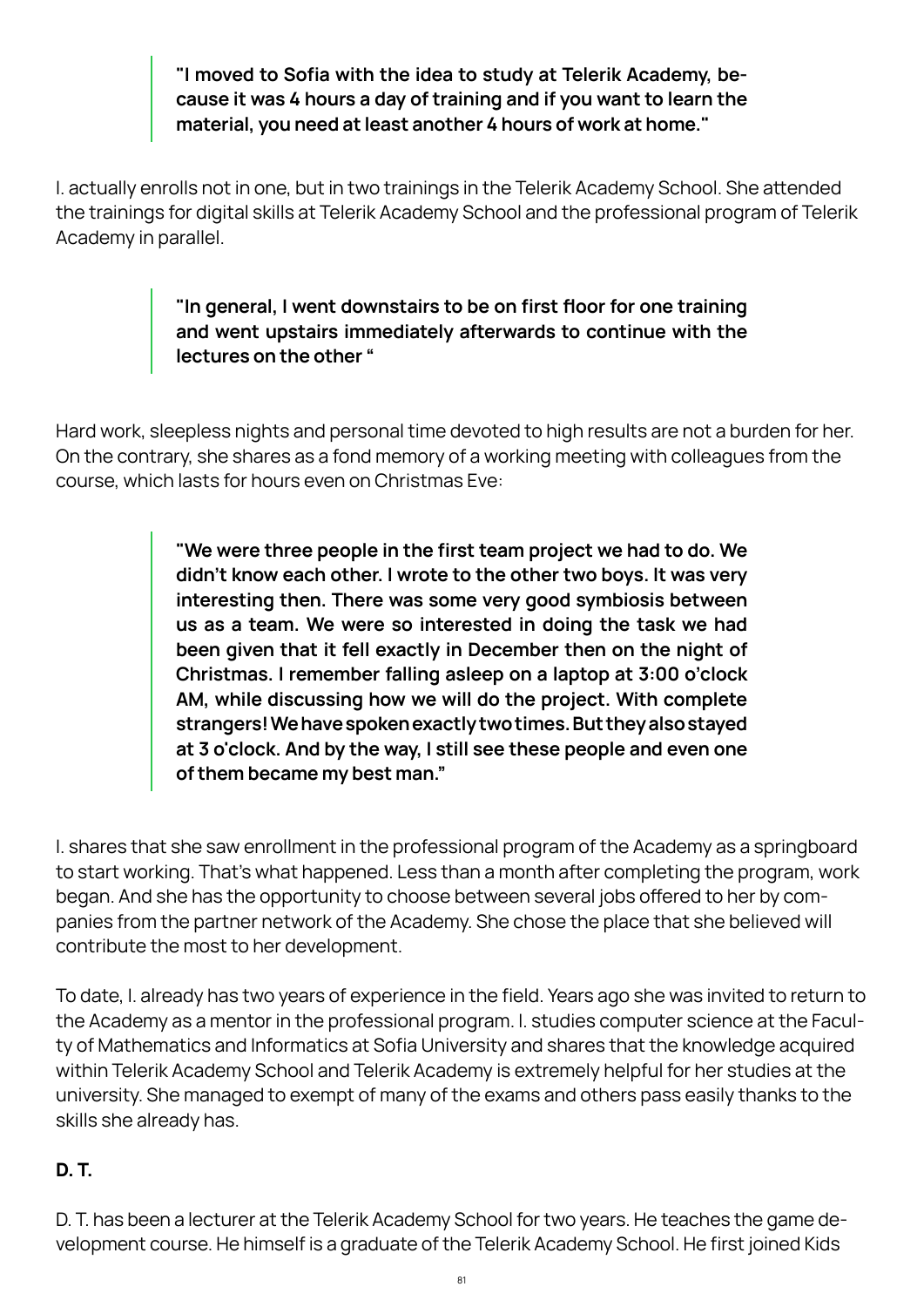Academy in 2012. Then he attended courses and algorithmic programming in C++ and games development. At that age he started helping Yavor Nikiforov in game development trainings. He was answering questions and helping other students who had technical difficulties. He remembers that at the age of 16 he became interested in teaching, going to school and helping other students, and gave his first independent lesson when he was 17 years old.

He says that trainings of his teacher Yavor Nikiforov have always been in a highly informal style, which counts as a positive side and he is trying to apply this same style in his own manner of teaching.

In 10th grade, he enrolled in the Telerik Academy program for university students, studying  $C \#$ and JavaScript.

At the end of 11th grade Dimitar started working as a program developer in xQuadro, where he worked for two years. In the meantime, he began his higher education at the Faculty of Mathematics and Informatics at Sofia University. He currently has about five years of teaching experience. He teaches in some of the summer schools of programming, organized by Yavor Nikiforov, also teaches algorithmic programming for 6th grade in Sofia School of Mathematics, and within the Telerik Academy School he teaches development of computer games.

D. T. strives to build an informal, friendly environment in his teaching. He wants the children to feel comfortable and free to communicate.

> **"I try to make the trainings informal and the environment pleasant for the children. I try to make them feel like they're in front of the computer with friends and programming, not like they're at school and everyone has to keep quiet."**

It strives to offer children a variety of activities and to build friendly relationships with them. In some breaks he is playing football or volleyball with the students or he offers them different activities to distract them temporarily from the learning process and to give them opportunity to relax.

> **"I imagine that the students see me as their friend and the programmer who is there to help them with the problems they face. The friendly environment, I think, has also encouraged shyer children to communicate and ask questions freely. The goal is not teacher to look scary and the whole training to look scary."**

He appreciates the activities that make children feel that they are an active participant in the learning process:

> **"I try to make children feel as if they also participate in the teaching and learning, and not as if the only task is for me to tell them what to do and for them to do it"**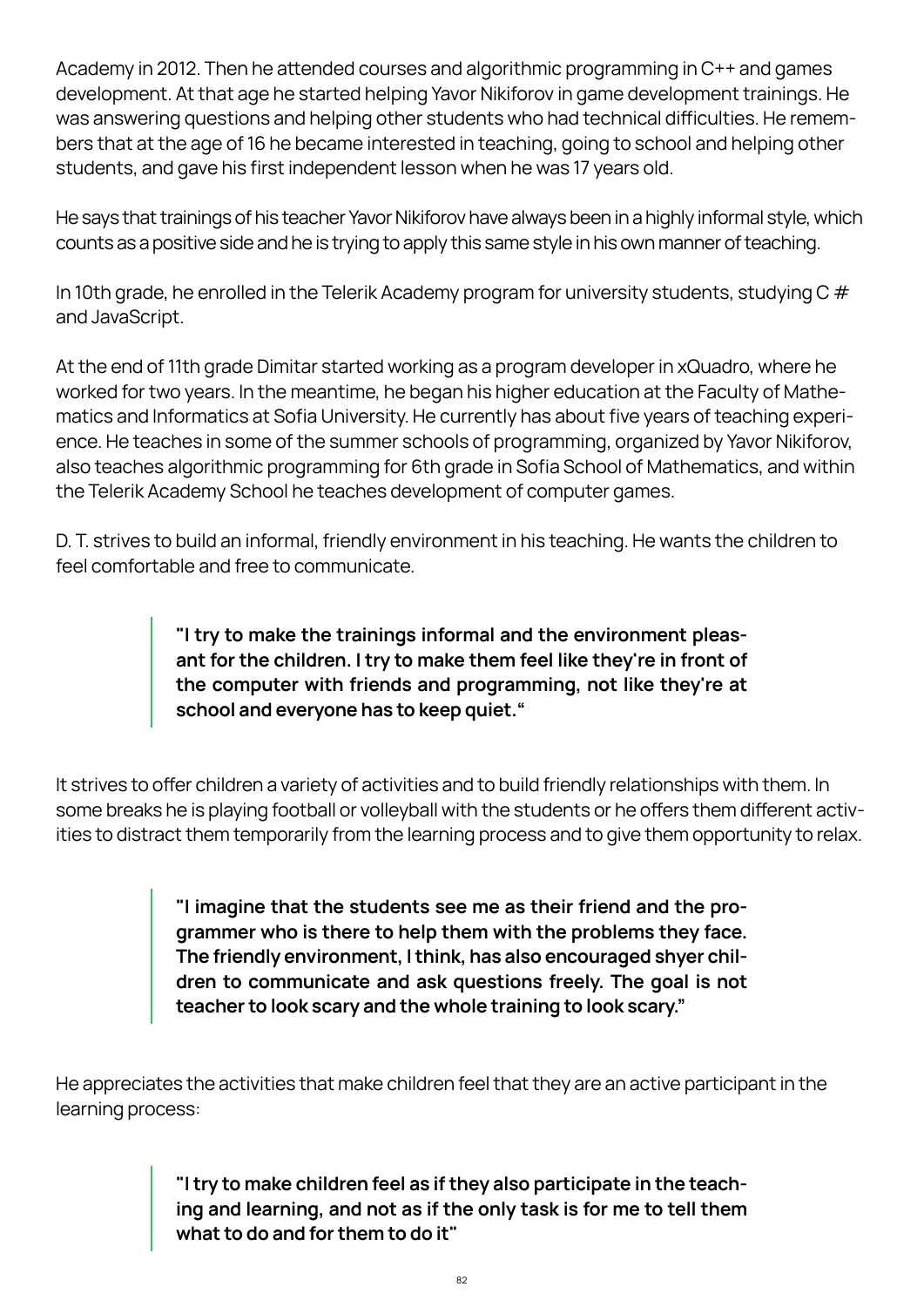He strives often to illustrate concepts that presents to the students, giving simple visualizations of already developed codes. This he believes helps children to better understand the material, which will be harder to explain in words or pictures alone.

The strength of the game development course, according to him, is precisely the seriously set visual element:

> **"I would say that perhaps the more fundamental programming knowledge is in the programs of algorithmic programming, but the programmes of game development are much more rewarding for the children, because the result is much more "attractive" and they see the result on their screen."**

Personally, he says that teaching helps him to better understand some concepts in programming and makes him a much better programmer.

> **"Despite the things I teach are easy, they are fundamental, and I would say that if I hadn't taught, I would have had a worse understanding of them."**

In his teaching, D. T. strives to lay the foundations of programming and to ignite in children an interest in this activity, just as his teachers ignited it in himself:

> **"I try to give children a foundation for the most basic things in the field of programming and computer graphics. The other thing I think is more important is that they "catch fire". To make it interesting for them. To start doing it with pleasure. In the beginning there may be some difficulties, the children do not understand why this happens, to see it as a kind of magic, I try to show them that it is not complicated, it is not scary and that a child can do it."**

#### **I. D.**

I. D. has been teaching for almost ten years. He started when he was in 7th grade. He then was helping the teachers by teaching the junior groups. After graduating from school, he joined the camp organized by Yavor Nikiforov, and shortly afterwards in 2016, he joined the camps organized by the Telerik Academy School. He has been teaching there for three years. He teaches algorithmic programming and game development. He himself is an alumni of the Telerik Academy School.

He is currently pursuing a Master's degree in Artificial Intelligence at Sofia University, and will start working for a trading company in London in the autumn. He says he would certainly return to teaching students in the future.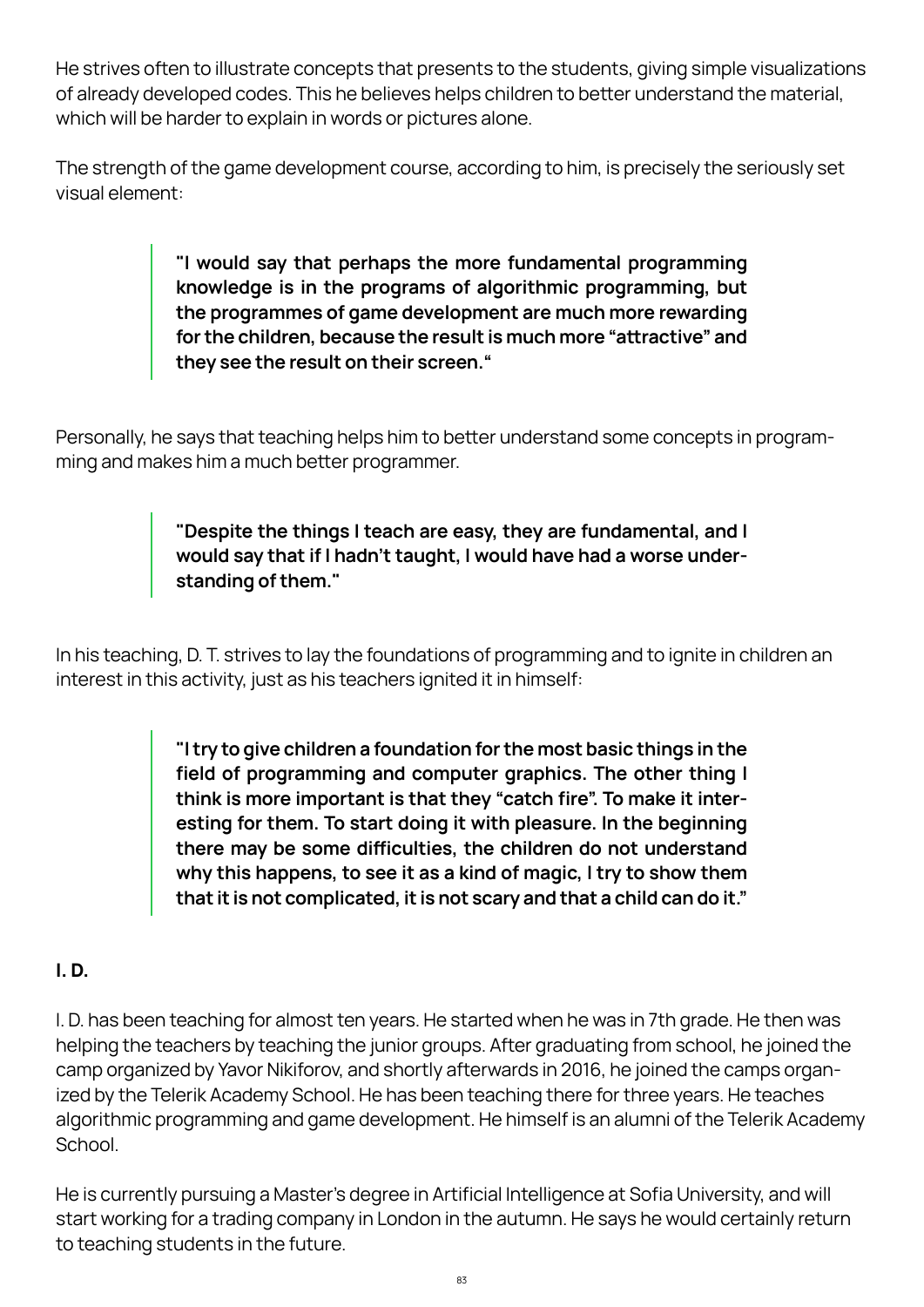As a teacher, his main goal is to convey to students the desire to prepare themselves further:

#### **"There are quite detailed resources in this area online as well. If they have the desire, they can develop themselves. So that's the key. "**

Almost always, when teaching, he gives resources for students to access information they can view and offers them materials they can read further. One of the most important skills that students in the 21st century should develop is searching for information on the Internet. Therefore, he strives to use every opportunity that is given to students to exercise this skill in a controlled way.

> **"Usually, when a child asks me how something can happen and it's a question he can easily answer on his own with the search engine, I tell him that I won't answer it and I'll just let him try to find the answer and if then he will fail, I will help him."**

He finds working with young people extremely inspiring and satisfying.

**"It's almost always interesting people who want to do interesting things, and it's always exciting when a student of mine shows me that he's done something cool that I know I've helped him do in some way. In general, perhaps most of all, I take for granted the satisfaction of teaching students to develop."**

Goals and objectives that follow in his teaching are well defined depending on the training. In the algorithmic programing - to prepare competitors in programming in the form that is conducted. In game development - to teach children the skills applicable in programming, with which they can easily find a job as program developers. He claims that all students of Telerik Academy School, who study long enough and conscientiously, become fully capable of Junior level program developers at a very early age. Students who are trained in algorithmic programming, in turn, become good competitors in national competitions. Most of the leading places in competitions in the country are of students of the Telerik Academy School. This gives a strong advantage in future job search. Large technology companies such as Google and Facebook, for example, value the strong performance of such programming competitions as part of their job portfolios.

I. D. states that he wants to be a teacher who knows how to inspire his students.

#### **T. D.**

T. D. is senior teacher in Informatics and information technology. She also leads modular training of students in the professional classes "System Programmer" at the Mathematical High School "Acad. Kiril Popov "in the city of Plovdiv. She started teaching there in 2007. She is among the most successful leaders of the Competitive informatics team of the high school. Her students have won more than 60 medals and prizes. She has defended all professional qualification de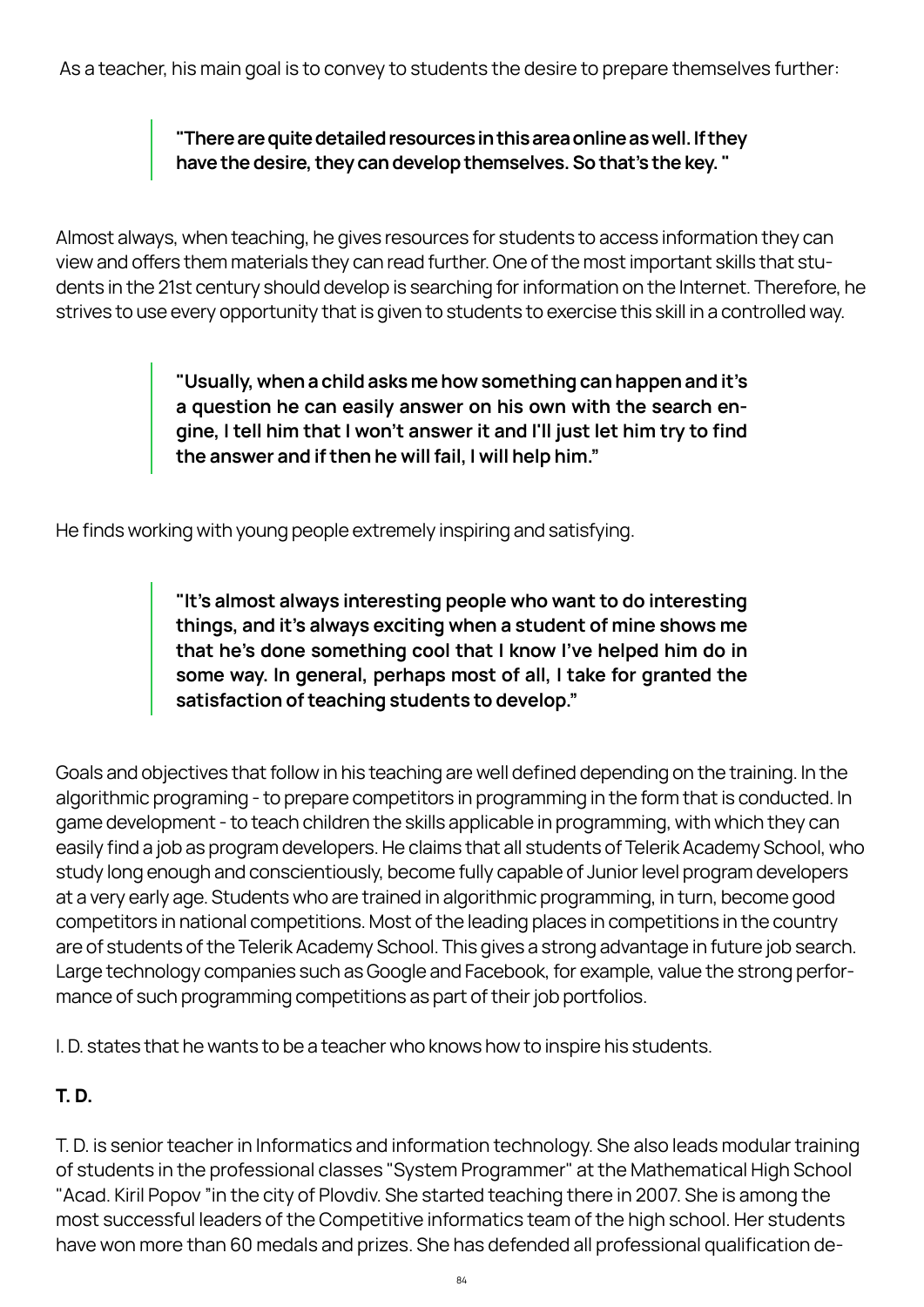grees / from fifth to first /, and in 2018 she defended a dissertation on "Basic learning activities in preparing students up to 5th grade to participate in competitions in informatics and information technology" and acquired a PhD. In 2019 she received the "Teacher of the Year" award and was awarded the badge of honor of the city of Plovdiv. In 2021 she again received the award "Teacher of the Year" from the Union of Bulgarian Teachers in the field of "Educational work, extracurricular activities" and won the grand statuette and the honorary award "Neofit Rilski".

T. D. is also a teacher with a 10-year history at the Telerik Academy School. She started teaching Algorithmic programming at the Academy in 2011. She has been one of the first teachers to respond to the idea of establishing Algorithmic Programming trainings for Telerik Academy School in different cities. The aim is to support teachers for additional training of students for competitions. For her experience as a leader of the Competitive informatics team she shares:

#### **"To make a competitor is not very easy and it is not about the number of hours, it comes to innumerable sleepless nights and work, and standing in front of the computer, staring at the code, which you have to break down to the smallest detail."**

When Telerik Academy School started the Game development, she took over the training of students between 8th and 12th grade in Plovdiv. She receives training from the Academy on the specifics of the course topic. Since last year she has been also teaching the Web programming course at the Telerik Academy School. She is enjoying a great interest in the courses and good reviews from the side of the students:

> **"They see me in the hallway: "We will now enroll and the next course! "Those who have enrolled Games development, look forward to enroll Web programming. And those who have completed Web programming are thrilled to go into Game development … I really like these courses. Even after completing those two, because they are one level, they ask: "Is there another one?"**

One of the biggest positives of the program, that she mentions, is that the trainings are free and give a chance to children who cannot afford to pay such courses.

> **"Quality teachers provide quality education to all children and that's great! It's a cause, which you can't imagine how happy it makes whole families."**

Mrs. D. is extremely committed to her profession and likes, and is motivated by working with students and working environment, which together have created: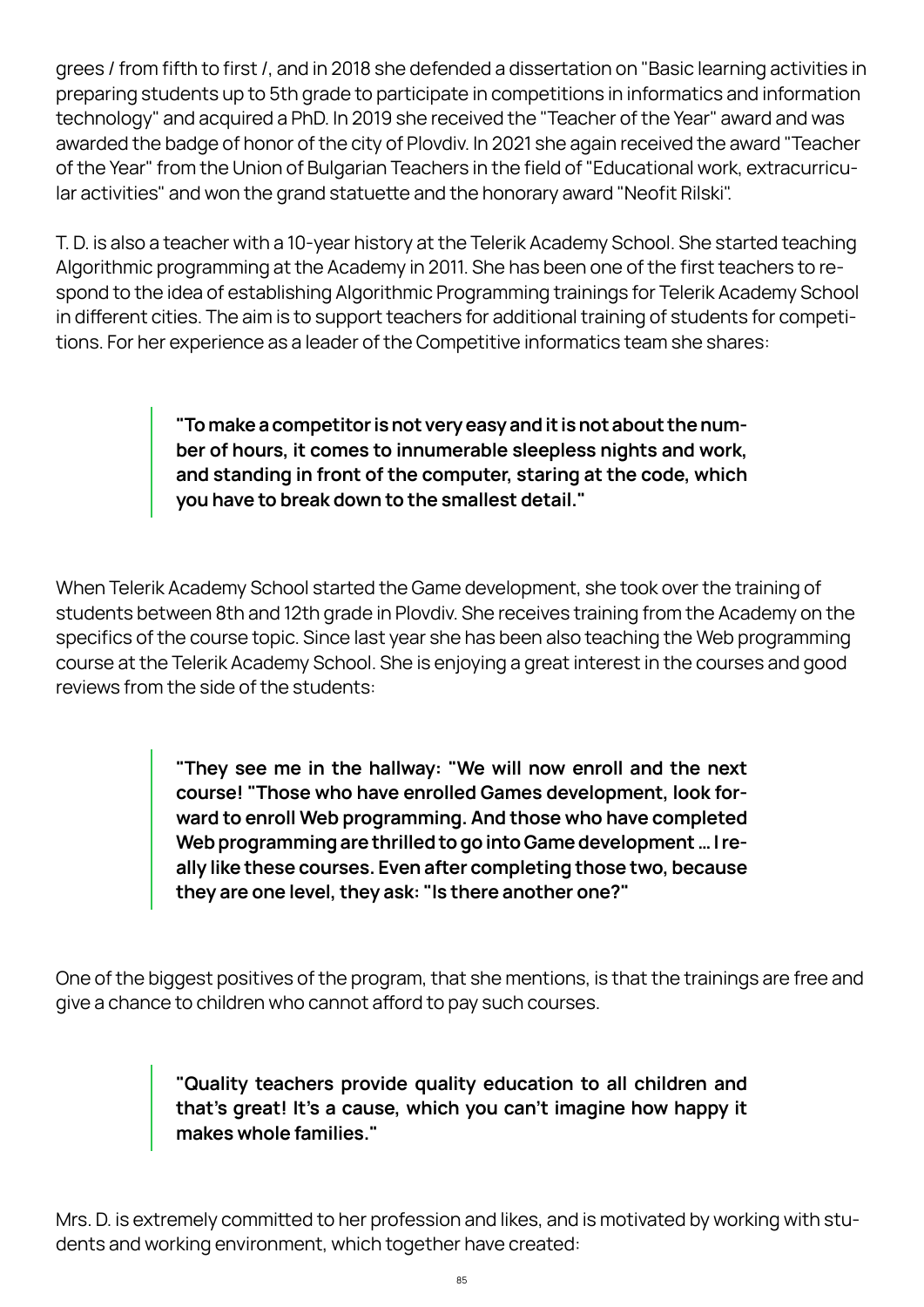**"If I tell you with what joy, with what sparks in the eyes the children come. Because we also play games, we make friends, there is a moment of… just to become as one, as a team. These courses last as a good emotion. It's great!"** 

Within the course on Algorithmic programming T. D. strives to set the basics of programming for children, doing it in an interesting and accessible way. Additional goal that she sets, is to develop logical thinking of students.

#### **"Our goal is not to make competitors, but to develop the logical thinking of these children and teach them a new programming language and give them the basics of informatics."**

Very often in their teaching she includes games, so that students " can feel the thinking of the computer".

> **"Sometimes I explain one and the same thing in three ways, and when it doesn't happen in the third way, we start acting it out. Very often I include games -simulation to be able to feel the thinking of a computer ... For example, when we played sorting, we all laughed so much! Because I deliberately let one-part watch and the other play it, so that they can be seen from both sides - when they are inside the game and when they are outside of it. "**

T. D. speaks with great love and positive emotions for Telerik Academy School and the team. She shares that she has the opportunity to see and apply many new teaching methods offered by the Telerik Academy School. The materials developed to help teachers are also extremely useful to her. The freedom that the team gives teachers to determine certain aspects of their teaching, depending on the level of the group, makes her calm and satisfied with the learning process.

> **"I have the opportunity to watch the videos that are prepared by the Academy, and I do it because I want to adjust my watch, to see their style. They are young girls and boys who teach in a very interesting and different way for me… There are things I watch with admiration. For example, these games that I include, I learned from them about these games. They even provoked me to create new ones. I learn from them and I like that."**

> **"I also really like that I have freedom. They give you a sample program template, but you are free to add, to accelerate, to decrease depending on the group."**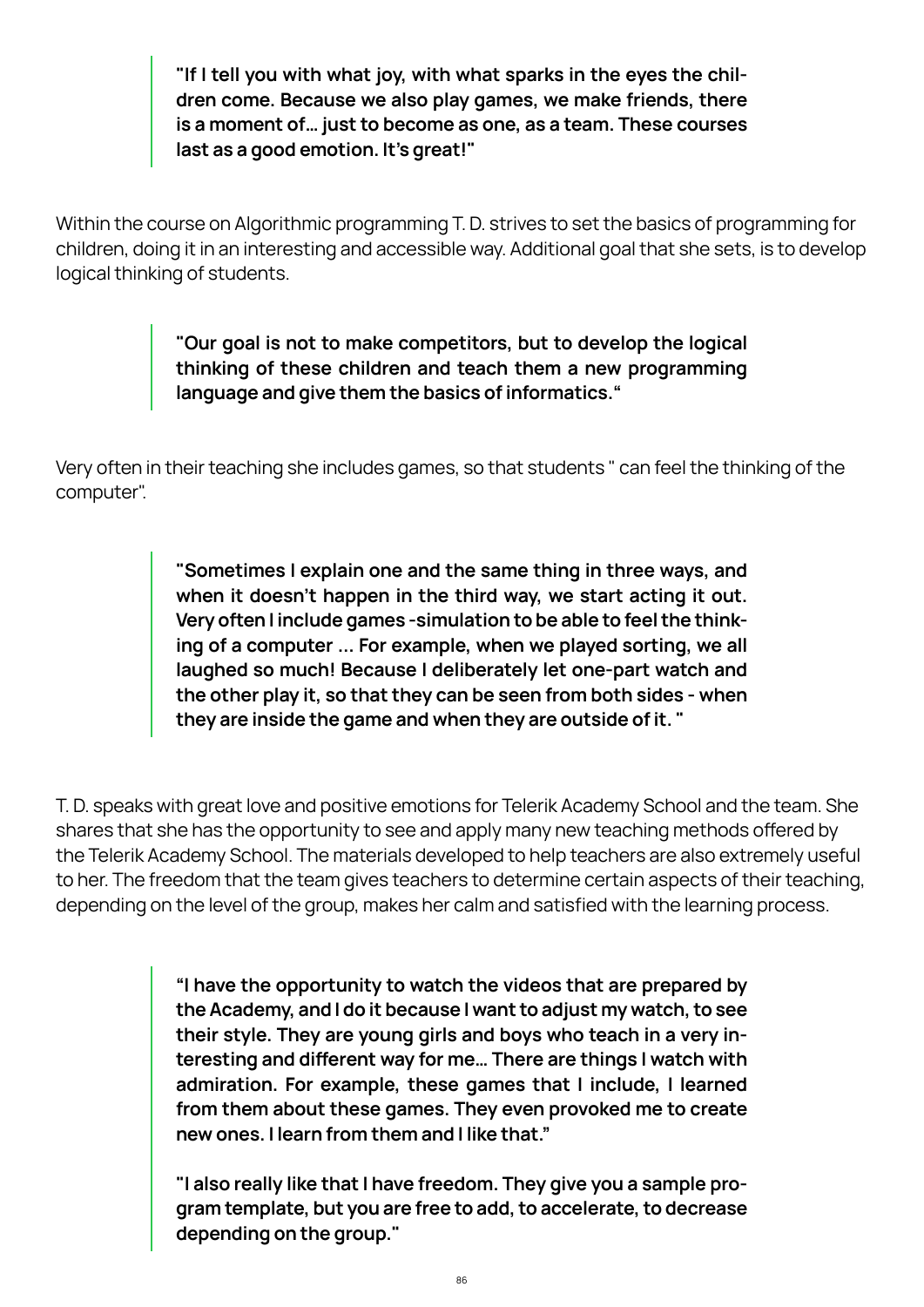**"Every year they surprise me with new ideas. They are great and every time I have something to learn from them. Now 2021 marks 10 years. I want to tell you that it is such a pleasure to work with them.**

**I even cannot imagine not working with them!"**

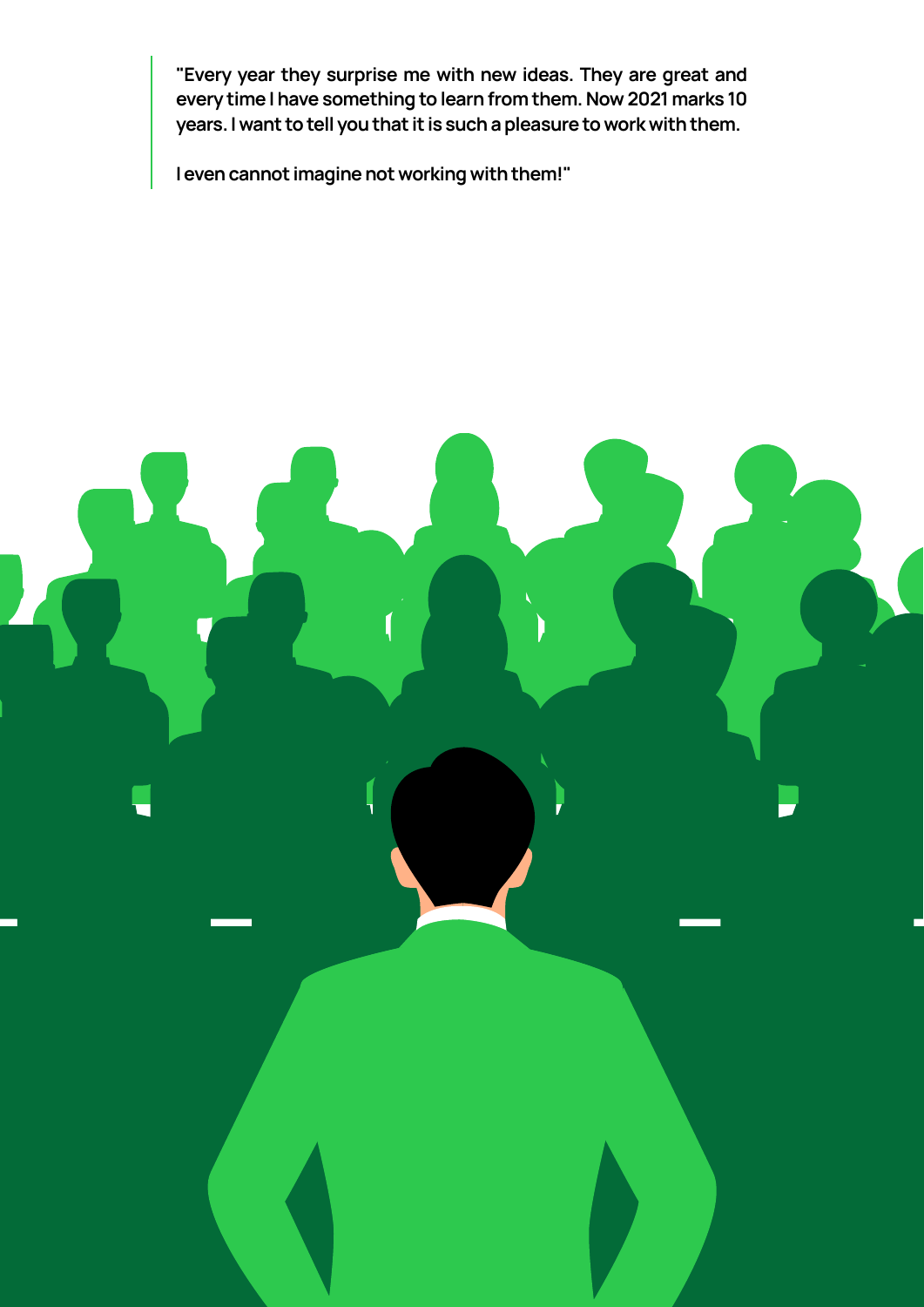### **OPINIONS OF STUDENTS** (Source: in-depth interviews)

"The most interesting thing that impressed me was that when she offered us to sign up, the lady appeared with a T-shirt with a ninja on it. I decided that I must have such a T-shirt. I really wanted to have such a T-shirt and decided to sign up. Yes, that's it. And then it turned out that I really liked it, and I didn't need to look for anything different."

"In the fifth and sixth grades, the beginning, the basis of programming, C ++, was given and now, according to one's views and needs, a person - having this basis, can easily transfer it to other languages."

"The good thing is that you don't start something in C ++, and then leave it to learn another language, and just accumulate a lot, a lot, a lot of basic knowledge about different languages, but act in one direction and having something complete, we can easily shape it the way we want."

"I continue to apply the learned knowledge not only as a competitor, but also as an author of tasks."

"It's an opportunity that in fifth and sixth grade you have something else to do besides school, which seems to give you extra room for expression. That was one of the most valuable things for me that TAS gave me then."

"Certainly, participating in the TAS helped me in my further education."

"Telerik Academy School provided knowledge that is taught in the ninth grade, for example, or in the tenth, in Informatics classes. It gave us the opportunity to take them at 5-6 grade because we really needed them. And already in the classes it was more of an upgrade and when the teacher sees that you have this knowledge, he/she will give you other tasks so that you can develop, and not stand and watch what others are doing."

"The Telerik Academy School gives a great start and now when you want to deepen something, you can work alone, because you have the necessary knowledge so that you can develop with the help of other teachers."

"The Telerik Academy School has set the direction and by setting this direction, it is normal if a person manages and does not give up over the years, not everyone can stand it. Especially when in the ninth grade and schooling becomes more intensive. But if you follow this path to the end and give your best, this end - and it is not the end, it is a sequel, it is quite logical."

"I really liked the way they teach because I'm from a family of teachers and I know it. It was very interesting, because the teaching itself, the way, the style, how they make us a community which I liked, because then there was a quarantine… How we were united and really after that we remained friends."

"One of the most important things they taught us is to know how to find what we need. Because there is really everything son the Internet, but knowing how to find exactly what you need is much more complicated. And don't be afraid to try on your own, to try, to do."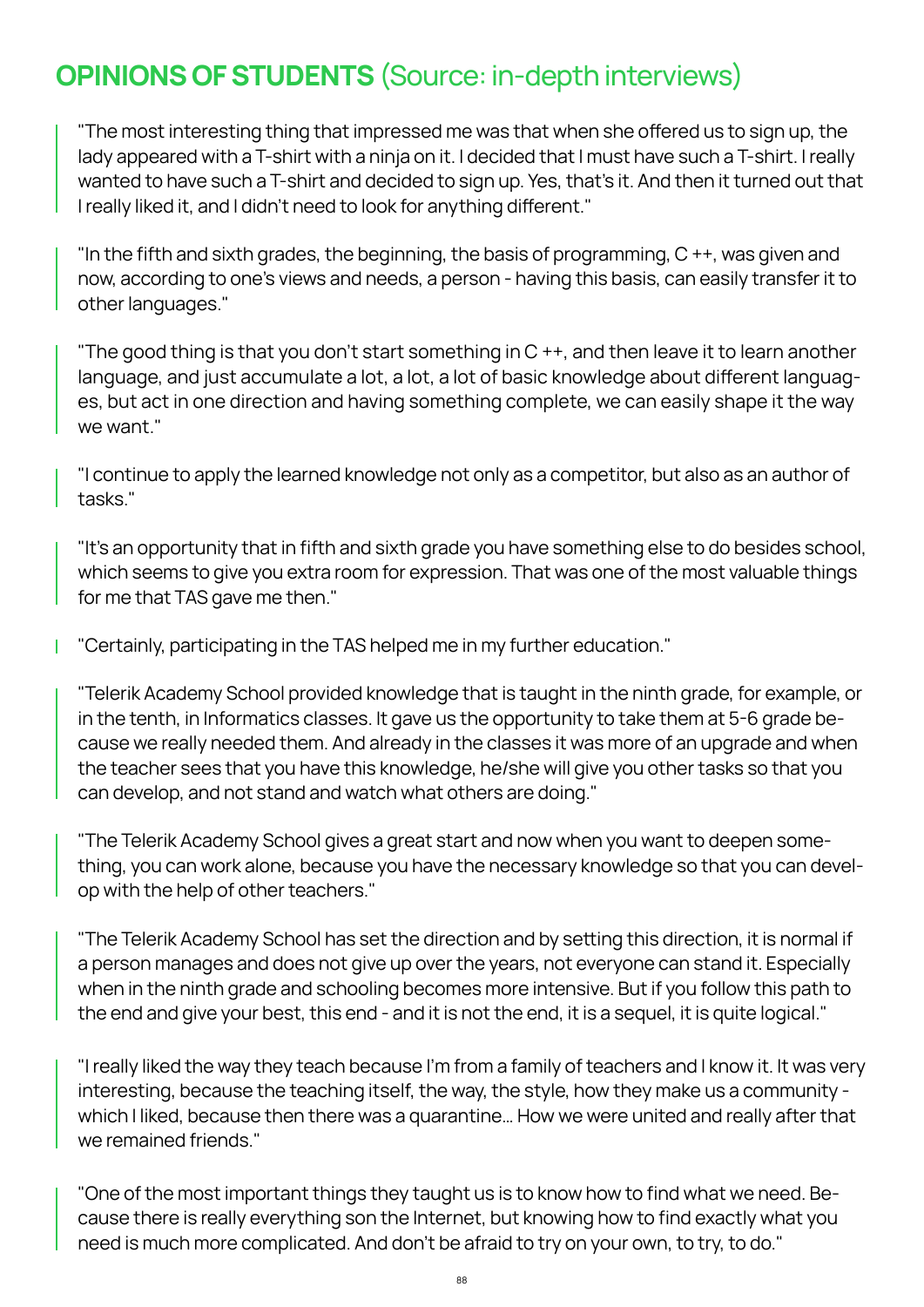"Motivated people go to such a place - those who want to do this thing, and the environment is completely different. Because everyone wants to, and if you don't like it, you just stop going."

"It definitely helped me to be more confident in this area, to know that I like it. I already know that I like it and that I want to develop in this field."

"I don't know how confident I am about teaching. Yes, I was taught by boys who are two years older and I totally know it's okay. But yes, I would definitely go back to teaching and teaching what I know, and stimulating, and showing something new that interests them, and learning something new, because I know we all learn something new from students. All teachers."

"The topics were interesting. The knowledge I gained gave the initial impetus, which began my " career " in Competitive informatics competitions."

"The classes laid the foundation for my participation in competitions in Competitive informatics. I learned the most commonly used data structures in Informatics, as well as the standard operations on them. I use the skills learned during the training every day, and I plan to use them in my professional realization."

"Even after the end of my participation in the program, I continued to develop in Competitive informatics, preparing myself."

"My participation in the Academy significantly influenced my choice to continue working professionally in computer science. "

"I don't write off at all as an option to one day have to do some of the things I learned at the Academy. Or to help someone close to me. In general, that's why I graduated from the Academy."

"The Academy was something peripheral to me that I might need one day, but not something I want in my daily life."

"Because I was not satisfied with what we learned in school, I sought external information. With the exception of the Internet, I wanted it to be something that they explain."

"What we learned in school until the 12th grade, we passed in TAS in the first month, in the first three days in reality, when the classes were."

"After TAS, I went on an internship in an IT company and I wondered if this was my thing, after this internship. But in this internship I certainly applied what I had learned in the Academy, because it was literally after that. It was the next summer."

"The goal of Telerik Academy School, in my opinion, is not to give you knowledge and skills, the goal is to ignite you, and you have to develop yourself. With the skills you get there, I don't think they're that good. They ignite people, children at least. When you go there is fun. Then the course ends, but I have the Internet - and you keep learning and deepening."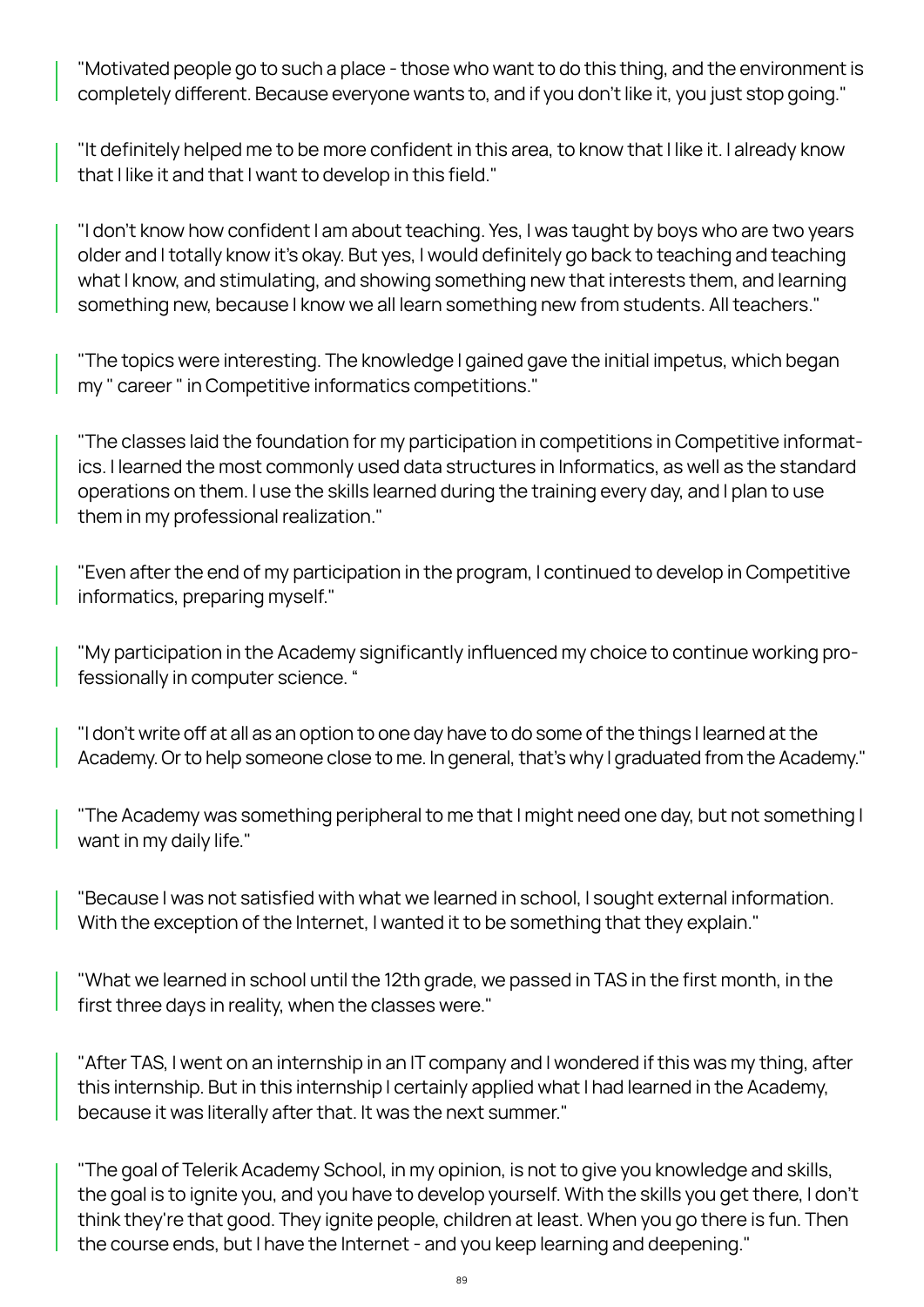### **OPINIONS FROM OPEN-ENDED QUESTIONS IN QUANTITATIVE SURVEY**

"I want to share again the positive emotions and impressions that the Telerik Academy School left in me. Thanks to the good organization of the team and the professionalism of the teacher - Doncho Minkov, I can confidently confirm that my participation helped me develop in the field of programming, introduced me to interesting technologies and gave me the impetus to continue programming. During the program I participated in, I was looking forward to the three days of the month in which to travel from Haskovo to Sofia to participate in the themes and tasks Doncho Minkov gave us. I am grateful that in our country there are organizations with good and competent teachers like him and I am convinced that they significantly contribute to the technological progress of our nation. Telerik Academy School ignites the interest in programming in high school and gives more a close look at the whole technology stack and the different skills and knowledge we need. It gives a good idea of what to continue to learn and deepen as topics and skills after graduating from the Academy.

I am grateful that I joined the initiative "Web applications with Java and Spring MVC "- 2017/2018, led by Doncho Minkov!

With wishes for many more inspired students to continue to develop in the field, thanks to you! :) "

"I first started going to the Academy ~ 8 years ago and it really helped me a lot to understand that I want to deal with technology. Yavor Nikiforov is an amazing teacher and I would say that he is one of the most influential figures who brought me to the situation I am in now. I loved programming with him."

"I want to thank you for teaching me the logical thinking one need to become a programmer."

"When I attended the Telerik Academy School, I was still not aware with myself and how I wanted to develop. And normally, at the age of 15-16, who knows what he wants ..."

"Training in TAS would be quite useful for anyone who is attracted to computer science, mathematics and technology in general. It helped me personally to realize that this type of activity is not to my taste and abilities, but I was still extremely happy with the way of teaching and learning environment."

"Your entrance level is too high. There are people with qualities who cannot start training because a foundation is required that humanitarian education does not provide."

"TAS gave me the basics of programming. At the moment, because of this, I am far ahead in my school and I know what I want to study and work."

"I'm satisfied. The children are changing. But I will never forget the time when he attended school. He was happy, ambitious, unsatisfied with what he had achieved [striving for more]. And he struggled with his childish strength. And he ran away from the last class in general school to attend Telerik Academy School. Thank you all!" (parent)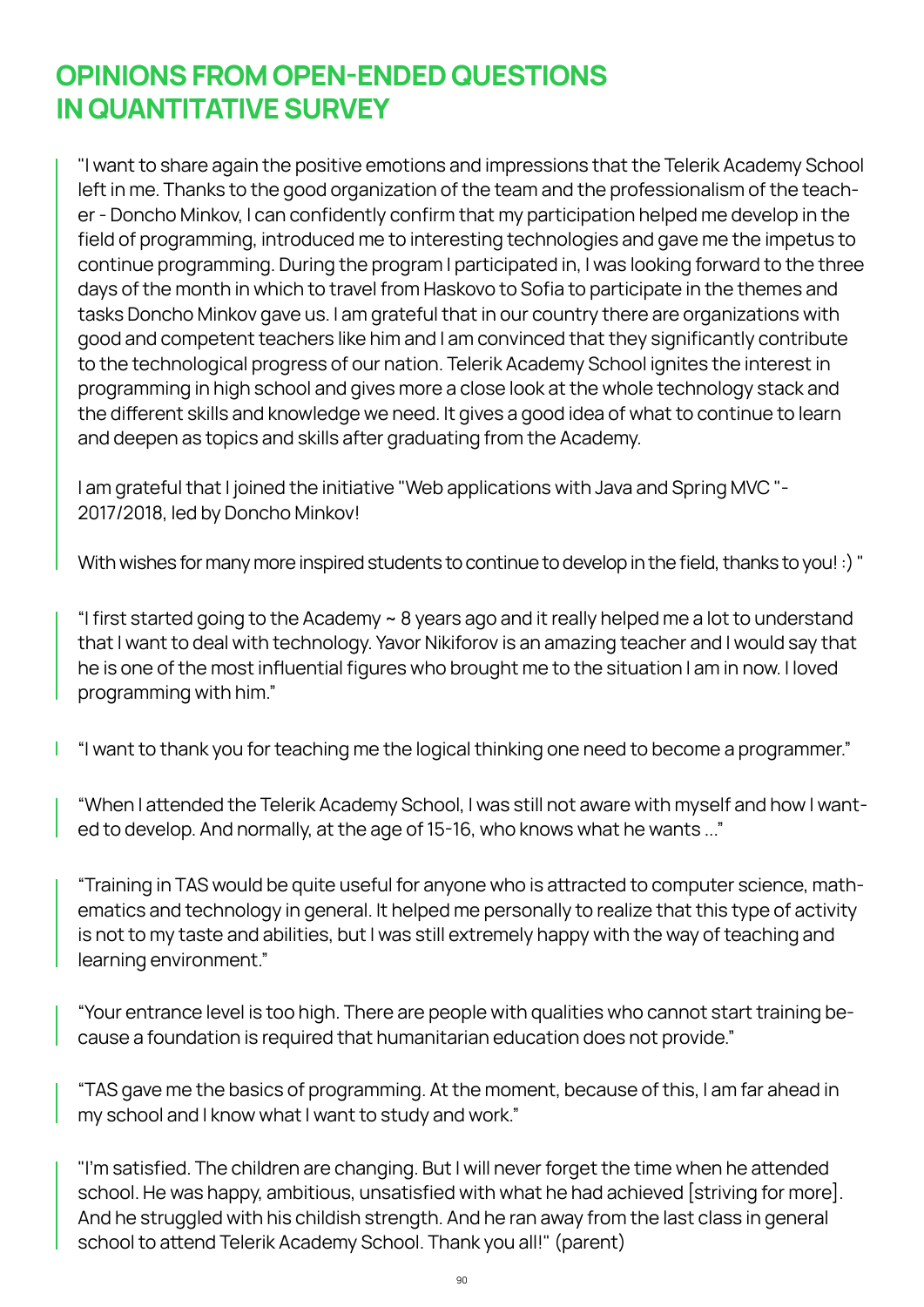### **COMPARATIVE DATA BETWEEN GROUPS ON KEY INDICATORS**

#### **Which of the following things did you manage to achieve as a result of your attendance/participation in Telerik Academy School?**

(Base: 4-7 grade students, N=146; Base: 8-12grade students, N=151; Base: 18+ TAS alumni, N=123)

|                                                                                        | 4-7 grade | 8-12 grade | 18+TAS Alumni |
|----------------------------------------------------------------------------------------|-----------|------------|---------------|
| I developed my logical thinking                                                        | 73%       | 49%        | 49%           |
| I found out what was interesting to me                                                 | 72%       | 63%        | 54%           |
| I increased my confidence when working<br>with a computer, Internet, etc.              | 68%       | 51%        | 39%           |
| I had the opportunity to communicate<br>with people with whom we have common interests | 65%       | 46%        | 48%           |
| I learned to program                                                                   | 63%       | 52%        | 42%           |
| I found out more about the work of<br>the software specialist                          | 62%       | 54%        | 56%           |
| I learned how to make a game                                                           | 55%       | 45%        | 23%           |
| I increased my speed of learning and<br>perception of information                      | 54%       | 28%        | 34%           |
| I got acquainted with new technologies and devices                                     | 52%       | 39%        | 52%           |
| I can plan and implement my own (digital) project                                      | 51%       | 37%        | 26%           |
| I developed my skills for safe use of the Internet                                     | 45%       | 19%        | 26%           |
| I can create and manage databases                                                      | 35%       | 16         | 21%           |
| I managed to choose a profession                                                       | 34%       | 34%        | 30%           |
| I learned how to make a website                                                        | 33%       | 32%        | 35%           |
| I can create mobile or computer applications                                           | 25%       | 179        | 23%           |

**Source: Survey among TAS students and alumni**